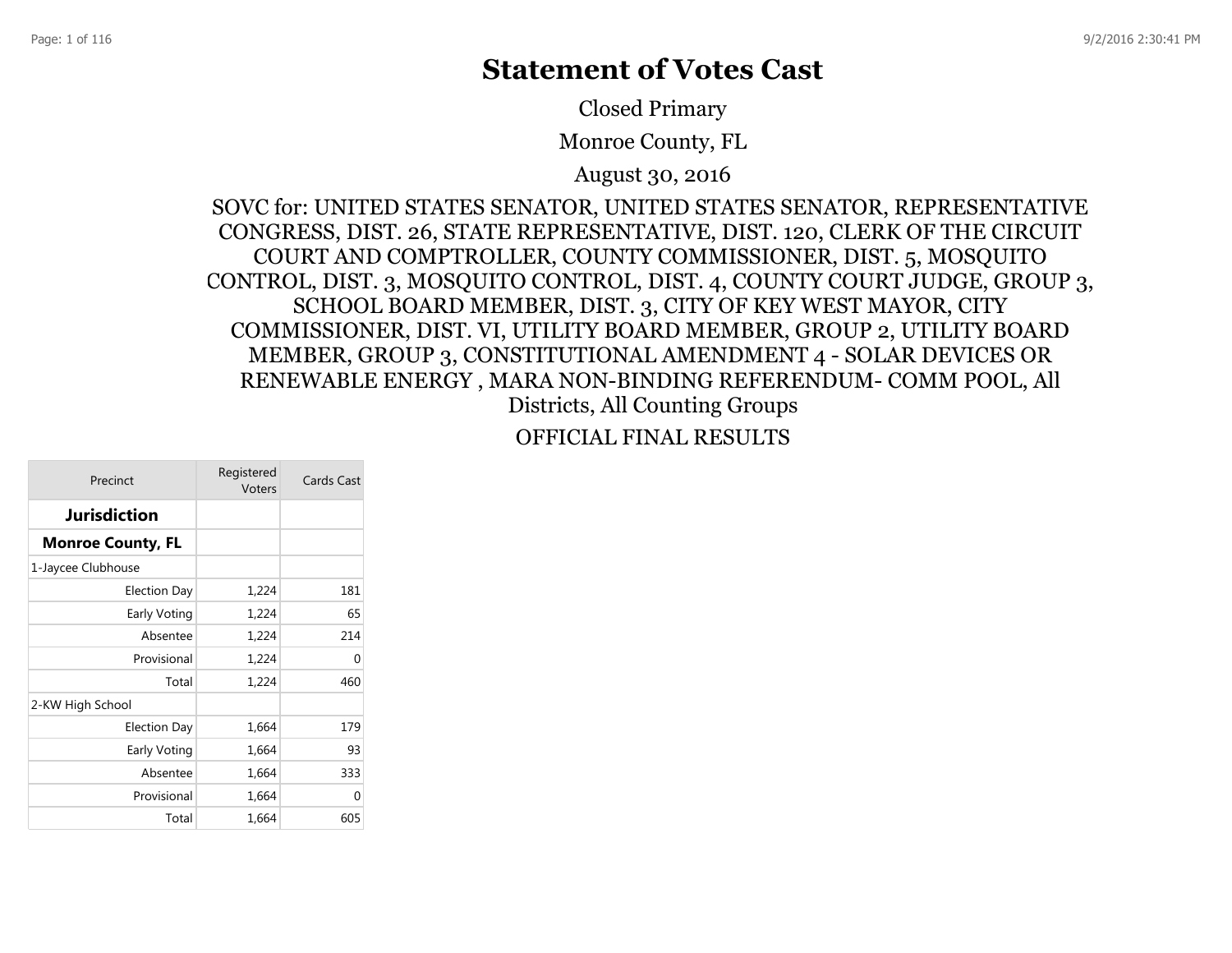### Page: 2 of 116

| Precinct                  | Registered<br>Voters | Cards Cast |
|---------------------------|----------------------|------------|
| 3-KW High School          |                      |            |
| <b>Election Day</b>       | 1,282                | 196        |
| Early Voting              | 1,282                | 88         |
| Absentee                  | 1,282                | 279        |
| Provisional               | 1,282                | 1          |
| Total                     | 1,282                | 564        |
| 4-MLK Pool                |                      |            |
| <b>Election Day</b>       | 1,005                | 153        |
| Early Voting              | 1,005                | 61         |
| Absentee                  | 1,005                | 125        |
| Provisional               | 1,005                | 0          |
| Total                     | 1,005                | 339        |
| 5-Old City Hall           |                      |            |
| <b>Election Day</b>       | 2,872                | 182        |
| Early Voting              | 2,872                | 129        |
| Absentee                  | 2,872                | 516        |
| Provisional               | 2,872                | 0          |
| Total                     | 2,872                | 827        |
| 6-Gato Building           |                      |            |
| <b>Election Day</b>       | 1,406                | 224        |
| Early Voting              | 1,406                | 111        |
| Absentee                  | 1,406                | 209        |
| Provisional               | 1,406                | 1          |
| Total                     | 1,406                | 545        |
| 7-Moose Club              |                      |            |
| <b>Election Day</b>       | 1,095                | 152        |
| Early Voting              | 1,095                | 63         |
| Absentee                  | 1,095                | 133        |
| Provisional               | 1,095                | 0          |
| Total                     | 1,095                | 348        |
| 8-Glad Tidings Tabernacle |                      |            |
| <b>Election Day</b>       | 1,704                | 296        |
| Early Voting              | 1,704                | 68         |
| Absentee                  | 1,704                | 269        |
| Provisional               | 1,704                | 0          |
| Total                     | 1,704                | 633        |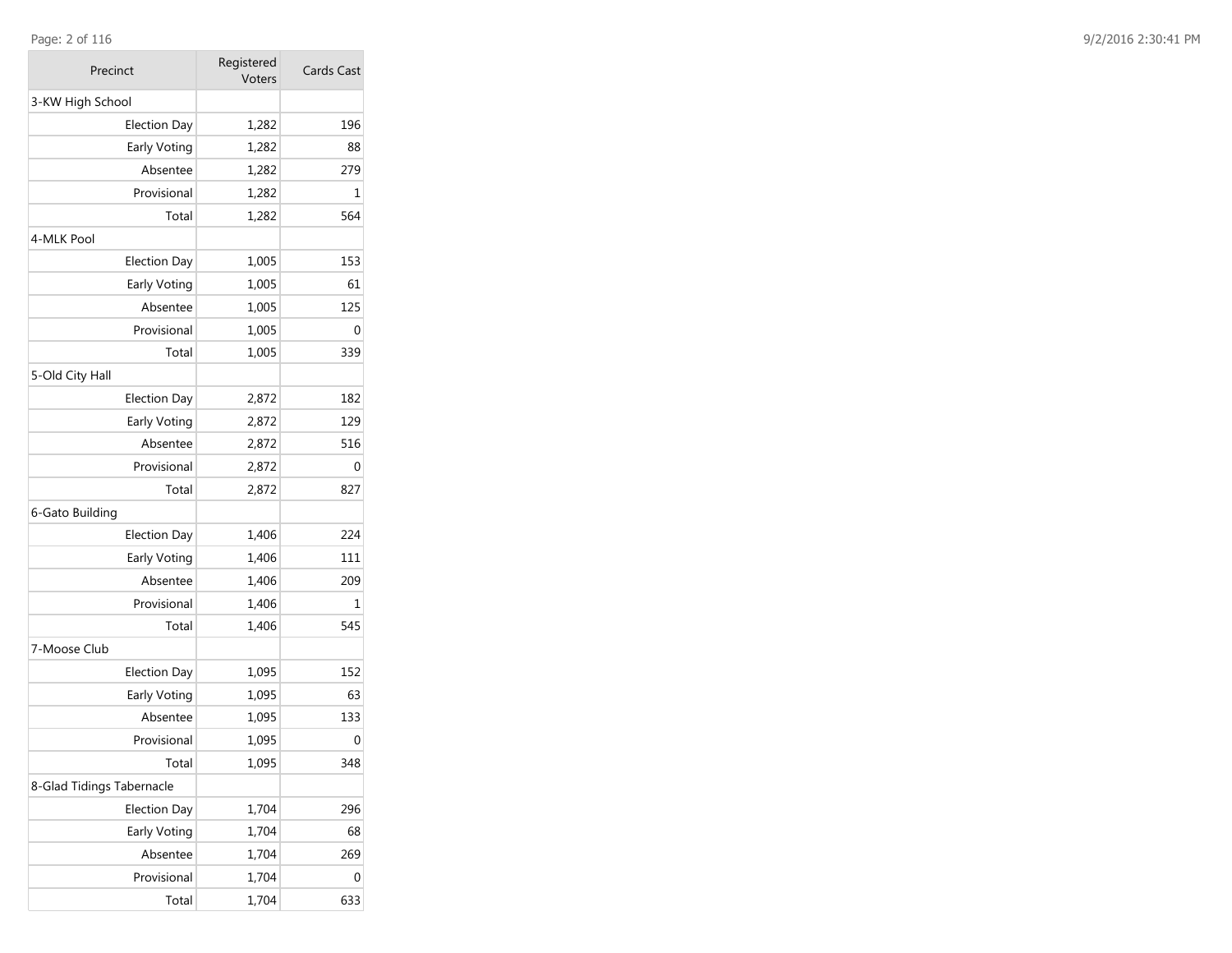### Page: 3 of 116

| Precinct                     | Registered<br>Voters | Cards Cast |
|------------------------------|----------------------|------------|
| 9-Sr Citizen Plaza           |                      |            |
| <b>Election Day</b>          | 1,858                | 273        |
| Early Voting                 | 1,858                | 83         |
| Absentee                     | 1,858                | 283        |
| Provisional                  | 1,858                | 0          |
| Total                        | 1,858                | 639        |
| 10-Sr Citizens Plaza         |                      |            |
| <b>Election Day</b>          | 1,747                | 230        |
| Early Voting                 | 1,747                | 81         |
| Absentee                     | 1,747                | 235        |
| Provisional                  | 1,747                | 0          |
| Total                        | 1,747                | 546        |
| 11-Stock Island Fire Station |                      |            |
| <b>Election Day</b>          | 2,691                | 265        |
| Early Voting                 | 2,691                | 62         |
| Absentee                     | 2,691                | 358        |
| Provisional                  | 2,691                | 0          |
| Total                        | 2,691                | 685        |
| 12-BC Fire Station           |                      |            |
| <b>Election Day</b>          | 2,013                | 183        |
| Early Voting                 | 2,013                | 65         |
| Absentee                     | 2,013                | 243        |
| Provisional                  | 2,013                | 0          |
| Total                        | 2,013                | 491        |
| 13-Sugarloaf Baptist Ch      |                      |            |
| <b>Election Day</b>          | 1,590                | 221        |
| Early Voting                 | 1,590                | 47         |
| Absentee                     | 1,590                | 244        |
| Provisional                  | 1,590                | 0          |
| Total                        | 1,590                | 512        |
| 14-Sugarloaf Baptist Ch      |                      |            |
| <b>Election Day</b>          | 1,535                | 136        |
| Early Voting                 | 1,535                | 61         |
| Absentee                     | 1,535                | 244        |
| Provisional                  | 1,535                | 0          |
| Total                        | 1,535                | 441        |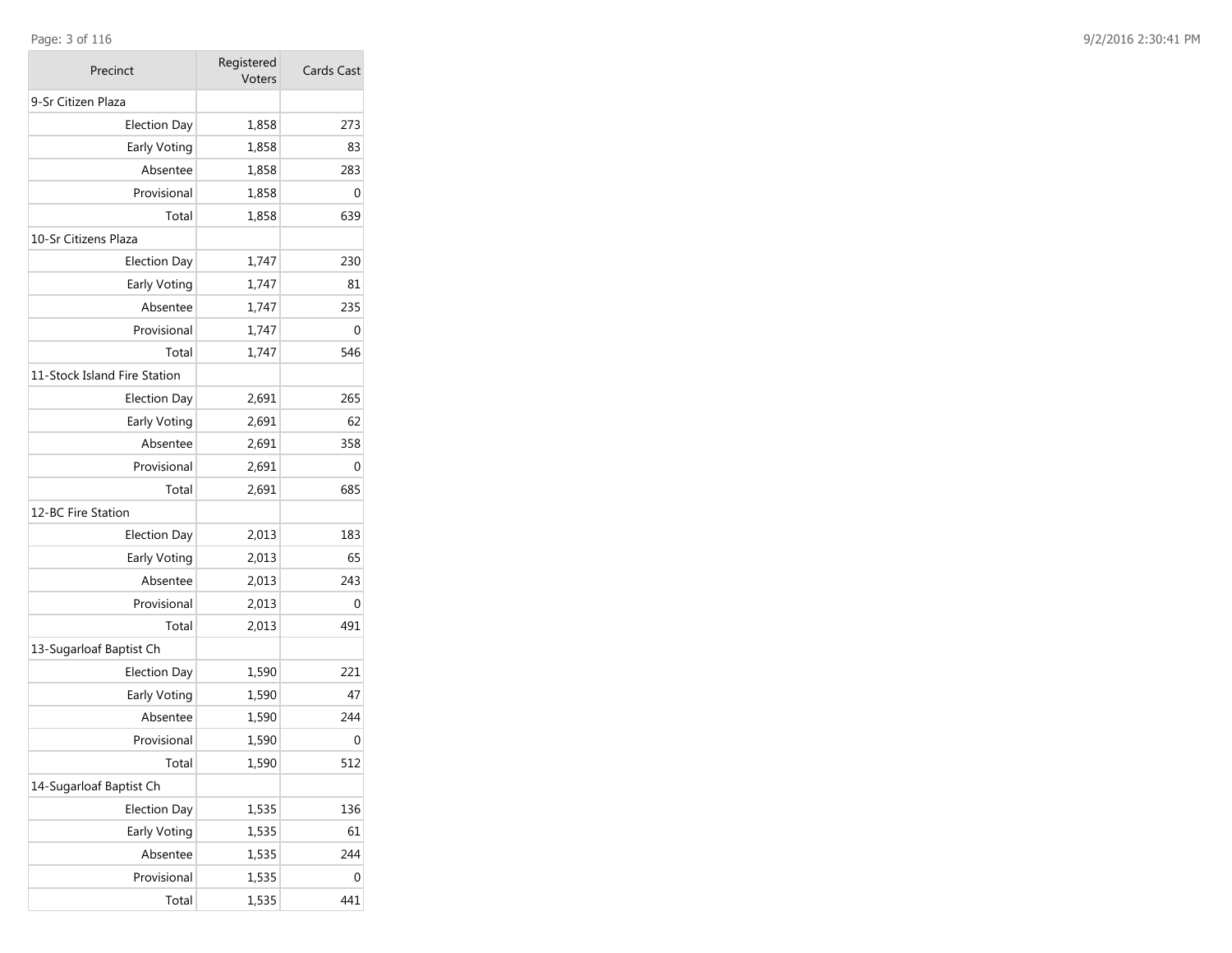### Page: 4 of 116

| Precinct                            | Registered<br>Voters | Cards Cast |  |  |
|-------------------------------------|----------------------|------------|--|--|
| 15-Boy Scouts of America            |                      |            |  |  |
| <b>Election Day</b>                 | 2,187                | 146        |  |  |
| Early Voting                        | 2,187                | 110        |  |  |
| Absentee                            | 2,187                | 372        |  |  |
| Provisional                         | 2,187                | 1          |  |  |
| Total                               | 2,187                | 629        |  |  |
| 16-BPK First Baptist Church         |                      |            |  |  |
| <b>Election Day</b>                 | 1,768                | 175        |  |  |
| Early Voting                        | 1,768                | 101        |  |  |
| Absentee                            | 1,768                | 215        |  |  |
| Provisional                         | 1,768                | 0          |  |  |
| Total                               | 1,768                | 491        |  |  |
| 17-BPK Comm Park                    |                      |            |  |  |
| Election Day                        | 1,533                | 126        |  |  |
| Early Voting                        | 1,533                | 94         |  |  |
| Absentee                            | 1,533                | 154        |  |  |
| Provisional                         | 1,533                | 0          |  |  |
| Total                               | 1,533                | 374        |  |  |
| 18-American Legion<br>Marathon      |                      |            |  |  |
| <b>Election Day</b>                 | 1,157                | 130        |  |  |
| <b>Early Voting</b>                 | 1,157                | 46         |  |  |
| Absentee                            | 1,157                | 87         |  |  |
| Provisional                         | 1,157                | 0          |  |  |
| Total                               | 1,157                | 263        |  |  |
| 19-Marathon First Baptist<br>Church |                      |            |  |  |
| <b>Election Day</b>                 | 1,879                | 184        |  |  |
| Early Voting                        | 1,879                | 86         |  |  |
| Absentee                            | 1,879                | 314        |  |  |
| Provisional                         | 1,879                | 0          |  |  |
| Total                               | 1,879                | 584        |  |  |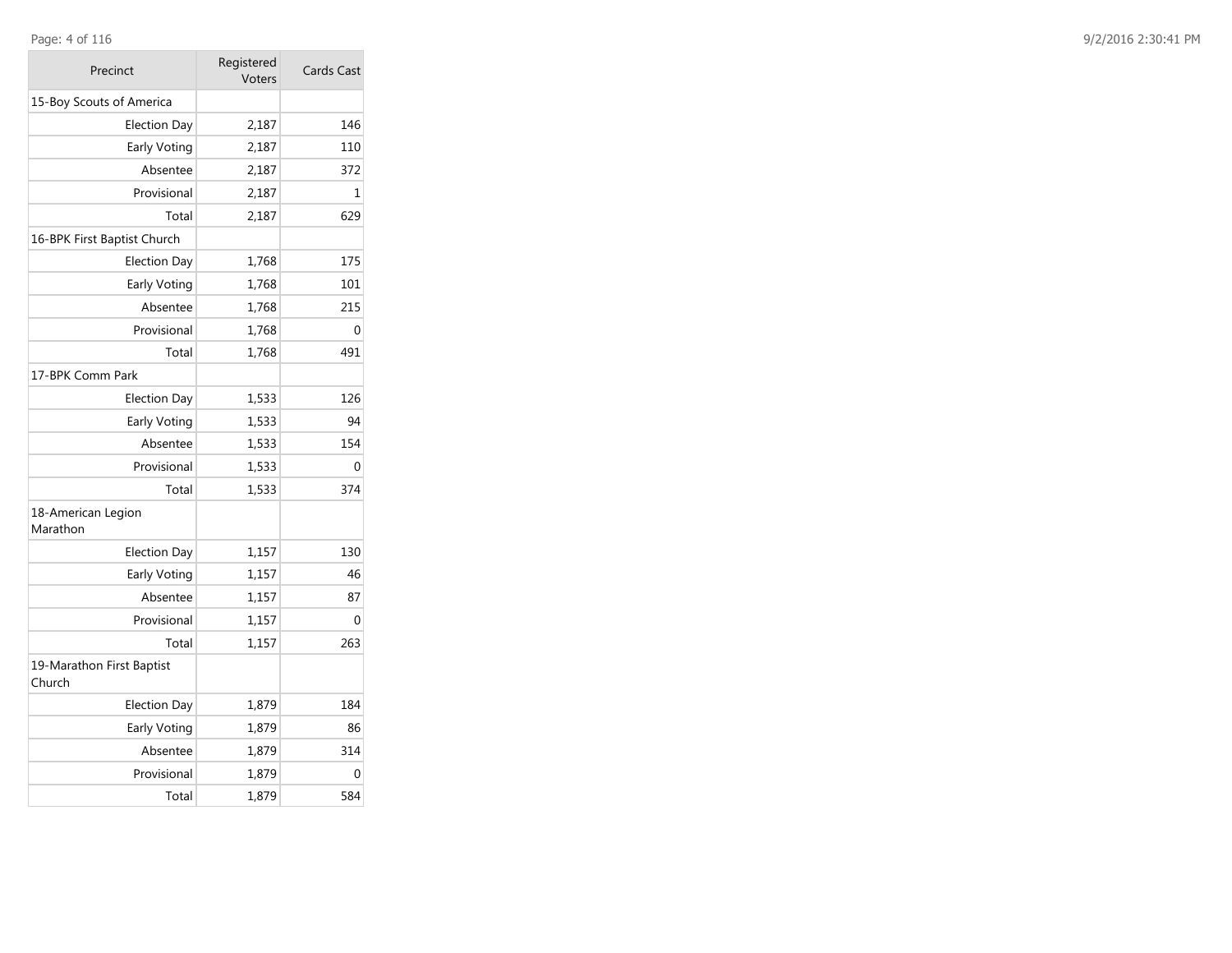## Page: 5 of 116

| Precinct                            | Registered<br>Voters | <b>Cards Cast</b> |
|-------------------------------------|----------------------|-------------------|
| 20-Presbyterian Kirk of the<br>Keys |                      |                   |
| <b>Election Day</b>                 | 1,207                | 195               |
| Early Voting                        | 1,207                | 67                |
| Absentee                            | 1,207                | 145               |
| Provisional                         | 1,207                | 0                 |
| Total                               | 1,207                | 407               |
| 21-Marathon Moose Lodge             |                      |                   |
| <b>Election Day</b>                 | 1,141                | 118               |
| Early Voting                        | 1,141                | 43                |
| Absentee                            | 1,141                | 145               |
| Provisional                         | 1,141                | 0                 |
| Total                               | 1,141                | 306               |
| 22-KCB City Hall                    |                      |                   |
| Election Day                        | 759                  | 91                |
| Early Voting                        | 759                  | 23                |
| Absentee                            | 759                  | 122               |
| Provisional                         | 759                  | $\Omega$          |
| Total                               | 759                  | 236               |
| 23-Marathon Moose Lodge             |                      |                   |
| <b>Election Day</b>                 | 1,251                | 118               |
| Early Voting                        | 1,251                | 60                |
| Absentee                            | 1,251                | 210               |
| Provisional                         | 1,251                | $\Omega$          |
| Total                               | 1,251                | 388               |
| 24-Islamorada Library               |                      |                   |
| <b>Election Day</b>                 | 1,568                | 165               |
| Early Voting                        | 1,568                | 119               |
| Absentee                            | 1,568                | 262               |
| Provisional                         | 1,568                | 0                 |
| Total                               | 1,568                | 546               |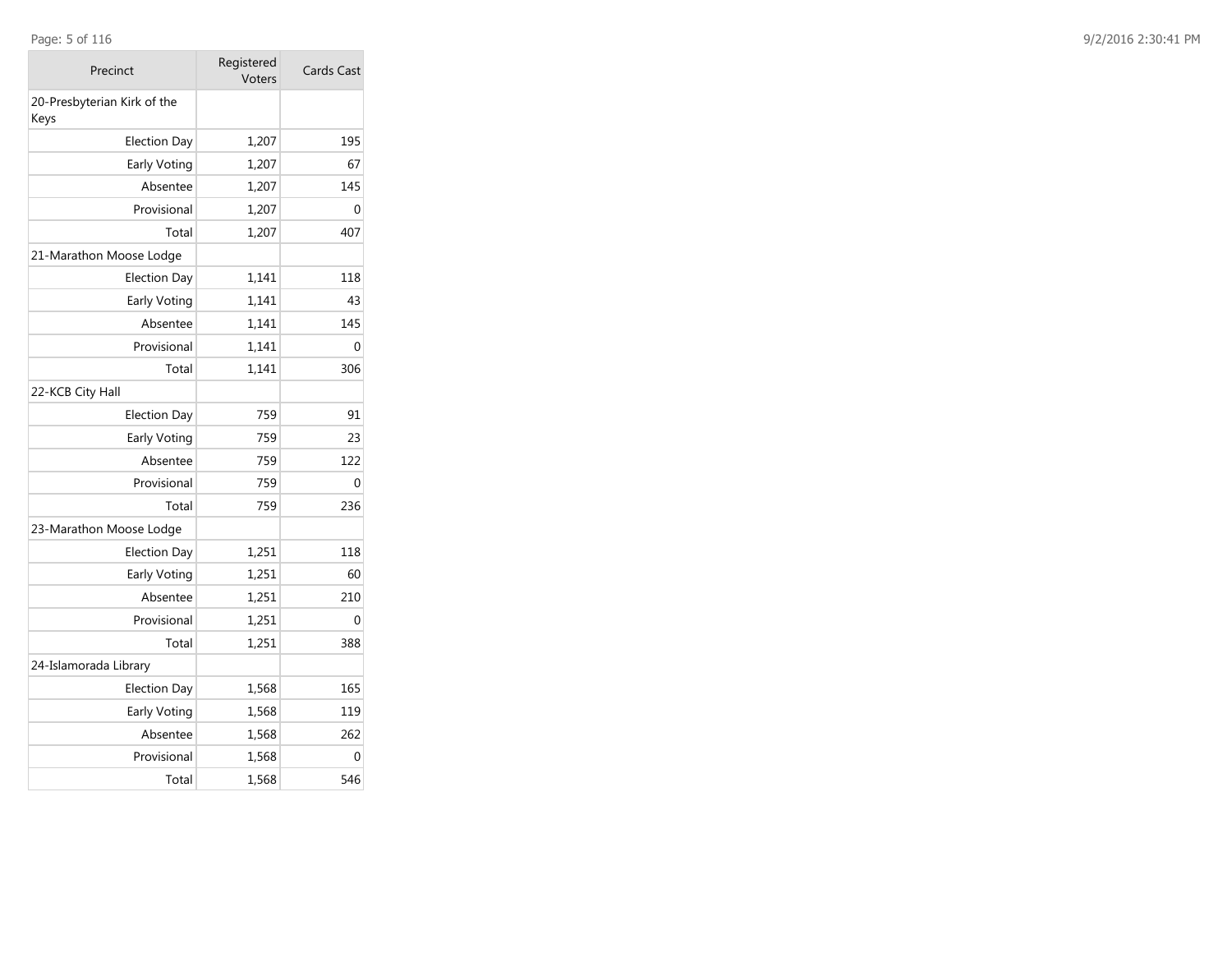## Page: 6 of 116

| 6 of 116 | 9/2/2016 2:30:41 PM |  |
|----------|---------------------|--|
|          |                     |  |

| Precinct                       | Registered<br>Voters | Cards Cast |  |  |
|--------------------------------|----------------------|------------|--|--|
| 25-PK Courtroom B              |                      |            |  |  |
| <b>Election Day</b>            | 1,526                | 191        |  |  |
| Early Voting                   | 1,526                | 92         |  |  |
| Absentee                       | 1,526                | 306        |  |  |
| Provisional                    | 1,526                | $\Omega$   |  |  |
| Total                          | 1,526                | 589        |  |  |
| 26-Immanuel Lutheran<br>Church |                      |            |  |  |
| <b>Election Day</b>            | 1,933                | 338        |  |  |
| Early Voting                   | 1,933                | 100        |  |  |
| Absentee                       | 1,933                | 328        |  |  |
| Provisional                    | 1,933                | 0          |  |  |
| Total                          | 1,933                | 766        |  |  |
| 27-Elks Club                   |                      |            |  |  |
| <b>Election Day</b>            | 1,459                | 217        |  |  |
| Early Voting                   | 1,459                | 84         |  |  |
| Absentee                       | 1,459                | 193        |  |  |
| Provisional                    | 1,459                | 1          |  |  |
| Total                          | 1,459                | 495        |  |  |
| 28-KL Civic Club               |                      |            |  |  |
| <b>Election Day</b>            | 1,373                | 136        |  |  |
| Early Voting                   | 1,373                | 95         |  |  |
| Absentee                       | 1,373                | 229        |  |  |
| Provisional                    | 1,373                | 0          |  |  |
| Total                          | 1,373                | 460        |  |  |
| 29-KL Civic Club               |                      |            |  |  |
| <b>Election Day</b>            | 2,287                | 306        |  |  |
| Early Voting                   | 2,287                | 135        |  |  |
| Absentee                       | 2,287                | 305        |  |  |
| Provisional                    | 2,287                | 0          |  |  |
| Total                          | 2,287                | 746        |  |  |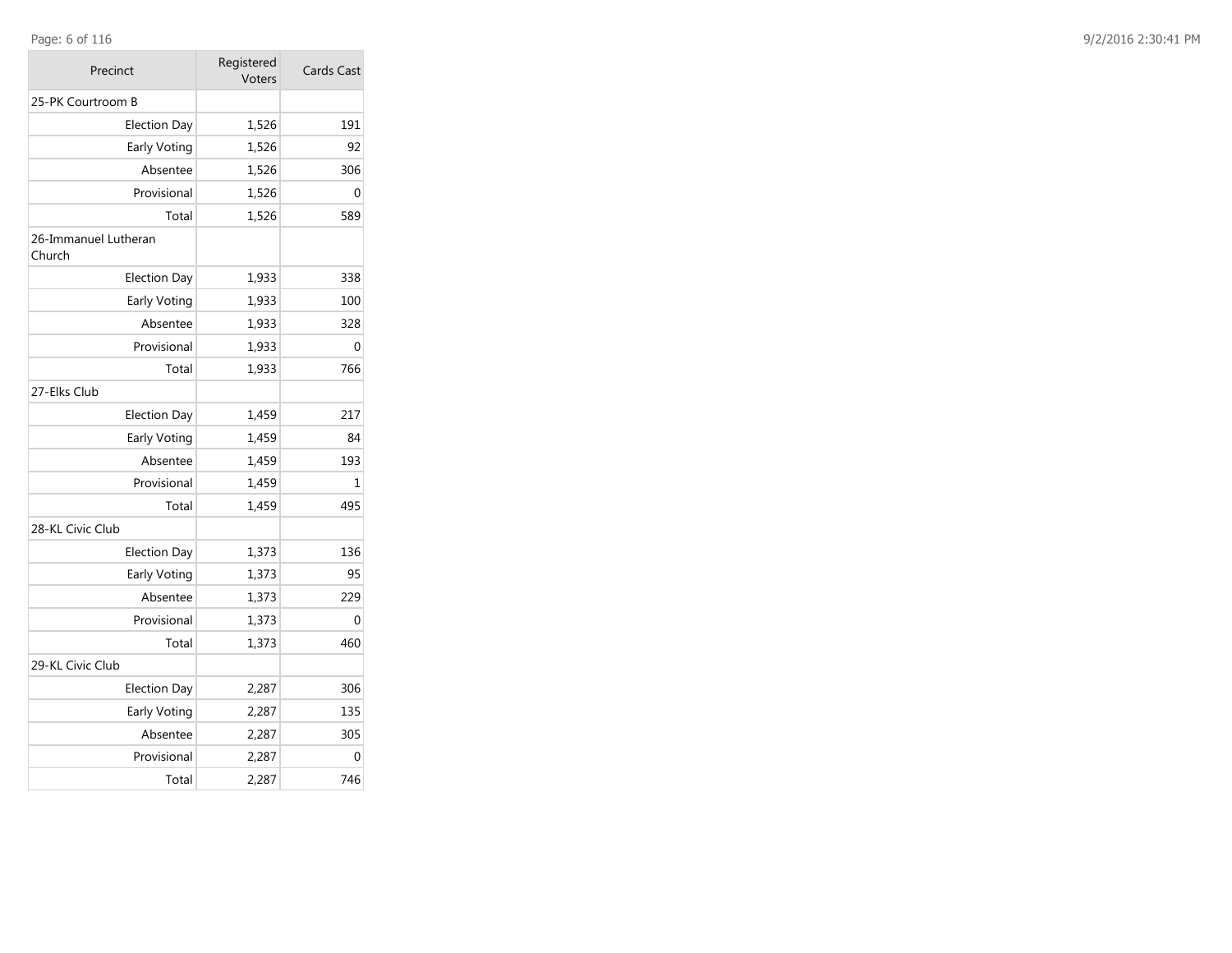### Page: 7 of 116

| Precinct                  | Registered<br>Voters | <b>Cards Cast</b> |  |  |
|---------------------------|----------------------|-------------------|--|--|
| 30-Monroe County Library  |                      |                   |  |  |
| <b>Election Day</b>       | 1,316                | 123               |  |  |
| Early Voting              | 1,316                | 69                |  |  |
| Absentee                  | 1,316                | 158               |  |  |
| Provisional               | 1,316                | 0                 |  |  |
| Total                     | 1,316                | 350               |  |  |
| 31-Monroe County Library  |                      |                   |  |  |
| <b>Election Day</b>       | 1,222                | 148               |  |  |
| Early Voting              | 1,222                | 84                |  |  |
| Absentee                  | 1,222                | 179               |  |  |
| Provisional               | 1,222                | 0                 |  |  |
| Total                     | 1,222                | 411               |  |  |
| 32-KL Baptist Church      |                      |                   |  |  |
| <b>Election Day</b>       | 1,854                | 198               |  |  |
| Early Voting              | 1,854                | 136               |  |  |
| Absentee                  | 1,854                | 240               |  |  |
| Provisional               | 1,854                | 0                 |  |  |
| Total                     | 1,854                | 574               |  |  |
| 33-Academy at Ocean Reef  |                      |                   |  |  |
| <b>Election Day</b>       | 1,169                | 65                |  |  |
| Early Voting              | 1,169                | 17                |  |  |
| Absentee                  | 1,169                | 333               |  |  |
| Provisional               | 1,169                | 0                 |  |  |
| Total                     | 1,169                | 415               |  |  |
| Monroe County, FL - Total | 52,275               | 16,665            |  |  |
| Jurisdiction - Total      | 52,275               | 16,665            |  |  |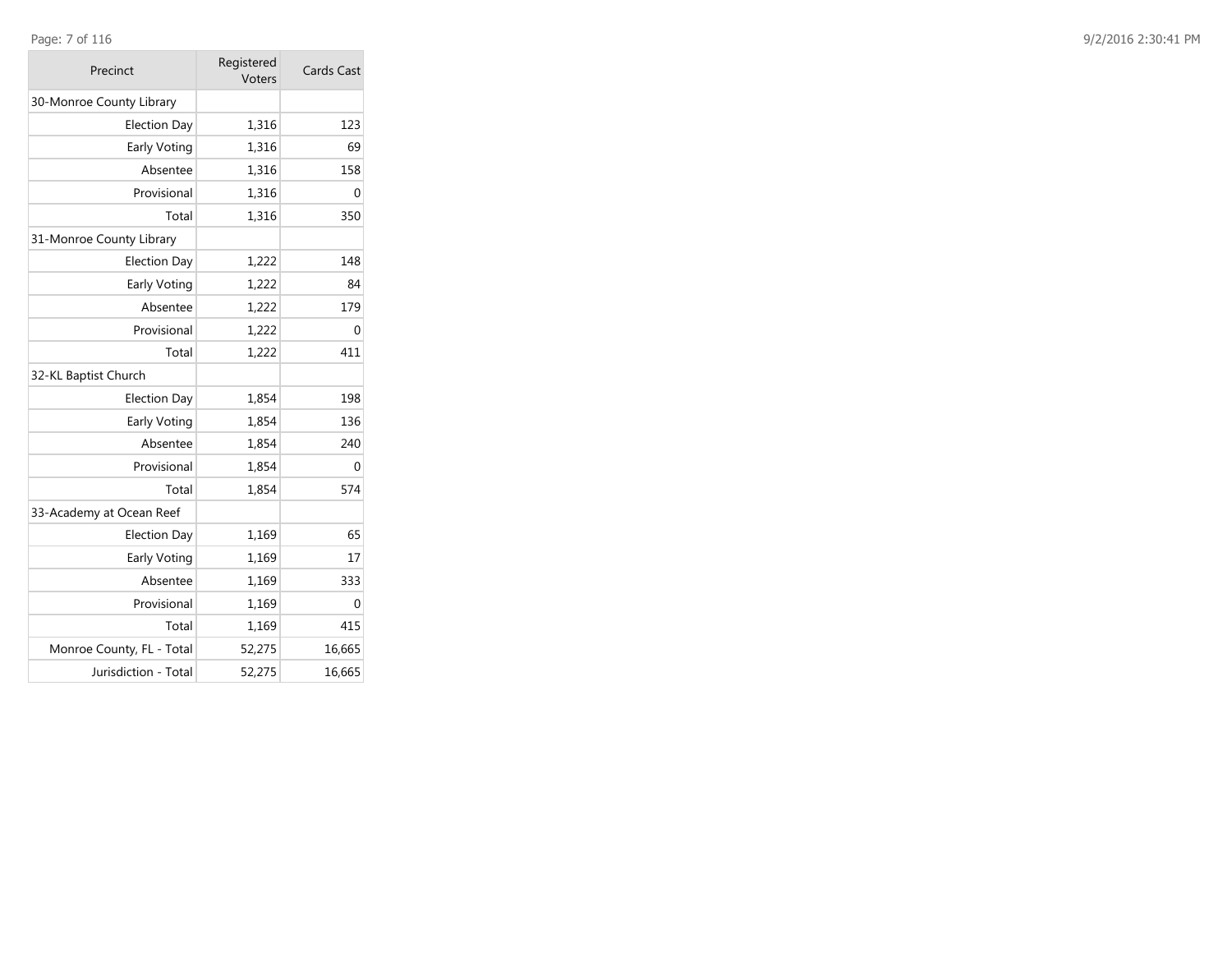$\mathcal{L}_{\text{max}}$ 

# **UNITED STATES SENATOR (Vote for 1) REP**

| Precinct                 | Cast<br>Times | Precinct                 |                |        | Carlos Beruff<br>(REP) |        | Ernie Rivera<br>(REP) |         | Marco Rubio<br>(REP) |        | Anthony Young<br>(REP)<br>Dwight Mark |  | <b>Total Votes</b> |  |
|--------------------------|---------------|--------------------------|----------------|--------|------------------------|--------|-----------------------|---------|----------------------|--------|---------------------------------------|--|--------------------|--|
| <b>Jurisdiction</b>      |               | Jurisdiction             |                |        |                        |        |                       |         |                      |        |                                       |  |                    |  |
| <b>Monroe County, FL</b> |               | <b>Monroe County, FL</b> |                |        |                        |        |                       |         |                      |        |                                       |  |                    |  |
| 1-Jaycee Clubhouse       |               | 1-Jaycee Clubhouse       |                |        |                        |        |                       |         |                      |        |                                       |  |                    |  |
| <b>Election Day</b>      | 60            | <b>Election Day</b>      | 6              | 10.91% | $\overline{4}$         | 7.27%  | 42                    | 76.36%  | 3                    | 5.45%  | 55                                    |  |                    |  |
| Early Voting             | 21            | Early Voting             | $\mathbf 0$    | 0.00%  | 3                      | 14.29% | 18                    | 85.71%  | $\mathbf 0$          | 0.00%  | 21                                    |  |                    |  |
| Absentee                 | 95            | Absentee                 | 12             | 14.12% | 1                      | 1.18%  | 69                    | 81.18%  | 3                    | 3.53%  | 85                                    |  |                    |  |
| Provisional              | $\mathbf{0}$  | Provisional              | $\mathbf 0$    |        | $\mathbf{0}$           |        | $\mathbf{0}$          |         | $\boldsymbol{0}$     |        | $\mathbf 0$                           |  |                    |  |
| Total                    | 176           | Total                    | 18             | 11.18% | 8                      | 4.97%  | 129                   | 80.12%  | 6                    | 3.73%  | 161                                   |  |                    |  |
| 2-KW High School         |               | 2-KW High School         |                |        |                        |        |                       |         |                      |        |                                       |  |                    |  |
| <b>Election Day</b>      | 48            | <b>Election Day</b>      | $\overline{9}$ | 19.57% | 5                      | 10.87% | 27                    | 58.70%  | 5                    | 10.87% | 46                                    |  |                    |  |
| Early Voting             | 29            | Early Voting             | $\overline{2}$ | 6.90%  | $\mathbf{1}$           | 3.45%  | 23                    | 79.31%  | 3                    | 10.34% | 29                                    |  |                    |  |
| Absentee                 | 116           | Absentee                 | 13             | 11.40% | 9                      | 7.89%  | 82                    | 71.93%  | 10                   | 8.77%  | 114                                   |  |                    |  |
| Provisional              | $\mathbf{0}$  | Provisional              | $\mathbf{0}$   |        | $\mathbf{0}$           |        | $\mathbf 0$           |         | $\mathbf 0$          |        | $\mathbf 0$                           |  |                    |  |
| Total                    | 193           | Total                    | 24             | 12.70% | 15                     | 7.94%  | 132                   | 69.84%  | 18                   | 9.52%  | 189                                   |  |                    |  |
| 3-KW High School         |               | 3-KW High School         |                |        |                        |        |                       |         |                      |        |                                       |  |                    |  |
| <b>Election Day</b>      | 48            | <b>Election Day</b>      | $\mathbf 1$    | 2.13%  | 3                      | 6.38%  | 38                    | 80.85%  | 5                    | 10.64% | 47                                    |  |                    |  |
| Early Voting             | 20            | Early Voting             | $\overline{2}$ | 11.11% | 1                      | 5.56%  | 13                    | 72.22%  | $\overline{2}$       | 11.11% | 18                                    |  |                    |  |
| Absentee                 | 81            | Absentee                 | 4              | 5.13%  | $\mathbf 1$            | 1.28%  | 68                    | 87.18%  | 5                    | 6.41%  | 78                                    |  |                    |  |
| Provisional              | $\mathbf{0}$  | Provisional              | $\overline{0}$ |        | $\mathbf{0}$           |        | $\mathbf 0$           |         | $\boldsymbol{0}$     |        | $\mathbf 0$                           |  |                    |  |
| Total                    | 149           | Total                    | $\overline{7}$ | 4.90%  | 5                      | 3.50%  | 119                   | 83.22%  | 12                   | 8.39%  | 143                                   |  |                    |  |
| 4-MLK Pool               |               | 4-MLK Pool               |                |        |                        |        |                       |         |                      |        |                                       |  |                    |  |
| <b>Election Day</b>      | 12            | <b>Election Day</b>      | $\overline{0}$ | 0.00%  | $1\vert$               | 12.50% | 5                     | 62.50%  | 2                    | 25.00% | 8                                     |  |                    |  |
| Early Voting             | 6             | Early Voting             | $\overline{0}$ | 0.00%  | $\mathbf{0}$           | 0.00%  | 6                     | 100.00% | $\mathbf{0}$         | 0.00%  | $6\,$                                 |  |                    |  |
| Absentee                 | 16            | Absentee                 | $\overline{4}$ | 25.00% | $\overline{4}$         | 25.00% | 6                     | 37.50%  | 2                    | 12.50% | 16                                    |  |                    |  |
| Provisional              | $\mathbf 0$   | Provisional              | $\overline{0}$ |        | $\mathbf{0}$           |        | $\mathbf 0$           |         | $\mathbf 0$          |        | $\mathbf 0$                           |  |                    |  |
| Total                    | 34            | Total                    | 4              | 13.33% | 5                      | 16.67% | 17                    | 56.67%  | $\overline{4}$       | 13.33% | 30                                    |  |                    |  |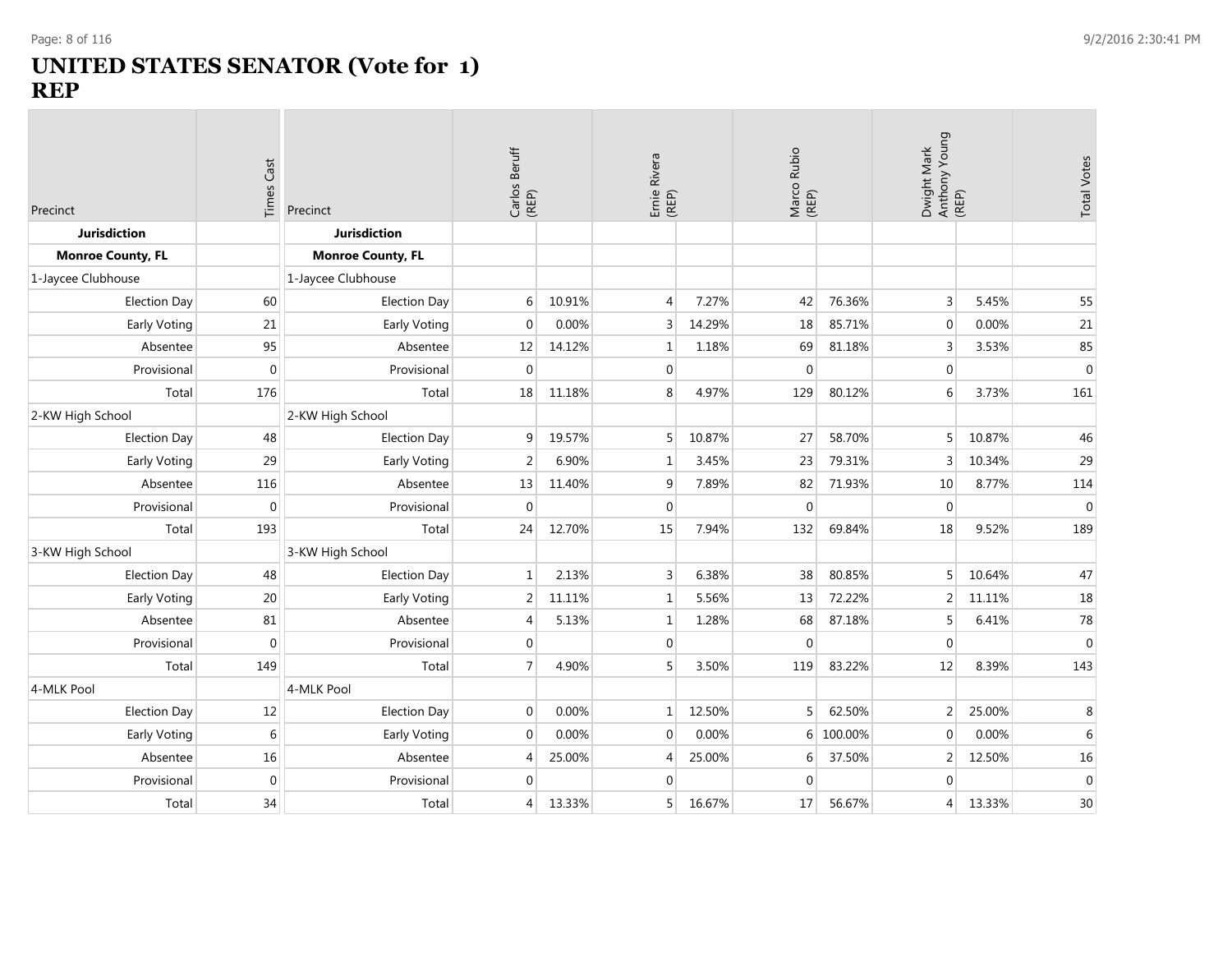| Precinct                  | <b>Times Cast</b> | Precinct                  | Carlos Beruff<br>(REP) |        | Ernie Rivera<br>(REP) |        | Marco Rubio<br>(REP) |        | Dwight Mark<br>Anthony Young<br>(REP) |        | <b>Total Votes</b> |
|---------------------------|-------------------|---------------------------|------------------------|--------|-----------------------|--------|----------------------|--------|---------------------------------------|--------|--------------------|
| 5-Old City Hall           |                   | 5-Old City Hall           |                        |        |                       |        |                      |        |                                       |        |                    |
| <b>Election Day</b>       | 34                | Election Day              | $\overline{7}$         | 20.59% | $\mathbf{1}$          | 2.94%  | 24                   | 70.59% | $\overline{2}$                        | 5.88%  | 34                 |
| Early Voting              | 22                | Early Voting              | $\mathbf 0$            | 0.00%  | $\overline{3}$        | 15.00% | 16                   | 80.00% | $\mathbf{1}$                          | 5.00%  | 20                 |
| Absentee                  | 187               | Absentee                  | 19                     | 10.27% | 5                     | 2.70%  | 143                  | 77.30% | 18                                    | 9.73%  | 185                |
| Provisional               | $\mathbf 0$       | Provisional               | $\mathbf 0$            |        | $\mathbf{0}$          |        | $\mathbf{0}$         |        | $\mathbf{0}$                          |        | $\boldsymbol{0}$   |
| Total                     | 243               | Total                     | 26                     | 10.88% | 9                     | 3.77%  | 183                  | 76.57% | 21                                    | 8.79%  | 239                |
| 6-Gato Building           |                   | 6-Gato Building           |                        |        |                       |        |                      |        |                                       |        |                    |
| Election Day              | 44                | <b>Election Day</b>       | $\overline{2}$         | 4.88%  | $\overline{2}$        | 4.88%  | 31                   | 75.61% | 6                                     | 14.63% | 41                 |
| Early Voting              | 14                | Early Voting              | $\boldsymbol{0}$       | 0.00%  | $\overline{2}$        | 14.29% | 11                   | 78.57% | $\mathbf{1}$                          | 7.14%  | 14                 |
| Absentee                  | 49                | Absentee                  | $\mathbf 1$            | 2.17%  | $\overline{4}$        | 8.70%  | 36                   | 78.26% | 5                                     | 10.87% | 46                 |
| Provisional               | $\mathbf 0$       | Provisional               | $\mathbf 0$            |        | $\mathbf{0}$          |        | $\mathbf 0$          |        | $\mathbf{0}$                          |        | $\mathbf 0$        |
| Total                     | 107               | Total                     | 3                      | 2.97%  | 8                     | 7.92%  | 78                   | 77.23% | 12                                    | 11.88% | 101                |
| 7-Moose Club              |                   | 7-Moose Club              |                        |        |                       |        |                      |        |                                       |        |                    |
| <b>Election Day</b>       | 38                | <b>Election Day</b>       | $\boldsymbol{0}$       | 0.00%  | $\Omega$              | 0.00%  | 30                   | 88.24% | $\overline{4}$                        | 11.76% | 34                 |
| Early Voting              | 9                 | Early Voting              | $\mathbf 1$            | 12.50% | $\overline{2}$        | 25.00% | $\overline{4}$       | 50.00% | $\mathbf{1}$                          | 12.50% | $\,8\,$            |
| Absentee                  | 39                | Absentee                  | 0                      | 0.00%  | $\overline{2}$        | 5.71%  | 33                   | 94.29% | $\mathbf 0$                           | 0.00%  | 35                 |
| Provisional               | $\mathbf{0}$      | Provisional               | $\mathbf 0$            |        | $\mathbf{0}$          |        | $\boldsymbol{0}$     |        | $\mathbf{0}$                          |        | $\boldsymbol{0}$   |
| Total                     | 86                | Total                     | $\mathbf 1$            | 1.30%  | $\overline{4}$        | 5.19%  | 67                   | 87.01% | 5 <sup>1</sup>                        | 6.49%  | 77                 |
| 8-Glad Tidings Tabernacle |                   | 8-Glad Tidings Tabernacle |                        |        |                       |        |                      |        |                                       |        |                    |
| Election Day              | 54                | <b>Election Day</b>       | 5                      | 9.80%  | $\overline{2}$        | 3.92%  | 37                   | 72.55% | 7 <sup>1</sup>                        | 13.73% | 51                 |
| Early Voting              | 23                | Early Voting              | $\mathbf 1$            | 4.76%  | $\mathbf{0}$          | 0.00%  | 19                   | 90.48% | $\mathbf{1}$                          | 4.76%  | $21\,$             |
| Absentee                  | 80                | Absentee                  | 13                     | 17.11% | 5                     | 6.58%  | 51                   | 67.11% | $\overline{7}$                        | 9.21%  | 76                 |
| Provisional               | $\mathbf 0$       | Provisional               | $\mathbf{0}$           |        | $\mathbf 0$           |        | $\mathbf 0$          |        | $\mathbf{0}$                          |        | $\boldsymbol{0}$   |
| Total                     | 157               | Total                     | 19                     | 12.84% | $\overline{7}$        | 4.73%  | 107                  | 72.30% | 15                                    | 10.14% | 148                |
| 9-Sr Citizen Plaza        |                   | 9-Sr Citizen Plaza        |                        |        |                       |        |                      |        |                                       |        |                    |
| <b>Election Day</b>       | 95                | <b>Election Day</b>       | 9                      | 10.11% | $\overline{4}$        | 4.49%  | 65                   | 73.03% | 11                                    | 12.36% | 89                 |
| Early Voting              | 24                | Early Voting              | 5                      | 22.73% | $\Omega$              | 0.00%  | 11                   | 50.00% | 6                                     | 27.27% | 22                 |
| Absentee                  | 93                | Absentee                  | 11                     | 12.64% | 5                     | 5.75%  | 68                   | 78.16% | $\overline{3}$                        | 3.45%  | 87                 |
| Provisional               | $\mathbf 0$       | Provisional               | $\boldsymbol{0}$       |        | $\Omega$              |        | $\boldsymbol{0}$     |        | $\pmb{0}$                             |        | $\boldsymbol{0}$   |
| Total                     | 212               | Total                     | 25                     | 12.63% | 9                     | 4.55%  | 144                  | 72.73% | 20                                    | 10.10% | 198                |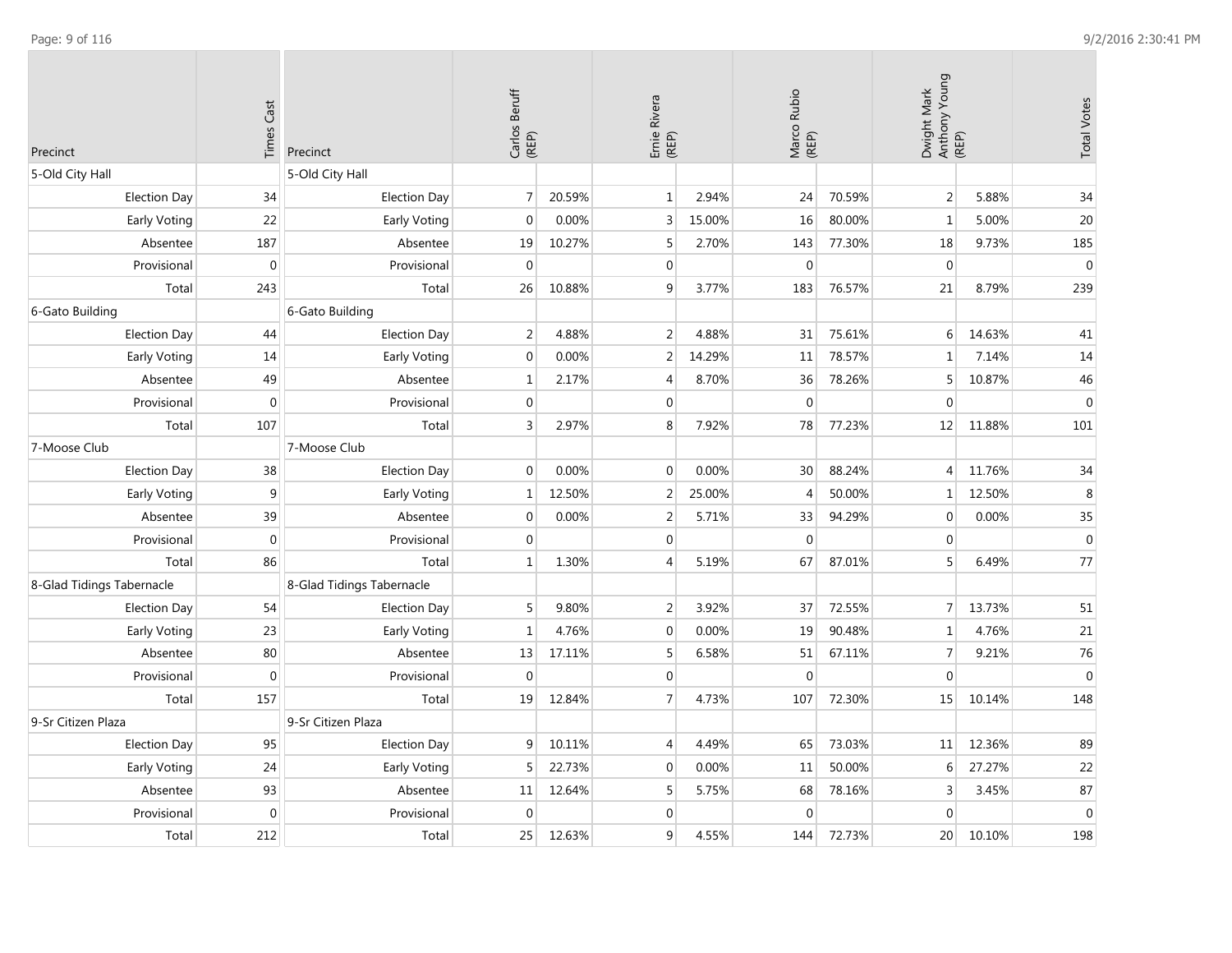| Precinct                     | Cast<br>Times    | Precinct                     | Carlos Beruff<br>(REP) |        | Ernie Rivera<br>(REP) |        | Marco Rubio<br>(REP) |        | Dwight Mark<br>Anthony Young<br>(REP) |        | <b>Total Votes</b> |
|------------------------------|------------------|------------------------------|------------------------|--------|-----------------------|--------|----------------------|--------|---------------------------------------|--------|--------------------|
| 10-Sr Citizens Plaza         |                  | 10-Sr Citizens Plaza         |                        |        |                       |        |                      |        |                                       |        |                    |
| <b>Election Day</b>          | 56               | <b>Election Day</b>          | 10                     | 18.87% | 5                     | 9.43%  | 31                   | 58.49% | 7 <sup>1</sup>                        | 13.21% | 53                 |
| Early Voting                 | 15               | Early Voting                 | $\mathbf{1}$           | 6.67%  | $\mathbf 0$           | 0.00%  | 11                   | 73.33% | 3                                     | 20.00% | 15                 |
| Absentee                     | 58               | Absentee                     | 16                     | 29.09% | 5                     | 9.09%  | 30                   | 54.55% | $\overline{4}$                        | 7.27%  | 55                 |
| Provisional                  | $\mathbf 0$      | Provisional                  | $\boldsymbol{0}$       |        | $\mathbf{0}$          |        | $\mathbf 0$          |        | $\mathbf 0$                           |        | $\pmb{0}$          |
| Total                        | 129              | Total                        | 27                     | 21.95% | 10                    | 8.13%  | 72                   | 58.54% | 14                                    | 11.38% | 123                |
| 11-Stock Island Fire Station |                  | 11-Stock Island Fire Station |                        |        |                       |        |                      |        |                                       |        |                    |
| <b>Election Day</b>          | 109              | <b>Election Day</b>          | 16                     | 15.53% | 5                     | 4.85%  | 78                   | 75.73% | $\overline{4}$                        | 3.88%  | 103                |
| Early Voting                 | 21               | Early Voting                 | $\boldsymbol{0}$       | 0.00%  | 2                     | 9.52%  | 18                   | 85.71% | $\mathbf{1}$                          | 4.76%  | 21                 |
| Absentee                     | 164              | Absentee                     | $\boldsymbol{9}$       | 5.66%  | 8                     | 5.03%  | 132                  | 83.02% | 10                                    | 6.29%  | 159                |
| Provisional                  | $\mathbf 0$      | Provisional                  | $\mathbf{0}$           |        | $\mathbf{0}$          |        | $\mathbf 0$          |        | $\mathbf 0$                           |        | $\boldsymbol{0}$   |
| Total                        | 294              | Total                        | 25                     | 8.83%  | 15                    | 5.30%  | 228                  | 80.57% | 15                                    | 5.30%  | 283                |
| 12-BC Fire Station           |                  | 12-BC Fire Station           |                        |        |                       |        |                      |        |                                       |        |                    |
| <b>Election Day</b>          | 79               | <b>Election Day</b>          | $\overline{7}$         | 9.09%  | 5                     | 6.49%  | 54                   | 70.13% | 11                                    | 14.29% | 77                 |
| Early Voting                 | 40               | Early Voting                 | $\overline{7}$         | 17.95% | 5                     | 12.82% | 26                   | 66.67% | $\mathbf{1}$                          | 2.56%  | 39                 |
| Absentee                     | 121              | Absentee                     | 12                     | 10.08% | 5                     | 4.20%  | 94                   | 78.99% | $\,8\,$                               | 6.72%  | 119                |
| Provisional                  | $\boldsymbol{0}$ | Provisional                  | $\boldsymbol{0}$       |        | $\mathbf{0}$          |        | $\mathbf 0$          |        | $\mathbf{0}$                          |        | $\mathbf 0$        |
| Total                        | 240              | Total                        | 26                     | 11.06% | 15                    | 6.38%  | 174                  | 74.04% | 20                                    | 8.51%  | 235                |
| 13-Sugarloaf Baptist Ch      |                  | 13-Sugarloaf Baptist Ch      |                        |        |                       |        |                      |        |                                       |        |                    |
| <b>Election Day</b>          | 85               | <b>Election Day</b>          | 11                     | 13.10% | 3                     | 3.57%  | 64                   | 76.19% | 6                                     | 7.14%  | 84                 |
| Early Voting                 | 16               | Early Voting                 | 3                      | 18.75% | 3                     | 18.75% | 9                    | 56.25% | $\mathbf{1}$                          | 6.25%  | 16                 |
| Absentee                     | 122              | Absentee                     | 19                     | 15.83% | 5                     | 4.17%  | 80                   | 66.67% | 16                                    | 13.33% | 120                |
| Provisional                  | $\mathbf 0$      | Provisional                  | $\mathbf 0$            |        | $\mathbf{0}$          |        | $\mathbf{0}$         |        | $\mathbf{0}$                          |        | $\boldsymbol{0}$   |
| Total                        | 223              | Total                        | 33                     | 15.00% | 11                    | 5.00%  | 153                  | 69.55% | 23                                    | 10.45% | 220                |
| 14-Sugarloaf Baptist Ch      |                  | 14-Sugarloaf Baptist Ch      |                        |        |                       |        |                      |        |                                       |        |                    |
| <b>Election Day</b>          | 69               | <b>Election Day</b>          | 13                     | 19.12% | 2                     | 2.94%  | 42                   | 61.76% | 11                                    | 16.18% | 68                 |
| Early Voting                 | 31               | Early Voting                 | $\overline{4}$         | 13.79% | 3                     | 10.34% | 20                   | 68.97% | $\overline{2}$                        | 6.90%  | 29                 |
| Absentee                     | 146              | Absentee                     | 15                     | 10.42% | $\mathbf 0$           | 0.00%  | 113                  | 78.47% | 16                                    | 11.11% | 144                |
| Provisional                  | $\mathbf{0}$     | Provisional                  | $\boldsymbol{0}$       |        | $\mathbf 0$           |        | $\boldsymbol{0}$     |        | $\mathbf{0}$                          |        | $\boldsymbol{0}$   |
| Total                        | 246              | Total                        | 32                     | 13.28% | 5                     | 2.07%  | 175                  | 72.61% | 29                                    | 12.03% | 241                |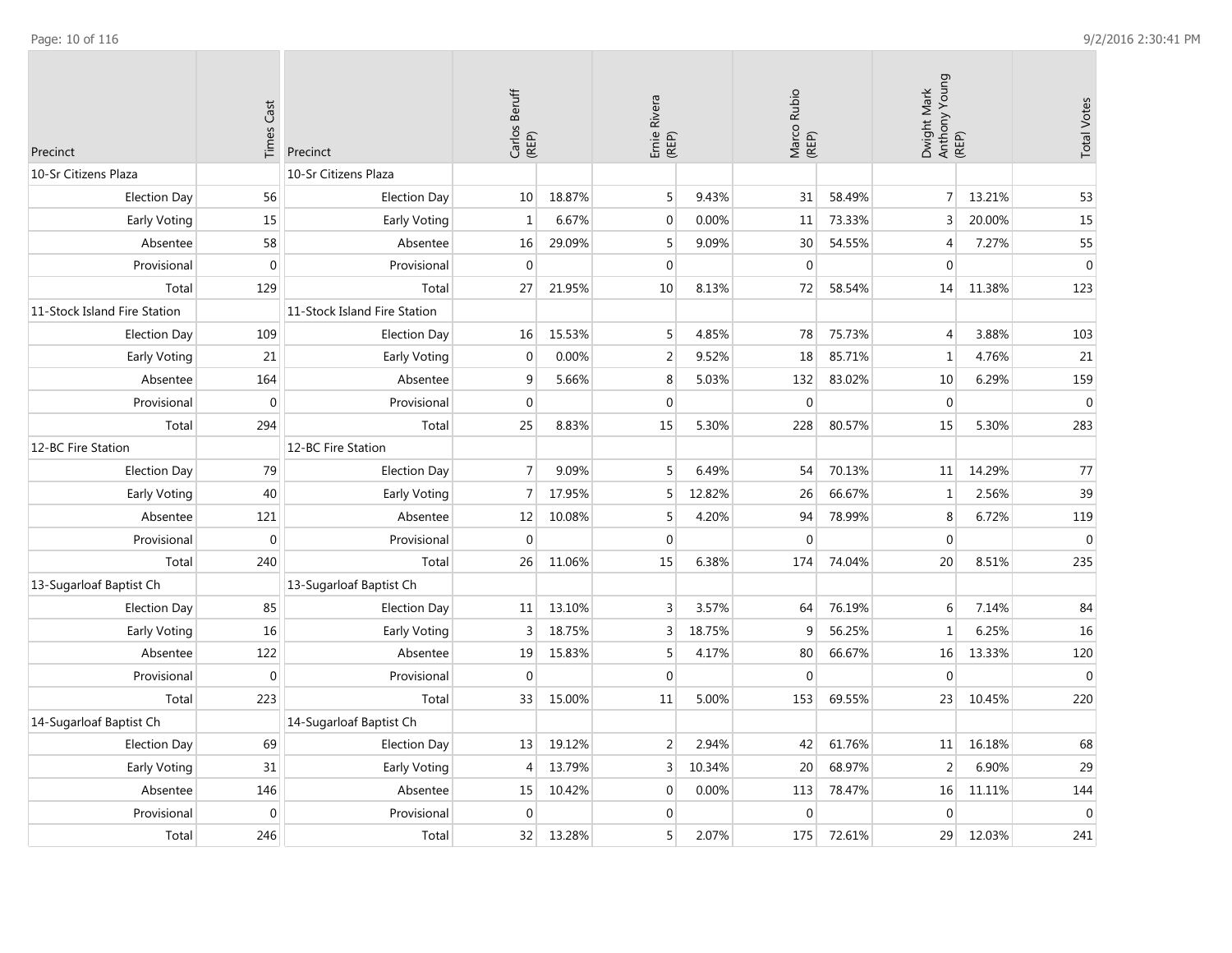| Precinct                            | <b>Times Cast</b> | Precinct                            | Carlos Beruff<br>(REP) |        | Ernie Rivera<br>(REP) |           | Marco Rubio<br>(REP) |        | Dwight Mark<br>Anthony Young<br>(REP) |        | <b>Total Votes</b> |
|-------------------------------------|-------------------|-------------------------------------|------------------------|--------|-----------------------|-----------|----------------------|--------|---------------------------------------|--------|--------------------|
| 15-Boy Scouts of America            |                   | 15-Boy Scouts of America            |                        |        |                       |           |                      |        |                                       |        |                    |
| <b>Election Day</b>                 | 79                | <b>Election Day</b>                 | 13                     | 16.67% | 6                     | 7.69%     | 56                   | 71.79% | 3                                     | 3.85%  | 78                 |
| Early Voting                        | 49                | Early Voting                        | 12                     | 24.49% | 5                     | 10.20%    | 23                   | 46.94% | 9                                     | 18.37% | 49                 |
| Absentee                            | 222               | Absentee                            | 34                     | 15.53% | 8                     | 3.65%     | 158                  | 72.15% | 19                                    | 8.68%  | 219                |
| Provisional                         | $\mathbf{1}$      | Provisional                         | $\mathbf{0}$           | 0.00%  |                       | 1 100.00% | $\mathbf{0}$         | 0.00%  | $\mathbf{0}$                          | 0.00%  | $\mathbf{1}$       |
| Total                               | 351               | Total                               | 59                     | 17.00% | 20                    | 5.76%     | 237                  | 68.30% | 31                                    | 8.93%  | 347                |
| 16-BPK First Baptist Church         |                   | 16-BPK First Baptist Church         |                        |        |                       |           |                      |        |                                       |        |                    |
| <b>Election Day</b>                 | 90                | <b>Election Day</b>                 | $\mathsf 9$            | 10.11% | 9                     | 10.11%    | 57                   | 64.04% | 14                                    | 15.73% | 89                 |
| Early Voting                        | 52                | Early Voting                        | 9                      | 17.65% | 1                     | 1.96%     | 35                   | 68.63% | 6                                     | 11.76% | 51                 |
| Absentee                            | 105               | Absentee                            | 15                     | 15.00% | 4                     | 4.00%     | 64                   | 64.00% | $17\,$                                | 17.00% | 100                |
| Provisional                         | $\mathbf 0$       | Provisional                         | $\Omega$               |        | $\mathbf{0}$          |           | $\mathbf{0}$         |        | $\mathbf{0}$                          |        | $\mathbf{0}$       |
| Total                               | 247               | Total                               | 33                     | 13.75% | 14                    | 5.83%     | 156                  | 65.00% | 37                                    | 15.42% | 240                |
| 17-BPK Comm Park                    |                   | 17-BPK Comm Park                    |                        |        |                       |           |                      |        |                                       |        |                    |
| <b>Election Day</b>                 | 56                | <b>Election Day</b>                 | 5                      | 9.26%  | 3                     | 5.56%     | 37                   | 68.52% | 9                                     | 16.67% | 54                 |
| Early Voting                        | 45                | Early Voting                        | $\overline{4}$         | 9.09%  | 1                     | 2.27%     | 30                   | 68.18% | 9                                     | 20.45% | 44                 |
| Absentee                            | 70                | Absentee                            | 13                     | 19.70% | 4                     | 6.06%     | 40                   | 60.61% | 9                                     | 13.64% | 66                 |
| Provisional                         | $\mathbf 0$       | Provisional                         | $\boldsymbol{0}$       |        | $\mathbf{0}$          |           | $\mathbf 0$          |        | $\mathbf 0$                           |        | $\mathbf 0$        |
| Total                               | 171               | Total                               | 22                     | 13.41% | 8                     | 4.88%     | 107                  | 65.24% | 27                                    | 16.46% | 164                |
| 18-American Legion<br>Marathon      |                   | 18-American Legion<br>Marathon      |                        |        |                       |           |                      |        |                                       |        |                    |
| <b>Election Day</b>                 | 65                | <b>Election Day</b>                 | 6                      | 9.38%  | 3                     | 4.69%     | 48                   | 75.00% | $\overline{7}$                        | 10.94% | 64                 |
| Early Voting                        | 20                | Early Voting                        | $\overline{2}$         | 10.00% | $\mathbf{0}$          | 0.00%     | 10                   | 50.00% | 8                                     | 40.00% | 20                 |
| Absentee                            | 38                | Absentee                            | $\overline{2}$         | 5.71%  | 2                     | 5.71%     | 27                   | 77.14% | 4                                     | 11.43% | 35                 |
| Provisional                         | $\mathbf 0$       | Provisional                         | $\mathbf{0}$           |        | $\mathbf{0}$          |           | $\mathbf 0$          |        | $\mathbf 0$                           |        | $\mathbf 0$        |
| Total                               | 123               | Total                               | 10                     | 8.40%  | 5 <sup>1</sup>        | 4.20%     | 85                   | 71.43% | 19                                    | 15.97% | 119                |
| 19-Marathon First Baptist<br>Church |                   | 19-Marathon First Baptist<br>Church |                        |        |                       |           |                      |        |                                       |        |                    |
| <b>Election Day</b>                 | 99                | <b>Election Day</b>                 | 9 <sup>1</sup>         | 10.00% | 6                     | 6.67%     | 65                   | 72.22% | 10 <sup>°</sup>                       | 11.11% | $90\,$             |
| Early Voting                        | 46                | Early Voting                        | 12                     | 26.67% | 1                     | 2.22%     | 28                   | 62.22% | $\overline{4}$                        | 8.89%  | 45                 |
| Absentee                            | 205               | Absentee                            | $18\,$                 | 9.28%  | 6                     | 3.09%     | 156                  | 80.41% | 14                                    | 7.22%  | 194                |
| Provisional                         | $\boldsymbol{0}$  | Provisional                         | $\boldsymbol{0}$       |        | $\mathbf{0}$          |           | $\boldsymbol{0}$     |        | $\boldsymbol{0}$                      |        | $\mathbf 0$        |
| Total                               | 350               | Total                               | 39                     | 11.85% | 13                    | 3.95%     | 249                  | 75.68% | 28                                    | 8.51%  | 329                |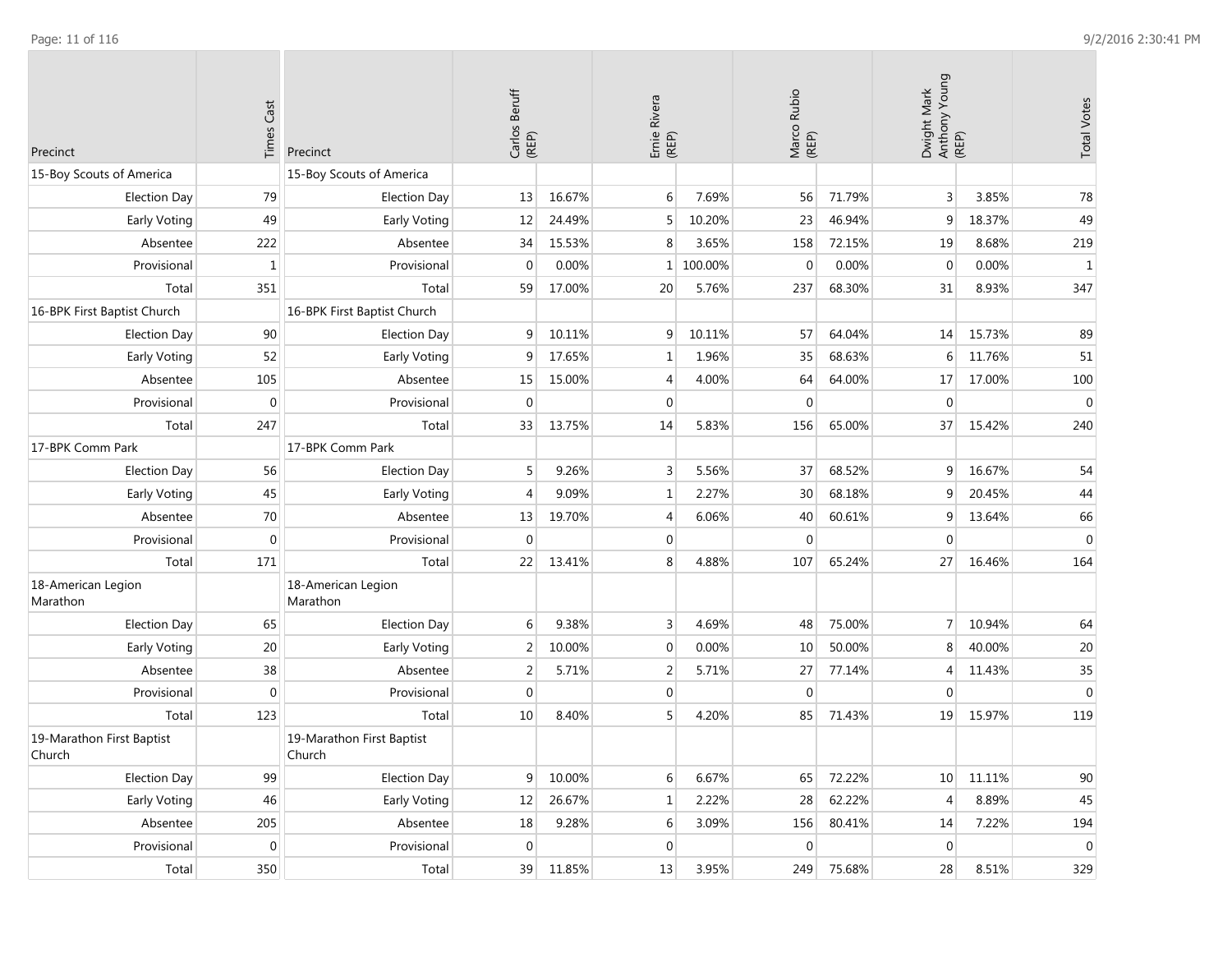**College** 

| Precinct                            | <b>Times Cast</b> | Precinct                            | Carlos Beruff<br>(REP) |        | Ernie Rivera<br>(REP) |        | Marco Rubio<br>(REP) |        | Dwight Mark<br>Anthony Young<br>(REP) |        | <b>Total Votes</b> |
|-------------------------------------|-------------------|-------------------------------------|------------------------|--------|-----------------------|--------|----------------------|--------|---------------------------------------|--------|--------------------|
| 20-Presbyterian Kirk of the<br>Keys |                   | 20-Presbyterian Kirk of the<br>Keys |                        |        |                       |        |                      |        |                                       |        |                    |
| <b>Election Day</b>                 | 116               | <b>Election Day</b>                 | 5                      | 4.55%  | 8                     | 7.27%  | 84                   | 76.36% | 13                                    | 11.82% | 110                |
| Early Voting                        | 37                | Early Voting                        | 6                      | 16.67% | 6                     | 16.67% | 21                   | 58.33% | $\mathsf 3$                           | 8.33%  | 36                 |
| Absentee                            | 94                | Absentee                            | 11                     | 12.36% | 1                     | 1.12%  | 69                   | 77.53% | 8                                     | 8.99%  | 89                 |
| Provisional                         | $\mathbf 0$       | Provisional                         | $\mathbf{0}$           |        | $\mathbf{0}$          |        | $\mathbf{0}$         |        | $\mathbf{0}$                          |        | $\boldsymbol{0}$   |
| Total                               | 247               | Total                               | 22                     | 9.36%  | 15                    | 6.38%  | 174                  | 74.04% | 24                                    | 10.21% | 235                |
| 21-Marathon Moose Lodge             |                   | 21-Marathon Moose Lodge             |                        |        |                       |        |                      |        |                                       |        |                    |
| <b>Election Day</b>                 | 63                | <b>Election Day</b>                 | 5 <sup>1</sup>         | 8.33%  | 5                     | 8.33%  | 41                   | 68.33% | $\overline{9}$                        | 15.00% | 60                 |
| Early Voting                        | 24                | Early Voting                        | $\overline{2}$         | 8.33%  | $\mathbf 1$           | 4.17%  | 18                   | 75.00% | 3                                     | 12.50% | 24                 |
| Absentee                            | 102               | Absentee                            | 13                     | 13.27% | 3                     | 3.06%  | 75                   | 76.53% | $\overline{7}$                        | 7.14%  | 98                 |
| Provisional                         | $\mathbf{0}$      | Provisional                         | $\mathbf{0}$           |        | $\mathbf{0}$          |        | $\mathbf 0$          |        | $\mathbf{0}$                          |        | $\boldsymbol{0}$   |
| Total                               | 189               | Total                               | 20                     | 10.99% | 9                     | 4.95%  | 134                  | 73.63% | 19                                    | 10.44% | 182                |
| 22-KCB City Hall                    |                   | 22-KCB City Hall                    |                        |        |                       |        |                      |        |                                       |        |                    |
| <b>Election Day</b>                 | 68                | <b>Election Day</b>                 | 4                      | 5.88%  | $\overline{2}$        | 2.94%  | 56                   | 82.35% | 6                                     | 8.82%  | 68                 |
| Early Voting                        | 13                | Early Voting                        | 3                      | 23.08% | 2                     | 15.38% | $\overline{7}$       | 53.85% | $\mathbf{1}$                          | 7.69%  | 13                 |
| Absentee                            | 95                | Absentee                            | 9                      | 9.57%  | 3                     | 3.19%  | 75                   | 79.79% | $\overline{7}$                        | 7.45%  | 94                 |
| Provisional                         | $\mathbf 0$       | Provisional                         | $\boldsymbol{0}$       |        | $\mathbf 0$           |        | $\mathbf 0$          |        | $\boldsymbol{0}$                      |        | $\mathbf 0$        |
| Total                               | 176               | Total                               | 16                     | 9.14%  | $\overline{7}$        | 4.00%  | 138                  | 78.86% | 14                                    | 8.00%  | 175                |
| 23-Marathon Moose Lodge             |                   | 23-Marathon Moose Lodge             |                        |        |                       |        |                      |        |                                       |        |                    |
| <b>Election Day</b>                 | 71                | <b>Election Day</b>                 | 8                      | 12.12% | 4                     | 6.06%  | 43                   | 65.15% | 11                                    | 16.67% | 66                 |
| Early Voting                        | 33                | Early Voting                        | 8                      | 25.00% | $\overline{2}$        | 6.25%  | 19                   | 59.38% | $\overline{3}$                        | 9.38%  | 32                 |
| Absentee                            | 115               | Absentee                            | 13                     | 11.61% | 3                     | 2.68%  | 84                   | 75.00% | 12                                    | 10.71% | 112                |
| Provisional                         | $\mathbf 0$       | Provisional                         | $\boldsymbol{0}$       |        | $\overline{0}$        |        | $\mathbf 0$          |        | $\overline{0}$                        |        | $\boldsymbol{0}$   |
| Total                               | 219               | Total                               | 29                     | 13.81% | 9                     | 4.29%  | 146                  | 69.52% | 26                                    | 12.38% | 210                |
| 24-Islamorada Library               |                   | 24-Islamorada Library               |                        |        |                       |        |                      |        |                                       |        |                    |
| <b>Election Day</b>                 | 100               | <b>Election Day</b>                 | 13                     | 13.83% | 5                     | 5.32%  | 62                   | 65.96% | 14                                    | 14.89% | 94                 |
| Early Voting                        | 57                | Early Voting                        | 12                     | 23.08% | 3                     | 5.77%  | 31                   | 59.62% | 6                                     | 11.54% | 52                 |
| Absentee                            | 183               | Absentee                            | 17                     | 9.34%  | 10                    | 5.49%  | 142                  | 78.02% | 13                                    | 7.14%  | 182                |
| Provisional                         | $\mathbf 0$       | Provisional                         | $\boldsymbol{0}$       |        | $\mathbf 0$           |        | $\boldsymbol{0}$     |        | $\boldsymbol{0}$                      |        | $\boldsymbol{0}$   |
| Total                               | 340               | Total                               | 42                     | 12.80% | 18                    | 5.49%  | 235                  | 71.65% | 33                                    | 10.06% | 328                |

 $\overline{\phantom{a}}$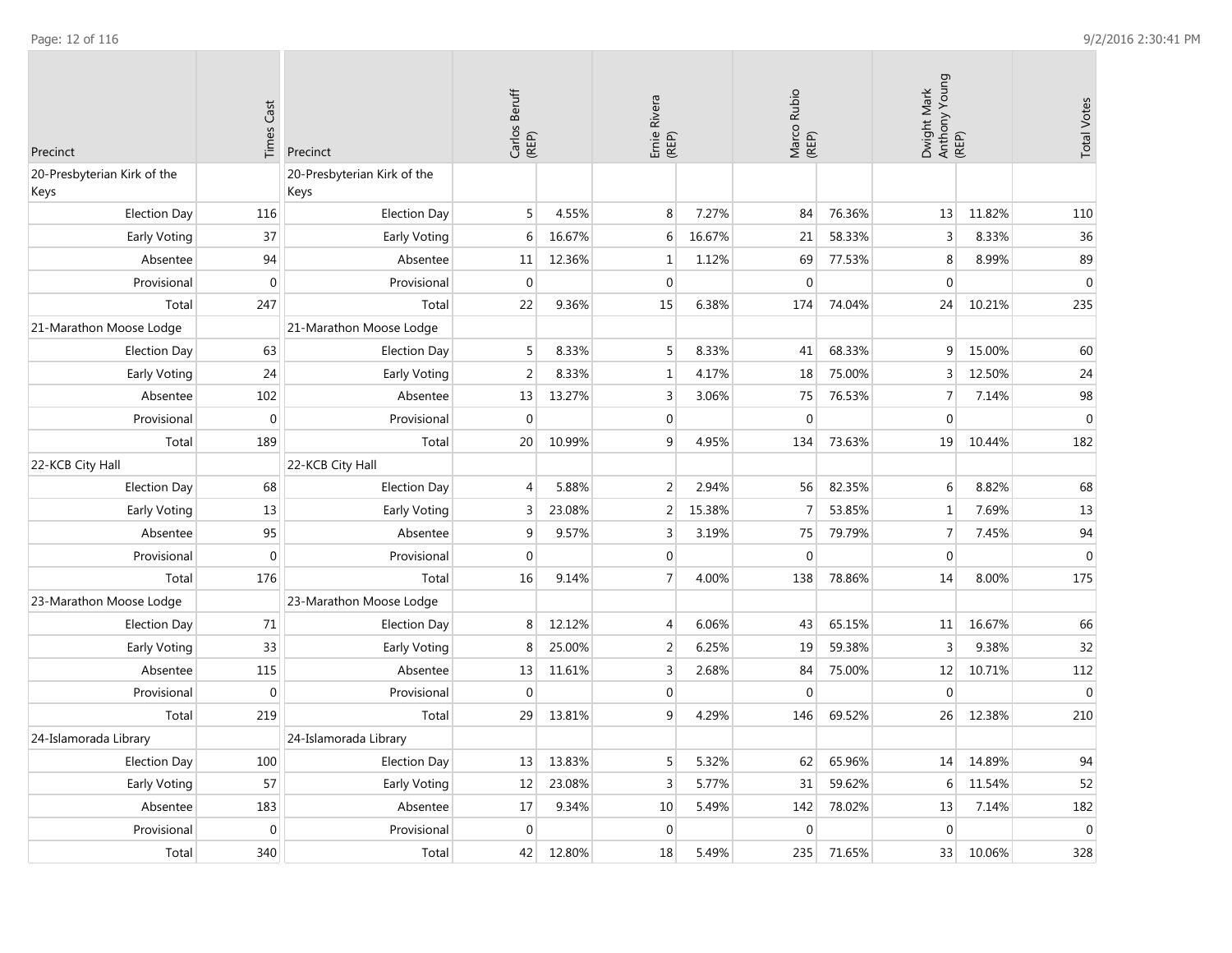| Precinct                       | <b>Times Cast</b> | Precinct                       | Carlos Beruff<br>(REP) |         | Ernie Rivera<br>(REP) |        | Marco Rubio<br>(REP) |        | Dwight Mark<br>Anthony Young<br>(REP) |        | <b>Total Votes</b> |
|--------------------------------|-------------------|--------------------------------|------------------------|---------|-----------------------|--------|----------------------|--------|---------------------------------------|--------|--------------------|
| 25-PK Courtroom B              |                   | 25-PK Courtroom B              |                        |         |                       |        |                      |        |                                       |        |                    |
| <b>Election Day</b>            | 97                | <b>Election Day</b>            | $9\,$                  | 9.89%   | 3                     | 3.30%  | 61                   | 67.03% | 18                                    | 19.78% | 91                 |
| Early Voting                   | 48                | Early Voting                   | $\overline{3}$         | 6.25%   | $\mathbf{0}$          | 0.00%  | 42                   | 87.50% | 3                                     | 6.25%  | 48                 |
| Absentee                       | 185               | Absentee                       | 23                     | 12.85%  | 5                     | 2.79%  | 128                  | 71.51% | 23                                    | 12.85% | 179                |
| Provisional                    | $\overline{0}$    | Provisional                    | $\Omega$               |         | $\overline{0}$        |        | $\Omega$             |        | $\Omega$                              |        | $\mathbf{0}$       |
| Total                          | 330               | Total                          | 35                     | 11.01%  | 8                     | 2.52%  | 231                  | 72.64% | 44                                    | 13.84% | 318                |
| 26-Immanuel Lutheran<br>Church |                   | 26-Immanuel Lutheran<br>Church |                        |         |                       |        |                      |        |                                       |        |                    |
| <b>Election Day</b>            | 172               | <b>Election Day</b>            | 19                     | 11.59%  | $\overline{4}$        | 2.44%  | 122                  | 74.39% | 19                                    | 11.59% | 164                |
| Early Voting                   | 56                | Early Voting                   | 5                      | 9.09%   | $\overline{2}$        | 3.64%  | 44                   | 80.00% | $\overline{4}$                        | 7.27%  | 55                 |
| Absentee                       | 210               | Absentee                       | 16                     | 7.84%   | 10                    | 4.90%  | 150                  | 73.53% | 28                                    | 13.73% | 204                |
| Provisional                    | $\boldsymbol{0}$  | Provisional                    | $\boldsymbol{0}$       |         | $\boldsymbol{0}$      |        | $\mathbf 0$          |        | $\boldsymbol{0}$                      |        | $\pmb{0}$          |
| Total                          | 438               | Total                          | 40                     | 9.46%   | 16                    | 3.78%  | 316                  | 74.70% | 51                                    | 12.06% | 423                |
| 27-Elks Club                   |                   | 27-Elks Club                   |                        |         |                       |        |                      |        |                                       |        |                    |
| <b>Election Day</b>            | 110               | <b>Election Day</b>            | 10                     | 9.26%   | $\overline{4}$        | 3.70%  | 77                   | 71.30% | 17                                    | 15.74% | 108                |
| Early Voting                   | 50                | Early Voting                   | $\mathbf{1}$           | 2.00%   | 3                     | 6.00%  | 36                   | 72.00% | 10                                    | 20.00% | 50                 |
| Absentee                       | 82                | Absentee                       | 20                     | 25.32%  | $\mathbf{1}$          | 1.27%  | 47                   | 59.49% | 11                                    | 13.92% | 79                 |
| Provisional                    | $1\,$             | Provisional                    | $\mathbf{1}$           | 100.00% | $\mathbf 0$           | 0.00%  | $\Omega$             | 0.00%  | $\Omega$                              | 0.00%  | $\mathbf 1$        |
| Total                          | 243               | Total                          | 32                     | 13.45%  | 8                     | 3.36%  | 160                  | 67.23% | 38                                    | 15.97% | 238                |
| 28-KL Civic Club               |                   | 28-KL Civic Club               |                        |         |                       |        |                      |        |                                       |        |                    |
| <b>Election Day</b>            | 71                | <b>Election Day</b>            | 14                     | 20.00%  | 2                     | 2.86%  | 48                   | 68.57% | 6                                     | 8.57%  | 70                 |
| Early Voting                   | 41                | Early Voting                   | $\sqrt{2}$             | 5.00%   | $\overline{4}$        | 10.00% | 26                   | 65.00% | 8                                     | 20.00% | 40                 |
| Absentee                       | 108               | Absentee                       | 10                     | 9.43%   | 1                     | 0.94%  | 70                   | 66.04% | 25                                    | 23.58% | 106                |
| Provisional                    | $\mathbf{0}$      | Provisional                    | $\mathbf{0}$           |         | $\mathbf{0}$          |        | $\mathbf{0}$         |        | $\mathbf{0}$                          |        | $\mathbf{0}$       |
| Total                          | 220               | Total                          | 26                     | 12.04%  | $\overline{7}$        | 3.24%  | 144                  | 66.67% | 39                                    | 18.06% | 216                |
| 29-KL Civic Club               |                   | 29-KL Civic Club               |                        |         |                       |        |                      |        |                                       |        |                    |
| <b>Election Day</b>            | 165               | <b>Election Day</b>            | 19                     | 11.66%  | 6                     | 3.68%  | 124                  | 76.07% | 14                                    | 8.59%  | 163                |
| Early Voting                   | 66                | Early Voting                   | $\,8\,$                | 12.90%  | $\overline{4}$        | 6.45%  | 43                   | 69.35% | $\overline{7}$                        | 11.29% | 62                 |
| Absentee                       | 169               | Absentee                       | 19                     | 11.66%  | 6                     | 3.68%  | 123                  | 75.46% | 15                                    | 9.20%  | 163                |
| Provisional                    | $\mathbf 0$       | Provisional                    | $\boldsymbol{0}$       |         | $\overline{0}$        |        | $\mathbf 0$          |        | $\boldsymbol{0}$                      |        | $\pmb{0}$          |
| Total                          | 400               | Total                          | 46                     | 11.86%  | 16                    | 4.12%  | 290                  | 74.74% | 36                                    | 9.28%  | 388                |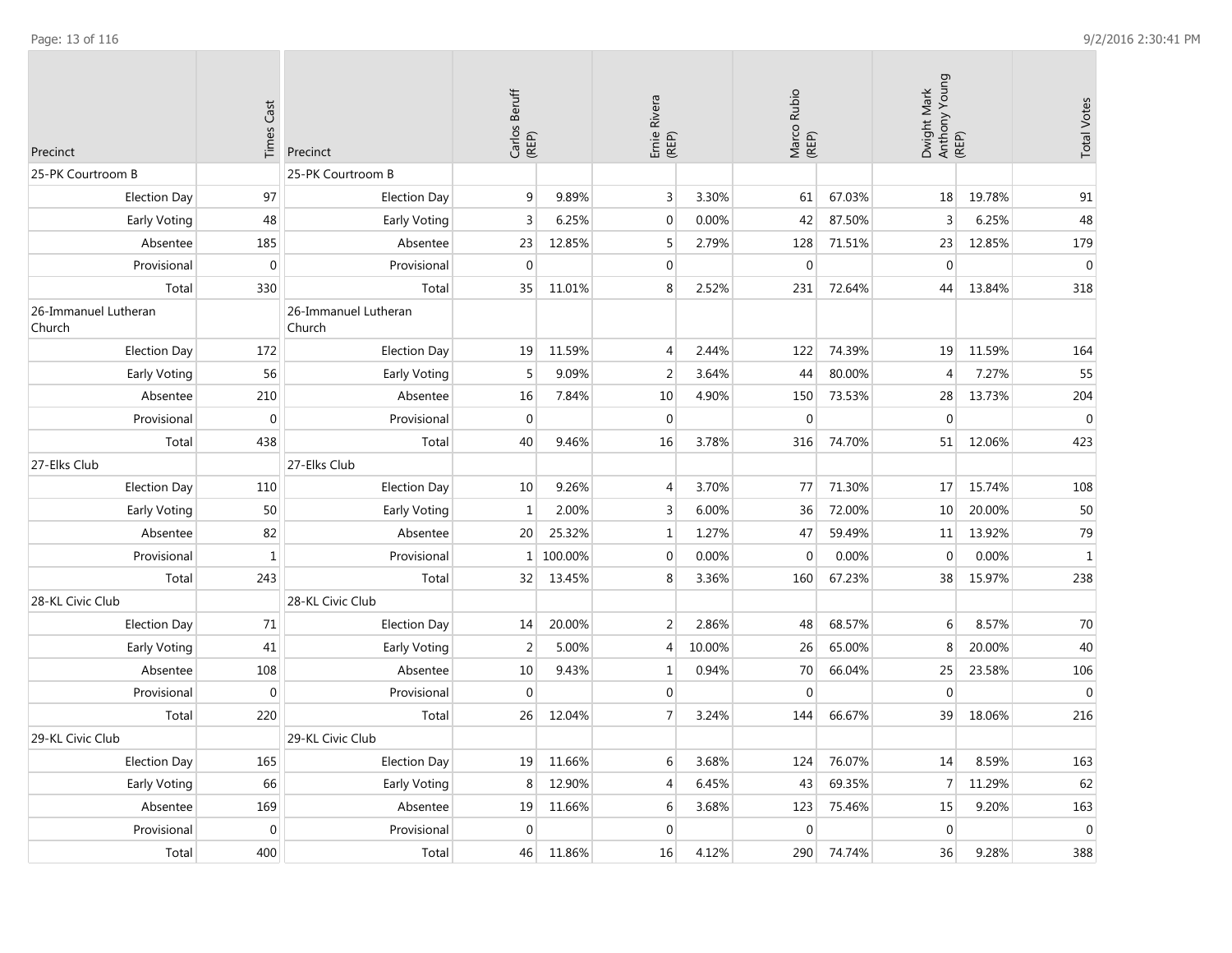| Precinct                  | <b>Times Cast</b> | Precinct                  | Carlos Beruff<br>(REP) |        | Ernie Rivera<br>(REP) |       | Marco Rubio<br>(REP) |        | Dwight Mark<br>Anthony Young<br>(REP) |        | <b>Total Votes</b> |
|---------------------------|-------------------|---------------------------|------------------------|--------|-----------------------|-------|----------------------|--------|---------------------------------------|--------|--------------------|
| 30-Monroe County Library  |                   | 30-Monroe County Library  |                        |        |                       |       |                      |        |                                       |        |                    |
| <b>Election Day</b>       | 51                | <b>Election Day</b>       | 6 <sup>1</sup>         | 12.50% | 3                     | 6.25% | 32                   | 66.67% | 7 <sup>1</sup>                        | 14.58% | 48                 |
| Early Voting              | 30                | Early Voting              | $\overline{7}$         | 23.33% | $\overline{2}$        | 6.67% | 18                   | 60.00% | 3                                     | 10.00% | 30                 |
| Absentee                  | 83                | Absentee                  | 10                     | 12.05% | $\mathbf 0$           | 0.00% | 57                   | 68.67% | 16                                    | 19.28% | 83                 |
| Provisional               | $\mathbf 0$       | Provisional               | $\mathbf 0$            |        | $\overline{0}$        |       | $\mathbf 0$          |        | $\mathbf 0$                           |        | $\mathbf 0$        |
| Total                     | 164               | Total                     | 23                     | 14.29% | 5                     | 3.11% | 107                  | 66.46% | 26                                    | 16.15% | 161                |
| 31-Monroe County Library  |                   | 31-Monroe County Library  |                        |        |                       |       |                      |        |                                       |        |                    |
| <b>Election Day</b>       | 76                | <b>Election Day</b>       | 6                      | 8.22%  | 6                     | 8.22% | 54                   | 73.97% | $\overline{7}$                        | 9.59%  | 73                 |
| Early Voting              | 45                | Early Voting              | $\overline{2}$         | 4.65%  | 2                     | 4.65% | 33                   | 76.74% | 6                                     | 13.95% | 43                 |
| Absentee                  | 93                | Absentee                  | 8                      | 8.70%  | $\overline{2}$        | 2.17% | 66                   | 71.74% | 16                                    | 17.39% | 92                 |
| Provisional               | $\mathbf{0}$      | Provisional               | $\mathbf{0}$           |        | $\mathbf{0}$          |       | $\mathbf{0}$         |        | $\mathbf{0}$                          |        | $\mathbf{0}$       |
| Total                     | 214               | Total                     | 16                     | 7.69%  | 10                    | 4.81% | 153                  | 73.56% | 29                                    | 13.94% | 208                |
| 32-KL Baptist Church      |                   | 32-KL Baptist Church      |                        |        |                       |       |                      |        |                                       |        |                    |
| <b>Election Day</b>       | 107               | <b>Election Day</b>       | 10                     | 9.52%  | 3                     | 2.86% | 77                   | 73.33% | 15                                    | 14.29% | 105                |
| Early Voting              | 59                | Early Voting              | 5                      | 8.77%  | 4                     | 7.02% | 36                   | 63.16% | 12                                    | 21.05% | 57                 |
| Absentee                  | 128               | Absentee                  | 13                     | 10.48% | 4                     | 3.23% | 86                   | 69.35% | 21                                    | 16.94% | 124                |
| Provisional               | $\mathbf 0$       | Provisional               | $\boldsymbol{0}$       |        | $\mathbf{0}$          |       | $\mathbf 0$          |        | $\mathbf 0$                           |        | $\mathbf 0$        |
| Total                     | 294               | Total                     | 28                     | 9.79%  | 11                    | 3.85% | 199                  | 69.58% | 48                                    | 16.78% | 286                |
| 33-Academy at Ocean Reef  |                   | 33-Academy at Ocean Reef  |                        |        |                       |       |                      |        |                                       |        |                    |
| <b>Election Day</b>       | 53                | <b>Election Day</b>       | $\overline{2}$         | 3.77%  | 2                     | 3.77% | 38                   | 71.70% | 11                                    | 20.75% | 53                 |
| Early Voting              | $\overline{7}$    | Early Voting              | $\mathbf 0$            | 0.00%  | $\mathbf 0$           | 0.00% | 4                    | 66.67% | $\overline{2}$                        | 33.33% | 6                  |
| Absentee                  | 270               | Absentee                  | 13                     | 4.89%  | 6                     | 2.26% | 226                  | 84.96% | 21                                    | 7.89%  | 266                |
| Provisional               | $\mathbf 0$       | Provisional               | $\mathbf 0$            |        | $\mathbf{0}$          |       | $\mathbf 0$          |        | $\mathbf 0$                           |        | $\mathbf 0$        |
| Total                     | 330               | Total                     | 15                     | 4.62%  | 8                     | 2.46% | 268                  | 82.46% | 34                                    | 10.46% | 325                |
| Monroe County, FL - Total | 7,535             | Monroe County, FL - Total | 823                    | 11.30% | 333                   | 4.57% | 5,307                | 72.90% | 817                                   | 11.22% | 7,280              |
| <b>Cumulative</b>         |                   | <b>Cumulative</b>         |                        |        |                       |       |                      |        |                                       |        |                    |
| Cumulative                |                   | Cumulative                |                        |        |                       |       |                      |        |                                       |        |                    |
| <b>Election Day</b>       | $\overline{0}$    | Election Day              | $\boldsymbol{0}$       |        | $\overline{0}$        |       | $\boldsymbol{0}$     |        | $\boldsymbol{0}$                      |        | $\mathbf 0$        |
| Early Voting              | $\overline{0}$    | Early Voting              | $\boldsymbol{0}$       |        | $\mathbf 0$           |       | $\boldsymbol{0}$     |        | $\boldsymbol{0}$                      |        | $\mathbf 0$        |
| Absentee                  | $\boldsymbol{0}$  | Absentee                  | $\boldsymbol{0}$       |        | $\mathbf{0}$          |       | $\boldsymbol{0}$     |        | $\mathbf 0$                           |        | $\mathbf 0$        |
| Provisional               | $\boldsymbol{0}$  | Provisional               | $\boldsymbol{0}$       |        | 0                     |       | $\boldsymbol{0}$     |        | $\boldsymbol{0}$                      |        | $\boldsymbol{0}$   |
| Total                     | $\overline{0}$    | Total                     | $\vert 0 \vert$        |        | $\overline{0}$        |       | $\boldsymbol{0}$     |        | $\boldsymbol{0}$                      |        | $\boldsymbol{0}$   |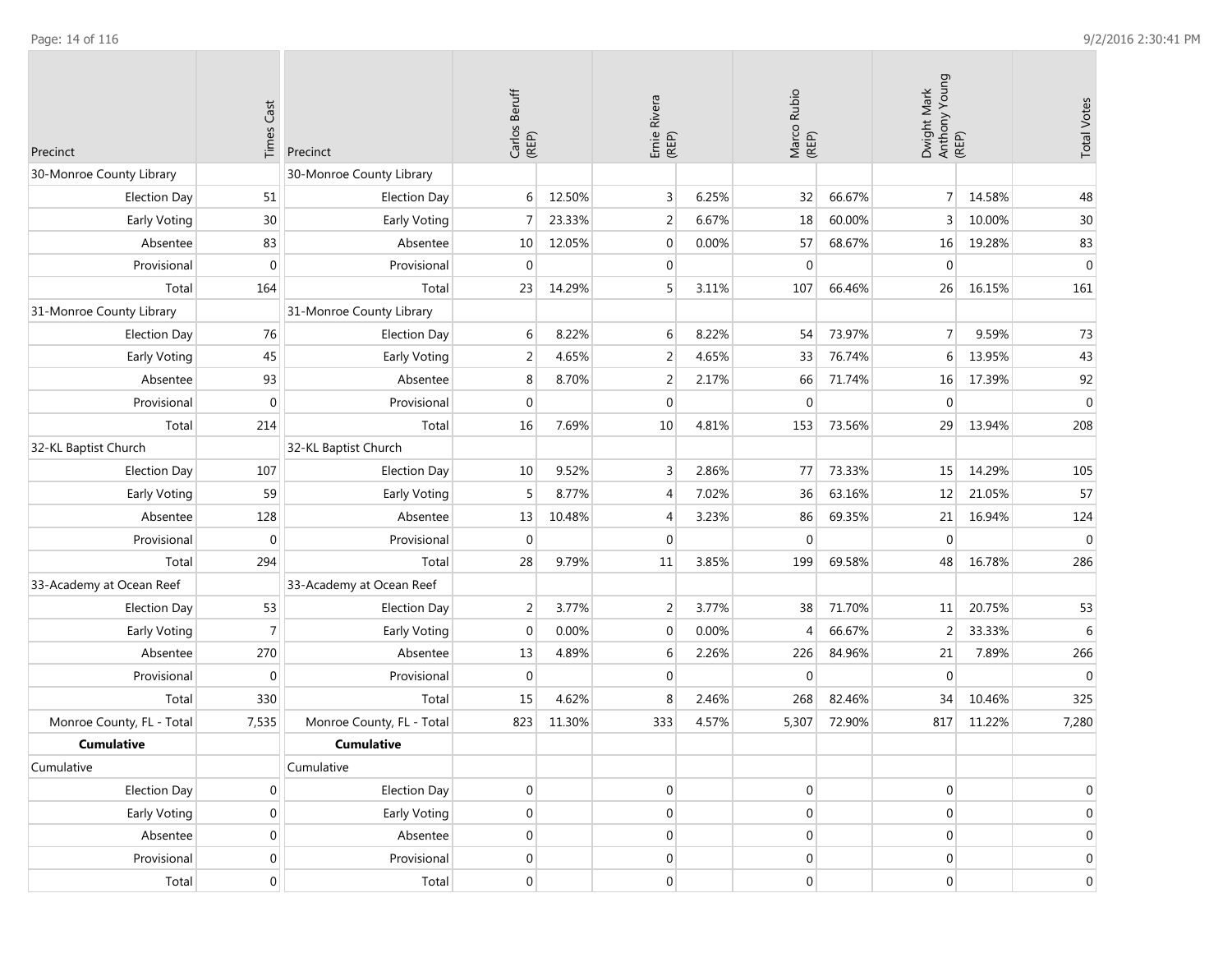| Precinct             |       | <b>上</b> Precinct    | Ja<br>Ca |        | ய<br>고 또 |       | Marc<br>(REP) |        | Ant<br>(RE |        | Ωg    |
|----------------------|-------|----------------------|----------|--------|----------|-------|---------------|--------|------------|--------|-------|
| Cumulative - Total   |       | Cumulative - Total   |          |        |          |       |               |        |            |        |       |
| Jurisdiction - Total | 7,535 | Jurisdiction - Total | 823      | 11.30% | 333      | 4.57% | 5,307         | 72.90% | 817        | 11.22% | 7,280 |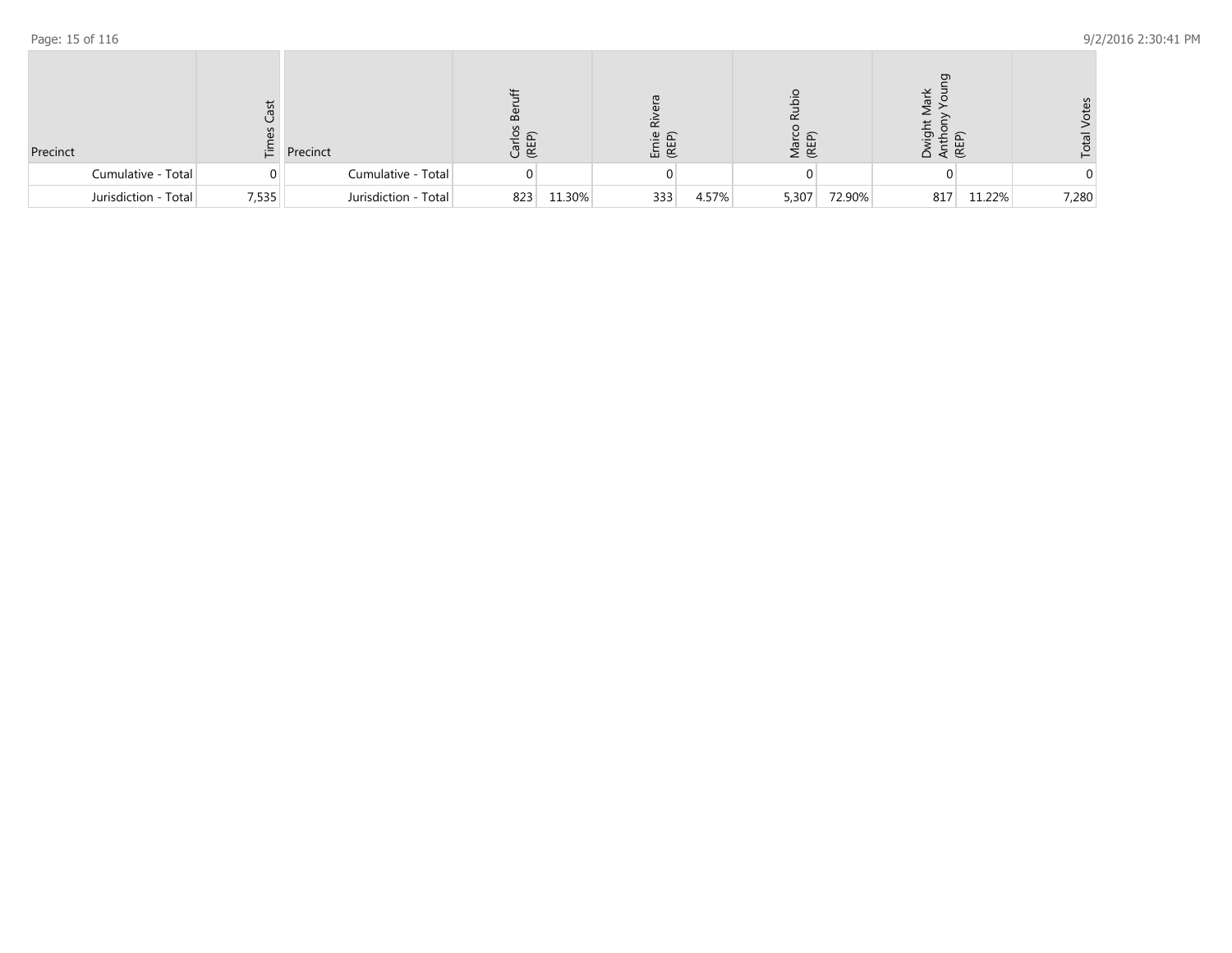# **UNITED STATES SENATOR (Vote for 1) DEM**

| Precinct                 | <b>Times Cast</b> | Precinct                 |                | Roque "Rocky" De<br>La Fuente<br>(DEM) |                  | Alan Grayson<br>(DEM) |                | Pam Keith<br>(DEM) |                  | Reginald Luster<br>(DEM) |                  | Patrick Murphy<br>(DEM) |
|--------------------------|-------------------|--------------------------|----------------|----------------------------------------|------------------|-----------------------|----------------|--------------------|------------------|--------------------------|------------------|-------------------------|
| <b>Jurisdiction</b>      |                   | <b>Jurisdiction</b>      |                |                                        |                  |                       |                |                    |                  |                          |                  |                         |
| <b>Monroe County, FL</b> |                   | <b>Monroe County, FL</b> |                |                                        |                  |                       |                |                    |                  |                          |                  |                         |
| 1-Jaycee Clubhouse       |                   | 1-Jaycee Clubhouse       |                |                                        |                  |                       |                |                    |                  |                          |                  |                         |
| <b>Election Day</b>      | 94                | <b>Election Day</b>      | $\overline{2}$ | 2.44%                                  | 11               | 13.41%                | 16             | 19.51%             | $\mathbf{1}$     | 1.22%                    | 52               | 63.41%                  |
| Early Voting             | 35                | Early Voting             | $\mathbf{1}$   | 3.13%                                  | $\overline{2}$   | 6.25%                 | 4              | 12.50%             | $\mathbf{1}$     | 3.13%                    | 24               | 75.00%                  |
| Absentee                 | 101               | Absentee                 | 4              | 4.55%                                  | 9                | 10.23%                | 11             | 12.50%             | $\boldsymbol{0}$ | 0.00%                    | 64               | 72.73%                  |
| Provisional              | $\mathbf{0}$      | Provisional              | $\overline{0}$ |                                        | $\mathbf{0}$     |                       | $\overline{0}$ |                    | $\overline{0}$   |                          | $\mathbf{0}$     |                         |
| Total                    | 230               | Total                    | $\overline{7}$ | 3.47%                                  | 22               | 10.89%                | 31             | 15.35%             | $\overline{2}$   | 0.99%                    | 140              | 69.31%                  |
| 2-KW High School         |                   | 2-KW High School         |                |                                        |                  |                       |                |                    |                  |                          |                  |                         |
| <b>Election Day</b>      | 104               | <b>Election Day</b>      | 3              | 3.33%                                  | 10               | 11.11%                | 15             | 16.67%             | $\overline{4}$   | 4.44%                    | 58               | 64.44%                  |
| Early Voting             | 56                | Early Voting             | $\mathbf 0$    | 0.00%                                  | $\overline{4}$   | 7.41%                 | 8              | 14.81%             | $\mathbf{1}$     | 1.85%                    | 41               | 75.93%                  |
| Absentee                 | 165               | Absentee                 | 8              | 5.23%                                  | 20               | 13.07%                | 24             | 15.69%             | $\mathbf{1}$     | 0.65%                    | 100              | 65.36%                  |
| Provisional              | $\mathbf{0}$      | Provisional              | $\mathbf 0$    |                                        | $\boldsymbol{0}$ |                       | $\overline{0}$ |                    | $\mathbf{0}$     |                          | $\boldsymbol{0}$ |                         |
| Total                    | 325               | Total                    | 11             | 3.70%                                  | 34               | 11.45%                | 47             | 15.82%             | 6                | 2.02%                    | 199              | 67.00%                  |
| 3-KW High School         |                   | 3-KW High School         |                |                                        |                  |                       |                |                    |                  |                          |                  |                         |
| <b>Election Day</b>      | 118               | <b>Election Day</b>      | 4              | 3.48%                                  | 14               | 12.17%                | 20             | 17.39%             | $\mathbf{0}$     | 0.00%                    | 77               | 66.96%                  |
| Early Voting             | 48                | Early Voting             | $\mathbf 0$    | 0.00%                                  | $\overline{2}$   | 4.35%                 | 11             | 23.91%             | $\mathbf{0}$     | 0.00%                    | 33               | 71.74%                  |
| Absentee                 | 163               | Absentee                 | $\mathbf{1}$   | 0.67%                                  | 17               | 11.33%                | 17             | 11.33%             | $\mathbf 0$      | 0.00%                    | 115              | 76.67%                  |
| Provisional              | 1                 | Provisional              | $\mathbf 0$    | 0.00%                                  | $\mathbf 0$      | 0.00%                 | $\mathbf{1}$   | 100.00%            | $\mathbf{0}$     | 0.00%                    | $\Omega$         | 0.00%                   |
| Total                    | 330               | Total                    | 5              | 1.60%                                  | 33               | 10.58%                | 49             | 15.71%             | $\mathbf 0$      | 0.00%                    | 225              | 72.12%                  |
| 4-MLK Pool               |                   | 4-MLK Pool               |                |                                        |                  |                       |                |                    |                  |                          |                  |                         |
| <b>Election Day</b>      | 121               | <b>Election Day</b>      | 4              | 3.60%                                  | 15               | 13.51%                | 29             | 26.13%             | $\overline{0}$   | 0.00%                    | 63               | 56.76%                  |
| Early Voting             | 46                | Early Voting             | $\overline{0}$ | 0.00%                                  | 5                | 11.90%                | $\overline{2}$ | 4.76%              | $\mathbf{1}$     | 2.38%                    | 34               | 80.95%                  |
| Absentee                 | 95                | Absentee                 | $\overline{0}$ | 0.00%                                  | 6                | 7.06%                 | 27             | 31.76%             | $\overline{0}$   | 0.00%                    | 52               | 61.18%                  |
| Provisional              | $\mathbf{0}$      | Provisional              | $\overline{0}$ |                                        | $\mathbf 0$      |                       | $\Omega$       |                    | $\mathbf 0$      |                          | $\mathbf 0$      |                         |
| Total                    | 262               | Total                    | 4              | 1.68%                                  | 26               | 10.92%                | 58             | 24.37%             | $\mathbf{1}$     | 0.42%                    | 149              | 62.61%                  |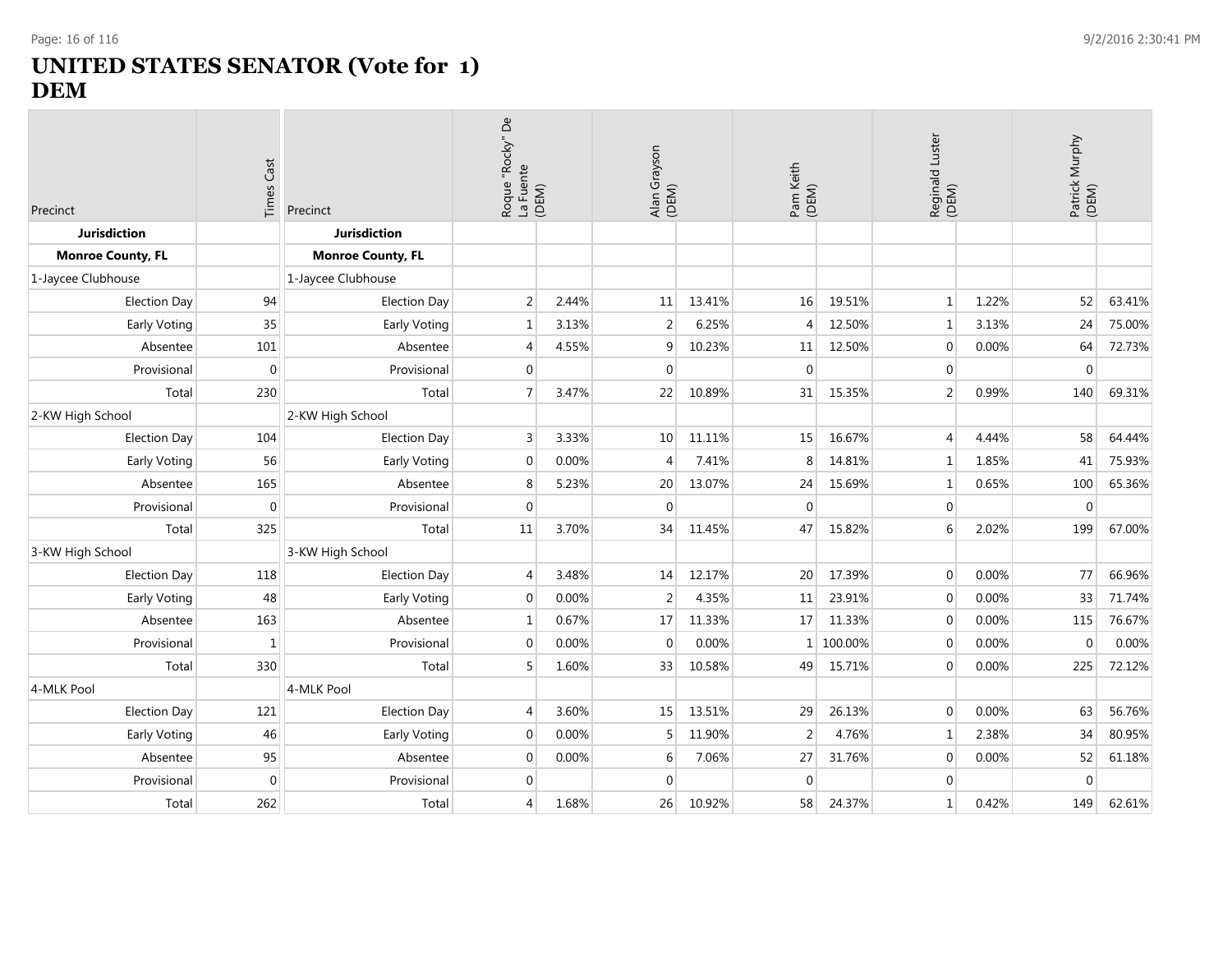| Precinct                 | <b>Total Votes</b> |
|--------------------------|--------------------|
| Jurisdiction             |                    |
| <b>Monroe County, FL</b> |                    |
| 1-Jaycee Clubhouse       |                    |
| <b>Election Day</b>      | 82                 |
| Early Voting             | 32                 |
| Absentee                 | 88                 |
| Provisional              | 0                  |
| Total                    | 202                |
| 2-KW High School         |                    |
| <b>Election Day</b>      | 90                 |
| Early Voting             | 54                 |
| Absentee                 | 153                |
| Provisional              | 0                  |
| Total                    | 297                |
| 3-KW High School         |                    |
| <b>Election Day</b>      | 115                |
| Early Voting             | 46                 |
| Absentee                 | 150                |
| Provisional              | 1                  |
| Total                    | 312                |
| 4-MLK Pool               |                    |
| <b>Election Day</b>      | 111                |
| Early Voting             | 42                 |
| Absentee                 | 85                 |
| Provisional              | 0                  |
| Total                    | 238                |
|                          |                    |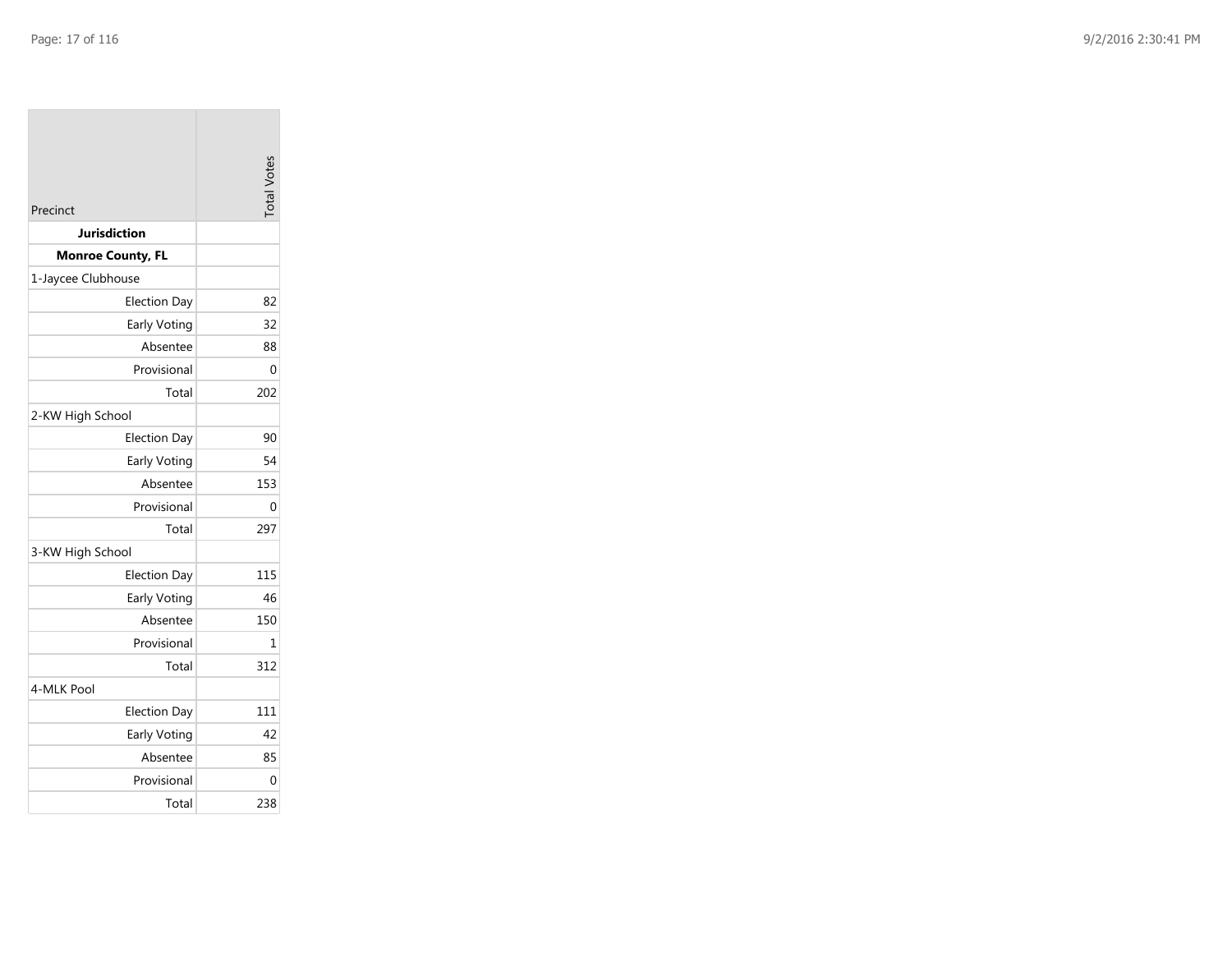| Precinct                  | <b>Times Cast</b> | Precinct                  | Roque "Rocky" De<br>La Fuente<br>(DEM) |       | Alan Grayson<br>(DEM) |        | Pam Keith<br>(DEM) |        | Luster<br>Reginald I<br>(DEM) |       | Patrick Murphy<br>(DEM) |        |
|---------------------------|-------------------|---------------------------|----------------------------------------|-------|-----------------------|--------|--------------------|--------|-------------------------------|-------|-------------------------|--------|
| 5-Old City Hall           |                   | 5-Old City Hall           |                                        |       |                       |        |                    |        |                               |       |                         |        |
| <b>Election Day</b>       | 106               | <b>Election Day</b>       | $1\,$                                  | 0.98% | 19                    | 18.63% | 24                 | 23.53% | $\mathbf 1$                   | 0.98% | 57                      | 55.88% |
| Early Voting              | 84                | Early Voting              | $\mathbf{0}$                           | 0.00% | 8                     | 9.88%  | 10                 | 12.35% | $\mathbf 0$                   | 0.00% | 63                      | 77.78% |
| Absentee                  | 248               | Absentee                  | 6                                      | 2.64% | 24                    | 10.57% | 47                 | 20.70% | 2                             | 0.88% | 148                     | 65.20% |
| Provisional               | $\boldsymbol{0}$  | Provisional               | $\Omega$                               |       | $\mathbf{0}$          |        | $\Omega$           |        | $\mathbf{0}$                  |       | $\mathbf{0}$            |        |
| Total                     | 438               | Total                     | $\overline{7}$                         | 1.71% | 51                    | 12.44% | 81                 | 19.76% | $\overline{3}$                | 0.73% | 268                     | 65.37% |
| 6-Gato Building           |                   | 6-Gato Building           |                                        |       |                       |        |                    |        |                               |       |                         |        |
| <b>Election Day</b>       | 134               | <b>Election Day</b>       | $\overline{7}$                         | 5.79% | 24                    | 19.83% | 16                 | 13.22% | $\mathbf{0}$                  | 0.00% | 74                      | 61.16% |
| Early Voting              | 82                | Early Voting              | $\mathbf{1}$                           | 1.28% | 9                     | 11.54% | 8                  | 10.26% | $\mathbf 0$                   | 0.00% | 60                      | 76.92% |
| Absentee                  | 132               | Absentee                  | $\mathbf{1}$                           | 0.81% | 17                    | 13.82% | 24                 | 19.51% | $\mathbf{0}$                  | 0.00% | 81                      | 65.85% |
| Provisional               | $\mathbf{1}$      | Provisional               | $\boldsymbol{0}$                       |       | $\pmb{0}$             |        | $\Omega$           |        | $\boldsymbol{0}$              |       | $\boldsymbol{0}$        |        |
| Total                     | 349               | Total                     | 9                                      | 2.80% | 50                    | 15.53% | 48                 | 14.91% | $\mathbf{0}$                  | 0.00% | 215                     | 66.77% |
| 7-Moose Club              |                   | 7-Moose Club              |                                        |       |                       |        |                    |        |                               |       |                         |        |
| <b>Election Day</b>       | 85                | <b>Election Day</b>       | $\overline{2}$                         | 2.60% | $\boldsymbol{9}$      | 11.69% | 12                 | 15.58% | $\boldsymbol{0}$              | 0.00% | 54                      | 70.13% |
| Early Voting              | 42                | Early Voting              | $\overline{4}$                         | 9.76% | $\overline{4}$        | 9.76%  | $\overline{4}$     | 9.76%  | $\mathbf 0$                   | 0.00% | 29                      | 70.73% |
| Absentee                  | 69                | Absentee                  | 5                                      | 7.94% | 3                     | 4.76%  | 10                 | 15.87% | $\mathbf 0$                   | 0.00% | 45                      | 71.43% |
| Provisional               | $\boldsymbol{0}$  | Provisional               | $\Omega$                               |       | $\boldsymbol{0}$      |        | $\Omega$           |        | $\boldsymbol{0}$              |       | $\boldsymbol{0}$        |        |
| Total                     | 196               | Total                     | 11                                     | 6.08% | 16                    | 8.84%  | 26                 | 14.36% | $\mathbf 0$                   | 0.00% | 128                     | 70.72% |
| 8-Glad Tidings Tabernacle |                   | 8-Glad Tidings Tabernacle |                                        |       |                       |        |                    |        |                               |       |                         |        |
| <b>Election Day</b>       | 201               | <b>Election Day</b>       | 6                                      | 3.19% | 30                    | 15.96% | 36                 | 19.15% | $\boldsymbol{0}$              | 0.00% | 116                     | 61.70% |
| Early Voting              | 36                | Early Voting              | $\mathbf{0}$                           | 0.00% | 6                     | 17.65% | 6                  | 17.65% | $\mathbf 0$                   | 0.00% | 22                      | 64.71% |
| Absentee                  | 157               | Absentee                  | $\overline{4}$                         | 2.88% | 13                    | 9.35%  | 30                 | 21.58% | $\overline{4}$                | 2.88% | 88                      | 63.31% |
| Provisional               | $\boldsymbol{0}$  | Provisional               | $\mathbf 0$                            |       | $\mathbf 0$           |        | $\overline{0}$     |        | $\mathbf 0$                   |       | $\mathbf 0$             |        |
| Total                     | 394               | Total                     | 10                                     | 2.77% | 49                    | 13.57% | 72                 | 19.94% | $\overline{4}$                | 1.11% | 226                     | 62.60% |
| 9-Sr Citizen Plaza        |                   | 9-Sr Citizen Plaza        |                                        |       |                       |        |                    |        |                               |       |                         |        |
| <b>Election Day</b>       | 151               | <b>Election Day</b>       | 12                                     | 9.38% | 12                    | 9.38%  | 26                 | 20.31% | $\mathbf{1}$                  | 0.78% | 77                      | 60.16% |
| Early Voting              | 46                | Early Voting              | $\mathbf{0}$                           | 0.00% | $\overline{2}$        | 4.76%  | 8                  | 19.05% | $\mathbf 0$                   | 0.00% | 32                      | 76.19% |
| Absentee                  | 166               | Absentee                  | 3                                      | 1.97% | 15                    | 9.87%  | 27                 | 17.76% | $\mathbf{0}$                  | 0.00% | 107                     | 70.39% |
| Provisional               | $\pmb{0}$         | Provisional               | $\mathbf 0$                            |       | $\boldsymbol{0}$      |        | $\overline{0}$     |        | $\mathbf 0$                   |       | $\mathbf 0$             |        |
| Total                     | 363               | Total                     | 15                                     | 4.66% | 29                    | 9.01%  | 61                 | 18.94% | $\mathbf{1}$                  | 0.31% | 216                     | 67.08% |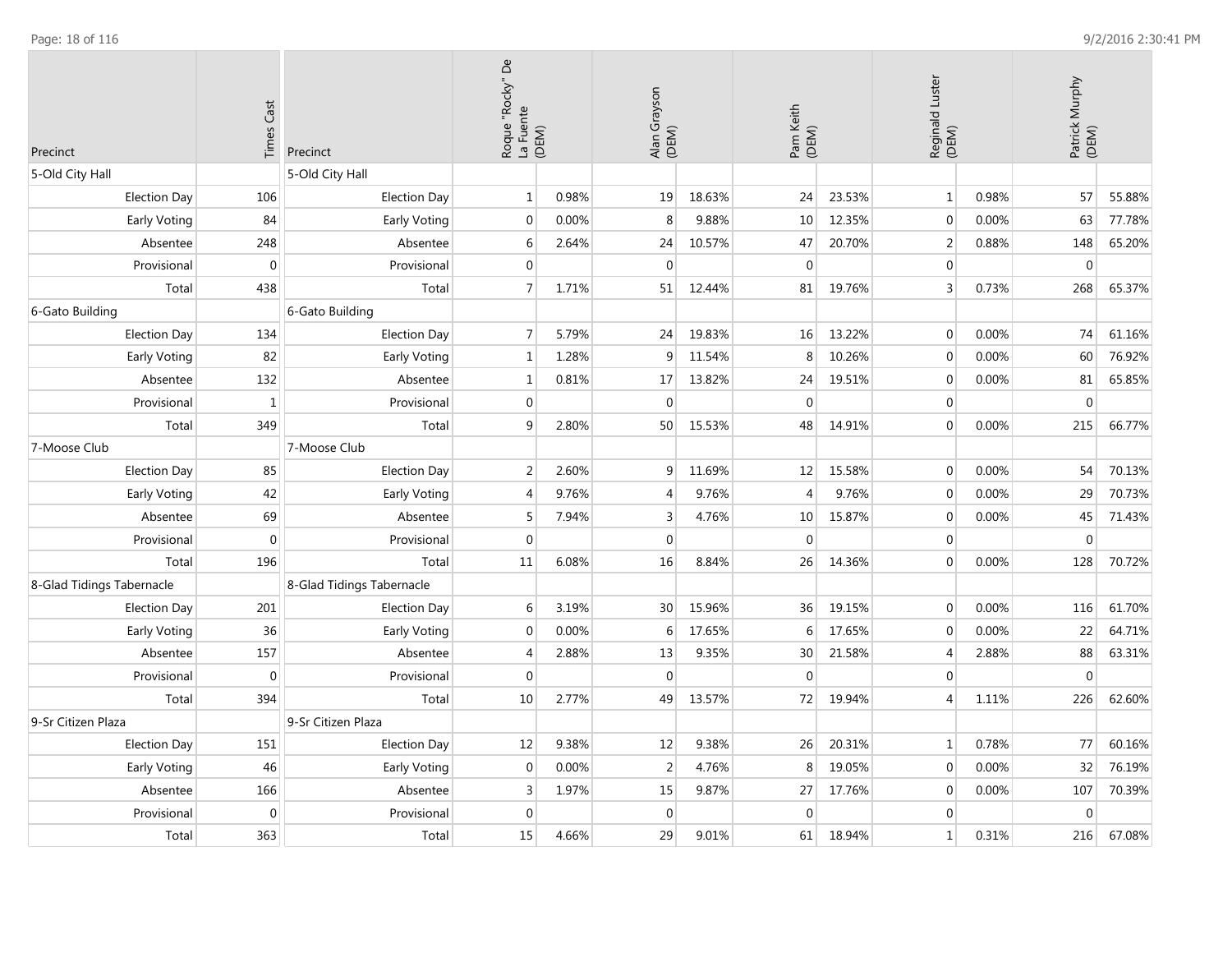| Precinct                  | <b>Total Votes</b> |
|---------------------------|--------------------|
| 5-Old City Hall           |                    |
| <b>Election Day</b>       | 102                |
| Early Voting              | 81                 |
| Absentee                  | 227                |
| Provisional               | 0                  |
| Total                     | 410                |
| 6-Gato Building           |                    |
| <b>Election Day</b>       | 121                |
| Early Voting              | 78                 |
| Absentee                  | 123                |
| Provisional               | 0                  |
| Total                     | 322                |
| 7-Moose Club              |                    |
| <b>Election Day</b>       | 77                 |
| Early Voting              | 41                 |
| Absentee                  | 63                 |
| Provisional               | 0                  |
| Total                     | 181                |
| 8-Glad Tidings Tabernacle |                    |
| <b>Election Day</b>       | 188                |
| Early Voting              | 34                 |
| Absentee                  | 139                |
| Provisional               | 0                  |
| Total                     | 361                |
| 9-Sr Citizen Plaza        |                    |
| <b>Election Day</b>       | 128                |
| Early Voting              | 42                 |
| Absentee                  | 152                |
| Provisional               | 0                  |
| Total                     | 322                |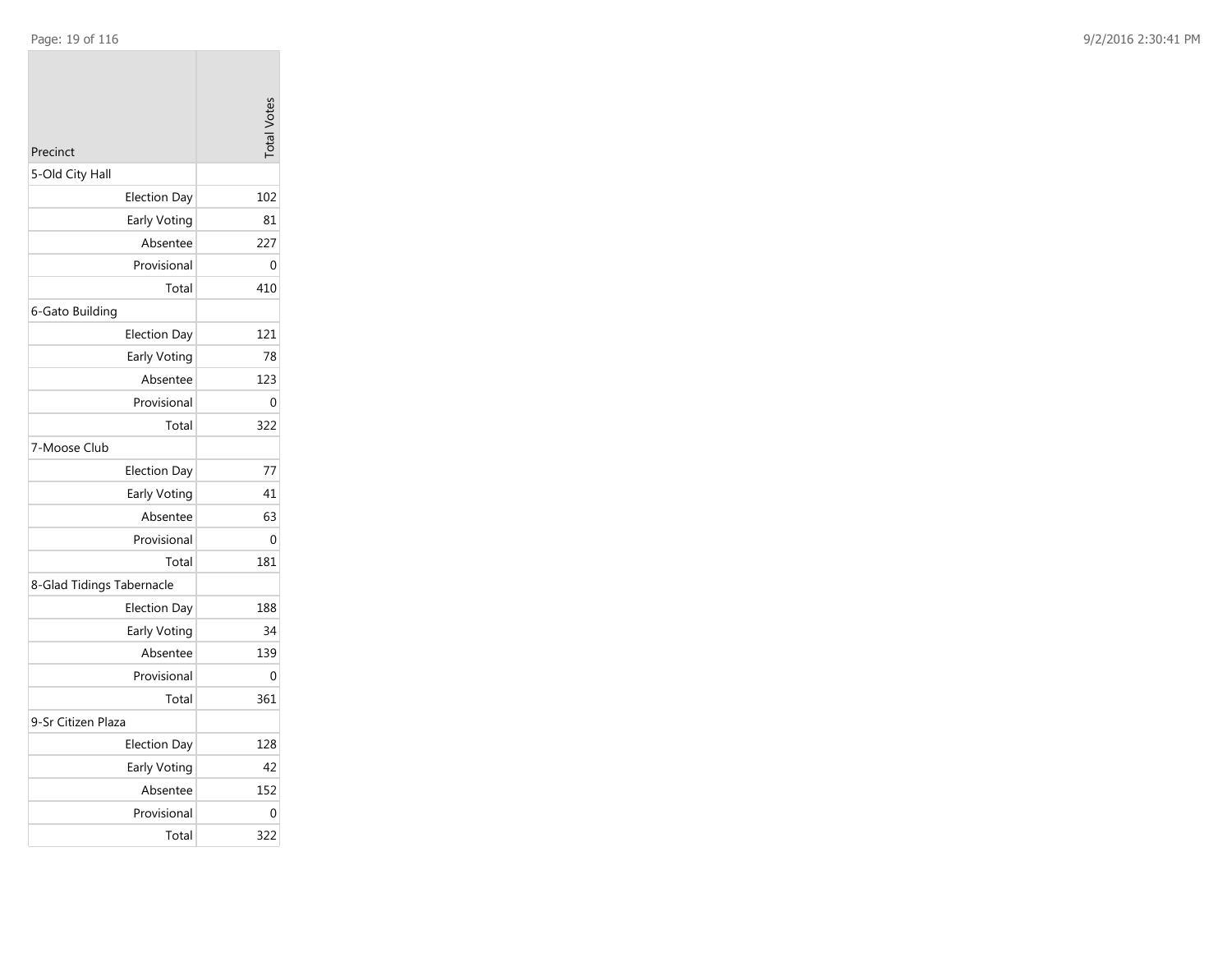| Precinct                     | <b>Times Cast</b> | Precinct                     | $\mathsf{D}^{\mathsf{e}}$<br>Roque "Rocky" [<br>La Fuente | (DEM)  | Alan Grayson<br>(DEM) |        | Pam Keith<br>(DEM) |        | Luster<br>Reginald I<br>(DEM) |       | Patrick Murphy<br>(DEM) |        |
|------------------------------|-------------------|------------------------------|-----------------------------------------------------------|--------|-----------------------|--------|--------------------|--------|-------------------------------|-------|-------------------------|--------|
| 10-Sr Citizens Plaza         |                   | 10-Sr Citizens Plaza         |                                                           |        |                       |        |                    |        |                               |       |                         |        |
| <b>Election Day</b>          | 141               | <b>Election Day</b>          | 12                                                        | 9.52%  | 23                    | 18.25% | 22                 | 17.46% | $\mathbf{1}$                  | 0.79% | 68                      | 53.97% |
| Early Voting                 | 47                | Early Voting                 | $\mathbf{1}$                                              | 2.27%  | $\mathbf{1}$          | 2.27%  | $\overline{7}$     | 15.91% | $\mathbf 0$                   | 0.00% | 35                      | 79.55% |
| Absentee                     | 154               | Absentee                     | 5                                                         | 3.36%  | 11                    | 7.38%  | 31                 | 20.81% | $\overline{2}$                | 1.34% | 100                     | 67.11% |
| Provisional                  | $\mathbf 0$       | Provisional                  | $\mathbf{0}$                                              |        | $\boldsymbol{0}$      |        | $\mathbf 0$        |        | $\mathbf{0}$                  |       | $\mathbf{0}$            |        |
| Total                        | 342               | Total                        | 18                                                        | 5.64%  | 35                    | 10.97% | 60                 | 18.81% | $\overline{3}$                | 0.94% | 203                     | 63.64% |
| 11-Stock Island Fire Station |                   | 11-Stock Island Fire Station |                                                           |        |                       |        |                    |        |                               |       |                         |        |
| <b>Election Day</b>          | 121               | <b>Election Day</b>          | 5                                                         | 4.55%  | 11                    | 10.00% | 19                 | 17.27% | 3                             | 2.73% | 72                      | 65.45% |
| <b>Early Voting</b>          | 34                | Early Voting                 | $\mathbf{1}$                                              | 3.03%  | $\mathbf{1}$          | 3.03%  | 5                  | 15.15% | $\mathbf{0}$                  | 0.00% | 26                      | 78.79% |
| Absentee                     | 160               | Absentee                     | 17                                                        | 11.81% | 16                    | 11.11% | 29                 | 20.14% | $\mathbf 0$                   | 0.00% | 82                      | 56.94% |
| Provisional                  | $\mathbf 0$       | Provisional                  | $\boldsymbol{0}$                                          |        | $\boldsymbol{0}$      |        | $\mathbf 0$        |        | $\mathbf 0$                   |       | $\mathbf 0$             |        |
| Total                        | 315               | Total                        | 23                                                        | 8.01%  | 28                    | 9.76%  | 53                 | 18.47% | $\mathsf 3$                   | 1.05% | 180                     | 62.72% |
| 12-BC Fire Station           |                   | 12-BC Fire Station           |                                                           |        |                       |        |                    |        |                               |       |                         |        |
| <b>Election Day</b>          | 81                | <b>Election Day</b>          | 6                                                         | 8.33%  | 18                    | 25.00% | 9                  | 12.50% | $\overline{2}$                | 2.78% | 37                      | 51.39% |
| <b>Early Voting</b>          | 17                | Early Voting                 | $\mathbf{0}$                                              | 0.00%  | $\overline{2}$        | 13.33% | 3                  | 20.00% | $\mathbf{0}$                  | 0.00% | 10                      | 66.67% |
| Absentee                     | 96                | Absentee                     | 5                                                         | 5.49%  | 5                     | 5.49%  | 16                 | 17.58% | $\mathbf 0$                   | 0.00% | 65                      | 71.43% |
| Provisional                  | $\mathbf 0$       | Provisional                  | $\mathbf 0$                                               |        | $\mathbf 0$           |        | $\mathbf 0$        |        | $\mathbf{0}$                  |       | $\mathbf 0$             |        |
| Total                        | 194               | Total                        | 11                                                        | 6.18%  | 25                    | 14.04% | 28                 | 15.73% | $\overline{2}$                | 1.12% | 112                     | 62.92% |
| 13-Sugarloaf Baptist Ch      |                   | 13-Sugarloaf Baptist Ch      |                                                           |        |                       |        |                    |        |                               |       |                         |        |
| <b>Election Day</b>          | 106               | <b>Election Day</b>          | $\mathbf 0$                                               | 0.00%  | 15                    | 15.79% | 20                 | 21.05% | $\mathbf 0$                   | 0.00% | 60                      | 63.16% |
| Early Voting                 | 24                | Early Voting                 | $\mathbf 0$                                               | 0.00%  | $\overline{3}$        | 13.04% | 3                  | 13.04% | $\mathbf{0}$                  | 0.00% | 17                      | 73.91% |
| Absentee                     | 96                | Absentee                     | $\mathbf{1}$                                              | 1.15%  | 10                    | 11.49% | 22                 | 25.29% | $\mathbf{1}$                  | 1.15% | 53                      | 60.92% |
| Provisional                  | $\boldsymbol{0}$  | Provisional                  | $\mathbf 0$                                               |        | $\mathbf 0$           |        | $\mathbf 0$        |        | $\mathbf{0}$                  |       | $\mathbf 0$             |        |
| Total                        | 226               | Total                        | $\mathbf{1}$                                              | 0.49%  | 28                    | 13.66% | 45                 | 21.95% | $\mathbf{1}$                  | 0.49% | 130                     | 63.41% |
| 14-Sugarloaf Baptist Ch      |                   | 14-Sugarloaf Baptist Ch      |                                                           |        |                       |        |                    |        |                               |       |                         |        |
| <b>Election Day</b>          | 49                | <b>Election Day</b>          | 2                                                         | 4.26%  | 12                    | 25.53% | 11                 | 23.40% | $\mathbf{0}$                  | 0.00% | 22                      | 46.81% |
| Early Voting                 | 22                | Early Voting                 | $\mathbf 0$                                               | 0.00%  | $\overline{2}$        | 9.09%  | $\overline{4}$     | 18.18% | $\mathbf{0}$                  | 0.00% | 16                      | 72.73% |
| Absentee                     | 72                | Absentee                     | $\mathbf{0}$                                              | 0.00%  | 9                     | 13.64% | 10                 | 15.15% | $\overline{4}$                | 6.06% | 43                      | 65.15% |
| Provisional                  | $\mathbf 0$       | Provisional                  | $\mathbf 0$                                               |        | $\mathbf 0$           |        | $\mathbf{0}$       |        | $\mathbf{0}$                  |       | $\mathbf 0$             |        |
| Total                        | 143               | Total                        | 2                                                         | 1.48%  | 23                    | 17.04% | 25                 | 18.52% | $\overline{4}$                | 2.96% | 81                      | 60.00% |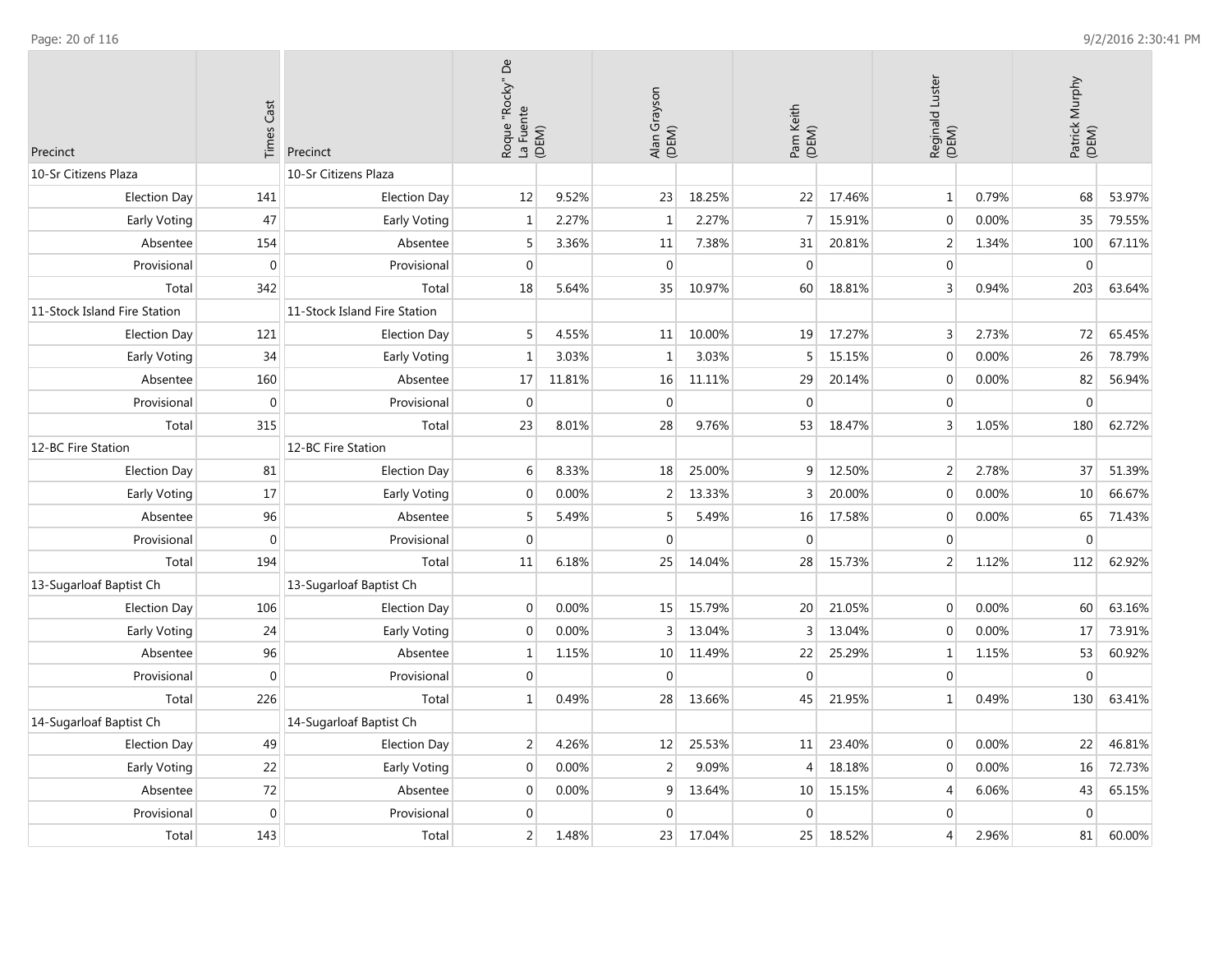| Precinct                     | <b>Total Votes</b> |
|------------------------------|--------------------|
| 10-Sr Citizens Plaza         |                    |
| <b>Election Day</b>          | 126                |
| Early Voting                 | 44                 |
| Absentee                     | 149                |
| Provisional                  | 0                  |
| Total                        | 319                |
| 11-Stock Island Fire Station |                    |
| <b>Election Day</b>          | 110                |
| Early Voting                 | 33                 |
| Absentee                     | 144                |
| Provisional                  | 0                  |
| Total                        | 287                |
| 12-BC Fire Station           |                    |
| <b>Election Day</b>          | 72                 |
| Early Voting                 | 15                 |
| Absentee                     | 91                 |
| Provisional                  | 0                  |
| Total                        | 178                |
| 13-Sugarloaf Baptist Ch      |                    |
| <b>Election Day</b>          | 95                 |
| Early Voting                 | 23                 |
| Absentee                     | 87                 |
| Provisional                  | 0                  |
| Total                        | 205                |
| 14-Sugarloaf Baptist Ch      |                    |
| Election Day                 | 47                 |
| Early Voting                 | 22                 |
| Absentee                     | 66                 |
| Provisional                  | 0                  |
| Total                        | 135                |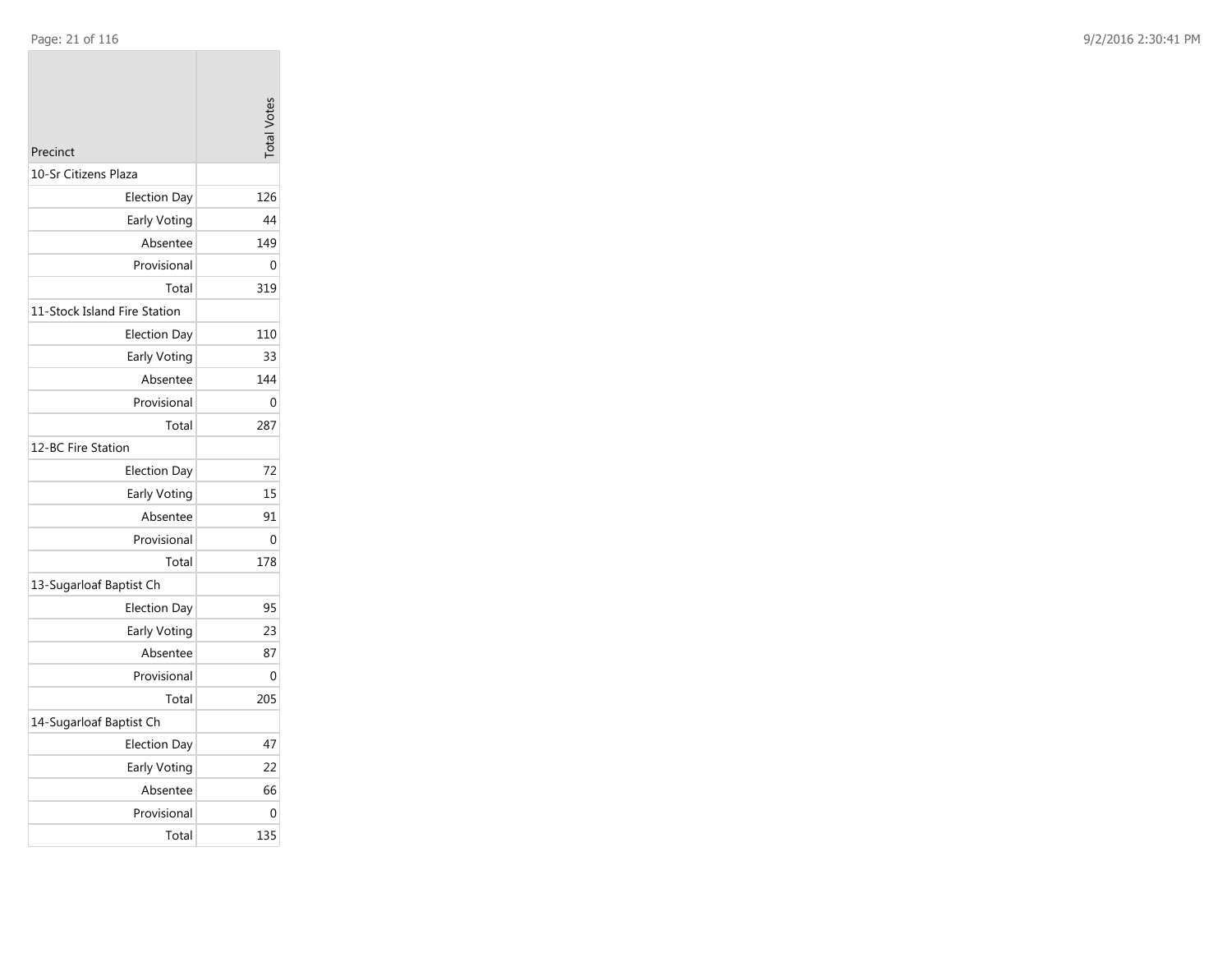| Precinct                            | <b>Times Cast</b> | Precinct                            | Roque "Rocky" De<br>La Fuente<br>(DEM) |        | Alan Grayson<br>(DEM) |        | Pam Keith<br>(DEM) |           | Reginald Luster<br>(DEM) |       | Patrick Murphy<br>(DEM) |           |
|-------------------------------------|-------------------|-------------------------------------|----------------------------------------|--------|-----------------------|--------|--------------------|-----------|--------------------------|-------|-------------------------|-----------|
| 15-Boy Scouts of America            |                   | 15-Boy Scouts of America            |                                        |        |                       |        |                    |           |                          |       |                         |           |
| <b>Election Day</b>                 | 48                | <b>Election Day</b>                 | $\mathbf 1$                            | 2.17%  | $\overline{7}$        | 15.22% | 8                  | 17.39%    | $\boldsymbol{0}$         | 0.00% | 30 <sup>°</sup>         | 65.22%    |
| Early Voting                        | 45                | Early Voting                        | 1                                      | 2.33%  | 2                     | 4.65%  | 10                 | 23.26%    | $\mathbf 0$              | 0.00% | 30                      | 69.77%    |
| Absentee                            | 100               | Absentee                            | 7                                      | 7.45%  | 8                     | 8.51%  | 21                 | 22.34%    | $\overline{0}$           | 0.00% | 58                      | 61.70%    |
| Provisional                         | $\mathbf 0$       | Provisional                         | $\overline{0}$                         |        | $\mathbf 0$           |        | $\mathbf{0}$       |           | $\overline{0}$           |       | $\mathbf 0$             |           |
| Total                               | 193               | Total                               | 9                                      | 4.92%  | 17                    | 9.29%  | 39                 | 21.31%    | $\overline{0}$           | 0.00% | 118                     | 64.48%    |
| 16-BPK First Baptist Church         |                   | 16-BPK First Baptist Church         |                                        |        |                       |        |                    |           |                          |       |                         |           |
| <b>Election Day</b>                 | 59                | <b>Election Day</b>                 | 1                                      | 1.82%  | 6                     | 10.91% | 11                 | 20.00%    | $\overline{2}$           | 3.64% | 35                      | 63.64%    |
| Early Voting                        | 39                | Early Voting                        | $\mathbf 0$                            | 0.00%  | 3                     | 7.89%  | 6                  | 15.79%    | $\overline{0}$           | 0.00% | 29                      | 76.32%    |
| Absentee                            | 86                | Absentee                            | $\mathbf{0}$                           | 0.00%  | 9                     | 11.84% | 14                 | 18.42%    | $\mathbf 0$              | 0.00% | 53                      | 69.74%    |
| Provisional                         | $\mathbf 0$       | Provisional                         | $\mathbf{0}$                           |        | $\mathbf{0}$          |        | $\mathbf{0}$       |           | $\mathbf 0$              |       | $\mathbf{0}$            |           |
| Total                               | 184               | Total                               | $\mathbf{1}$                           | 0.59%  | 18                    | 10.65% | 31                 | 18.34%    | $\overline{2}$           | 1.18% | 117                     | 69.23%    |
| 17-BPK Comm Park                    |                   | 17-BPK Comm Park                    |                                        |        |                       |        |                    |           |                          |       |                         |           |
| <b>Election Day</b>                 | 50                | <b>Election Day</b>                 | 1                                      | 2.04%  | 11                    | 22.45% | 8                  | 16.33%    | $\overline{0}$           | 0.00% | 29                      | 59.18%    |
| Early Voting                        | 39                | Early Voting                        | 2                                      | 5.56%  | 6                     | 16.67% |                    | 22.22%    | $\overline{0}$           | 0.00% | 20 <sup>1</sup>         | 55.56%    |
| Absentee                            | 60                | Absentee                            | 1                                      | 1.79%  | $\overline{2}$        | 3.57%  | 11                 | 19.64%    | $\overline{0}$           | 0.00% | 42                      | 75.00%    |
| Provisional                         | $\mathbf 0$       | Provisional                         | $\mathbf{0}$                           |        | $\mathbf 0$           |        | $\Omega$           |           | $\overline{0}$           |       | $\mathbf 0$             |           |
| Total                               | 149               | Total                               | 4                                      | 2.84%  | 19                    | 13.48% | 27                 | 19.15%    | $\overline{0}$           | 0.00% | 91                      | 64.54%    |
| 18-American Legion<br>Marathon      |                   | 18-American Legion<br>Marathon      |                                        |        |                       |        |                    |           |                          |       |                         |           |
| <b>Election Day</b>                 | 41                | <b>Election Day</b>                 | 3                                      | 7.89%  | $\overline{2}$        | 5.26%  | $\overline{A}$     | 10.53%    | $1\vert$                 | 2.63% | 28                      | 73.68%    |
| Early Voting                        | 14                | Early Voting                        | 2                                      | 18.18% | 2                     | 18.18% |                    | 9.09%     | $\overline{0}$           | 0.00% | 6                       | 54.55%    |
| Absentee                            | 35                | Absentee                            | $\mathbf{1}$                           | 2.94%  | $\overline{4}$        | 11.76% | 6                  | 17.65%    | $\overline{0}$           | 0.00% | 23                      | 67.65%    |
| Provisional                         | $\pmb{0}$         | Provisional                         | $\mathbf{0}$                           |        | $\mathbf 0$           |        | $\Omega$           |           | $\overline{0}$           |       | $\overline{0}$          |           |
| Total                               | 90                | Total                               | 6                                      | 7.23%  | 8                     | 9.64%  | 11                 | 13.25%    | $1\,$                    | 1.20% | 57                      | 68.67%    |
| 19-Marathon First Baptist<br>Church |                   | 19-Marathon First Baptist<br>Church |                                        |        |                       |        |                    |           |                          |       |                         |           |
| Election Day                        | 52                | Election Day                        | 1                                      | 2.38%  | 6                     | 14.29% | 12                 | 28.57%    | $\overline{0}$           | 0.00% | 23                      | 54.76%    |
| Early Voting                        | 28                | Early Voting                        | $\mathbf{0}$                           | 0.00%  | $\overline{2}$        | 8.00%  | 6                  | 24.00%    | $\overline{0}$           | 0.00% | 17                      | 68.00%    |
| Absentee                            | 77                | Absentee                            | 3                                      | 4.48%  | $1\,$                 | 1.49%  | 13                 | 19.40%    | $\overline{0}$           | 0.00% |                         | 50 74.63% |
| Provisional                         | $\overline{0}$    | Provisional                         | 0                                      |        | $\mathbf 0$           |        | $\overline{0}$     |           | $\overline{0}$           |       | $\overline{0}$          |           |
| Total                               | 157               | Total                               | 4                                      | 2.99%  | 9                     | 6.72%  |                    | 31 23.13% | $\vert 0 \vert$          | 0.00% | 90                      | 67.16%    |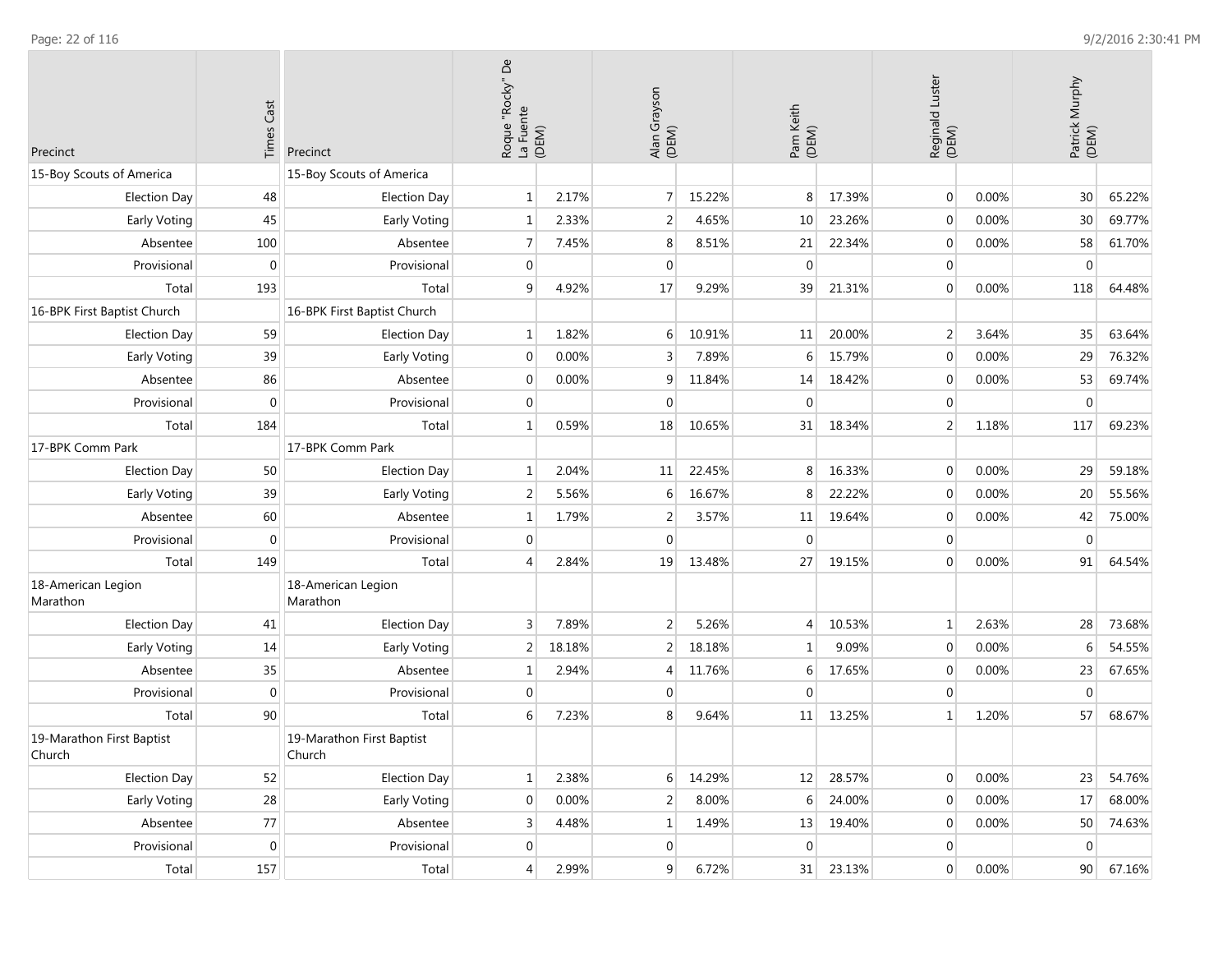| Precinct                            | <b>Total Votes</b> |
|-------------------------------------|--------------------|
| 15-Boy Scouts of America            |                    |
| <b>Election Day</b>                 | 46                 |
| Early Voting                        | 43                 |
| Absentee                            | 94                 |
| Provisional                         | 0                  |
| Total                               | 183                |
| 16-BPK First Baptist Church         |                    |
| <b>Election Day</b>                 | 55                 |
| Early Voting                        | 38                 |
| Absentee                            | 76                 |
| Provisional                         | 0                  |
| Total                               | 169                |
| 17-BPK Comm Park                    |                    |
| <b>Election Day</b>                 | 49                 |
| Early Voting                        | 36                 |
| Absentee                            | 56                 |
| Provisional                         | 0                  |
| Total                               | 141                |
| 18-American Legion<br>Marathon      |                    |
| <b>Election Day</b>                 | 38                 |
| Early Voting                        | 11                 |
| Absentee                            | 34                 |
| Provisional                         | 0                  |
| Total                               | 83                 |
| 19-Marathon First Baptist<br>Church |                    |
| <b>Election Day</b>                 | 42                 |
| Early Voting                        | 25                 |
| Absentee                            | 67                 |
| Provisional                         | 0                  |
| Total                               | 134                |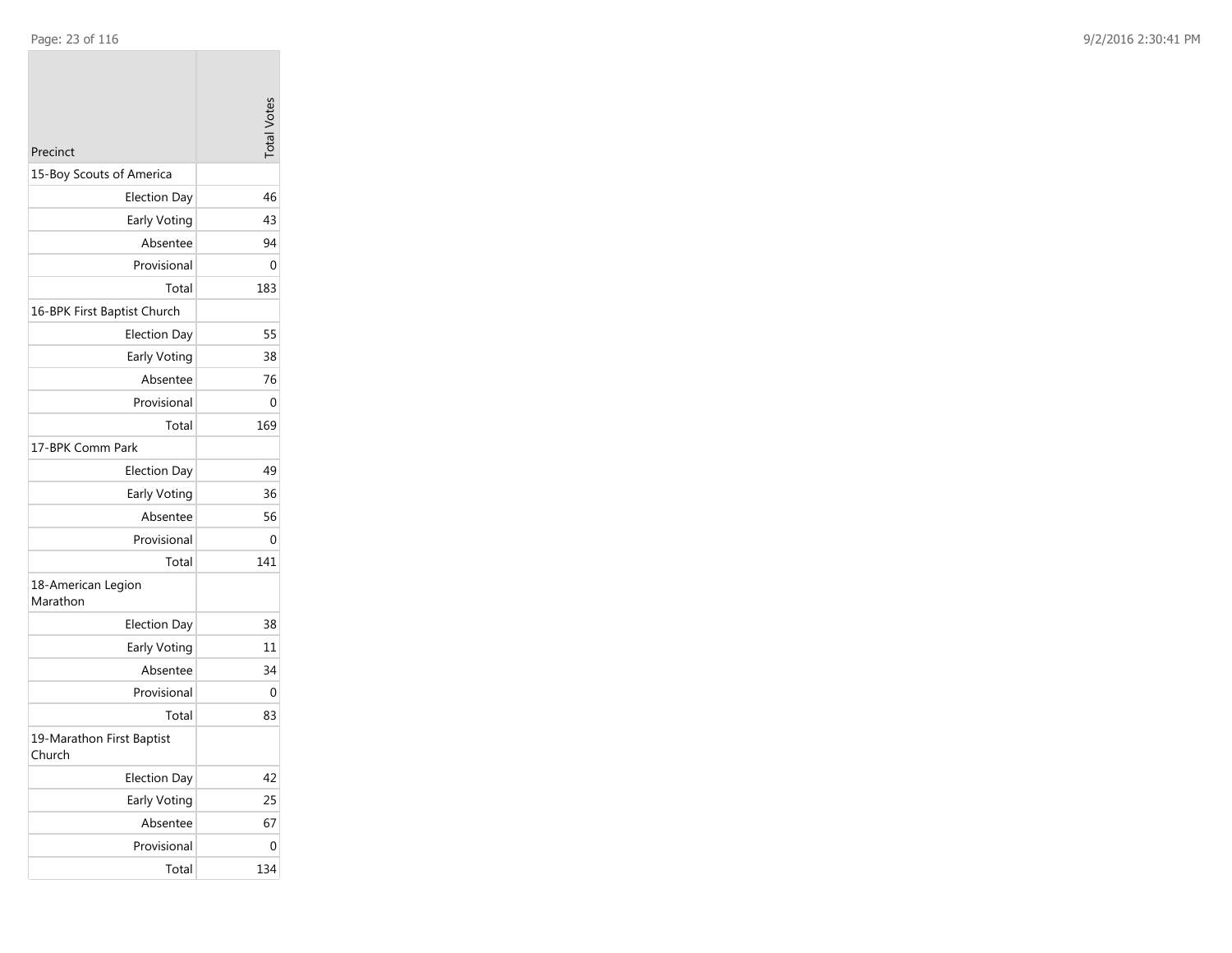| <b>Times Cast</b><br>Precinct<br>Precinct |                  |                                     | Roque "Rocky" De<br>La Fuente<br>(DEM) |        | Alan Grayson<br>(DEM) |        | Pam Keith<br>(DEM) |        | Reginald Luster<br>(DEM) |       | Patrick Murphy<br>(DEM) |        |
|-------------------------------------------|------------------|-------------------------------------|----------------------------------------|--------|-----------------------|--------|--------------------|--------|--------------------------|-------|-------------------------|--------|
| 20-Presbyterian Kirk of the<br>Keys       |                  | 20-Presbyterian Kirk of the<br>Keys |                                        |        |                       |        |                    |        |                          |       |                         |        |
| <b>Election Day</b>                       | 51               | <b>Election Day</b>                 | $\mathbf{1}$                           | 2.17%  | 2                     | 4.35%  | 12                 | 26.09% | $\boldsymbol{0}$         | 0.00% | 31                      | 67.39% |
| Early Voting                              | 19               | Early Voting                        | $\mathbf 0$                            | 0.00%  | 3                     | 18.75% | $\overline{2}$     | 12.50% | $\mathbf 0$              | 0.00% | 11                      | 68.75% |
| Absentee                                  | 38               | Absentee                            | $\mathbf{1}$                           | 2.78%  | $\overline{4}$        | 11.11% | 5                  | 13.89% | $\mathbf 0$              | 0.00% | 26                      | 72.22% |
| Provisional                               | $\mathbf 0$      | Provisional                         | $\mathbf 0$                            |        | $\mathbf 0$           |        | $\mathbf{0}$       |        | $\mathbf{0}$             |       | $\mathbf 0$             |        |
| Total                                     | 108              | Total                               | $\overline{2}$                         | 2.04%  | 9                     | 9.18%  | 19                 | 19.39% | $\mathbf 0$              | 0.00% | 68                      | 69.39% |
| 21-Marathon Moose Lodge                   |                  | 21-Marathon Moose Lodge             |                                        |        |                       |        |                    |        |                          |       |                         |        |
| <b>Election Day</b>                       | 36               | <b>Election Day</b>                 | $\overline{2}$                         | 6.45%  | $\overline{4}$        | 12.90% | 5                  | 16.13% | $\boldsymbol{0}$         | 0.00% | 20                      | 64.52% |
| <b>Early Voting</b>                       | 15               | Early Voting                        | $\overline{2}$                         | 14.29% | $\mathbf{1}$          | 7.14%  | $\mathbf{1}$       | 7.14%  | $\boldsymbol{0}$         | 0.00% | 10                      | 71.43% |
| Absentee                                  | 27               | Absentee                            | $\mathbf{1}$                           | 4.00%  | 1                     | 4.00%  | $\overline{4}$     | 16.00% | $\mathbf 0$              | 0.00% | 19                      | 76.00% |
| Provisional                               | $\boldsymbol{0}$ | Provisional                         | $\mathbf 0$                            |        | $\mathbf 0$           |        | $\mathbf 0$        |        | $\mathbf{0}$             |       | $\mathbf 0$             |        |
| Total                                     | 78               | Total                               | 5                                      | 7.14%  | 6                     | 8.57%  | 10                 | 14.29% | $\boldsymbol{0}$         | 0.00% | 49                      | 70.00% |
| 22-KCB City Hall                          |                  | 22-KCB City Hall                    |                                        |        |                       |        |                    |        |                          |       |                         |        |
| <b>Election Day</b>                       | 12               | <b>Election Day</b>                 | $\mathbf{0}$                           | 0.00%  | $\mathbf{0}$          | 0.00%  | $\mathbf{1}$       | 9.09%  | $\mathbf 0$              | 0.00% | 10                      | 90.91% |
| Early Voting                              | $\overline{7}$   | Early Voting                        | $\mathbf 0$                            | 0.00%  | $\mathbf{0}$          | 0.00%  | $\mathbf{1}$       | 14.29% | $\mathbf{0}$             | 0.00% | 6                       | 85.71% |
| Absentee                                  | 20               | Absentee                            | $\mathbf{0}$                           | 0.00%  | $\mathbf{1}$          | 5.00%  | 8                  | 40.00% | $\mathbf 0$              | 0.00% | 11                      | 55.00% |
| Provisional                               | $\mathbf 0$      | Provisional                         | $\mathbf{0}$                           |        | $\boldsymbol{0}$      |        | $\Omega$           |        | $\mathbf{0}$             |       | $\mathbf{0}$            |        |
| Total                                     | 39               | Total                               | $\Omega$                               | 0.00%  | $\mathbf{1}$          | 2.63%  | 10                 | 26.32% | $\Omega$                 | 0.00% | 27                      | 71.05% |
| 23-Marathon Moose Lodge                   |                  | 23-Marathon Moose Lodge             |                                        |        |                       |        |                    |        |                          |       |                         |        |
| <b>Election Day</b>                       | 32               | <b>Election Day</b>                 | $\mathbf{1}$                           | 3.57%  | $\mathsf{3}$          | 10.71% | $\mathbf{1}$       | 3.57%  | $\mathbf 1$              | 3.57% | 22                      | 78.57% |
| Early Voting                              | 23               | Early Voting                        | $\mathbf{1}$                           | 4.35%  | $\overline{2}$        | 8.70%  | 1                  | 4.35%  | $\boldsymbol{0}$         | 0.00% | 19                      | 82.61% |
| Absentee                                  | 68               | Absentee                            | $\overline{7}$                         | 10.61% | 4                     | 6.06%  | 21                 | 31.82% | $\boldsymbol{0}$         | 0.00% | 34                      | 51.52% |
| Provisional                               | $\mathbf 0$      | Provisional                         | $\mathbf{0}$                           |        | $\mathbf 0$           |        | $\overline{0}$     |        | $\mathbf 0$              |       | $\mathbf 0$             |        |
| Total                                     | 123              | Total                               | 9                                      | 7.69%  | 9                     | 7.69%  | 23                 | 19.66% | $\mathbf{1}$             | 0.85% | 75                      | 64.10% |
| 24-Islamorada Library                     |                  | 24-Islamorada Library               |                                        |        |                       |        |                    |        |                          |       |                         |        |
| <b>Election Day</b>                       | 42               | <b>Election Day</b>                 | 3                                      | 7.89%  | $\overline{7}$        | 18.42% | $\mathbf{1}$       | 2.63%  | $\mathbf{1}$             | 2.63% | 26                      | 68.42% |
| Early Voting                              | 44               | Early Voting                        | $\mathbf 0$                            | 0.00%  | 3                     | 6.82%  | 8                  | 18.18% | $1\,$                    | 2.27% | 32                      | 72.73% |
| Absentee                                  | 48               | Absentee                            | $\mathbf 0$                            | 0.00%  | 8                     | 17.39% | 8                  | 17.39% | $\mathbf 0$              | 0.00% | 30                      | 65.22% |
| Provisional                               | $\mathbf 0$      | Provisional                         | 0                                      |        | $\mathbf 0$           |        | $\Omega$           |        | $\boldsymbol{0}$         |       | $\mathbf 0$             |        |
| Total                                     | 134              | Total                               | $\overline{3}$                         | 2.34%  | 18                    | 14.06% | 17                 | 13.28% | $\overline{2}$           | 1.56% | 88                      | 68.75% |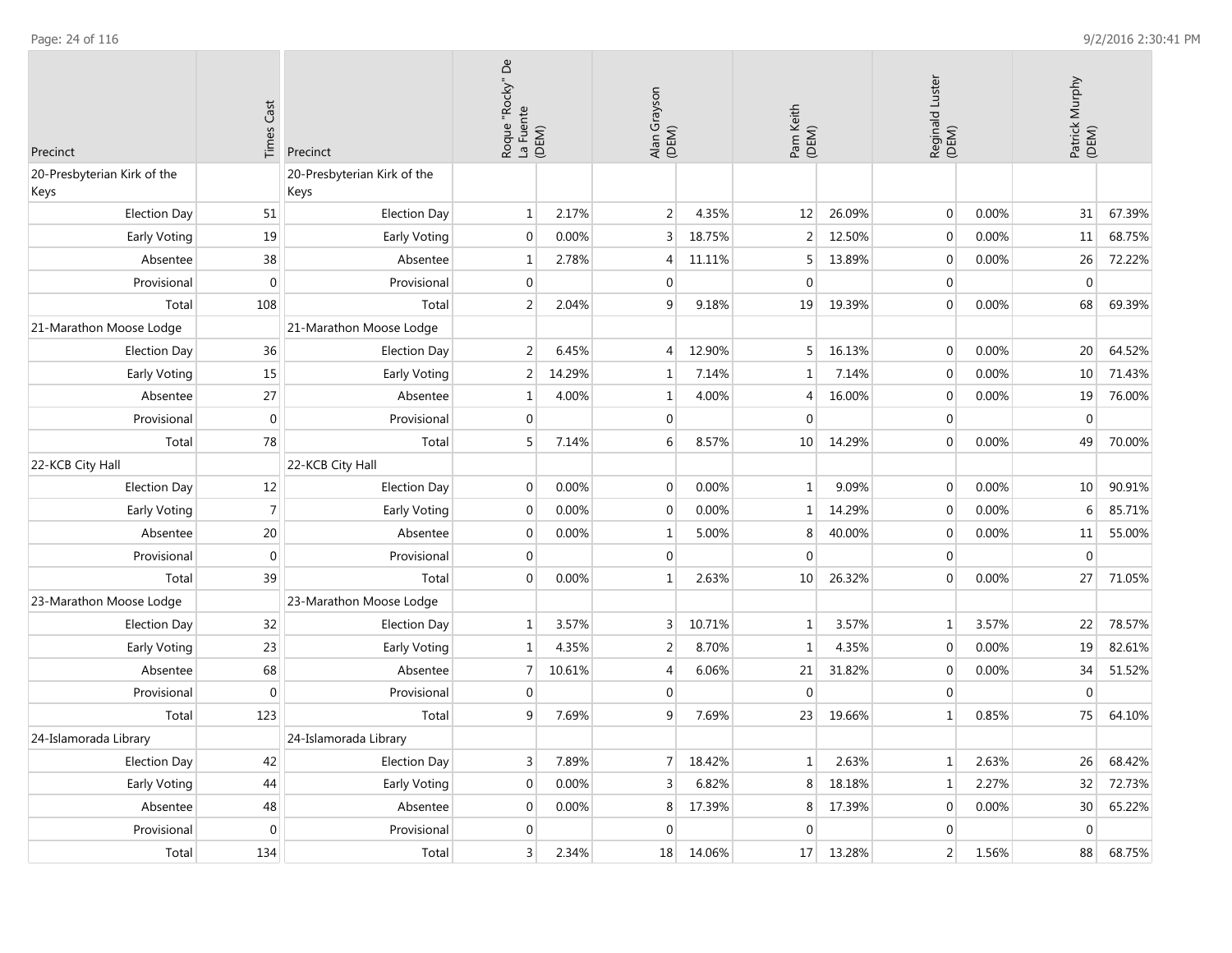| Precinct                            | <b>Total Votes</b> |
|-------------------------------------|--------------------|
| 20-Presbyterian Kirk of the<br>Keys |                    |
| <b>Election Day</b>                 | 46                 |
| Early Voting                        | 16                 |
| Absentee                            | 36                 |
| Provisional                         | 0                  |
| Total                               | 98                 |
| 21-Marathon Moose Lodge             |                    |
| <b>Election Day</b>                 | 31                 |
| Early Voting                        | 14                 |
| Absentee                            | 25                 |
| Provisional                         | 0                  |
| Total                               | 70                 |
| 22-KCB City Hall                    |                    |
| <b>Election Day</b>                 | 11                 |
| Early Voting                        | 7                  |
| Absentee                            | 20                 |
| Provisional                         | 0                  |
| Total                               | 38                 |
| 23-Marathon Moose Lodge             |                    |
| <b>Election Day</b>                 | 28                 |
| Early Voting                        | 23                 |
| Absentee                            | 66                 |
| Provisional                         | 0                  |
| Total                               | 117                |
| 24-Islamorada Library               |                    |
| <b>Election Day</b>                 | 38                 |
| Early Voting                        | 44                 |
| Absentee                            | 46                 |
| Provisional                         | 0                  |
| Total                               | 128                |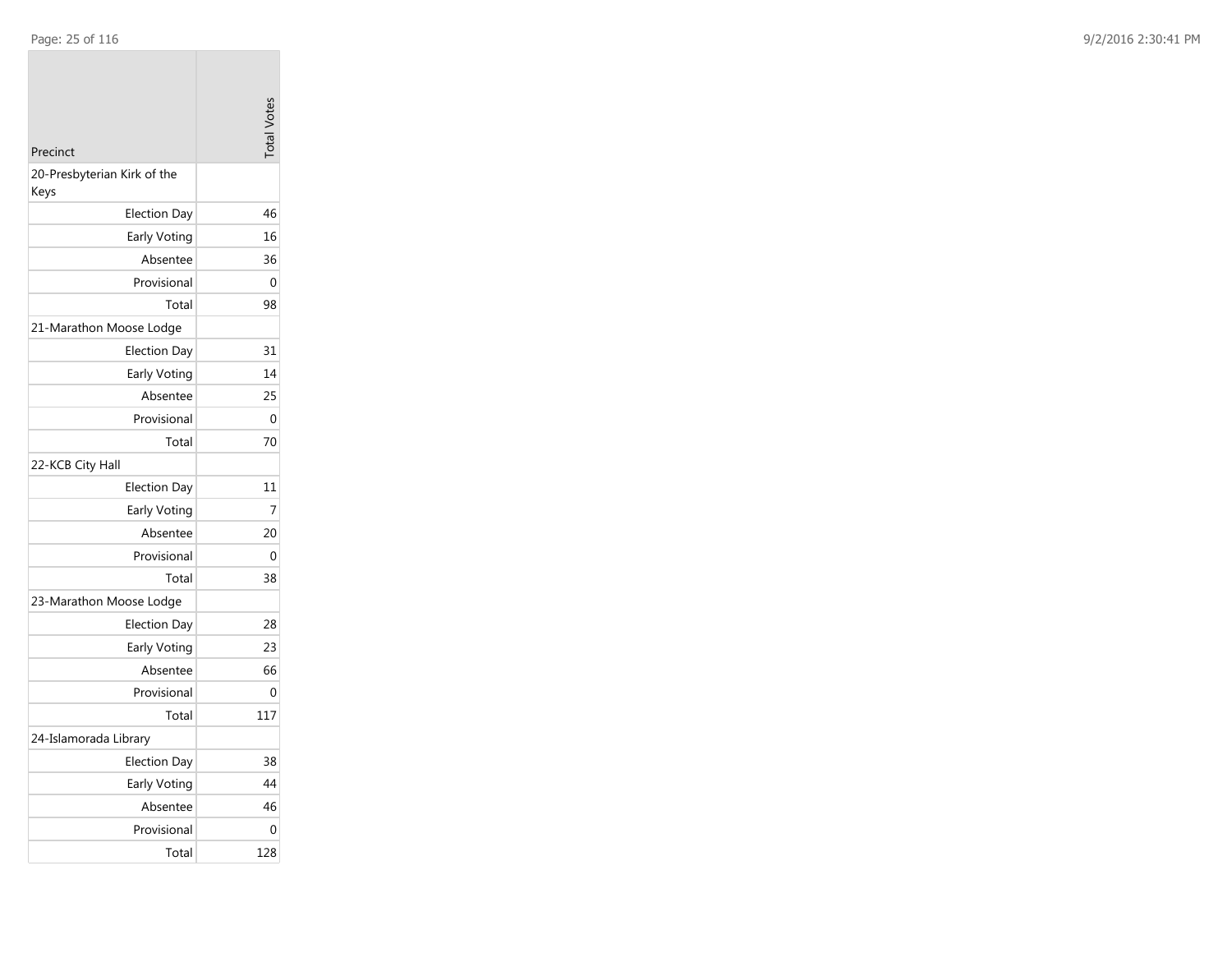**College** 

| <b>Times Cast</b><br>Precinct<br>Precinct |                  | Roque "Rocky" De<br>La Fuente<br>(DEM) |                | Alan Grayson<br>(DEM) |                  | Pam Keith<br>(DEM) |                | Reginald Luster<br>(DEM) |                | Patrick Murphy<br>(DEM) |                  |        |
|-------------------------------------------|------------------|----------------------------------------|----------------|-----------------------|------------------|--------------------|----------------|--------------------------|----------------|-------------------------|------------------|--------|
| 25-PK Courtroom B                         |                  | 25-PK Courtroom B                      |                |                       |                  |                    |                |                          |                |                         |                  |        |
| <b>Election Day</b>                       | 61               | <b>Election Day</b>                    | $1\vert$       | 1.89%                 | $\overline{7}$   | 13.21%             | 8              | 15.09%                   | $\overline{0}$ | 0.00%                   | 37               | 69.81% |
| Early Voting                              | 33               | Early Voting                           | $\mathbf{1}$   | 3.23%                 | $\mathbf{1}$     | 3.23%              | 8              | 25.81%                   | $\mathbf{0}$   | 0.00%                   | 21               | 67.74% |
| Absentee                                  | 89               | Absentee                               | $\Omega$       | 0.00%                 | 5                | 5.81%              | 16             | 18.60%                   | $\mathbf 0$    | 0.00%                   | 65               | 75.58% |
| Provisional                               | $\boldsymbol{0}$ | Provisional                            | $\Omega$       |                       | $\pmb{0}$        |                    | $\Omega$       |                          | $\mathbf 0$    |                         | $\boldsymbol{0}$ |        |
| Total                                     | 183              | Total                                  | $\overline{2}$ | 1.18%                 | 13               | 7.65%              | 32             | 18.82%                   | $\Omega$       | 0.00%                   | 123              | 72.35% |
| 26-Immanuel Lutheran<br>Church            |                  | 26-Immanuel Lutheran<br>Church         |                |                       |                  |                    |                |                          |                |                         |                  |        |
| <b>Election Day</b>                       | 103              | <b>Election Day</b>                    | $\overline{2}$ | 2.13%                 | 8                | 8.51%              | 13             | 13.83%                   | $\mathbf{0}$   | 0.00%                   | 71               | 75.53% |
| Early Voting                              | 27               | Early Voting                           | $\mathbf 0$    | 0.00%                 | $\mathbf{1}$     | 4.17%              | 3              | 12.50%                   | $\overline{0}$ | 0.00%                   | 20               | 83.33% |
| Absentee                                  | 85               | Absentee                               | $\overline{2}$ | 2.50%                 | $\overline{7}$   | 8.75%              | 14             | 17.50%                   | 1              | 1.25%                   | 56               | 70.00% |
| Provisional                               | $\boldsymbol{0}$ | Provisional                            | $\mathbf 0$    |                       | $\mathbf 0$      |                    | $\mathbf{0}$   |                          | $\mathbf{0}$   |                         | $\boldsymbol{0}$ |        |
| Total                                     | 215              | Total                                  | $\overline{4}$ | 2.02%                 | 16               | 8.08%              | 30             | 15.15%                   | $\mathbf{1}$   | 0.51%                   | 147              | 74.24% |
| 27-Elks Club                              |                  | 27-Elks Club                           |                |                       |                  |                    |                |                          |                |                         |                  |        |
| <b>Election Day</b>                       | 74               | <b>Election Day</b>                    | 5              | 7.46%                 | 9                | 13.43%             | 8              | 11.94%                   | $\overline{0}$ | 0.00%                   | 45               | 67.16% |
| Early Voting                              | 25               | Early Voting                           | 3              | 13.64%                | $\overline{4}$   | 18.18%             | $\overline{2}$ | 9.09%                    | $\mathbf{0}$   | 0.00%                   | 13               | 59.09% |
| Absentee                                  | 87               | Absentee                               | 6              | 8.00%                 | 12               | 16.00%             | 16             | 21.33%                   | $\mathbf{0}$   | 0.00%                   | 41               | 54.67% |
| Provisional                               | $\mathbf{0}$     | Provisional                            | $\mathbf 0$    |                       | $\mathbf 0$      |                    | $\mathbf 0$    |                          | $\overline{0}$ |                         | $\mathbf{0}$     |        |
| Total                                     | 186              | Total                                  | 14             | 8.54%                 | 25               | 15.24%             | 26             | 15.85%                   | $\Omega$       | 0.00%                   | 99               | 60.37% |
| 28-KL Civic Club                          |                  | 28-KL Civic Club                       |                |                       |                  |                    |                |                          |                |                         |                  |        |
| <b>Election Day</b>                       | 47               | <b>Election Day</b>                    | $\mathbf 0$    | 0.00%                 | $\,8\,$          | 17.39%             | $\overline{4}$ | 8.70%                    | $\mathbf{1}$   | 2.17%                   | 33               | 71.74% |
| Early Voting                              | 40               | Early Voting                           | $\mathbf 0$    | 0.00%                 | 6                | 15.38%             | $\overline{2}$ | 5.13%                    | $\pmb{0}$      | 0.00%                   | 31               | 79.49% |
| Absentee                                  | 88               | Absentee                               | 4              | 4.94%                 | 11               | 13.58%             | 18             | 22.22%                   | $\mathbf{1}$   | 1.23%                   | 47               | 58.02% |
| Provisional                               | $\mathbf 0$      | Provisional                            | 0              |                       | $\mathbf 0$      |                    | $\mathbf{0}$   |                          | $\mathbf 0$    |                         | $\mathbf 0$      |        |
| Total                                     | 175              | Total                                  | 4              | 2.41%                 | 25               | 15.06%             | 24             | 14.46%                   | $\overline{2}$ | 1.20%                   | 111              | 66.87% |
| 29-KL Civic Club                          |                  | 29-KL Civic Club                       |                |                       |                  |                    |                |                          |                |                         |                  |        |
| <b>Election Day</b>                       | 106              | <b>Election Day</b>                    | 2              | 2.06%                 | 12               | 12.37%             | 17             | 17.53%                   | $\mathbf 0$    | 0.00%                   | 66               | 68.04% |
| Early Voting                              | 59               | Early Voting                           | 4              | 7.02%                 | 12               | 21.05%             | $\overline{3}$ | 5.26%                    | $\mathbf 0$    | 0.00%                   | 38               | 66.67% |
| Absentee                                  | 97               | Absentee                               | 6              | 6.74%                 | $\overline{7}$   | 7.87%              | 28             | 31.46%                   | $\mathbf 0$    | 0.00%                   | 48               | 53.93% |
| Provisional                               | $\mathbf 0$      | Provisional                            | $\mathbf 0$    |                       | $\boldsymbol{0}$ |                    | $\mathbf 0$    |                          | $\mathbf 0$    |                         | $\mathbf 0$      |        |
| Total                                     | 262              | Total                                  | 12             | 4.94%                 | 31               | 12.76%             | 48             | 19.75%                   | $\overline{0}$ | 0.00%                   | 152              | 62.55% |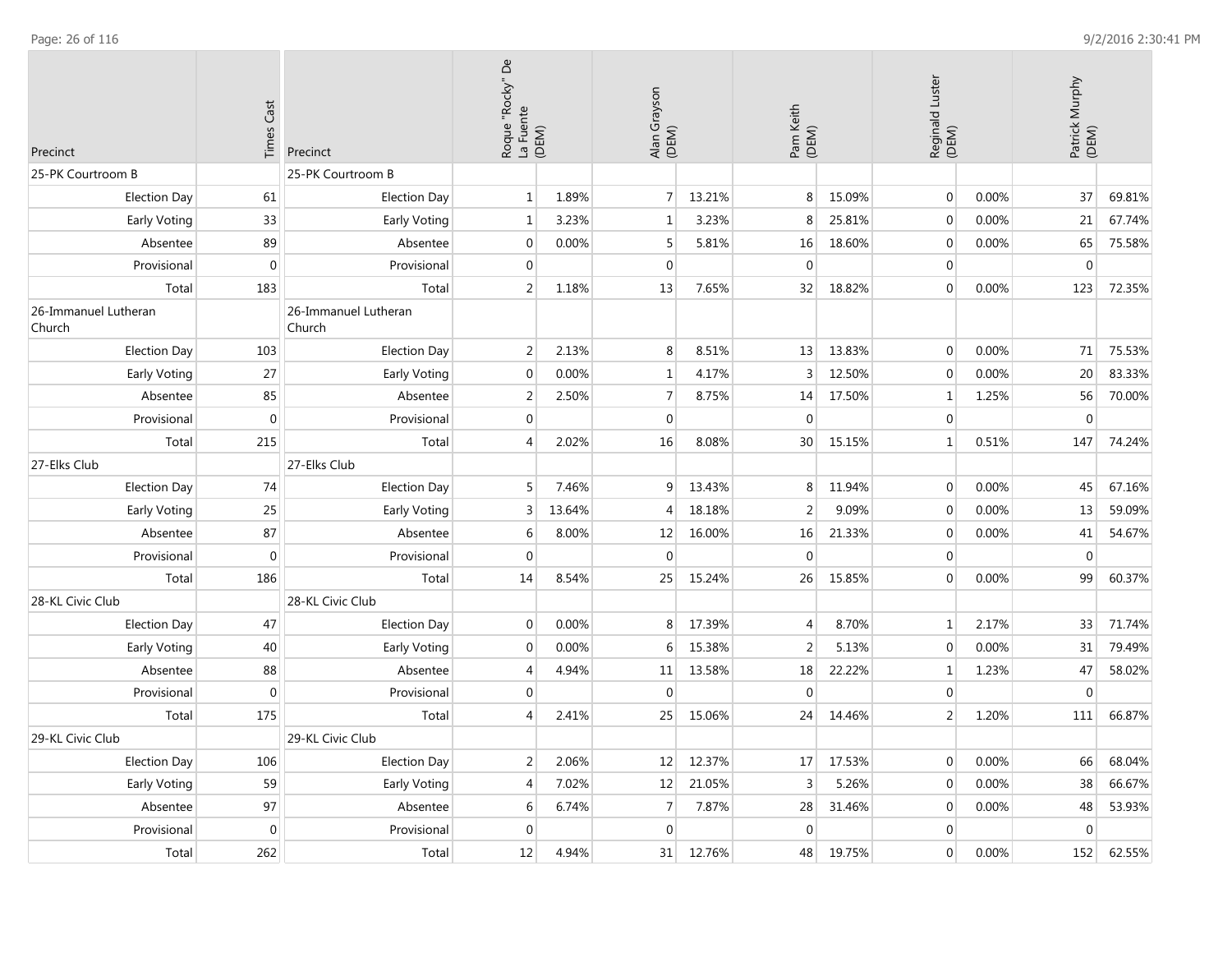| Precinct                       | $\frac{1}{2}$ |
|--------------------------------|---------------|
| 25-PK Courtroom B              |               |
| <b>Election Day</b>            | 53            |
| Early Voting                   | 31            |
| Absentee                       | 86            |
| Provisional                    | 0             |
| Total                          | 170           |
| 26-Immanuel Lutheran<br>Church |               |
| <b>Election Day</b>            | 94            |
| Early Voting                   | 24            |
| Absentee                       | 80            |
| Provisional                    | 0             |
| Total                          | 198           |
| 27-Elks Club                   |               |
| <b>Election Day</b>            | 67            |
| Early Voting                   | 22            |
| Absentee                       | 75            |
| Provisional                    | 0             |
| Total                          | 164           |
| 28-KL Civic Club               |               |
| <b>Election Day</b>            | 46            |
| Early Voting                   | 39            |
| Absentee                       | 81            |
| Provisional                    | 0             |
| Total                          | 166           |
| 29-KL Civic Club               |               |
| <b>Election Day</b>            | 97            |
| Early Voting                   | 57            |
| Absentee                       | 89            |
| Provisional                    | 0             |
| Total                          | 243           |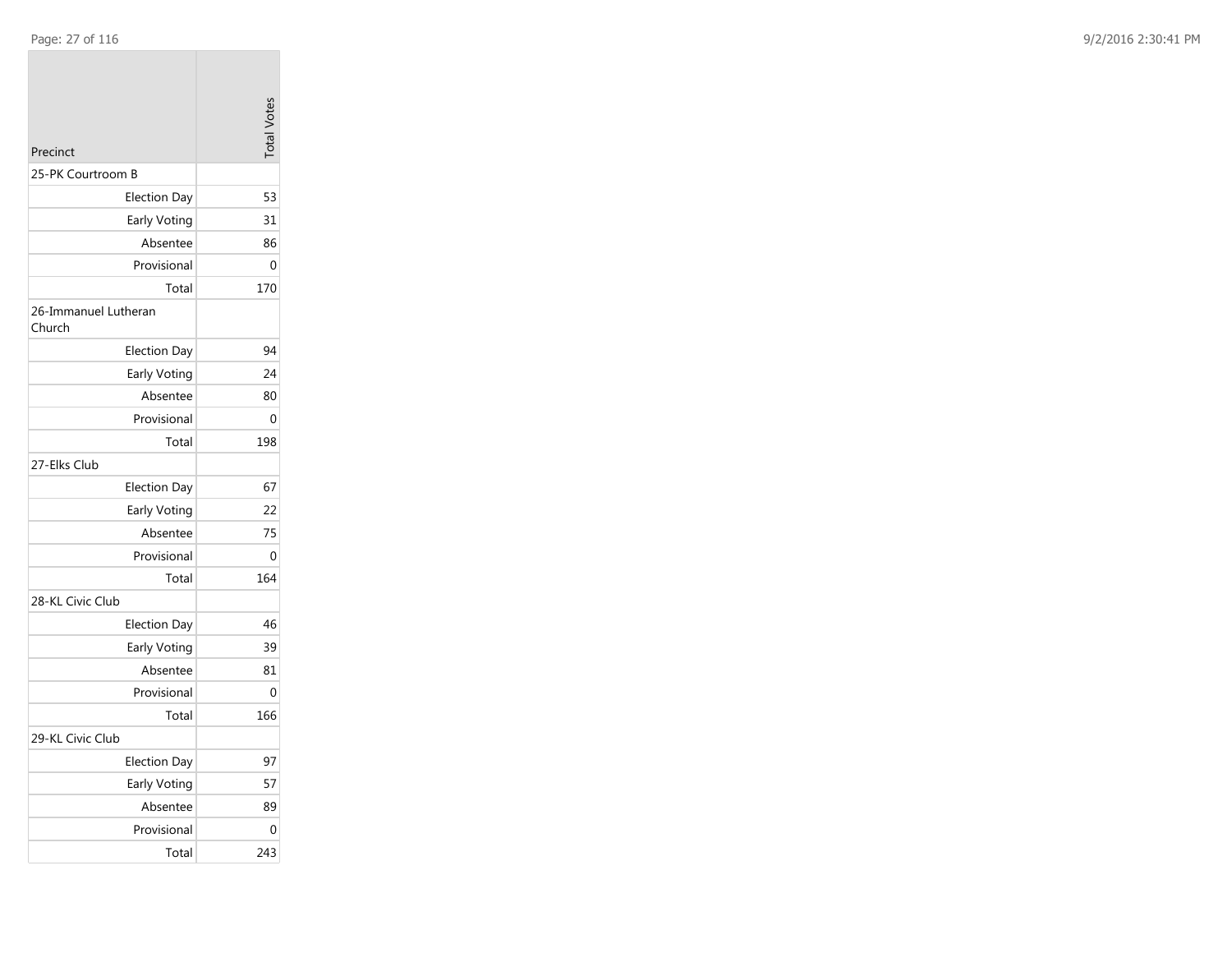**College** 

| Precinct                  | <b>Times Cast</b><br>Precinct |                           | $\mathsf{D}\mathsf{e}$<br>Roque "Rocky" [<br>La Fuente<br>(DEM) |       | Alan Grayson<br>(DEM) |        | Pam Keith<br>(DEM) |        | Reginald Luster<br>(DEM) |       | Patrick Murphy<br>(DEM) |        |
|---------------------------|-------------------------------|---------------------------|-----------------------------------------------------------------|-------|-----------------------|--------|--------------------|--------|--------------------------|-------|-------------------------|--------|
| 30-Monroe County Library  |                               | 30-Monroe County Library  |                                                                 |       |                       |        |                    |        |                          |       |                         |        |
| <b>Election Day</b>       | 57                            | <b>Election Day</b>       | $\overline{4}$                                                  | 7.55% | 10                    | 18.87% | 9                  | 16.98% | $\overline{0}$           | 0.00% | 30 <sup>°</sup>         | 56.60% |
| Early Voting              | 29                            | Early Voting              | $\mathbf{0}$                                                    | 0.00% | $\overline{4}$        | 14.29% | .5                 | 17.86% | $\mathbf 0$              | 0.00% | 19                      | 67.86% |
| Absentee                  | 56                            | Absentee                  | $\mathbf 1$                                                     | 1.82% | 4                     | 7.27%  | 10                 | 18.18% | $\overline{0}$           | 0.00% | 40                      | 72.73% |
| Provisional               | $\mathbf 0$                   | Provisional               | $\overline{0}$                                                  |       | $\mathbf 0$           |        | $\mathbf{0}$       |        | $\overline{0}$           |       | $\mathbf 0$             |        |
| Total                     | 142                           | Total                     | 5                                                               | 3.68% | 18                    | 13.24% | 24                 | 17.65% | $\overline{0}$           | 0.00% | 89                      | 65.44% |
| 31-Monroe County Library  |                               | 31-Monroe County Library  |                                                                 |       |                       |        |                    |        |                          |       |                         |        |
| <b>Election Day</b>       | 49                            | <b>Election Day</b>       | 3                                                               | 6.38% | 4                     | 8.51%  | 11                 | 23.40% | $\overline{3}$           | 6.38% | 26                      | 55.32% |
| Early Voting              | 32                            | Early Voting              | $\overline{2}$                                                  | 6.67% | $\overline{2}$        | 6.67%  |                    | 16.67% | $\boldsymbol{0}$         | 0.00% | 21                      | 70.00% |
| Absentee                  | 59                            | Absentee                  | 1                                                               | 1.69% | 10                    | 16.95% | 6                  | 10.17% | $\mathbf 0$              | 0.00% | 42                      | 71.19% |
| Provisional               | $\mathbf 0$                   | Provisional               | $\mathbf{0}$                                                    |       | $\mathbf{0}$          |        | $\Omega$           |        | $\overline{0}$           |       | $\overline{0}$          |        |
| Total                     | 140                           | Total                     | 6                                                               | 4.41% | 16                    | 11.76% | 22                 | 16.18% | $\overline{3}$           | 2.21% | 89                      | 65.44% |
| 32-KL Baptist Church      |                               | 32-KL Baptist Church      |                                                                 |       |                       |        |                    |        |                          |       |                         |        |
| <b>Election Day</b>       | 66                            | <b>Election Day</b>       | 3                                                               | 4.76% | 13                    | 20.63% | 9                  | 14.29% | $\overline{0}$           | 0.00% | 38                      | 60.32% |
| Early Voting              | 58                            | Early Voting              | 1                                                               | 1.72% | 10                    | 17.24% | 10                 | 17.24% | $\overline{0}$           | 0.00% | 37                      | 63.79% |
| Absentee                  | 84<br>Absentee                |                           | 2                                                               | 2.56% | 5                     | 6.41%  | 14                 | 17.95% | $\overline{0}$           | 0.00% | 57                      | 73.08% |
| Provisional               | $\mathbf 0$                   | Provisional               |                                                                 |       | $\mathbf 0$           |        | $\Omega$           |        | $\overline{0}$           |       | $\mathbf 0$             |        |
| Total                     | 208                           | Total                     | 6                                                               | 3.02% | 28                    | 14.07% | 33                 | 16.58% | $\boldsymbol{0}$         | 0.00% | 132                     | 66.33% |
| 33-Academy at Ocean Reef  |                               | 33-Academy at Ocean Reef  |                                                                 |       |                       |        |                    |        |                          |       |                         |        |
| <b>Election Day</b>       | 6                             | <b>Election Day</b>       | $\mathbf 0$                                                     | 0.00% | $\mathbf 0$           | 0.00%  | $\mathbf{1}$       | 16.67% | $\overline{0}$           | 0.00% | 5 <sup>1</sup>          | 83.33% |
| Early Voting              | 9                             | Early Voting              | $\mathbf{0}$                                                    | 0.00% | 3                     | 37.50% | 1                  | 12.50% | $\overline{0}$           | 0.00% | $\overline{4}$          | 50.00% |
| Absentee                  | 42                            | Absentee                  | $\mathbf 1$                                                     | 2.44% | 7                     | 17.07% | 3                  | 7.32%  | $\mathbf 1$              | 2.44% | 29                      | 70.73% |
| Provisional               | $\pmb{0}$                     | Provisional               | $\overline{0}$                                                  |       | $\mathbf 0$           |        | $\overline{0}$     |        | $\overline{0}$           |       | $\mathbf 0$             |        |
| Total                     | 57                            | Total                     | 1                                                               | 1.82% | 10                    | 18.18% |                    | 9.09%  | $\mathbf{1}$             | 1.82% | 38                      | 69.09% |
| Monroe County, FL - Total | 6,930                         | Monroe County, FL - Total | 231                                                             | 3.61% | 745                   | 11.65% | 1,146              | 17.91% | 43                       | 0.67% | 4,232                   | 66.16% |
| <b>Cumulative</b>         |                               | <b>Cumulative</b>         |                                                                 |       |                       |        |                    |        |                          |       |                         |        |
| Cumulative                |                               | Cumulative                |                                                                 |       |                       |        |                    |        |                          |       |                         |        |
| <b>Election Day</b>       | $\overline{0}$                | <b>Election Day</b>       | $\overline{0}$                                                  |       | $\boldsymbol{0}$      |        | $\boldsymbol{0}$   |        | $\vert 0 \vert$          |       | $\overline{0}$          |        |
| <b>Early Voting</b>       | $\boldsymbol{0}$              | Early Voting              | $\overline{0}$                                                  |       | $\boldsymbol{0}$      |        | $\boldsymbol{0}$   |        | $\boldsymbol{0}$         |       | $\vert 0 \vert$         |        |
| Absentee                  | $\overline{0}$                | Absentee                  | $\overline{0}$                                                  |       | $\boldsymbol{0}$      |        | $\overline{0}$     |        | $\boldsymbol{0}$         |       | $\overline{0}$          |        |
| Provisional               | $\pmb{0}$                     | Provisional               | $\overline{0}$                                                  |       | $\boldsymbol{0}$      |        | $\overline{0}$     |        | $\boldsymbol{0}$         |       | $\overline{0}$          |        |
| Total                     | $\overline{0}$                | Total                     | $\overline{0}$                                                  |       | $\mathbf 0$           |        | $\overline{0}$     |        | $\overline{0}$           |       | $\mathbf 0$             |        |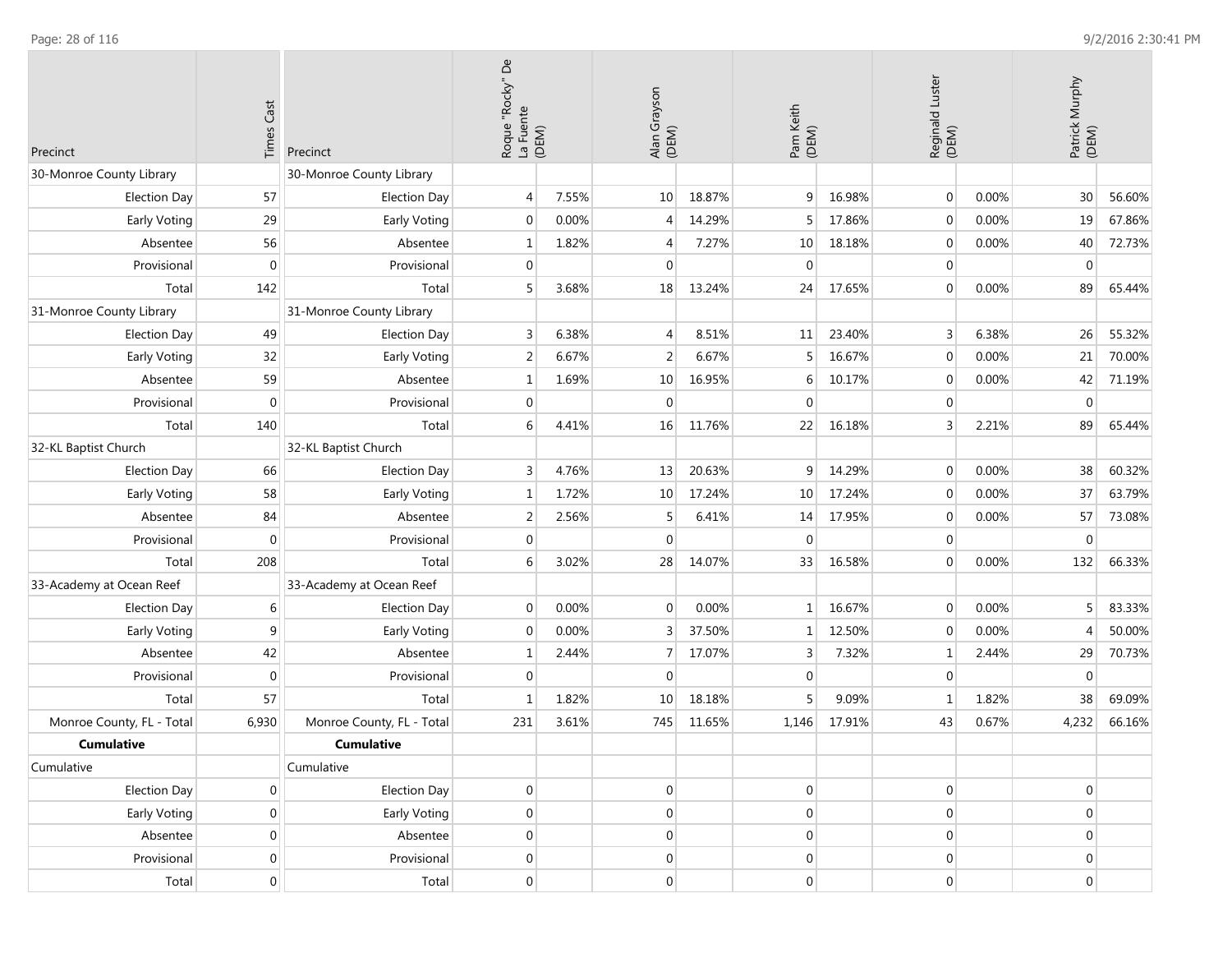| Precinct                  | <b>Total Votes</b> |
|---------------------------|--------------------|
| 30-Monroe County Library  |                    |
| <b>Election Day</b>       | 53                 |
| Early Voting              | 28                 |
| Absentee                  | 55                 |
| Provisional               | 0                  |
| Total                     | 136                |
| 31-Monroe County Library  |                    |
| <b>Election Day</b>       | 47                 |
| Early Voting              | 30                 |
| Absentee                  | 59                 |
| Provisional               | 0                  |
| Total                     | 136                |
| 32-KL Baptist Church      |                    |
| <b>Election Day</b>       | 63                 |
| Early Voting              | 58                 |
| Absentee                  | 78                 |
| Provisional               | 0                  |
| Total                     | 199                |
| 33-Academy at Ocean Reef  |                    |
| <b>Election Day</b>       | 6                  |
| Early Voting              | 8                  |
| Absentee                  | 41                 |
| Provisional               | 0                  |
| Total                     | 55                 |
| Monroe County, FL - Total | 6,397              |
| <b>Cumulative</b>         |                    |
| Cumulative                |                    |
| <b>Election Day</b>       | 0                  |
| Early Voting              | 0                  |
| Absentee                  | 0                  |
| Provisional               | 0                  |
| Total                     | 0                  |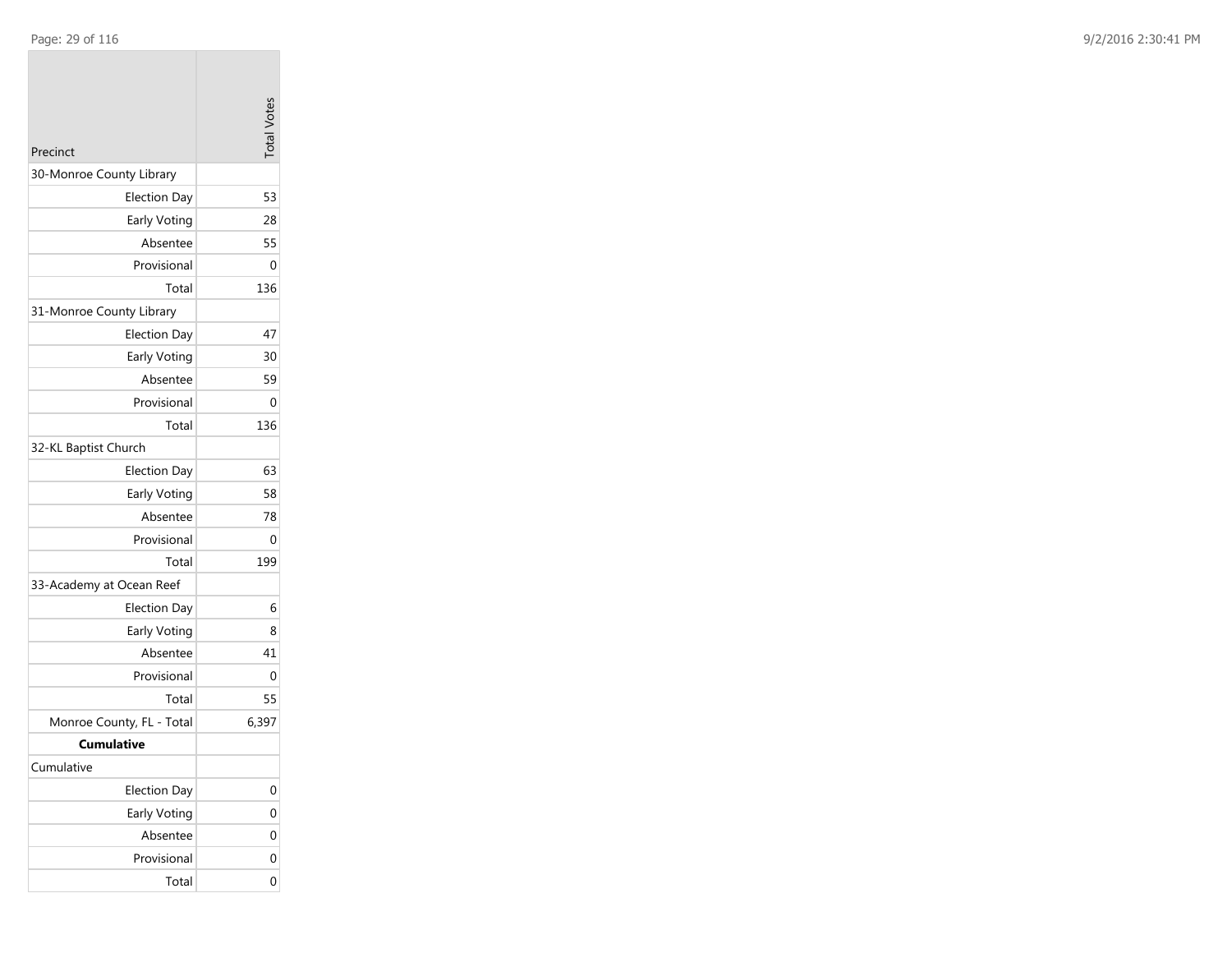| Precinct |                      | 仁     | Precinct             | <u>ದ ಇಲ</u> | ш     |     |        | e g   |        | ា ក<br>$\propto$ $\approx$ |       | na b  |        |
|----------|----------------------|-------|----------------------|-------------|-------|-----|--------|-------|--------|----------------------------|-------|-------|--------|
|          | Cumulative - Total   | 0     | Cumulative - Total   |             |       |     |        |       |        |                            |       |       |        |
|          | Jurisdiction - Total | 6,930 | Jurisdiction - Total | 231         | 3.61% | 745 | 11.65% | 1,146 | 17.91% | 43                         | 0.67% | 4,232 | 66.16% |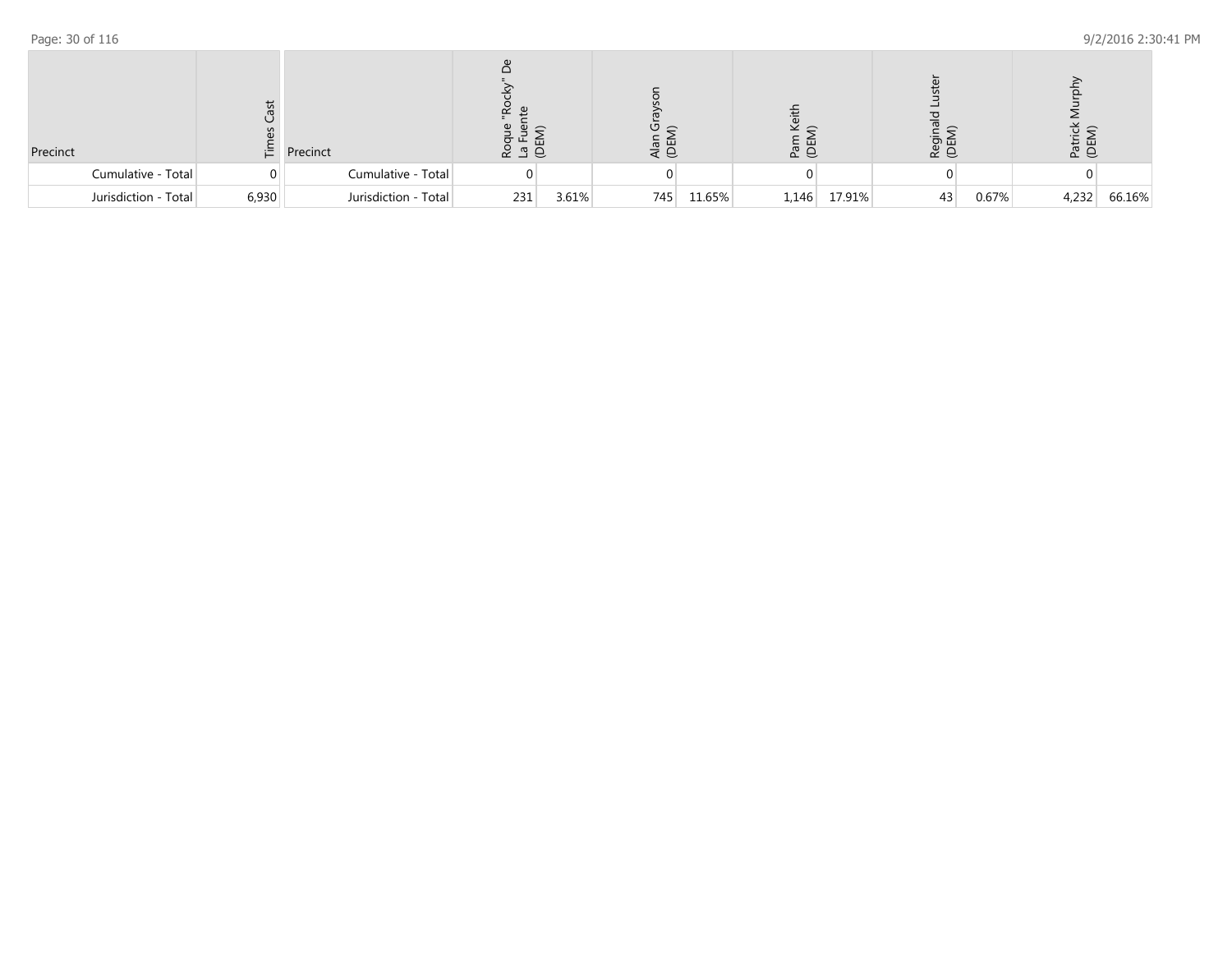|  | Page: 31 of 116 |  |  |  |  |
|--|-----------------|--|--|--|--|
|--|-----------------|--|--|--|--|

| Precinct             | <b>Total Votes</b> |
|----------------------|--------------------|
| Cumulative - Total   | ი                  |
| Jurisdiction - Total | 6,397              |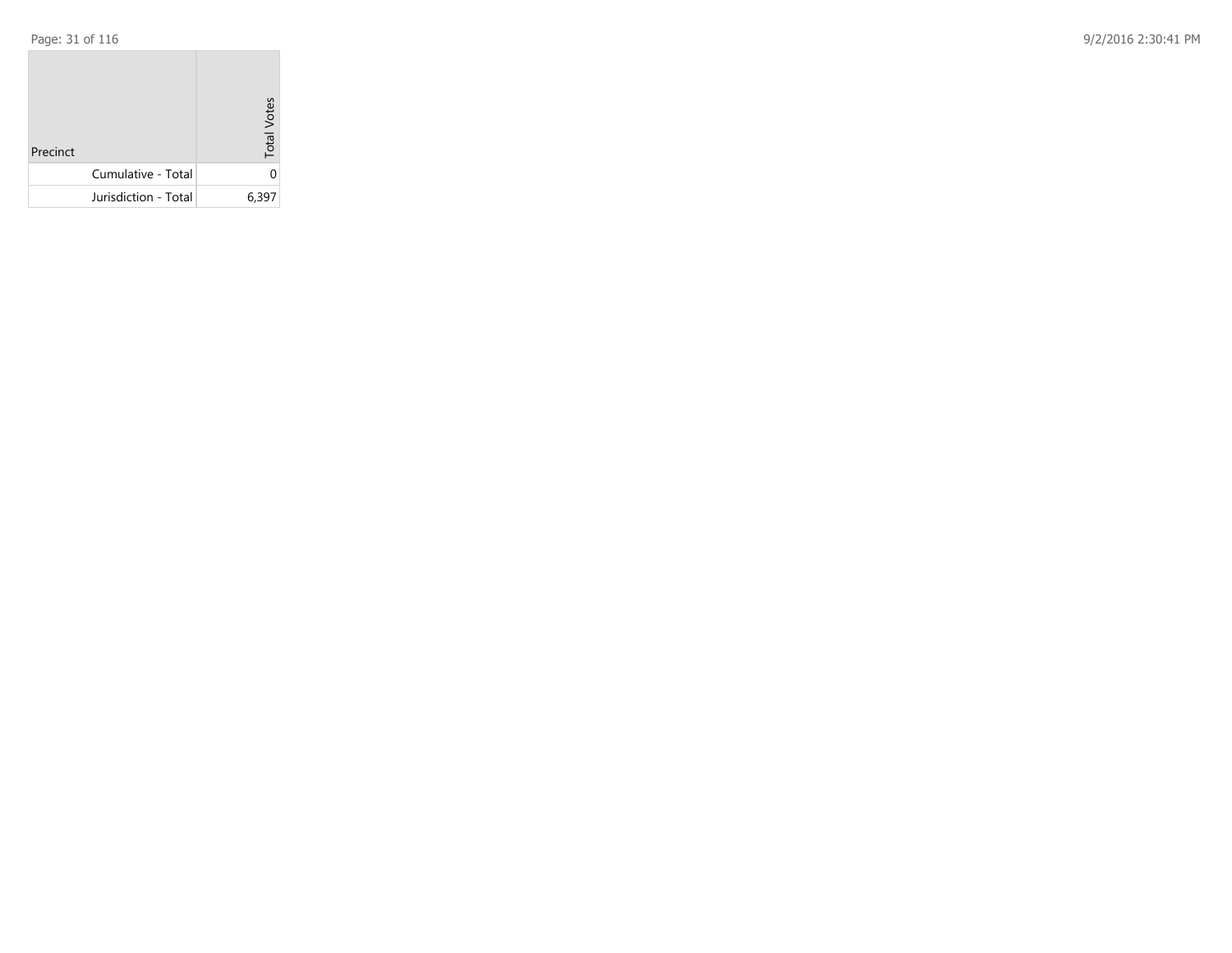# **REPRESENTATIVE CONGRESS, DIST. 26 (Vote for 1) DEM**

| Precinct                 | Times Cast  | Precinct                 | Joe Garcia<br>(DEM) |        | Annette Taddeo<br>(DEM) | <b>Total Votes</b> |              |
|--------------------------|-------------|--------------------------|---------------------|--------|-------------------------|--------------------|--------------|
| <b>Jurisdiction</b>      |             | <b>Jurisdiction</b>      |                     |        |                         |                    |              |
| <b>Monroe County, FL</b> |             | <b>Monroe County, FL</b> |                     |        |                         |                    |              |
| 1-Jaycee Clubhouse       |             | 1-Jaycee Clubhouse       |                     |        |                         |                    |              |
| <b>Election Day</b>      | 94          | <b>Election Day</b>      | 63                  | 68.48% | 29                      | 31.52%             | 92           |
| Early Voting             | 35          | Early Voting             | 20                  | 60.61% | 13                      | 39.39%             | 33           |
| Absentee                 | 101         | Absentee                 | 53                  | 56.38% | 41                      | 43.62%             | 94           |
| Provisional              | $\mathbf 0$ | Provisional              | $\mathbf 0$         |        | $\mathbf{0}$            |                    | $\mathbf{0}$ |
| Total                    | 230         | Total                    | 136                 | 62.10% | 83                      | 37.90%             | 219          |
| 2-KW High School         |             | 2-KW High School         |                     |        |                         |                    |              |
| <b>Election Day</b>      | 104         | <b>Election Day</b>      | 48                  | 46.60% | 55                      | 53.40%             | 103          |
| Early Voting             | 56          | Early Voting             | 31                  | 55.36% | 25                      | 44.64%             | 56           |
| Absentee                 | 165         | Absentee                 | 73                  | 45.91% | 86                      | 54.09%             | 159          |
| Provisional              | $\mathbf 0$ | Provisional              | $\mathbf 0$         |        | $\mathbf{0}$            |                    | $\mathbf 0$  |
| Total                    | 325         | Total                    | 152                 | 47.80% | 166                     | 52.20%             | 318          |
| 3-KW High School         |             | 3-KW High School         |                     |        |                         |                    |              |
| <b>Election Day</b>      | 118         | <b>Election Day</b>      | 66                  | 56.41% | 51                      | 43.59%             | 117          |
| Early Voting             | 48          | Early Voting             | 22                  | 45.83% | 26                      | 54.17%             | 48           |
| Absentee                 | 163         | Absentee                 | 74                  | 47.44% | 82                      | 52.56%             | 156          |
| Provisional              | $\mathbf 1$ | Provisional              | $\boldsymbol{0}$    | 0.00%  | $\mathbf{1}$            | 100.00%            | $\,1\,$      |
| Total                    | 330         | Total                    | 162                 | 50.31% | 160                     | 49.69%             | 322          |
| 4-MLK Pool               |             | 4-MLK Pool               |                     |        |                         |                    |              |
| <b>Election Day</b>      | 121         | <b>Election Day</b>      | 76                  | 64.41% | 42                      | 35.59%             | 118          |
| Early Voting             | 46          | Early Voting             | 20                  | 43.48% | 26                      | 56.52%             | 46           |
| Absentee                 | 95          | Absentee                 | 44                  | 48.35% | 47                      | 51.65%             | 91           |
| Provisional              | $\mathbf 0$ | Provisional              | $\Omega$            |        | $\mathbf{0}$            |                    | $\mathbf 0$  |
| Total                    | 262         | Total                    | 140                 | 54.90% | 115                     | 45.10%             | 255          |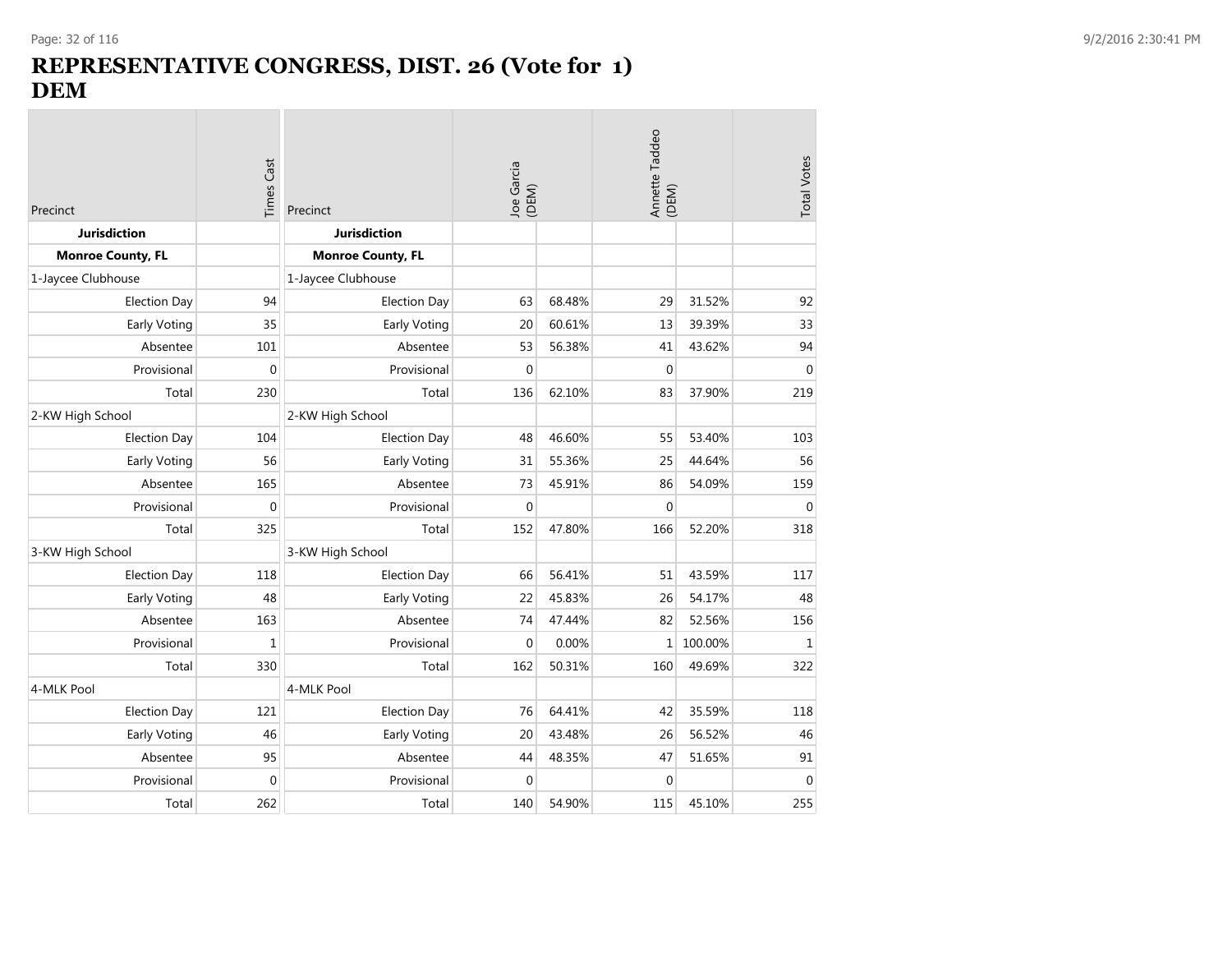| Precinct                  | <b>Times Cast</b> | Precinct                  | Joe Garcia<br>(DEM) |         | Annette Taddeo<br>(DEM) |        | <b>Total Votes</b> |
|---------------------------|-------------------|---------------------------|---------------------|---------|-------------------------|--------|--------------------|
| 5-Old City Hall           |                   | 5-Old City Hall           |                     |         |                         |        |                    |
| <b>Election Day</b>       | 106               | <b>Election Day</b>       | 61                  | 59.80%  | 41                      | 40.20% | 102                |
| Early Voting              | 84                | Early Voting              | 42                  | 51.22%  | 40                      | 48.78% | 82                 |
| Absentee                  | 248               | Absentee                  | 103                 | 42.56%  | 139                     | 57.44% | 242                |
| Provisional               | $\mathbf 0$       | Provisional               | $\mathbf 0$         |         | $\mathbf 0$             |        | $\mathbf{0}$       |
| Total                     | 438               | Total                     | 206                 | 48.36%  | 220                     | 51.64% | 426                |
| 6-Gato Building           |                   | 6-Gato Building           |                     |         |                         |        |                    |
| <b>Election Day</b>       | 134               | <b>Election Day</b>       | 84                  | 64.62%  | 46                      | 35.38% | 130                |
| Early Voting              | 82                | Early Voting              | 47                  | 58.02%  | 34                      | 41.98% | 81                 |
| Absentee                  | 132               | Absentee                  | 72                  | 56.25%  | 56                      | 43.75% | 128                |
| Provisional               | $\mathbf 1$       | Provisional               | $\mathbf{1}$        | 100.00% | $\boldsymbol{0}$        | 0.00%  | $\mathbf{1}$       |
| Total                     | 349               | Total                     | 204                 | 60.00%  | 136                     | 40.00% | 340                |
| 7-Moose Club              |                   | 7-Moose Club              |                     |         |                         |        |                    |
| <b>Election Day</b>       | 85                | <b>Election Day</b>       | 50                  | 59.52%  | 34                      | 40.48% | 84                 |
| Early Voting              | 42                | Early Voting              | 24                  | 57.14%  | 18                      | 42.86% | 42                 |
| Absentee                  | 69                | Absentee                  | 45                  | 67.16%  | 22                      | 32.84% | 67                 |
| Provisional               | $\mathbf 0$       | Provisional               | $\mathbf{0}$        |         | $\mathbf 0$             |        | $\mathbf{0}$       |
| Total                     | 196               | Total                     | 119                 | 61.66%  | 74                      | 38.34% | 193                |
| 8-Glad Tidings Tabernacle |                   | 8-Glad Tidings Tabernacle |                     |         |                         |        |                    |
| <b>Election Day</b>       | 201               | <b>Election Day</b>       | 96                  | 48.24%  | 103                     | 51.76% | 199                |
| Early Voting              | 36                | Early Voting              | 25                  | 71.43%  | 10                      | 28.57% | 35                 |
| Absentee                  | 157               | Absentee                  | 87                  | 57.62%  | 64                      | 42.38% | 151                |
| Provisional               | $\mathbf 0$       | Provisional               | $\mathbf{0}$        |         | $\mathbf 0$             |        | $\mathbf{0}$       |
| Total                     | 394               | Total                     | 208                 | 54.03%  | 177                     | 45.97% | 385                |
| 9-Sr Citizen Plaza        |                   | 9-Sr Citizen Plaza        |                     |         |                         |        |                    |
| <b>Election Day</b>       | 151               | <b>Election Day</b>       | 80                  | 55.56%  | 64                      | 44.44% | 144                |
| Early Voting              | 46                | Early Voting              | 25                  | 54.35%  | 21                      | 45.65% | 46                 |
| Absentee                  | 166               | Absentee                  | 80                  | 50.00%  | 80                      | 50.00% | 160                |
| Provisional               | $\mathbf 0$       | Provisional               | $\mathbf{0}$        |         | $\boldsymbol{0}$        |        | $\mathbf 0$        |
| Total                     | 363               | Total                     | 185                 | 52.86%  | 165                     | 47.14% | 350                |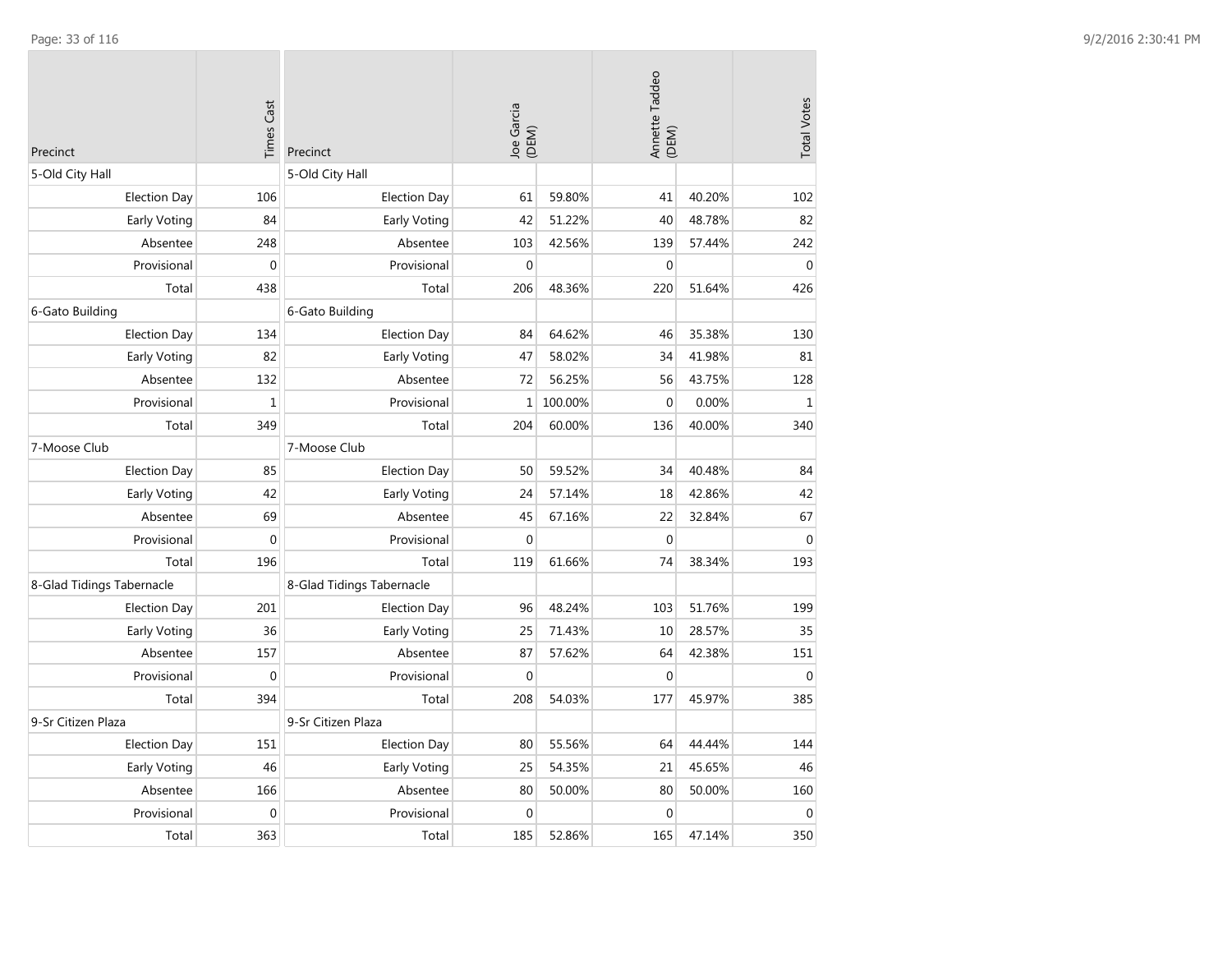| Precinct                     | <b>Times Cast</b> | Precinct                     | Joe Garcia<br>(DEM) |        | Annette Taddeo<br>(DEM) |        | <b>Total Votes</b> |
|------------------------------|-------------------|------------------------------|---------------------|--------|-------------------------|--------|--------------------|
| 10-Sr Citizens Plaza         |                   | 10-Sr Citizens Plaza         |                     |        |                         |        |                    |
| <b>Election Day</b>          | 141               | <b>Election Day</b>          | 78                  | 57.35% | 58                      | 42.65% | 136                |
| Early Voting                 | 47                | Early Voting                 | 26                  | 55.32% | 21                      | 44.68% | 47                 |
| Absentee                     | 154               | Absentee                     | 72                  | 48.65% | 76                      | 51.35% | 148                |
| Provisional                  | $\mathbf 0$       | Provisional                  | $\theta$            |        | $\mathbf{0}$            |        | $\mathbf{0}$       |
| Total                        | 342               | Total                        | 176                 | 53.17% | 155                     | 46.83% | 331                |
| 11-Stock Island Fire Station |                   | 11-Stock Island Fire Station |                     |        |                         |        |                    |
| <b>Election Day</b>          | 121               | <b>Election Day</b>          | 57                  | 48.31% | 61                      | 51.69% | 118                |
| Early Voting                 | 34                | Early Voting                 | 19                  | 57.58% | 14                      | 42.42% | 33                 |
| Absentee                     | 160               | Absentee                     | 79                  | 51.63% | 74                      | 48.37% | 153                |
| Provisional                  | $\boldsymbol{0}$  | Provisional                  | $\Omega$            |        | $\boldsymbol{0}$        |        | $\Omega$           |
| Total                        | 315               | Total                        | 155                 | 50.99% | 149                     | 49.01% | 304                |
| 12-BC Fire Station           |                   | 12-BC Fire Station           |                     |        |                         |        |                    |
| <b>Election Day</b>          | 81                | <b>Election Day</b>          | 35                  | 44.87% | 43                      | 55.13% | 78                 |
| Early Voting                 | 17                | Early Voting                 | 9                   | 52.94% | 8                       | 47.06% | 17                 |
| Absentee                     | 96                | Absentee                     | 45                  | 48.39% | 48                      | 51.61% | 93                 |
| Provisional                  | $\mathbf 0$       | Provisional                  | $\mathbf{0}$        |        | $\boldsymbol{0}$        |        | $\boldsymbol{0}$   |
| Total                        | 194               | Total                        | 89                  | 47.34% | 99                      | 52.66% | 188                |
| 13-Sugarloaf Baptist Ch      |                   | 13-Sugarloaf Baptist Ch      |                     |        |                         |        |                    |
| <b>Election Day</b>          | 106               | <b>Election Day</b>          | 48                  | 47.52% | 53                      | 52.48% | 101                |
| Early Voting                 | 24                | Early Voting                 | 16                  | 66.67% | 8                       | 33.33% | 24                 |
| Absentee                     | 96                | Absentee                     | 37                  | 39.78% | 56                      | 60.22% | 93                 |
| Provisional                  | $\mathbf{0}$      | Provisional                  | $\mathbf{0}$        |        | $\mathbf{0}$            |        | $\mathbf{0}$       |
| Total                        | 226               | Total                        | 101                 | 46.33% | 117                     | 53.67% | 218                |
| 14-Sugarloaf Baptist Ch      |                   | 14-Sugarloaf Baptist Ch      |                     |        |                         |        |                    |
| <b>Election Day</b>          | 49                | <b>Election Day</b>          | 22                  | 44.90% | 27                      | 55.10% | 49                 |
| Early Voting                 | 22                | Early Voting                 | 14                  | 63.64% | 8                       | 36.36% | 22                 |
| Absentee                     | 72                | Absentee                     | 25                  | 35.71% | 45                      | 64.29% | 70                 |
| Provisional                  | $\mathbf 0$       | Provisional                  | $\mathbf{0}$        |        | $\mathbf 0$             |        | $\mathbf 0$        |
| Total                        | 143               | Total                        | 61                  | 43.26% | 80                      | 56.74% | 141                |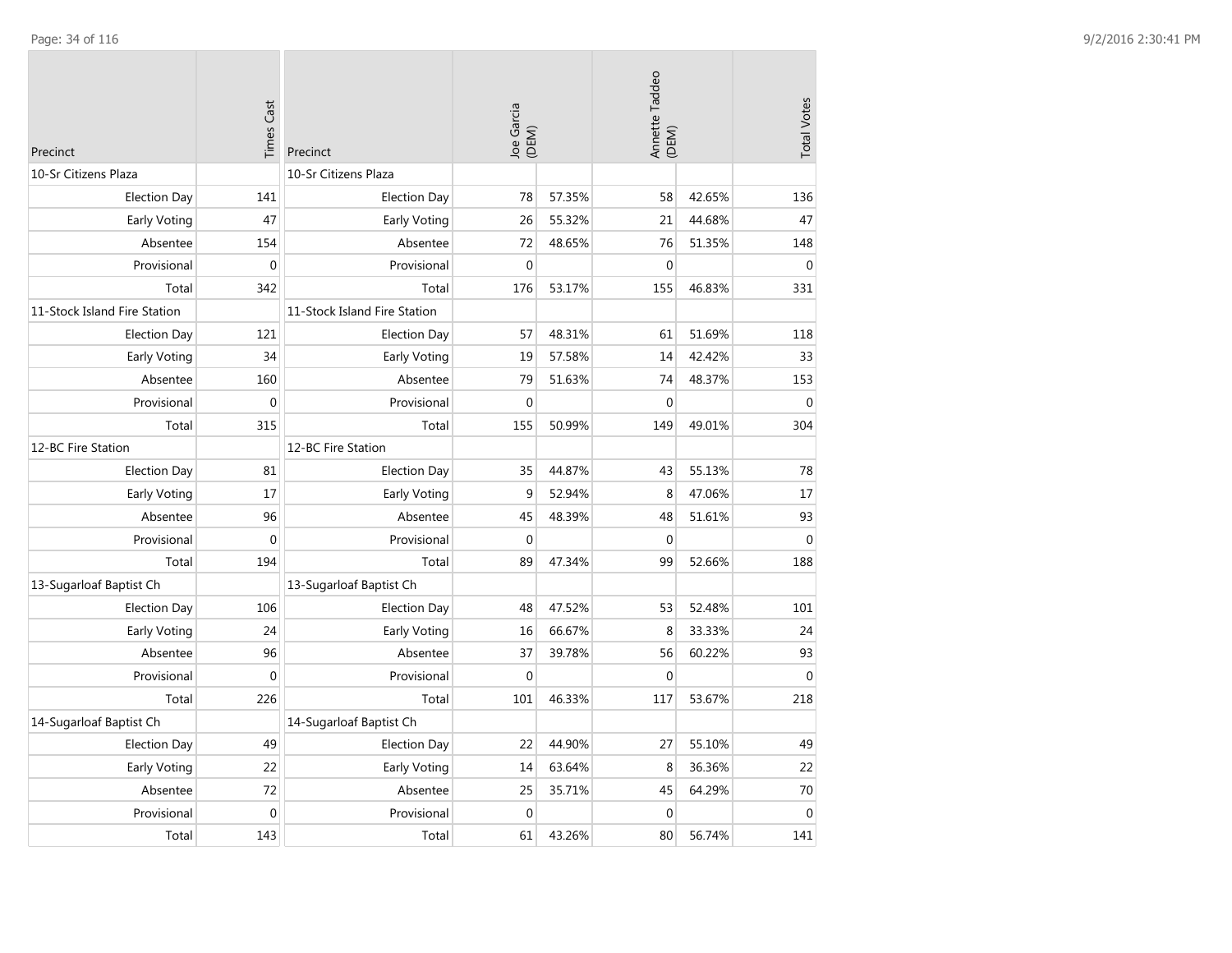| Precinct                            | <b>Times Cast</b> | Precinct                            | Joe Garcia<br>(DEM) |        | Annette Taddeo<br>(DEM) |        | <b>Total Votes</b> |
|-------------------------------------|-------------------|-------------------------------------|---------------------|--------|-------------------------|--------|--------------------|
| 15-Boy Scouts of America            |                   | 15-Boy Scouts of America            |                     |        |                         |        |                    |
| <b>Election Day</b>                 | 48                | <b>Election Day</b>                 | 22                  | 47.83% | 24                      | 52.17% | 46                 |
| <b>Early Voting</b>                 | 45                | Early Voting                        | 26                  | 59.09% | 18                      | 40.91% | 44                 |
| Absentee                            | 100               | Absentee                            | 47                  | 49.47% | 48                      | 50.53% | 95                 |
| Provisional                         | $\mathbf 0$       | Provisional                         | $\mathbf{0}$        |        | $\mathbf 0$             |        | $\mathbf{0}$       |
| Total                               | 193               | Total                               | 95                  | 51.35% | 90                      | 48.65% | 185                |
| 16-BPK First Baptist Church         |                   | 16-BPK First Baptist Church         |                     |        |                         |        |                    |
| <b>Election Day</b>                 | 59                | <b>Election Day</b>                 | 28                  | 47.46% | 31                      | 52.54% | 59                 |
| Early Voting                        | 39                | Early Voting                        | 21                  | 53.85% | 18                      | 46.15% | 39                 |
| Absentee                            | 86                | Absentee                            | 28                  | 33.33% | 56                      | 66.67% | 84                 |
| Provisional                         | $\mathbf 0$       | Provisional                         | $\mathbf 0$         |        | 0                       |        | $\mathbf{0}$       |
| Total                               | 184               | Total                               | 77                  | 42.31% | 105                     | 57.69% | 182                |
| 17-BPK Comm Park                    |                   | 17-BPK Comm Park                    |                     |        |                         |        |                    |
| <b>Election Day</b>                 | 50                | <b>Election Day</b>                 | 28                  | 57.14% | 21                      | 42.86% | 49                 |
| Early Voting                        | 39                | Early Voting                        | 16                  | 42.11% | 22                      | 57.89% | 38                 |
| Absentee                            | 60                | Absentee                            | 29                  | 50.00% | 29                      | 50.00% | 58                 |
| Provisional                         | $\mathbf{0}$      | Provisional                         | $\mathbf 0$         |        | 0                       |        | $\mathbf 0$        |
| Total                               | 149               | Total                               | 73                  | 50.34% | 72                      | 49.66% | 145                |
| 18-American Legion<br>Marathon      |                   | 18-American Legion<br>Marathon      |                     |        |                         |        |                    |
| <b>Election Day</b>                 | 41                | <b>Election Day</b>                 | 29                  | 72.50% | 11                      | 27.50% | 40                 |
| <b>Early Voting</b>                 | 14                | Early Voting                        | 4                   | 30.77% | 9                       | 69.23% | 13                 |
| Absentee                            | 35                | Absentee                            | 16                  | 45.71% | 19                      | 54.29% | 35                 |
| Provisional                         | $\mathbf 0$       | Provisional                         | $\mathbf 0$         |        | $\mathbf 0$             |        | $\mathbf 0$        |
| Total                               | 90                | Total                               | 49                  | 55.68% | 39                      | 44.32% | 88                 |
| 19-Marathon First Baptist<br>Church |                   | 19-Marathon First Baptist<br>Church |                     |        |                         |        |                    |
| <b>Election Day</b>                 | 52                | Election Day                        | 20                  | 41.67% | 28                      | 58.33% | 48                 |
| Early Voting                        | 28                | Early Voting                        | 15                  | 55.56% | $12\,$                  | 44.44% | 27                 |
| Absentee                            | 77                | Absentee                            | 22                  | 31.43% | 48                      | 68.57% | $70\,$             |
| Provisional                         | $\pmb{0}$         | Provisional                         | $\mathbf 0$         |        | 0                       |        | $\pmb{0}$          |
| Total                               | 157               | Total                               | 57                  | 39.31% | 88                      | 60.69% | 145                |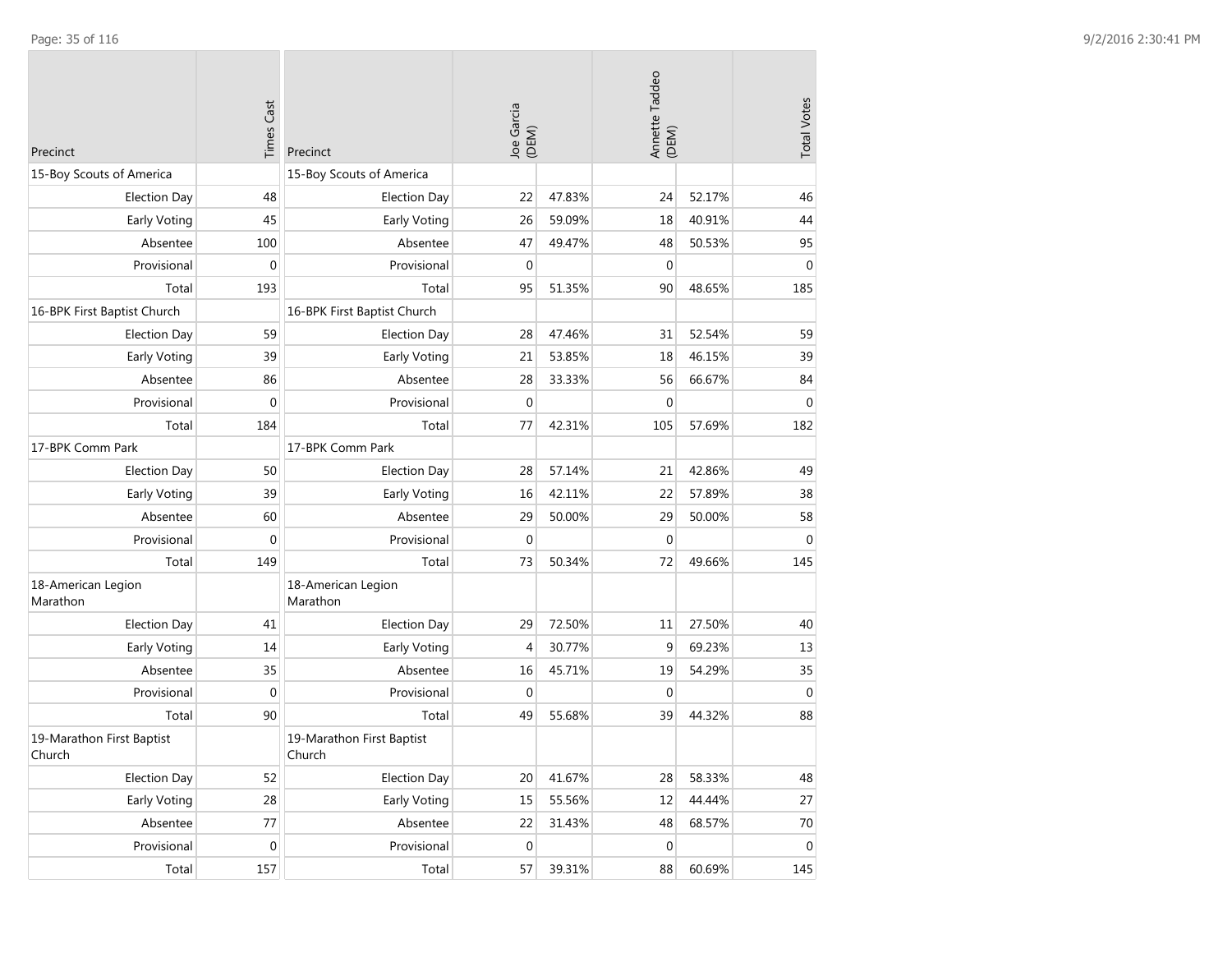| Precinct                            | <b>Times Cast</b> | Precinct                            | Joe Garcia<br>(DEM) |        | Annette Taddeo<br>(DEM) |        | <b>Total Votes</b> |
|-------------------------------------|-------------------|-------------------------------------|---------------------|--------|-------------------------|--------|--------------------|
| 20-Presbyterian Kirk of the<br>Keys |                   | 20-Presbyterian Kirk of the<br>Keys |                     |        |                         |        |                    |
| <b>Election Day</b>                 | 51                | <b>Election Day</b>                 | 24                  | 50.00% | 24                      | 50.00% | 48                 |
| Early Voting                        | 19                | Early Voting                        | 5                   | 29.41% | 12                      | 70.59% | 17                 |
| Absentee                            | 38                | Absentee                            | 14                  | 38.89% | 22                      | 61.11% | 36                 |
| Provisional                         | $\mathbf{0}$      | Provisional                         | $\mathbf 0$         |        | $\mathbf{0}$            |        | $\mathbf{0}$       |
| Total                               | 108               | Total                               | 43                  | 42.57% | 58                      | 57.43% | 101                |
| 21-Marathon Moose Lodge             |                   | 21-Marathon Moose Lodge             |                     |        |                         |        |                    |
| <b>Election Day</b>                 | 36                | <b>Election Day</b>                 | 18                  | 51.43% | 17                      | 48.57% | 35                 |
| Early Voting                        | 15                | Early Voting                        | 4                   | 28.57% | 10                      | 71.43% | 14                 |
| Absentee                            | 27                | Absentee                            | 13                  | 50.00% | 13                      | 50.00% | 26                 |
| Provisional                         | $\mathbf{0}$      | Provisional                         | $\mathbf 0$         |        | $\mathbf 0$             |        | $\mathbf 0$        |
| Total                               | 78                | Total                               | 35                  | 46.67% | 40                      | 53.33% | 75                 |
| 22-KCB City Hall                    |                   | 22-KCB City Hall                    |                     |        |                         |        |                    |
| <b>Election Day</b>                 | 12                | <b>Election Day</b>                 | 8                   | 66.67% | $\overline{4}$          | 33.33% | 12                 |
| Early Voting                        | 7                 | Early Voting                        | $\mathbf 1$         | 16.67% | 5                       | 83.33% | $\,6\,$            |
| Absentee                            | 20                | Absentee                            | $\overline{7}$      | 35.00% | 13                      | 65.00% | 20                 |
| Provisional                         | $\pmb{0}$         | Provisional                         | $\mathbf 0$         |        | $\boldsymbol{0}$        |        | $\mathbf 0$        |
| Total                               | 39                | Total                               | 16                  | 42.11% | 22                      | 57.89% | 38                 |
| 23-Marathon Moose Lodge             |                   | 23-Marathon Moose Lodge             |                     |        |                         |        |                    |
| <b>Election Day</b>                 | 32                | <b>Election Day</b>                 | 16                  | 51.61% | 15                      | 48.39% | 31                 |
| Early Voting                        | 23                | Early Voting                        | 8                   | 34.78% | 15                      | 65.22% | 23                 |
| Absentee                            | 68                | Absentee                            | 27                  | 40.91% | 39                      | 59.09% | 66                 |
| Provisional                         | $\mathbf 0$       | Provisional                         | $\mathbf{0}$        |        | $\mathbf 0$             |        | $\mathbf{0}$       |
| Total                               | 123               | Total                               | 51                  | 42.50% | 69                      | 57.50% | 120                |
| 24-Islamorada Library               |                   | 24-Islamorada Library               |                     |        |                         |        |                    |
| <b>Election Day</b>                 | 42                | <b>Election Day</b>                 | 21                  | 51.22% | 20                      | 48.78% | 41                 |
| Early Voting                        | 44                | Early Voting                        | 27                  | 64.29% | 15                      | 35.71% | 42                 |
| Absentee                            | 48                | Absentee                            | 16                  | 34.04% | 31                      | 65.96% | 47                 |
| Provisional                         | $\mathbf 0$       | Provisional                         | $\mathbf 0$         |        | $\boldsymbol{0}$        |        | $\mathbf 0$        |
| Total                               | 134               | Total                               | 64                  | 49.23% | 66                      | 50.77% | 130                |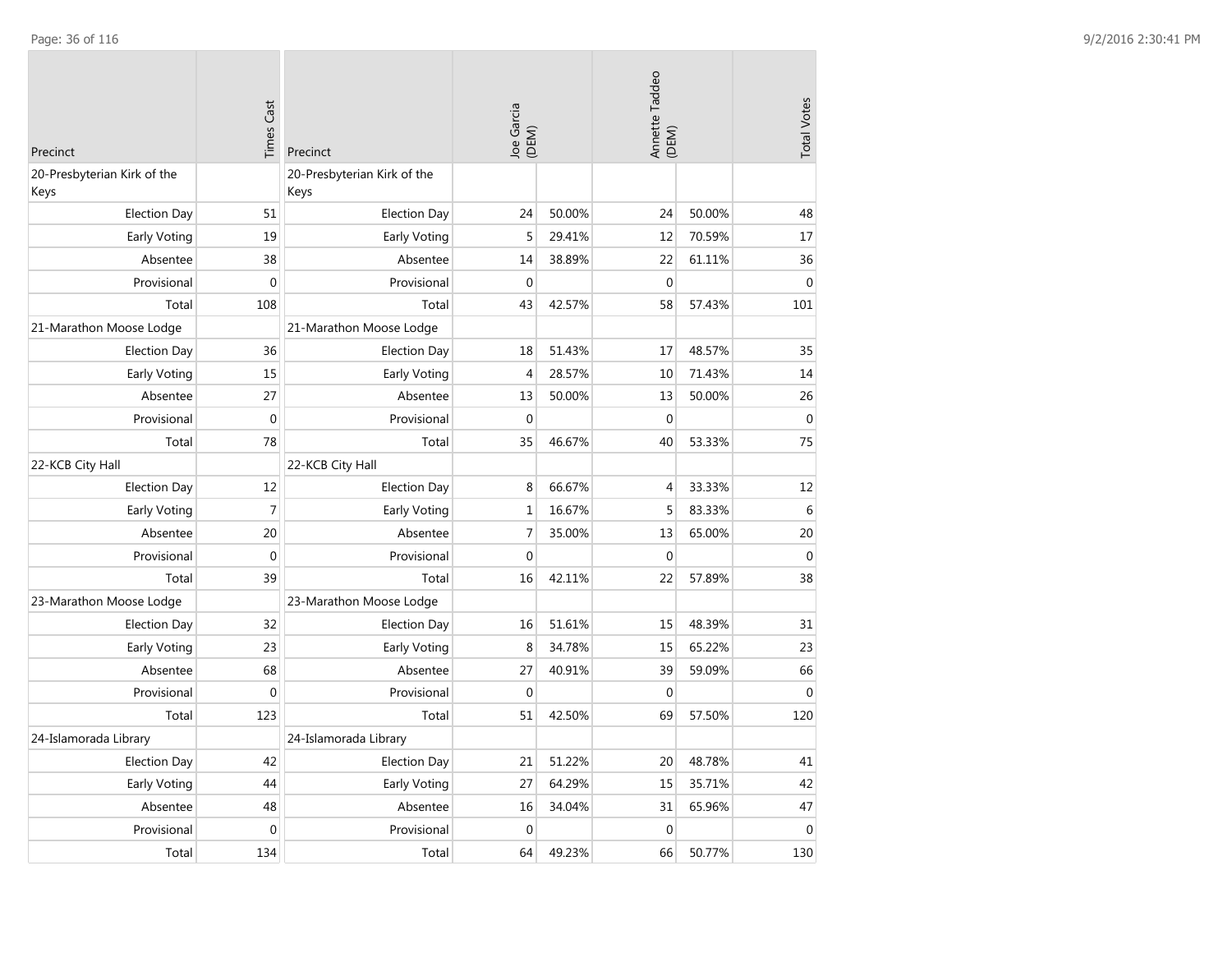| Precinct                       | <b>Times Cast</b> | Precinct                       | Joe Garcia<br>(DEM) |        | Annette Taddeo<br>(DEM) |        | <b>Total Votes</b> |
|--------------------------------|-------------------|--------------------------------|---------------------|--------|-------------------------|--------|--------------------|
| 25-PK Courtroom B              |                   | 25-PK Courtroom B              |                     |        |                         |        |                    |
| <b>Election Day</b>            | 61                | <b>Election Day</b>            | 34                  | 60.71% | 22                      | 39.29% | 56                 |
| Early Voting                   | 33                | <b>Early Voting</b>            | 14                  | 45.16% | 17                      | 54.84% | 31                 |
| Absentee                       | 89                | Absentee                       | 29                  | 32.95% | 59                      | 67.05% | 88                 |
| Provisional                    | $\mathbf{0}$      | Provisional                    | $\mathbf{0}$        |        | $\mathbf 0$             |        | $\mathbf{0}$       |
| Total                          | 183               | Total                          | 77                  | 44.00% | 98                      | 56.00% | 175                |
| 26-Immanuel Lutheran<br>Church |                   | 26-Immanuel Lutheran<br>Church |                     |        |                         |        |                    |
| <b>Election Day</b>            | 103               | <b>Election Day</b>            | 49                  | 50.52% | 48                      | 49.48% | 97                 |
| Early Voting                   | 27                | Early Voting                   | 14                  | 56.00% | 11                      | 44.00% | 25                 |
| Absentee                       | 85                | Absentee                       | 21                  | 26.58% | 58                      | 73.42% | 79                 |
| Provisional                    | $\boldsymbol{0}$  | Provisional                    | $\mathbf 0$         |        | $\boldsymbol{0}$        |        | $\pmb{0}$          |
| Total                          | 215               | Total                          | 84                  | 41.79% | 117                     | 58.21% | 201                |
| 27-Elks Club                   |                   | 27-Elks Club                   |                     |        |                         |        |                    |
| <b>Election Day</b>            | 74                | <b>Election Day</b>            | 40                  | 57.14% | 30                      | 42.86% | 70                 |
| <b>Early Voting</b>            | 25                | Early Voting                   | 12                  | 50.00% | 12                      | 50.00% | 24                 |
| Absentee                       | 87                | Absentee                       | 30                  | 37.04% | 51                      | 62.96% | 81                 |
| Provisional                    | $\mathbf{0}$      | Provisional                    | $\mathbf{0}$        |        | $\mathbf 0$             |        | $\mathbf{0}$       |
| Total                          | 186               | Total                          | 82                  | 46.86% | 93                      | 53.14% | 175                |
| 28-KL Civic Club               |                   | 28-KL Civic Club               |                     |        |                         |        |                    |
| <b>Election Day</b>            | 47                | <b>Election Day</b>            | 22                  | 48.89% | 23                      | 51.11% | 45                 |
| Early Voting                   | 40                | <b>Early Voting</b>            | 17                  | 42.50% | 23                      | 57.50% | 40                 |
| Absentee                       | 88                | Absentee                       | 27                  | 31.76% | 58                      | 68.24% | 85                 |
| Provisional                    | $\mathbf{0}$      | Provisional                    | $\mathbf{0}$        |        | $\mathbf{0}$            |        | $\mathbf{0}$       |
| Total                          | 175               | Total                          | 66                  | 38.82% | 104                     | 61.18% | 170                |
| 29-KL Civic Club               |                   | 29-KL Civic Club               |                     |        |                         |        |                    |
| <b>Election Day</b>            | 106               | <b>Election Day</b>            | 48                  | 48.98% | 50                      | 51.02% | 98                 |
| Early Voting                   | 59                | Early Voting                   | 31                  | 53.45% | 27                      | 46.55% | 58                 |
| Absentee                       | 97                | Absentee                       | 31                  | 34.44% | 59                      | 65.56% | 90                 |
| Provisional                    | $\mathbf 0$       | Provisional                    | $\mathbf 0$         |        | $\mathbf 0$             |        | $\boldsymbol{0}$   |
| Total                          | 262               | Total                          | 110                 | 44.72% | 136                     | 55.28% | 246                |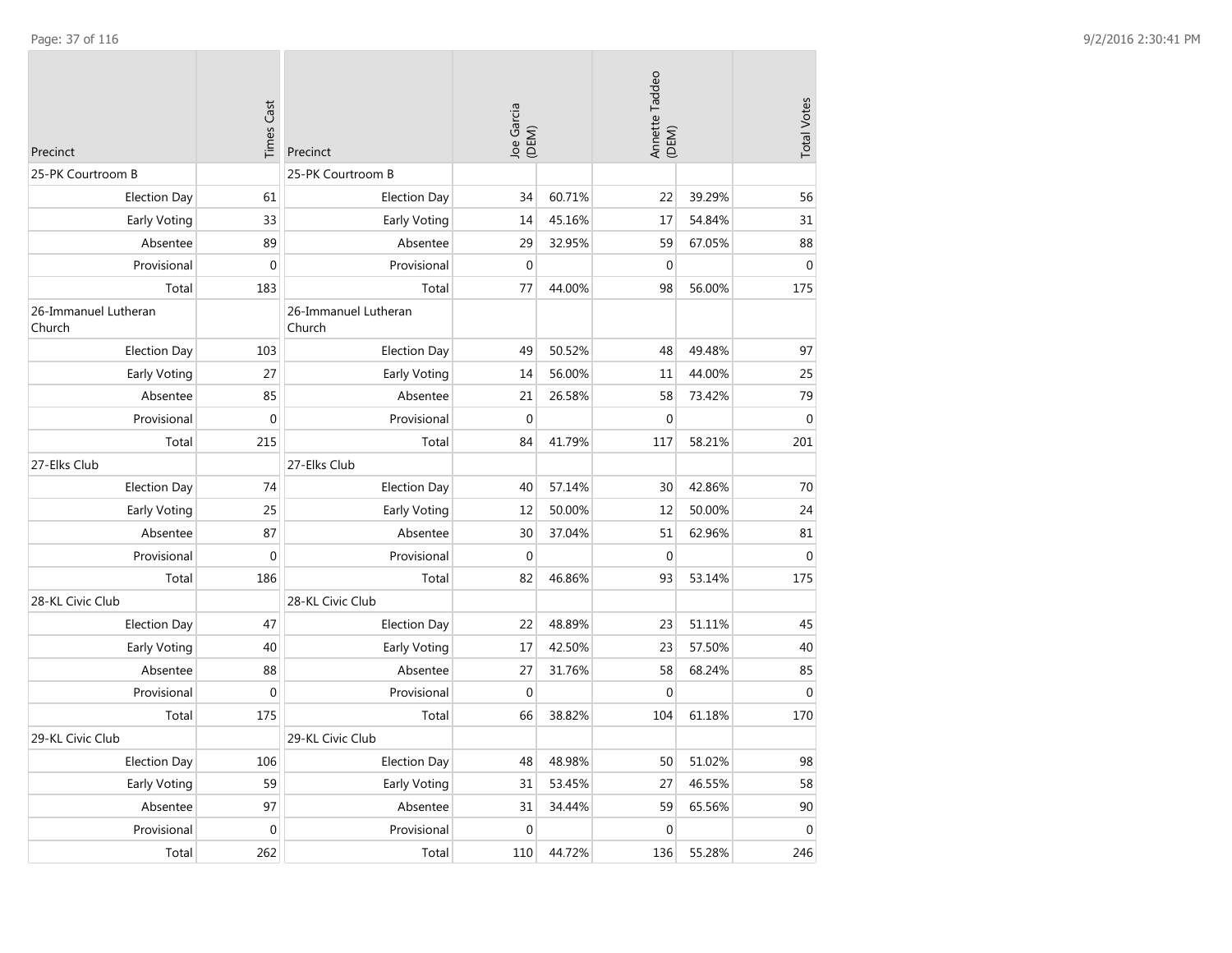| Precinct                  | <b>Times Cast</b> | Precinct                  | Joe Garcia<br>(DEM) |        | Annette Taddeo<br>(DEM) |        | <b>Total Votes</b> |
|---------------------------|-------------------|---------------------------|---------------------|--------|-------------------------|--------|--------------------|
| 30-Monroe County Library  |                   | 30-Monroe County Library  |                     |        |                         |        |                    |
| <b>Election Day</b>       | 57                | <b>Election Day</b>       | 28                  | 51.85% | 26                      | 48.15% | 54                 |
| Early Voting              | 29                | Early Voting              | 15                  | 53.57% | 13                      | 46.43% | 28                 |
| Absentee                  | 56                | Absentee                  | 12                  | 21.43% | 44                      | 78.57% | 56                 |
| Provisional               | $\mathbf 0$       | Provisional               | $\mathbf 0$         |        | $\mathbf 0$             |        | $\mathbf 0$        |
| Total                     | 142               | Total                     | 55                  | 39.86% | 83                      | 60.14% | 138                |
| 31-Monroe County Library  |                   | 31-Monroe County Library  |                     |        |                         |        |                    |
| <b>Election Day</b>       | 49                | <b>Election Day</b>       | 20                  | 42.55% | 27                      | 57.45% | 47                 |
| Early Voting              | 32                | Early Voting              | 13                  | 41.94% | 18                      | 58.06% | 31                 |
| Absentee                  | 59                | Absentee                  | 18                  | 31.58% | 39                      | 68.42% | 57                 |
| Provisional               | $\mathbf{0}$      | Provisional               | $\mathbf{0}$        |        | $\mathbf{0}$            |        | $\mathbf{0}$       |
| Total                     | 140               | Total                     | 51                  | 37.78% | 84                      | 62.22% | 135                |
| 32-KL Baptist Church      |                   | 32-KL Baptist Church      |                     |        |                         |        |                    |
| <b>Election Day</b>       | 66                | <b>Election Day</b>       | 37                  | 57.81% | 27                      | 42.19% | 64                 |
| Early Voting              | 58                | Early Voting              | 22                  | 38.60% | 35                      | 61.40% | 57                 |
| Absentee                  | 84                | Absentee                  | 35                  | 43.75% | 45                      | 56.25% | 80                 |
| Provisional               | $\mathbf{0}$      | Provisional               | $\mathbf 0$         |        | $\mathbf{0}$            |        | $\mathbf{0}$       |
| Total                     | 208               | Total                     | 94                  | 46.77% | 107                     | 53.23% | 201                |
| 33-Academy at Ocean Reef  |                   | 33-Academy at Ocean Reef  |                     |        |                         |        |                    |
| <b>Election Day</b>       | 6                 | <b>Election Day</b>       | 1                   | 16.67% | 5                       | 83.33% | 6                  |
| Early Voting              | 9                 | Early Voting              | 4                   | 44.44% | 5                       | 55.56% | 9                  |
| Absentee                  | 42                | Absentee                  | 20                  | 51.28% | 19                      | 48.72% | 39                 |
| Provisional               | $\mathbf 0$       | Provisional               | $\mathbf 0$         |        | $\mathbf 0$             |        | $\mathbf 0$        |
| Total                     | 57                | Total                     | 25                  | 46.30% | 29                      | 53.70% | 54                 |
| Monroe County, FL - Total | 6,930             | Monroe County, FL - Total | 3,298               | 49.27% | 3,396                   | 50.73% | 6,694              |
| <b>Cumulative</b>         |                   | <b>Cumulative</b>         |                     |        |                         |        |                    |
| Cumulative                |                   | Cumulative                |                     |        |                         |        |                    |
| <b>Election Day</b>       | $\pmb{0}$         | <b>Election Day</b>       | $\boldsymbol{0}$    |        | $\boldsymbol{0}$        |        | $\mathbf 0$        |
| Early Voting              | $\boldsymbol{0}$  | Early Voting              | $\boldsymbol{0}$    |        | 0                       |        | $\overline{0}$     |
| Absentee                  | 0                 | Absentee                  | $\mathbf 0$         |        | $\boldsymbol{0}$        |        | $\mathbf 0$        |
| Provisional               | $\boldsymbol{0}$  | Provisional               | 0                   |        | 0                       |        | $\overline{0}$     |
| Total                     | 0                 | Total                     | $\boldsymbol{0}$    |        | 0                       |        | $\overline{0}$     |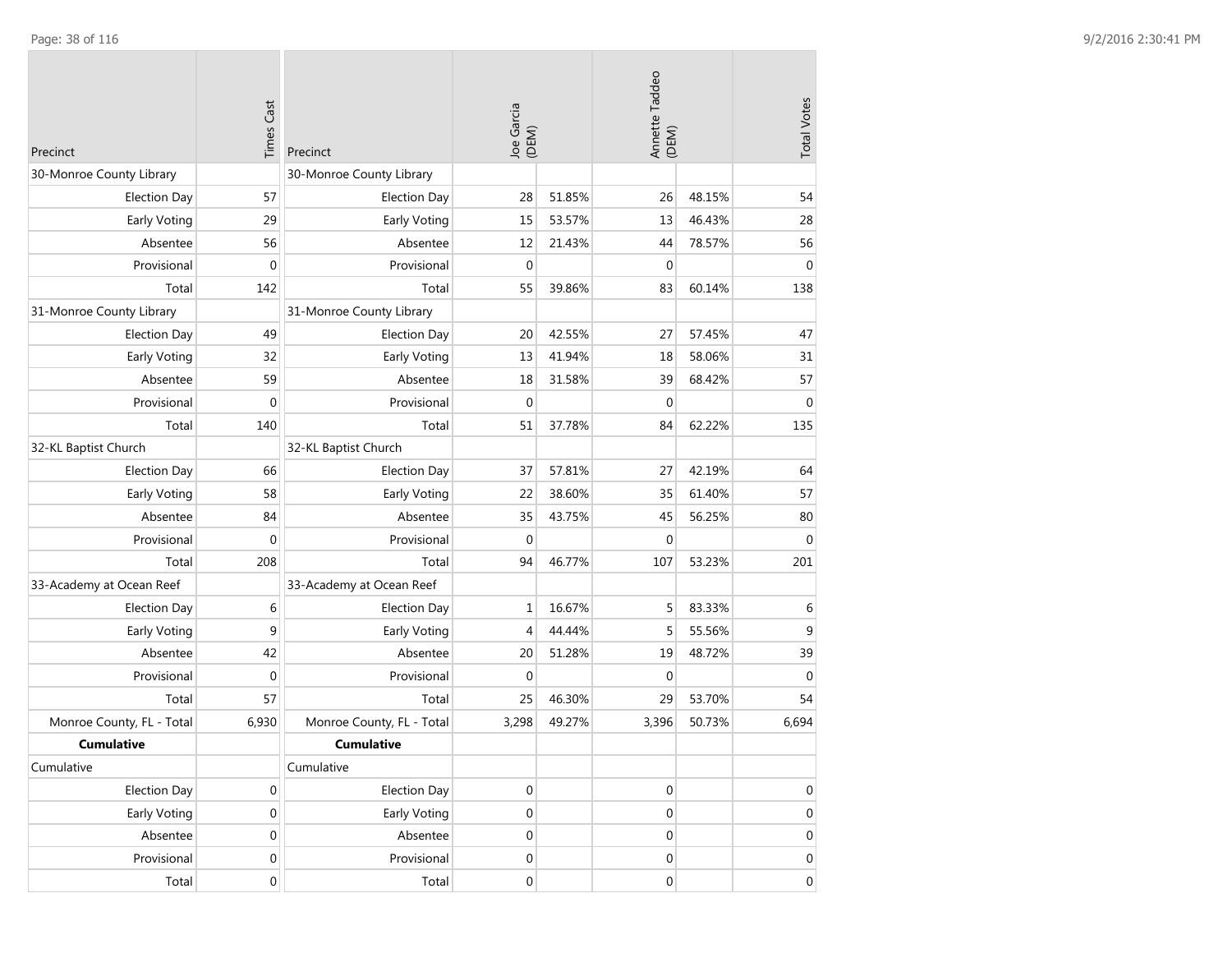| Precinct             | ast<br>辷 | Precinct             | 으.<br>$\bar{c}$ $\bar{c}$<br>g g |        | Tadde<br>ĚΣ<br>ш<br>$\Theta$ |        | /otes<br>Total |
|----------------------|----------|----------------------|----------------------------------|--------|------------------------------|--------|----------------|
| Cumulative - Total   |          | Cumulative - Total   |                                  |        |                              |        |                |
| Jurisdiction - Total | 6,930    | Jurisdiction - Total | 3,298                            | 49.27% | 3,396                        | 50.73% | 6,694          |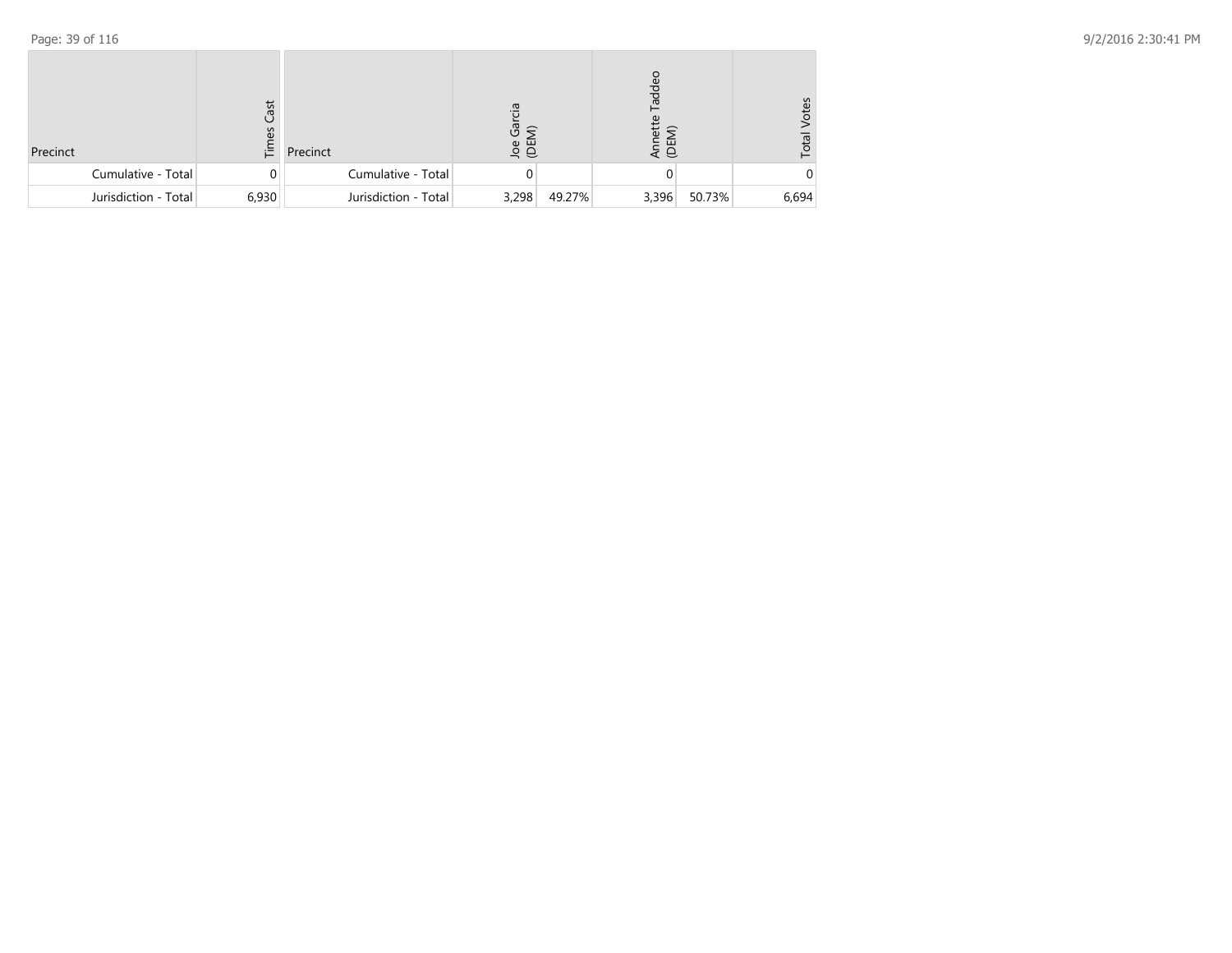**College** 

## **STATE REPRESENTATIVE, DIST. 120 (Vote for 1) DEM**

| Precinct                 | Times Cast   | Precinct                 | Kevin Diaz<br>(DEM) |         | Dan Horton<br>(DEM) |        | <b>Total Votes</b> |
|--------------------------|--------------|--------------------------|---------------------|---------|---------------------|--------|--------------------|
| <b>Jurisdiction</b>      |              | <b>Jurisdiction</b>      |                     |         |                     |        |                    |
| <b>Monroe County, FL</b> |              | <b>Monroe County, FL</b> |                     |         |                     |        |                    |
| 1-Jaycee Clubhouse       |              | 1-Jaycee Clubhouse       |                     |         |                     |        |                    |
| <b>Election Day</b>      | 94           | <b>Election Day</b>      | 54                  | 62.79%  | 32                  | 37.21% | 86                 |
| Early Voting             | 35           | Early Voting             | 14                  | 45.16%  | 17                  | 54.84% | 31                 |
| Absentee                 | 101          | Absentee                 | 47                  | 57.32%  | 35                  | 42.68% | 82                 |
| Provisional              | $\mathbf 0$  | Provisional              | $\mathbf 0$         |         | $\mathbf{0}$        |        | $\mathbf{0}$       |
| Total                    | 230          | Total                    | 115                 | 57.79%  | 84                  | 42.21% | 199                |
| 2-KW High School         |              | 2-KW High School         |                     |         |                     |        |                    |
| <b>Election Day</b>      | 104          | <b>Election Day</b>      | 37                  | 41.57%  | 52                  | 58.43% | 89                 |
| Early Voting             | 56           | Early Voting             | 22                  | 45.83%  | 26                  | 54.17% | 48                 |
| Absentee                 | 165          | Absentee                 | 66                  | 47.83%  | 72                  | 52.17% | 138                |
| Provisional              | $\mathbf 0$  | Provisional              | $\mathbf 0$         |         | $\mathbf{0}$        |        | $\mathbf{0}$       |
| Total                    | 325          | Total                    | 125                 | 45.45%  | 150                 | 54.55% | 275                |
| 3-KW High School         |              | 3-KW High School         |                     |         |                     |        |                    |
| <b>Election Day</b>      | 118          | <b>Election Day</b>      | 42                  | 39.25%  | 65                  | 60.75% | 107                |
| Early Voting             | 48           | Early Voting             | 8                   | 18.18%  | 36                  | 81.82% | 44                 |
| Absentee                 | 163          | Absentee                 | 69                  | 53.91%  | 59                  | 46.09% | 128                |
| Provisional              | $\mathbf{1}$ | Provisional              | 1                   | 100.00% | $\mathbf 0$         | 0.00%  | $\mathbf{1}$       |
| Total                    | 330          | Total                    | 120                 | 42.86%  | 160                 | 57.14% | 280                |
| 4-MLK Pool               |              | 4-MLK Pool               |                     |         |                     |        |                    |
| <b>Election Day</b>      | 121          | <b>Election Day</b>      | 61                  | 55.96%  | 48                  | 44.04% | 109                |
| Early Voting             | 46           | Early Voting             | 12                  | 28.57%  | 30                  | 71.43% | 42                 |
| Absentee                 | 95           | Absentee                 | 40                  | 48.78%  | 42                  | 51.22% | 82                 |
| Provisional              | $\mathbf 0$  | Provisional              | $\Omega$            |         | $\mathbf 0$         |        | $\mathbf 0$        |
| Total                    | 262          | Total                    | 113                 | 48.50%  | 120                 | 51.50% | 233                |

the control of the control of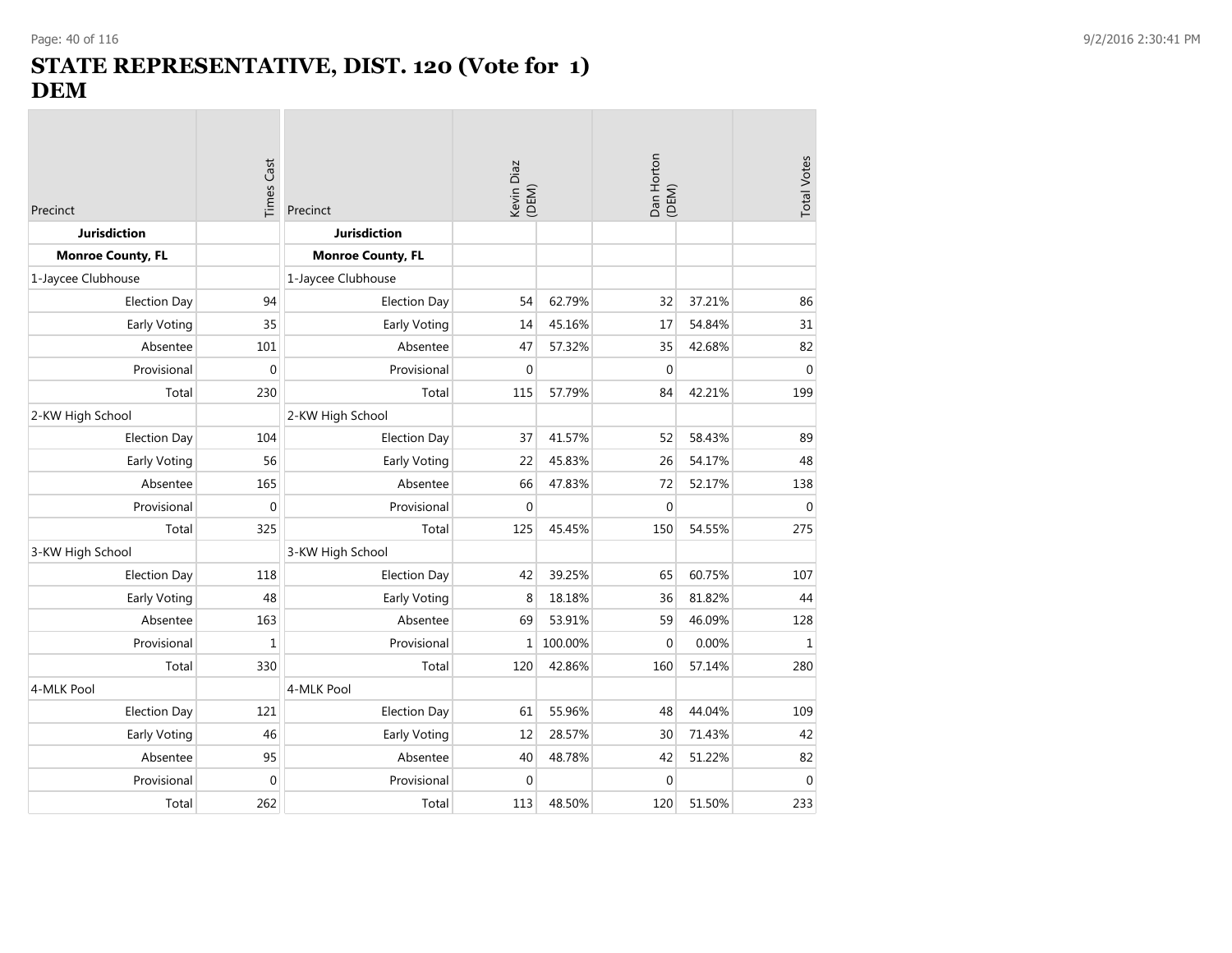| Precinct                  | <b>Times Cast</b> | Precinct                  | Kevin Diaz<br>(DEM) |        | Dan Horton<br>(DEM) |        | <b>Total Votes</b> |
|---------------------------|-------------------|---------------------------|---------------------|--------|---------------------|--------|--------------------|
| 5-Old City Hall           |                   | 5-Old City Hall           |                     |        |                     |        |                    |
| <b>Election Day</b>       | 106               | <b>Election Day</b>       | 35                  | 35.35% | 64                  | 64.65% | 99                 |
| Early Voting              | 84                | Early Voting              | 22                  | 30.14% | 51                  | 69.86% | 73                 |
| Absentee                  | 248               | Absentee                  | 77                  | 38.50% | 123                 | 61.50% | 200                |
| Provisional               | $\mathbf 0$       | Provisional               | $\mathbf 0$         |        | $\mathbf 0$         |        | $\boldsymbol{0}$   |
| Total                     | 438               | Total                     | 134                 | 36.02% | 238                 | 63.98% | 372                |
| 6-Gato Building           |                   | 6-Gato Building           |                     |        |                     |        |                    |
| <b>Election Day</b>       | 134               | <b>Election Day</b>       | 53                  | 44.54% | 66                  | 55.46% | 119                |
| Early Voting              | 82                | Early Voting              | 31                  | 41.89% | 43                  | 58.11% | 74                 |
| Absentee                  | 132               | Absentee                  | 40                  | 35.40% | 73                  | 64.60% | 113                |
| Provisional               | $1\,$             | Provisional               | $\mathbf 0$         |        | $\mathbf 0$         |        | $\boldsymbol{0}$   |
| Total                     | 349               | Total                     | 124                 | 40.52% | 182                 | 59.48% | 306                |
| 7-Moose Club              |                   | 7-Moose Club              |                     |        |                     |        |                    |
| <b>Election Day</b>       | 85                | <b>Election Day</b>       | 34                  | 47.22% | 38                  | 52.78% | 72                 |
| Early Voting              | 42                | Early Voting              | 19                  | 46.34% | 22                  | 53.66% | 41                 |
| Absentee                  | 69                | Absentee                  | 30                  | 49.18% | 31                  | 50.82% | 61                 |
| Provisional               | $\mathbf 0$       | Provisional               | 0                   |        | $\mathbf 0$         |        | $\boldsymbol{0}$   |
| Total                     | 196               | Total                     | 83                  | 47.70% | 91                  | 52.30% | 174                |
| 8-Glad Tidings Tabernacle |                   | 8-Glad Tidings Tabernacle |                     |        |                     |        |                    |
| <b>Election Day</b>       | 201               | <b>Election Day</b>       | 66                  | 36.67% | 114                 | 63.33% | 180                |
| Early Voting              | 36                | Early Voting              | 13                  | 38.24% | 21                  | 61.76% | 34                 |
| Absentee                  | 157               | Absentee                  | 66                  | 50.00% | 66                  | 50.00% | 132                |
| Provisional               | $\boldsymbol{0}$  | Provisional               | 0                   |        | $\boldsymbol{0}$    |        | $\mathbf 0$        |
| Total                     | 394               | Total                     | 145                 | 41.91% | 201                 | 58.09% | 346                |
| 9-Sr Citizen Plaza        |                   | 9-Sr Citizen Plaza        |                     |        |                     |        |                    |
| <b>Election Day</b>       | 151               | <b>Election Day</b>       | 62                  | 51.24% | 59                  | 48.76% | 121                |
| Early Voting              | 46                | Early Voting              | 19                  | 44.19% | 24                  | 55.81% | 43                 |
| Absentee                  | 166               | Absentee                  | 58                  | 39.19% | 90                  | 60.81% | 148                |
| Provisional               | $\mathbf 0$       | Provisional               | $\mathbf 0$         |        | $\mathbf 0$         |        | $\mathbf 0$        |
| Total                     | 363               | Total                     | 139                 | 44.55% | 173                 | 55.45% | 312                |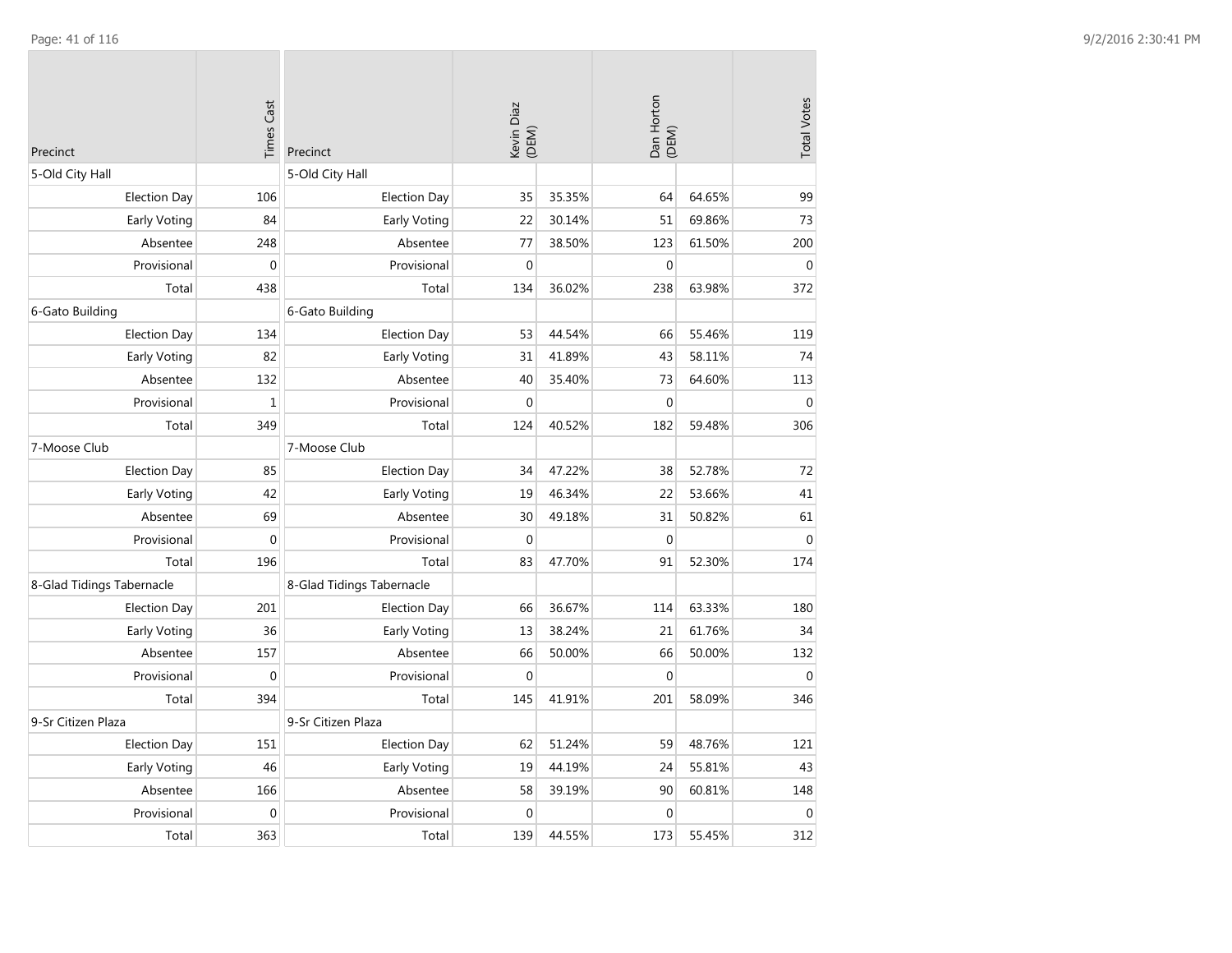| Precinct                     | <b>Times Cast</b> | Precinct                     | Kevin Diaz<br>(DEM) |        | Dan Horton<br>(DEM) |        | <b>Total Votes</b> |
|------------------------------|-------------------|------------------------------|---------------------|--------|---------------------|--------|--------------------|
| 10-Sr Citizens Plaza         |                   | 10-Sr Citizens Plaza         |                     |        |                     |        |                    |
| <b>Election Day</b>          | 141               | <b>Election Day</b>          | 56                  | 45.90% | 66                  | 54.10% | 122                |
| Early Voting                 | 47                | Early Voting                 | 15                  | 35.71% | 27                  | 64.29% | 42                 |
| Absentee                     | 154               | Absentee                     | 67                  | 49.26% | 69                  | 50.74% | 136                |
| Provisional                  | $\boldsymbol{0}$  | Provisional                  | $\mathbf{0}$        |        | $\mathbf{0}$        |        | $\mathbf{0}$       |
| Total                        | 342               | Total                        | 138                 | 46.00% | 162                 | 54.00% | 300                |
| 11-Stock Island Fire Station |                   | 11-Stock Island Fire Station |                     |        |                     |        |                    |
| <b>Election Day</b>          | 121               | <b>Election Day</b>          | 53                  | 49.07% | 55                  | 50.93% | 108                |
| Early Voting                 | 34                | Early Voting                 | 17                  | 50.00% | 17                  | 50.00% | 34                 |
| Absentee                     | 160               | Absentee                     | 70                  | 50.36% | 69                  | 49.64% | 139                |
| Provisional                  | $\boldsymbol{0}$  | Provisional                  | $\mathbf{0}$        |        | $\mathbf{0}$        |        | $\mathbf{0}$       |
| Total                        | 315               | Total                        | 140                 | 49.82% | 141                 | 50.18% | 281                |
| 12-BC Fire Station           |                   | 12-BC Fire Station           |                     |        |                     |        |                    |
| <b>Election Day</b>          | 81                | <b>Election Day</b>          | 33                  | 47.83% | 36                  | 52.17% | 69                 |
| Early Voting                 | 17                | Early Voting                 | $\overline{7}$      | 53.85% | 6                   | 46.15% | 13                 |
| Absentee                     | 96                | Absentee                     | 54                  | 62.07% | 33                  | 37.93% | 87                 |
| Provisional                  | $\mathbf 0$       | Provisional                  | $\mathbf{0}$        |        | $\boldsymbol{0}$    |        | $\mathbf{0}$       |
| Total                        | 194               | Total                        | 94                  | 55.62% | 75                  | 44.38% | 169                |
| 13-Sugarloaf Baptist Ch      |                   | 13-Sugarloaf Baptist Ch      |                     |        |                     |        |                    |
| <b>Election Day</b>          | 106               | <b>Election Day</b>          | 49                  | 56.32% | 38                  | 43.68% | 87                 |
| Early Voting                 | 24                | Early Voting                 | 8                   | 38.10% | 13                  | 61.90% | 21                 |
| Absentee                     | 96                | Absentee                     | 37                  | 44.58% | 46                  | 55.42% | 83                 |
| Provisional                  | $\mathbf 0$       | Provisional                  | $\mathbf{0}$        |        | $\mathbf 0$         |        | $\mathbf{0}$       |
| Total                        | 226               | Total                        | 94                  | 49.21% | 97                  | 50.79% | 191                |
| 14-Sugarloaf Baptist Ch      |                   | 14-Sugarloaf Baptist Ch      |                     |        |                     |        |                    |
| <b>Election Day</b>          | 49                | <b>Election Day</b>          | 15                  | 36.59% | 26                  | 63.41% | 41                 |
| Early Voting                 | 22                | Early Voting                 | 5                   | 26.32% | 14                  | 73.68% | 19                 |
| Absentee                     | 72                | Absentee                     | 27                  | 41.54% | 38                  | 58.46% | 65                 |
| Provisional                  | $\mathbf 0$       | Provisional                  | $\mathbf{0}$        |        | $\mathbf 0$         |        | $\mathbf{0}$       |
| Total                        | 143               | Total                        | 47                  | 37.60% | 78                  | 62.40% | 125                |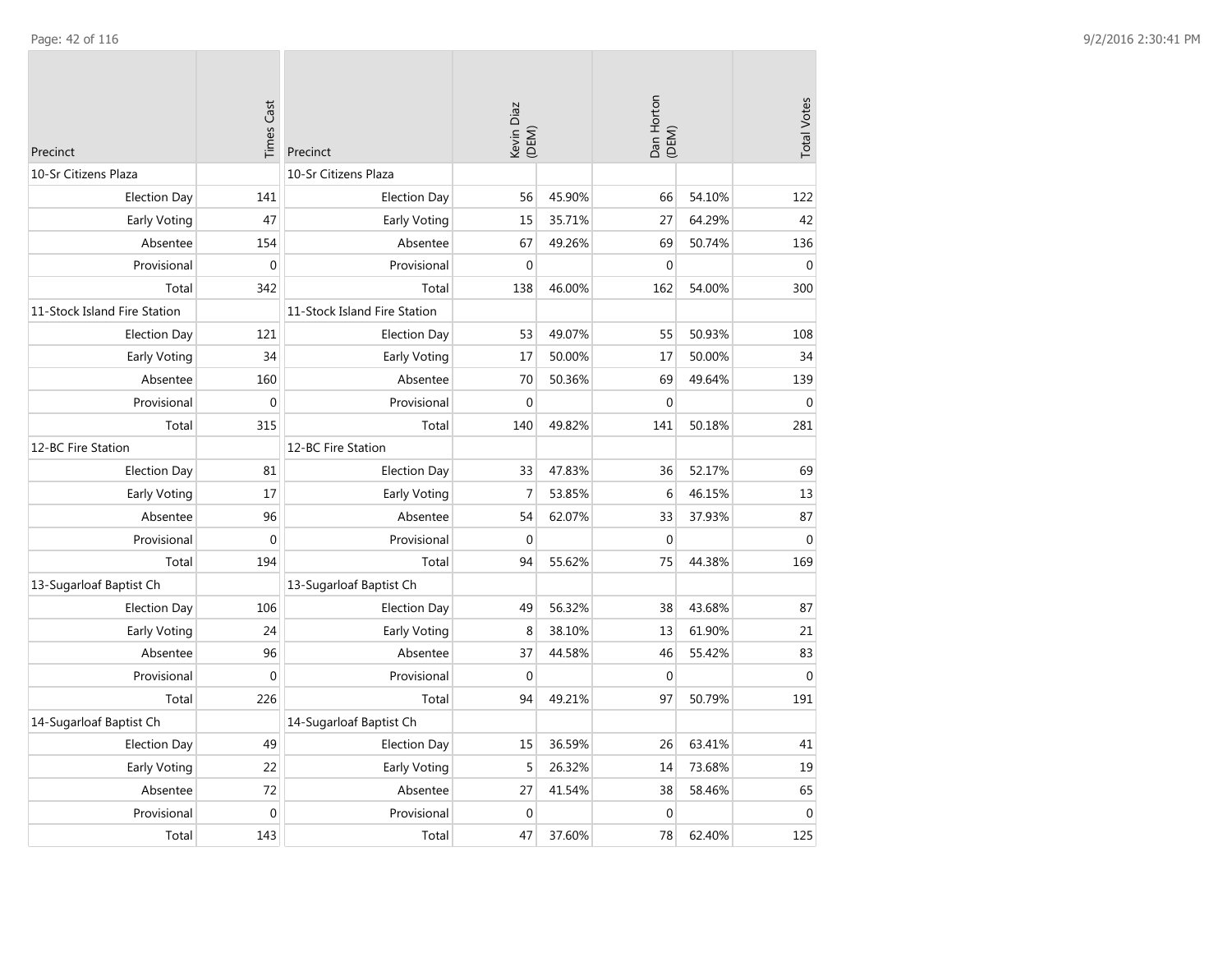| Precinct                            | <b>Times Cast</b> | Precinct                            | Kevin Diaz<br>(DEM) |        | Dan Horton<br>(DEM) |        | <b>Total Votes</b> |
|-------------------------------------|-------------------|-------------------------------------|---------------------|--------|---------------------|--------|--------------------|
| 15-Boy Scouts of America            |                   | 15-Boy Scouts of America            |                     |        |                     |        |                    |
| <b>Election Day</b>                 | 48                | <b>Election Day</b>                 | 17                  | 40.48% | 25                  | 59.52% | 42                 |
| Early Voting                        | 45                | Early Voting                        | 20                  | 47.62% | 22                  | 52.38% | 42                 |
| Absentee                            | 100               | Absentee                            | 40                  | 45.98% | 47                  | 54.02% | 87                 |
| Provisional                         | 0                 | Provisional                         | $\mathbf 0$         |        | $\pmb{0}$           |        | $\mathbf 0$        |
| Total                               | 193               | Total                               | 77                  | 45.03% | 94                  | 54.97% | 171                |
| 16-BPK First Baptist Church         |                   | 16-BPK First Baptist Church         |                     |        |                     |        |                    |
| <b>Election Day</b>                 | 59                | <b>Election Day</b>                 | 28                  | 52.83% | 25                  | 47.17% | 53                 |
| Early Voting                        | 39                | Early Voting                        | 16                  | 42.11% | 22                  | 57.89% | 38                 |
| Absentee                            | 86                | Absentee                            | 29                  | 39.19% | 45                  | 60.81% | 74                 |
| Provisional                         | 0                 | Provisional                         | $\mathbf 0$         |        | $\mathbf{0}$        |        | $\mathbf{0}$       |
| Total                               | 184               | Total                               | 73                  | 44.24% | 92                  | 55.76% | 165                |
| 17-BPK Comm Park                    |                   | 17-BPK Comm Park                    |                     |        |                     |        |                    |
| <b>Election Day</b>                 | 50                | <b>Election Day</b>                 | 14                  | 30.43% | 32                  | 69.57% | 46                 |
| Early Voting                        | 39                | Early Voting                        | 11                  | 30.56% | 25                  | 69.44% | 36                 |
| Absentee                            | 60                | Absentee                            | 18                  | 36.73% | 31                  | 63.27% | 49                 |
| Provisional                         | $\mathbf 0$       | Provisional                         | $\mathbf 0$         |        | $\boldsymbol{0}$    |        | $\boldsymbol{0}$   |
| Total                               | 149               | Total                               | 43                  | 32.82% | 88                  | 67.18% | 131                |
| 18-American Legion<br>Marathon      |                   | 18-American Legion<br>Marathon      |                     |        |                     |        |                    |
| <b>Election Day</b>                 | 41                | <b>Election Day</b>                 | 17                  | 50.00% | 17                  | 50.00% | 34                 |
| Early Voting                        | 14                | Early Voting                        | 3                   | 27.27% | 8                   | 72.73% | 11                 |
| Absentee                            | 35                | Absentee                            | 17                  | 53.13% | 15                  | 46.88% | 32                 |
| Provisional                         | $\mathbf 0$       | Provisional                         | $\mathbf 0$         |        | $\mathbf 0$         |        | $\mathbf 0$        |
| Total                               | 90                | Total                               | 37                  | 48.05% | 40                  | 51.95% | 77                 |
| 19-Marathon First Baptist<br>Church |                   | 19-Marathon First Baptist<br>Church |                     |        |                     |        |                    |
| <b>Election Day</b>                 | 52                | <b>Election Day</b>                 | 13                  | 34.21% | 25                  | 65.79% | 38                 |
| Early Voting                        | 28                | Early Voting                        | 10                  | 37.04% | 17                  | 62.96% | 27                 |
| Absentee                            | 77                | Absentee                            | 39                  | 62.90% | 23                  | 37.10% | 62                 |
| Provisional                         | 0                 | Provisional                         | $\mathbf 0$         |        | $\pmb{0}$           |        | $\pmb{0}$          |
| Total                               | 157               | Total                               | 62                  | 48.82% | 65                  | 51.18% | 127                |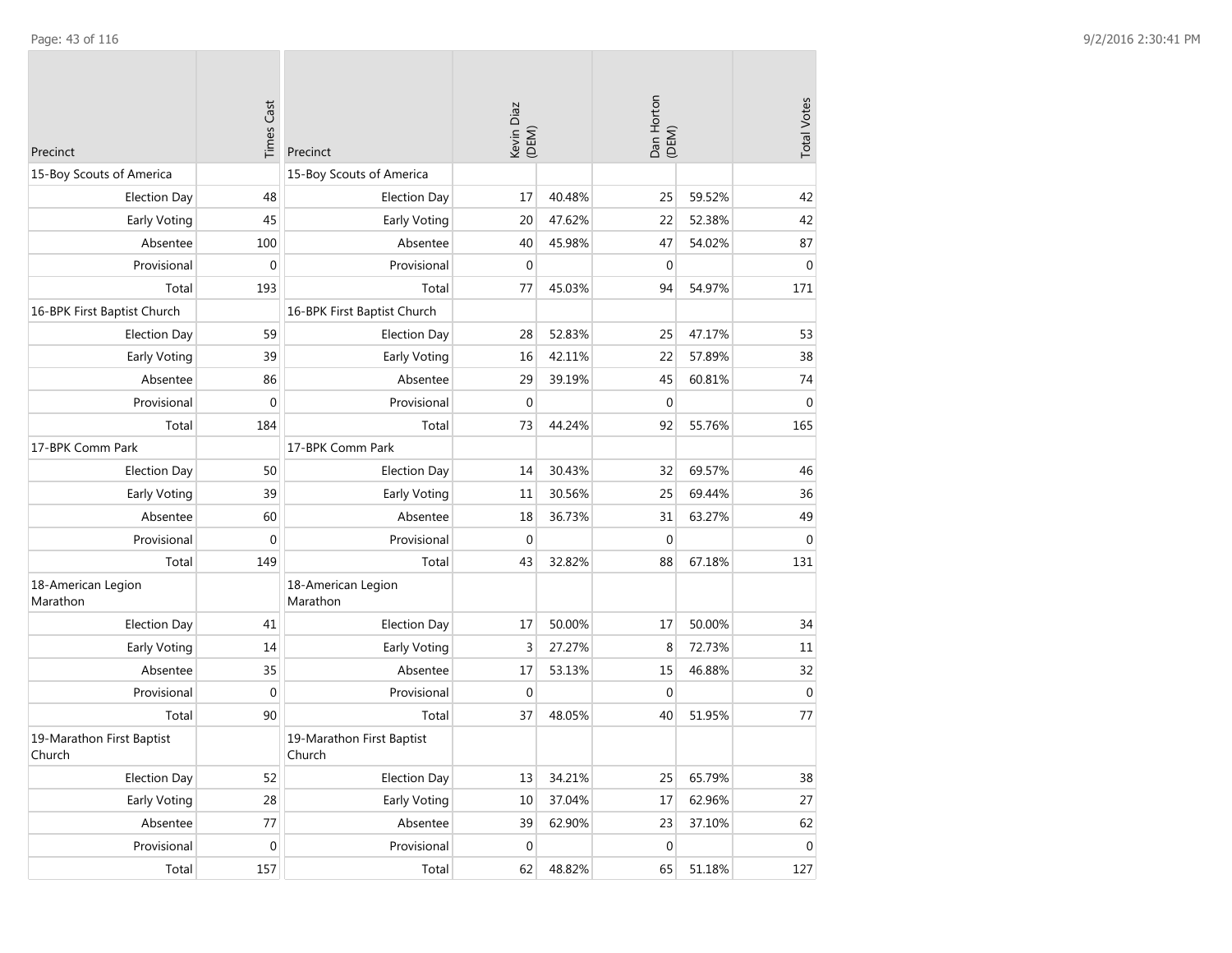| Precinct                            | <b>Times Cast</b> | Precinct                            | Kevin Diaz<br>(DEM) |        | Dan Horton<br>(DEM) |        | <b>Total Votes</b> |
|-------------------------------------|-------------------|-------------------------------------|---------------------|--------|---------------------|--------|--------------------|
| 20-Presbyterian Kirk of the<br>Keys |                   | 20-Presbyterian Kirk of the<br>Keys |                     |        |                     |        |                    |
| <b>Election Day</b>                 | 51                | <b>Election Day</b>                 | 22                  | 45.83% | 26                  | 54.17% | 48                 |
| Early Voting                        | 19                | Early Voting                        | 8                   | 47.06% | $\boldsymbol{9}$    | 52.94% | 17                 |
| Absentee                            | 38                | Absentee                            | 12                  | 40.00% | 18                  | 60.00% | 30                 |
| Provisional                         | $\mathbf{0}$      | Provisional                         | $\mathbf{0}$        |        | $\mathbf{0}$        |        | $\mathbf 0$        |
| Total                               | 108               | Total                               | 42                  | 44.21% | 53                  | 55.79% | 95                 |
| 21-Marathon Moose Lodge             |                   | 21-Marathon Moose Lodge             |                     |        |                     |        |                    |
| <b>Election Day</b>                 | 36                | <b>Election Day</b>                 | 12                  | 40.00% | 18                  | 60.00% | 30                 |
| Early Voting                        | 15                | Early Voting                        | 5                   | 41.67% | $\overline{7}$      | 58.33% | 12                 |
| Absentee                            | 27                | Absentee                            | 5                   | 20.00% | 20                  | 80.00% | 25                 |
| Provisional                         | $\boldsymbol{0}$  | Provisional                         | $\mathbf 0$         |        | $\mathbf{0}$        |        | $\boldsymbol{0}$   |
| Total                               | 78                | Total                               | 22                  | 32.84% | 45                  | 67.16% | 67                 |
| 22-KCB City Hall                    |                   | 22-KCB City Hall                    |                     |        |                     |        |                    |
| <b>Election Day</b>                 | 12                | <b>Election Day</b>                 | $\overline{4}$      | 36.36% | $\overline{7}$      | 63.64% | 11                 |
| Early Voting                        | $\overline{7}$    | Early Voting                        | 3                   | 42.86% | $\overline{4}$      | 57.14% | $\overline{7}$     |
| Absentee                            | 20                | Absentee                            | 6                   | 35.29% | 11                  | 64.71% | 17                 |
| Provisional                         | $\boldsymbol{0}$  | Provisional                         | $\Omega$            |        | $\mathbf 0$         |        | $\theta$           |
| Total                               | 39                | Total                               | 13                  | 37.14% | 22                  | 62.86% | 35                 |
| 23-Marathon Moose Lodge             |                   | 23-Marathon Moose Lodge             |                     |        |                     |        |                    |
| <b>Election Day</b>                 | 32                | <b>Election Day</b>                 | 9                   | 33.33% | 18                  | 66.67% | 27                 |
| Early Voting                        | 23                | Early Voting                        | 10                  | 47.62% | 11                  | 52.38% | 21                 |
| Absentee                            | 68                | Absentee                            | 22                  | 37.29% | 37                  | 62.71% | 59                 |
| Provisional                         | $\mathbf 0$       | Provisional                         | $\mathbf 0$         |        | $\mathbf 0$         |        | $\mathbf 0$        |
| Total                               | 123               | Total                               | 41                  | 38.32% | 66                  | 61.68% | 107                |
| 24-Islamorada Library               |                   | 24-Islamorada Library               |                     |        |                     |        |                    |
| <b>Election Day</b>                 | 42                | <b>Election Day</b>                 | 20                  | 54.05% | 17                  | 45.95% | 37                 |
| Early Voting                        | 44                | Early Voting                        | 15                  | 36.59% | 26                  | 63.41% | 41                 |
| Absentee                            | 48                | Absentee                            | 19                  | 42.22% | 26                  | 57.78% | 45                 |
| Provisional                         | $\boldsymbol{0}$  | Provisional                         | $\mathbf 0$         |        | $\mathbf 0$         |        | $\mathbf 0$        |
| Total                               | 134               | Total                               | 54                  | 43.90% | 69                  | 56.10% | 123                |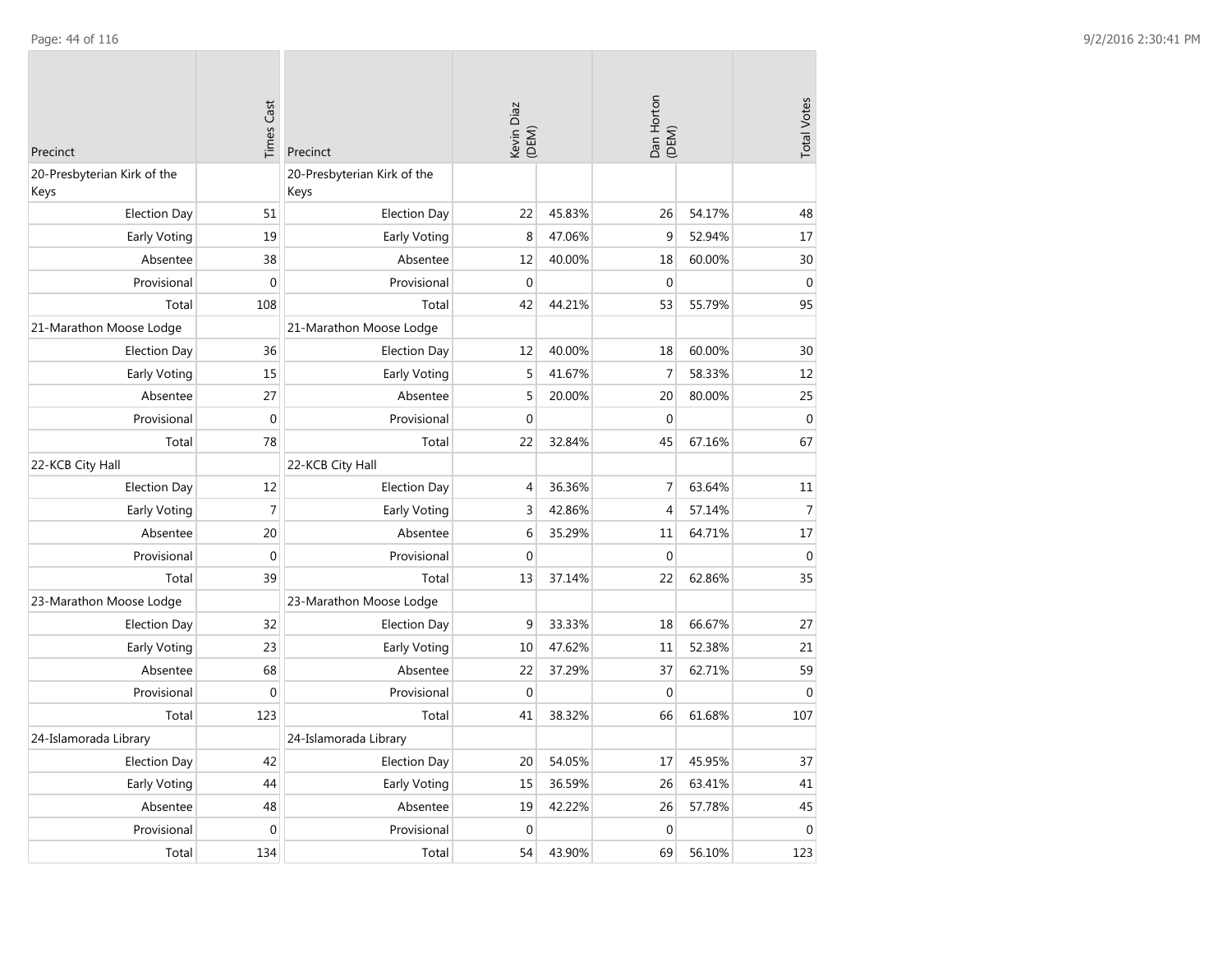| Precinct                       | <b>Times Cast</b> | Precinct                       | Kevin Diaz<br>(DEM) |        | Dan Horton<br>(DEM) |        | <b>Total Votes</b> |
|--------------------------------|-------------------|--------------------------------|---------------------|--------|---------------------|--------|--------------------|
| 25-PK Courtroom B              |                   | 25-PK Courtroom B              |                     |        |                     |        |                    |
| <b>Election Day</b>            | 61                | <b>Election Day</b>            | 20                  | 43.48% | 26                  | 56.52% | 46                 |
| <b>Early Voting</b>            | 33                | Early Voting                   | 11                  | 34.38% | 21                  | 65.63% | 32                 |
| Absentee                       | 89                | Absentee                       | 29                  | 34.12% | 56                  | 65.88% | 85                 |
| Provisional                    | $\mathbf{0}$      | Provisional                    | $\mathbf 0$         |        | $\mathbf 0$         |        | $\mathbf{0}$       |
| Total                          | 183               | Total                          | 60                  | 36.81% | 103                 | 63.19% | 163                |
| 26-Immanuel Lutheran<br>Church |                   | 26-Immanuel Lutheran<br>Church |                     |        |                     |        |                    |
| <b>Election Day</b>            | 103               | <b>Election Day</b>            | 31                  | 36.05% | 55                  | 63.95% | 86                 |
| Early Voting                   | 27                | Early Voting                   | 8                   | 38.10% | 13                  | 61.90% | 21                 |
| Absentee                       | 85                | Absentee                       | 22                  | 29.73% | 52                  | 70.27% | 74                 |
| Provisional                    | $\mathbf 0$       | Provisional                    | $\mathbf 0$         |        | $\mathbf 0$         |        | $\boldsymbol{0}$   |
| Total                          | 215               | Total                          | 61                  | 33.70% | 120                 | 66.30% | 181                |
| 27-Elks Club                   |                   | 27-Elks Club                   |                     |        |                     |        |                    |
| <b>Election Day</b>            | 74                | <b>Election Day</b>            | 23                  | 37.70% | 38                  | 62.30% | 61                 |
| Early Voting                   | 25                | Early Voting                   | 9                   | 37.50% | 15                  | 62.50% | 24                 |
| Absentee                       | 87                | Absentee                       | 27                  | 35.53% | 49                  | 64.47% | 76                 |
| Provisional                    | $\pmb{0}$         | Provisional                    | $\boldsymbol{0}$    |        | $\boldsymbol{0}$    |        | $\boldsymbol{0}$   |
| Total                          | 186               | Total                          | 59                  | 36.65% | 102                 | 63.35% | 161                |
| 28-KL Civic Club               |                   | 28-KL Civic Club               |                     |        |                     |        |                    |
| <b>Election Day</b>            | 47                | <b>Election Day</b>            | 13                  | 30.23% | 30                  | 69.77% | 43                 |
| Early Voting                   | 40                | Early Voting                   | 20                  | 52.63% | 18                  | 47.37% | 38                 |
| Absentee                       | 88                | Absentee                       | 20                  | 25.97% | 57                  | 74.03% | 77                 |
| Provisional                    | $\mathbf{0}$      | Provisional                    | $\mathbf{0}$        |        | $\mathbf{0}$        |        | $\mathbf{0}$       |
| Total                          | 175               | Total                          | 53                  | 33.54% | 105                 | 66.46% | 158                |
| 29-KL Civic Club               |                   | 29-KL Civic Club               |                     |        |                     |        |                    |
| <b>Election Day</b>            | 106               | <b>Election Day</b>            | 28                  | 28.87% | 69                  | 71.13% | 97                 |
| Early Voting                   | 59                | Early Voting                   | 16                  | 29.09% | 39                  | 70.91% | 55                 |
| Absentee                       | 97                | Absentee                       | 38                  | 43.18% | 50                  | 56.82% | 88                 |
| Provisional                    | $\mathbf 0$       | Provisional                    | 0                   |        | $\mathbf 0$         |        | $\mathbf{0}$       |
| Total                          | 262               | Total                          | 82                  | 34.17% | 158                 | 65.83% | 240                |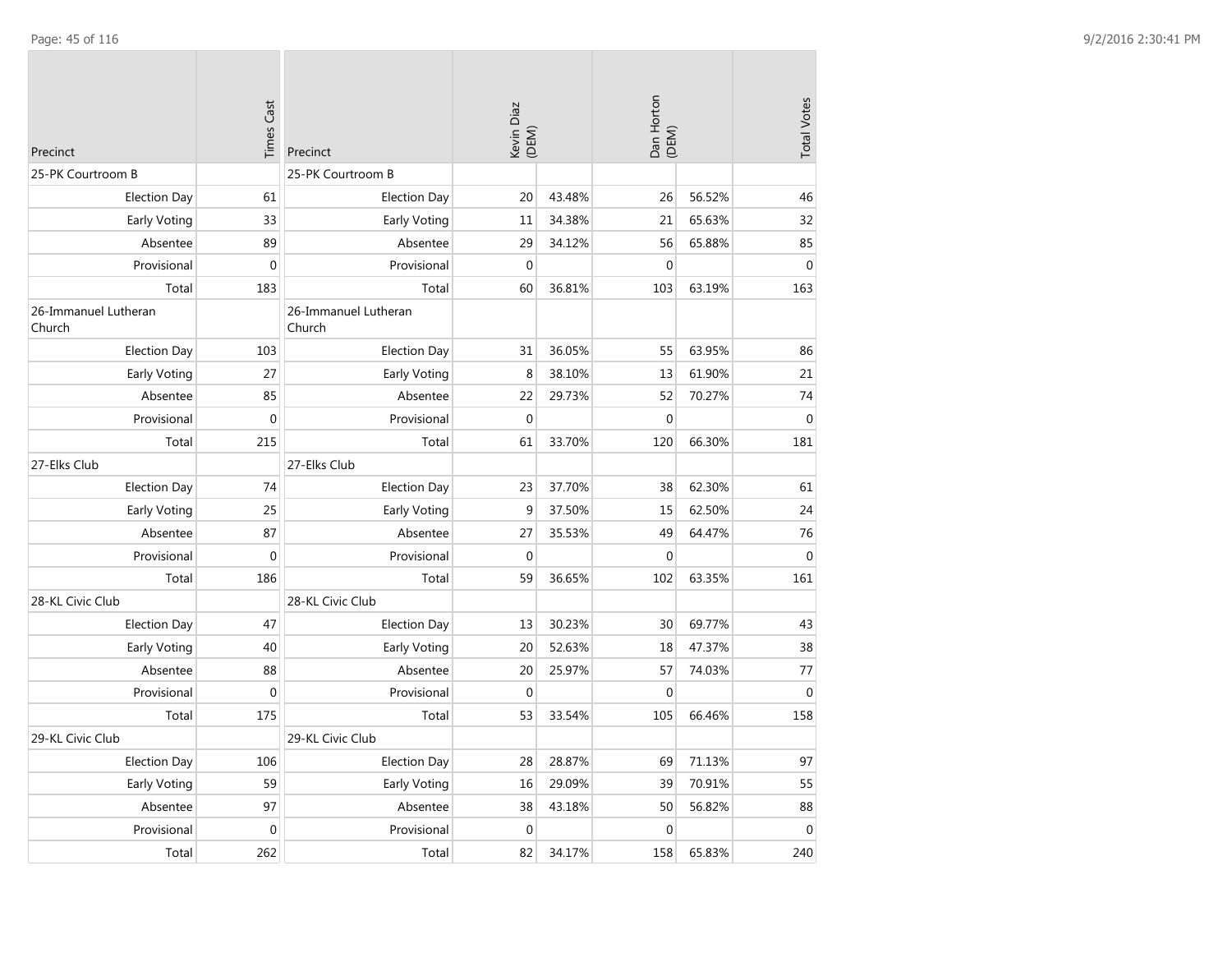|                           | <b>Times Cast</b> |                           |                     |        |                     |         |                    |
|---------------------------|-------------------|---------------------------|---------------------|--------|---------------------|---------|--------------------|
| Precinct                  |                   | Precinct                  | Kevin Diaz<br>(DEM) |        | Dan Horton<br>(DEM) |         | <b>Total Votes</b> |
| 30-Monroe County Library  |                   | 30-Monroe County Library  |                     |        |                     |         |                    |
| <b>Election Day</b>       | 57                | <b>Election Day</b>       | 14                  | 28.57% | 35                  | 71.43%  | 49                 |
| Early Voting              | 29                | Early Voting              | 8                   | 28.57% | 20                  | 71.43%  | 28                 |
| Absentee                  | 56                | Absentee                  | 19                  | 35.19% | 35                  | 64.81%  | 54                 |
| Provisional               | $\mathbf{0}$      | Provisional               | $\mathbf{0}$        |        | $\mathbf 0$         |         | $\mathbf{0}$       |
| Total                     | 142               | Total                     | 41                  | 31.30% | 90                  | 68.70%  | 131                |
| 31-Monroe County Library  |                   | 31-Monroe County Library  |                     |        |                     |         |                    |
| <b>Election Day</b>       | 49                | <b>Election Day</b>       | 17                  | 38.64% | 27                  | 61.36%  | 44                 |
| Early Voting              | 32                | Early Voting              | 12                  | 40.00% | 18                  | 60.00%  | 30                 |
| Absentee                  | 59                | Absentee                  | 18                  | 34.62% | 34                  | 65.38%  | 52                 |
| Provisional               | $\mathbf{0}$      | Provisional               | $\mathbf 0$         |        | $\mathbf 0$         |         | $\mathbf 0$        |
| Total                     | 140               | Total                     | 47                  | 37.30% | 79                  | 62.70%  | 126                |
| 32-KL Baptist Church      |                   | 32-KL Baptist Church      |                     |        |                     |         |                    |
| <b>Election Day</b>       | 66                | <b>Election Day</b>       | 18                  | 33.33% | 36                  | 66.67%  | 54                 |
| Early Voting              | 58                | Early Voting              | 17                  | 30.36% | 39                  | 69.64%  | 56                 |
| Absentee                  | 84                | Absentee                  | 27                  | 36.00% | 48                  | 64.00%  | 75                 |
| Provisional               | $\mathbf 0$       | Provisional               | $\mathbf{0}$        |        | $\mathbf 0$         |         | $\boldsymbol{0}$   |
| Total                     | 208               | Total                     | 62                  | 33.51% | 123                 | 66.49%  | 185                |
| 33-Academy at Ocean Reef  |                   | 33-Academy at Ocean Reef  |                     |        |                     |         |                    |
| <b>Election Day</b>       | 6                 | <b>Election Day</b>       | $\mathbf 0$         | 0.00%  | 5                   | 100.00% | 5                  |
| <b>Early Voting</b>       | 9                 | Early Voting              | 4                   | 44.44% | 5                   | 55.56%  | 9                  |
| Absentee                  | 42                | Absentee                  | 9                   | 25.71% | 26                  | 74.29%  | 35                 |
| Provisional               | $\mathbf 0$       | Provisional               | $\mathbf{0}$        |        | $\mathbf 0$         |         | $\mathbf 0$        |
| Total                     | 57                | Total                     | 13                  | 26.53% | 36                  | 73.47%  | 49                 |
| Monroe County, FL - Total | 6,930             | Monroe County, FL - Total | 2,553               | 42.16% | 3,502               | 57.84%  | 6,055              |
| <b>Cumulative</b>         |                   | <b>Cumulative</b>         |                     |        |                     |         |                    |
| Cumulative                |                   | Cumulative                |                     |        |                     |         |                    |
| <b>Election Day</b>       | 0                 | <b>Election Day</b>       | $\boldsymbol{0}$    |        | 0                   |         | 0                  |
| Early Voting              | $\boldsymbol{0}$  | Early Voting              | $\boldsymbol{0}$    |        | $\boldsymbol{0}$    |         | $\mathbf 0$        |
| Absentee                  | $\mathbf 0$       | Absentee                  | $\boldsymbol{0}$    |        | $\boldsymbol{0}$    |         | $\mathbf 0$        |
| Provisional               | $\boldsymbol{0}$  | Provisional               | $\boldsymbol{0}$    |        | $\boldsymbol{0}$    |         | $\mathbf 0$        |
| Total                     | $\boldsymbol{0}$  | Total                     | $\boldsymbol{0}$    |        | $\boldsymbol{0}$    |         | $\overline{0}$     |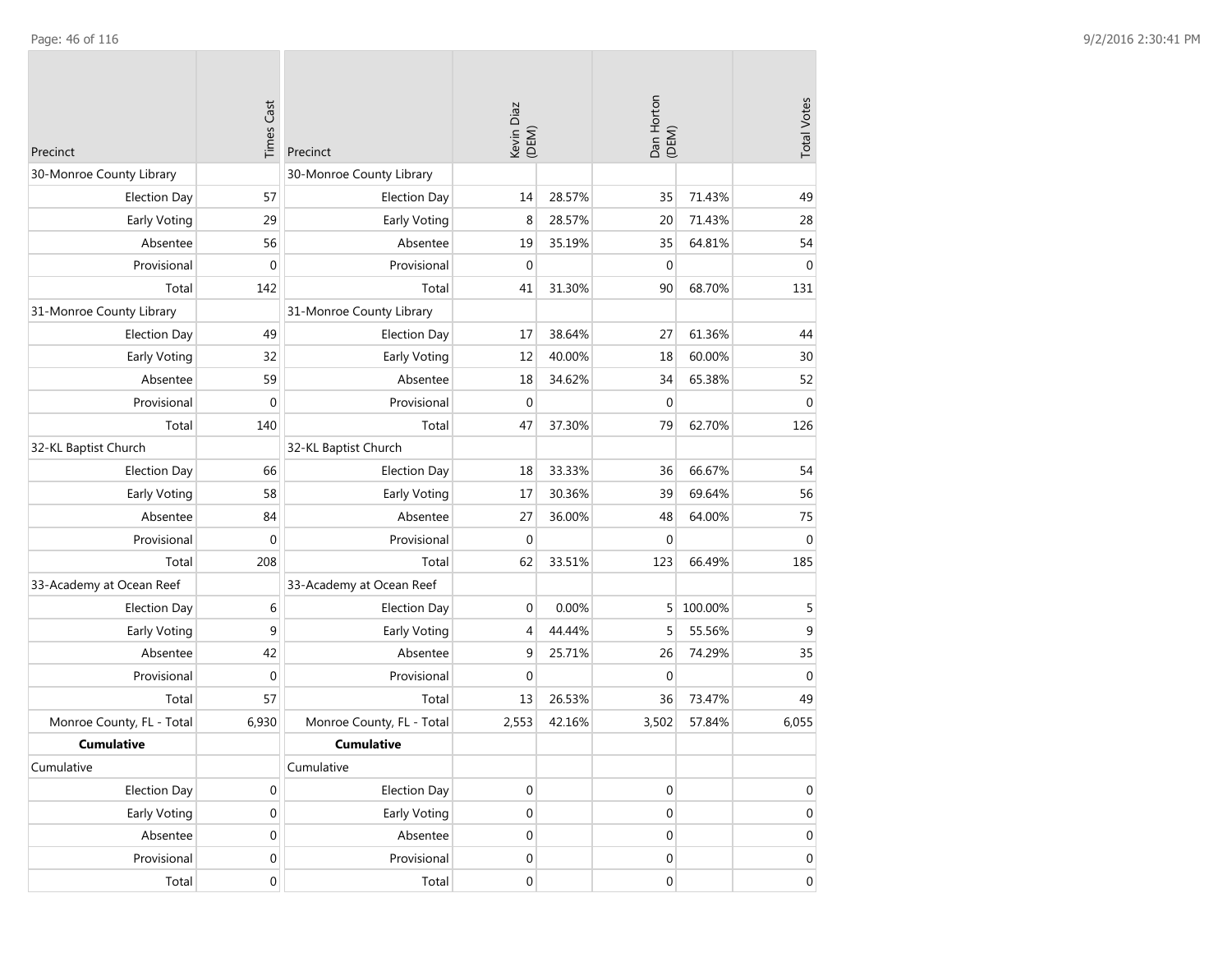| Precinct             | Cast<br>3<br>ιΞ. | Precinct             | Zej<br>Kevin<br>(DEM) |        | $\widehat{=}$<br>na n<br>G |        | /otes<br>Total |
|----------------------|------------------|----------------------|-----------------------|--------|----------------------------|--------|----------------|
| Cumulative - Total   | $\Omega$         | Cumulative - Total   |                       |        |                            |        |                |
| Jurisdiction - Total | 6,930            | Jurisdiction - Total | 2,553                 | 42.16% | 3,502                      | 57.84% | 6,055          |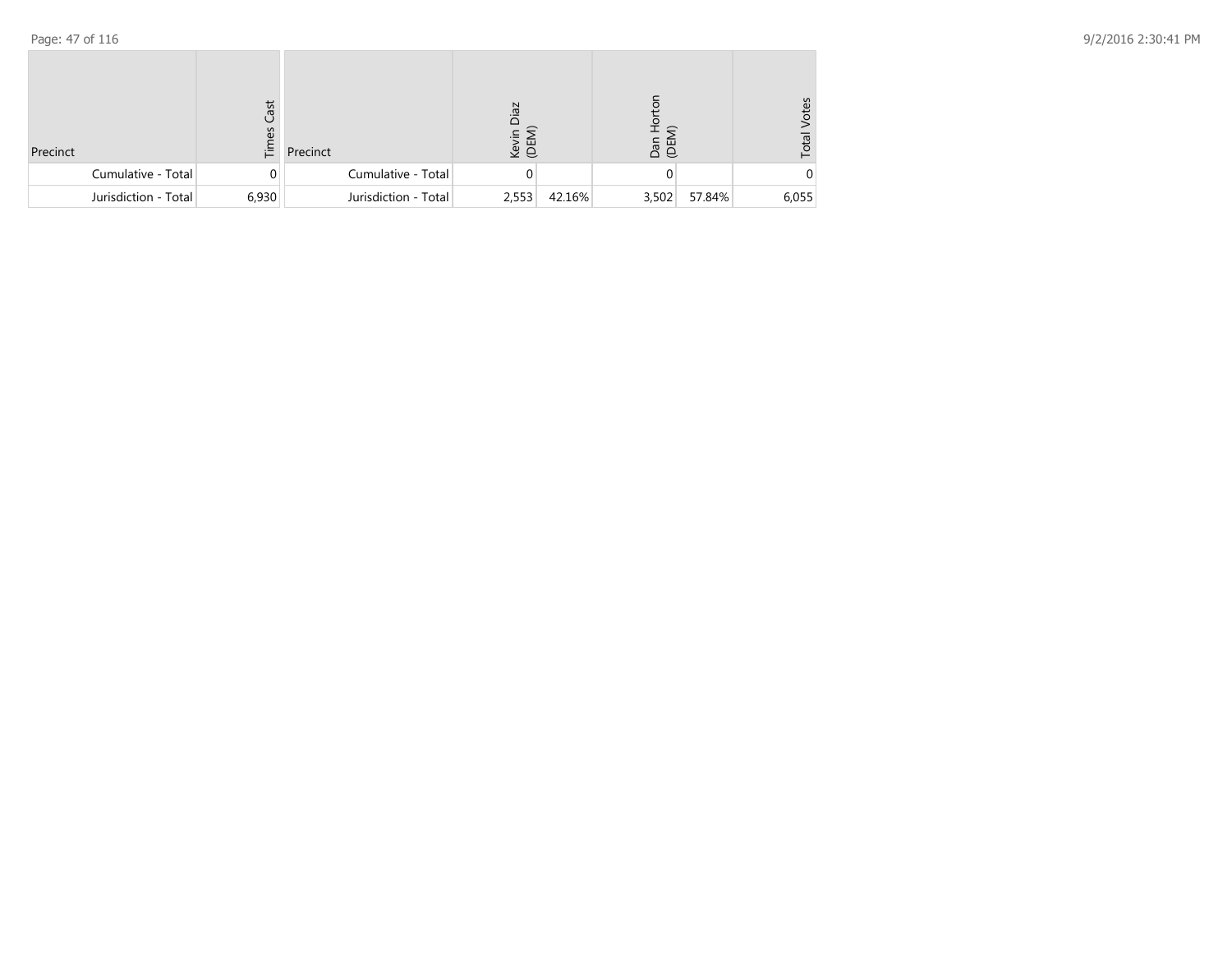**COL** 

### **CLERK OF THE CIRCUIT COURT AND COMPTROLLER (Vote for 1) REP**

| Precinct                 | <b>Times Cast</b> | Precinct                 | Amy Heavilin<br>(REP) |        | Kevin Madok<br>(REP) |        | <b>Total Votes</b> |
|--------------------------|-------------------|--------------------------|-----------------------|--------|----------------------|--------|--------------------|
| <b>Jurisdiction</b>      |                   | <b>Jurisdiction</b>      |                       |        |                      |        |                    |
| <b>Monroe County, FL</b> |                   | <b>Monroe County, FL</b> |                       |        |                      |        |                    |
| 1-Jaycee Clubhouse       |                   | 1-Jaycee Clubhouse       |                       |        |                      |        |                    |
| <b>Election Day</b>      | 60                | <b>Election Day</b>      | 20                    | 35.09% | 37                   | 64.91% | 57                 |
| Early Voting             | 21                | Early Voting             | $\overline{7}$        | 33.33% | 14                   | 66.67% | 21                 |
| Absentee                 | 95                | Absentee                 | 33                    | 36.67% | 57                   | 63.33% | 90                 |
| Provisional              | 0                 | Provisional              | $\mathbf{0}$          |        | $\mathbf 0$          |        | $\mathbf 0$        |
| Total                    | 176               | Total                    | 60                    | 35.71% | 108                  | 64.29% | 168                |
| 2-KW High School         |                   | 2-KW High School         |                       |        |                      |        |                    |
| <b>Election Day</b>      | 48                | <b>Election Day</b>      | 23                    | 50.00% | 23                   | 50.00% | 46                 |
| Early Voting             | 29                | Early Voting             | 14                    | 50.00% | 14                   | 50.00% | 28                 |
| Absentee                 | 116               | Absentee                 | 53                    | 45.69% | 63                   | 54.31% | 116                |
| Provisional              | 0                 | Provisional              | $\Omega$              |        | $\mathbf 0$          |        | $\mathbf{0}$       |
| Total                    | 193               | Total                    | 90                    | 47.37% | 100                  | 52.63% | 190                |
| 3-KW High School         |                   | 3-KW High School         |                       |        |                      |        |                    |
| <b>Election Day</b>      | 48                | <b>Election Day</b>      | 23                    | 50.00% | 23                   | 50.00% | 46                 |
| Early Voting             | 20                | Early Voting             | $\overline{7}$        | 35.00% | 13                   | 65.00% | 20                 |
| Absentee                 | 81                | Absentee                 | 28                    | 37.84% | 46                   | 62.16% | 74                 |
| Provisional              | 0                 | Provisional              | $\Omega$              |        | $\mathbf{0}$         |        | $\mathbf 0$        |
| Total                    | 149               | Total                    | 58                    | 41.43% | 82                   | 58.57% | 140                |
| 4-MLK Pool               |                   | 4-MLK Pool               |                       |        |                      |        |                    |
| <b>Election Day</b>      | 12                | <b>Election Day</b>      | 5                     | 55.56% | 4                    | 44.44% | 9                  |
| Early Voting             | 6                 | Early Voting             | 3                     | 50.00% | 3                    | 50.00% | 6                  |
| Absentee                 | 16                | Absentee                 | 9                     | 56.25% | 7                    | 43.75% | 16                 |
| Provisional              | 0                 | Provisional              | $\mathbf 0$           |        | $\mathbf 0$          |        | $\mathbf 0$        |
| Total                    | 34                | Total                    | 17                    | 54.84% | 14                   | 45.16% | 31                 |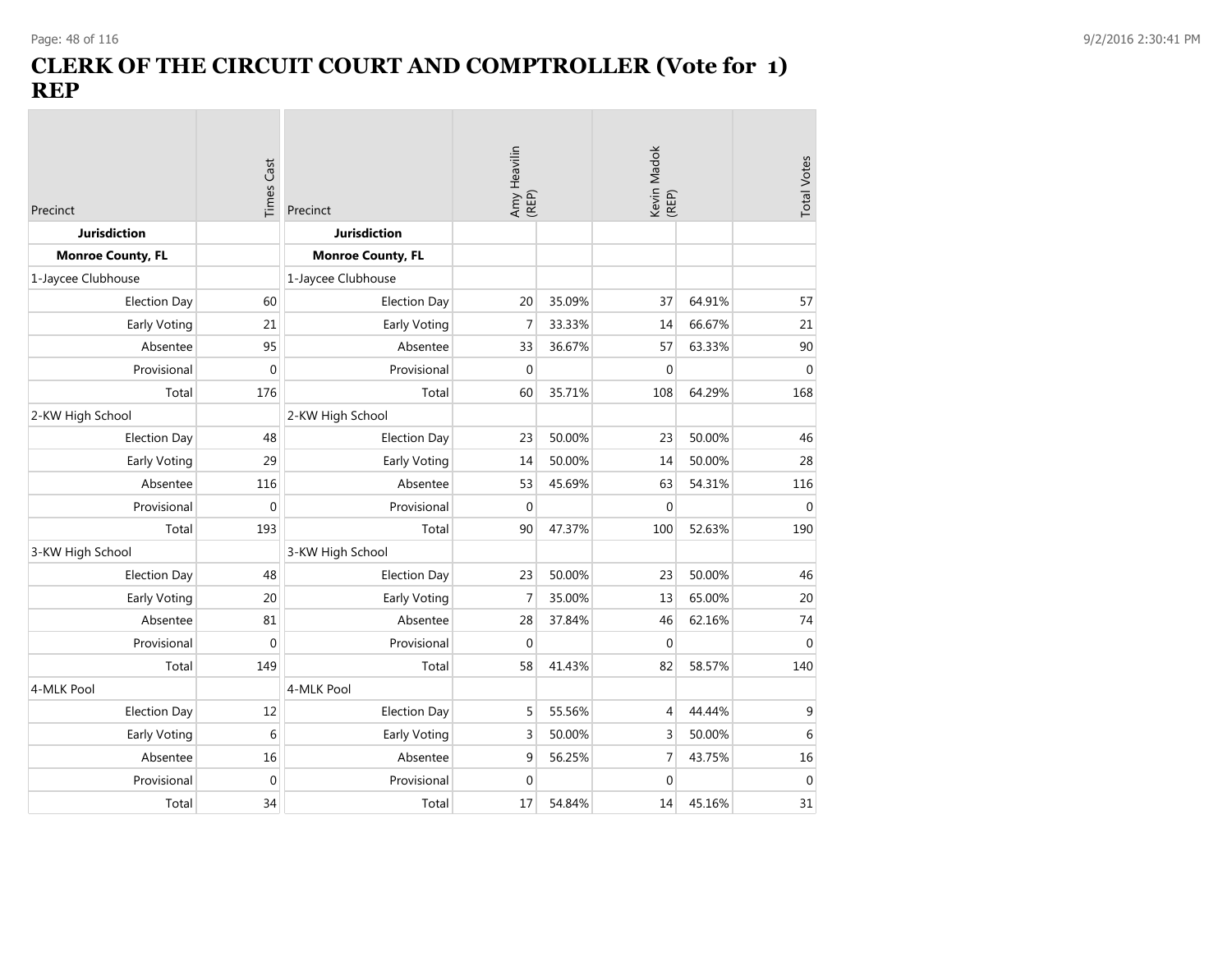| Precinct                  | <b>Times Cast</b> | Precinct                  | Amy Heavilin<br>(REP) |        | Kevin Madok<br>(REP) |         | <b>Total Votes</b> |
|---------------------------|-------------------|---------------------------|-----------------------|--------|----------------------|---------|--------------------|
| 5-Old City Hall           |                   | 5-Old City Hall           |                       |        |                      |         |                    |
| <b>Election Day</b>       | 34                | <b>Election Day</b>       | 16                    | 47.06% | 18                   | 52.94%  | 34                 |
| Early Voting              | 22                | Early Voting              | 11                    | 52.38% | 10                   | 47.62%  | 21                 |
| Absentee                  | 187               | Absentee                  | 81                    | 49.39% | 83                   | 50.61%  | 164                |
| Provisional               | $\mathbf 0$       | Provisional               | $\Omega$              |        | $\mathbf 0$          |         | $\Omega$           |
| Total                     | 243               | Total                     | 108                   | 49.32% | 111                  | 50.68%  | 219                |
| 6-Gato Building           |                   | 6-Gato Building           |                       |        |                      |         |                    |
| <b>Election Day</b>       | 44                | <b>Election Day</b>       | 18                    | 42.86% | 24                   | 57.14%  | 42                 |
| Early Voting              | 14                | Early Voting              | $\mathbf{0}$          | 0.00%  | 14                   | 100.00% | 14                 |
| Absentee                  | 49                | Absentee                  | 9                     | 20.00% | 36                   | 80.00%  | 45                 |
| Provisional               | $\mathbf 0$       | Provisional               | $\mathbf 0$           |        | $\mathbf 0$          |         | $\mathbf 0$        |
| Total                     | 107               | Total                     | 27                    | 26.73% | 74                   | 73.27%  | 101                |
| 7-Moose Club              |                   | 7-Moose Club              |                       |        |                      |         |                    |
| <b>Election Day</b>       | 38                | <b>Election Day</b>       | 19                    | 51.35% | 18                   | 48.65%  | 37                 |
| Early Voting              | 9                 | Early Voting              | 3                     | 33.33% | 6                    | 66.67%  | $\mathsf 9$        |
| Absentee                  | 39                | Absentee                  | 14                    | 42.42% | 19                   | 57.58%  | 33                 |
| Provisional               | $\boldsymbol{0}$  | Provisional               | $\mathbf{0}$          |        | $\boldsymbol{0}$     |         | $\mathbf 0$        |
| Total                     | 86                | Total                     | 36                    | 45.57% | 43                   | 54.43%  | 79                 |
| 8-Glad Tidings Tabernacle |                   | 8-Glad Tidings Tabernacle |                       |        |                      |         |                    |
| <b>Election Day</b>       | 54                | <b>Election Day</b>       | 20                    | 37.74% | 33                   | 62.26%  | 53                 |
| Early Voting              | 23                | Early Voting              | 5                     | 21.74% | 18                   | 78.26%  | 23                 |
| Absentee                  | 80                | Absentee                  | 27                    | 33.75% | 53                   | 66.25%  | 80                 |
| Provisional               | $\boldsymbol{0}$  | Provisional               | $\mathbf 0$           |        | $\boldsymbol{0}$     |         | $\boldsymbol{0}$   |
| Total                     | 157               | Total                     | 52                    | 33.33% | 104                  | 66.67%  | 156                |
| 9-Sr Citizen Plaza        |                   | 9-Sr Citizen Plaza        |                       |        |                      |         |                    |
| <b>Election Day</b>       | 95                | <b>Election Day</b>       | 42                    | 48.84% | 44                   | 51.16%  | 86                 |
| Early Voting              | 24                | Early Voting              | $\overline{7}$        | 29.17% | 17                   | 70.83%  | 24                 |
| Absentee                  | 93                | Absentee                  | 32                    | 38.10% | 52                   | 61.90%  | 84                 |
| Provisional               | $\boldsymbol{0}$  | Provisional               | $\mathbf{0}$          |        | $\mathbf 0$          |         | $\mathbf{0}$       |
| Total                     | 212               | Total                     | 81                    | 41.75% | 113                  | 58.25%  | 194                |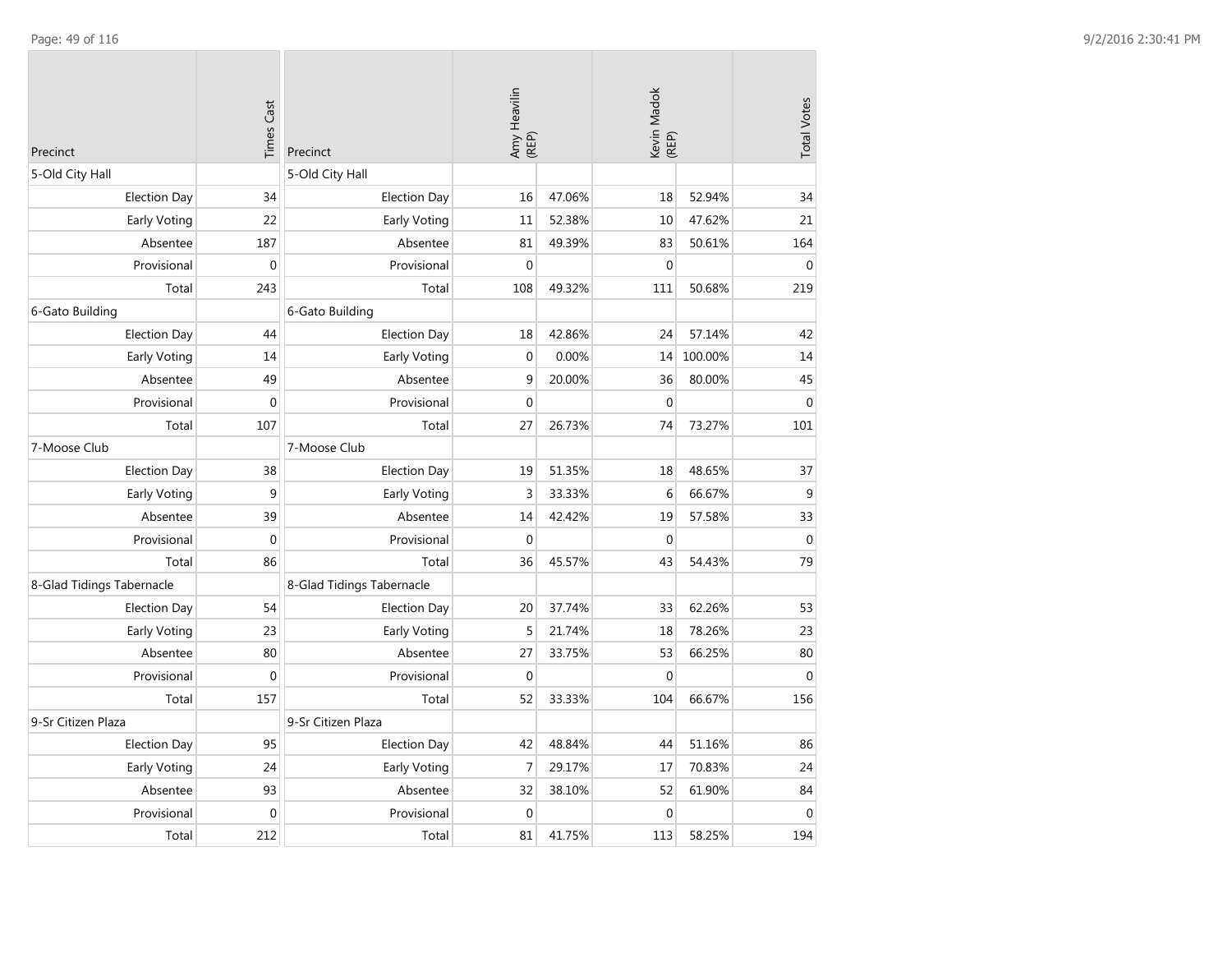| Precinct                     | <b>Times Cast</b> | Precinct                     | Amy Heavilin<br>(REP) |        | Kevin Madok<br>(REP) |        | <b>Total Votes</b> |
|------------------------------|-------------------|------------------------------|-----------------------|--------|----------------------|--------|--------------------|
| 10-Sr Citizens Plaza         |                   | 10-Sr Citizens Plaza         |                       |        |                      |        |                    |
| <b>Election Day</b>          | 56                | <b>Election Day</b>          | 25                    | 46.30% | 29                   | 53.70% | 54                 |
| Early Voting                 | 15                | Early Voting                 | $\mathbf{1}$          | 6.67%  | 14                   | 93.33% | 15                 |
| Absentee                     | 58                | Absentee                     | 14                    | 24.56% | 43                   | 75.44% | 57                 |
| Provisional                  | $\overline{0}$    | Provisional                  | $\Omega$              |        | $\mathbf{0}$         |        | $\mathbf{0}$       |
| Total                        | 129               | Total                        | 40                    | 31.75% | 86                   | 68.25% | 126                |
| 11-Stock Island Fire Station |                   | 11-Stock Island Fire Station |                       |        |                      |        |                    |
| <b>Election Day</b>          | 109               | <b>Election Day</b>          | 36                    | 33.33% | 72                   | 66.67% | 108                |
| Early Voting                 | 21                | Early Voting                 | $\overline{7}$        | 35.00% | 13                   | 65.00% | 20                 |
| Absentee                     | 164               | Absentee                     | 63                    | 39.13% | 98                   | 60.87% | 161                |
| Provisional                  | $\mathbf 0$       | Provisional                  | $\mathbf 0$           |        | $\mathbf{0}$         |        | $\mathbf 0$        |
| Total                        | 294               | Total                        | 106                   | 36.68% | 183                  | 63.32% | 289                |
| 12-BC Fire Station           |                   | 12-BC Fire Station           |                       |        |                      |        |                    |
| <b>Election Day</b>          | 79                | <b>Election Day</b>          | 33                    | 41.77% | 46                   | 58.23% | 79                 |
| Early Voting                 | 40                | Early Voting                 | 13                    | 32.50% | 27                   | 67.50% | 40                 |
| Absentee                     | 121               | Absentee                     | 44                    | 37.93% | 72                   | 62.07% | 116                |
| Provisional                  | $\mathbf{0}$      | Provisional                  | $\mathbf 0$           |        | $\mathbf{0}$         |        | $\mathbf 0$        |
| Total                        | 240               | Total                        | 90                    | 38.30% | 145                  | 61.70% | 235                |
| 13-Sugarloaf Baptist Ch      |                   | 13-Sugarloaf Baptist Ch      |                       |        |                      |        |                    |
| <b>Election Day</b>          | 85                | <b>Election Day</b>          | 30                    | 35.71% | 54                   | 64.29% | 84                 |
| Early Voting                 | 16                | Early Voting                 | 3                     | 20.00% | 12                   | 80.00% | 15                 |
| Absentee                     | 122               | Absentee                     | 35                    | 29.41% | 84                   | 70.59% | 119                |
| Provisional                  | $\Omega$          | Provisional                  | $\Omega$              |        | $\Omega$             |        | $\Omega$           |
| Total                        | 223               | Total                        | 68                    | 31.19% | 150                  | 68.81% | 218                |
| 14-Sugarloaf Baptist Ch      |                   | 14-Sugarloaf Baptist Ch      |                       |        |                      |        |                    |
| <b>Election Day</b>          | 69                | <b>Election Day</b>          | 38                    | 55.88% | 30                   | 44.12% | 68                 |
| Early Voting                 | 31                | Early Voting                 | 17                    | 54.84% | 14                   | 45.16% | 31                 |
| Absentee                     | 146               | Absentee                     | 68                    | 49.28% | 70                   | 50.72% | 138                |
| Provisional                  | $\mathbf{0}$      | Provisional                  | $\mathbf 0$           |        | $\mathbf{0}$         |        | $\mathbf{0}$       |
| Total                        | 246               | Total                        | 123                   | 51.90% | 114                  | 48.10% | 237                |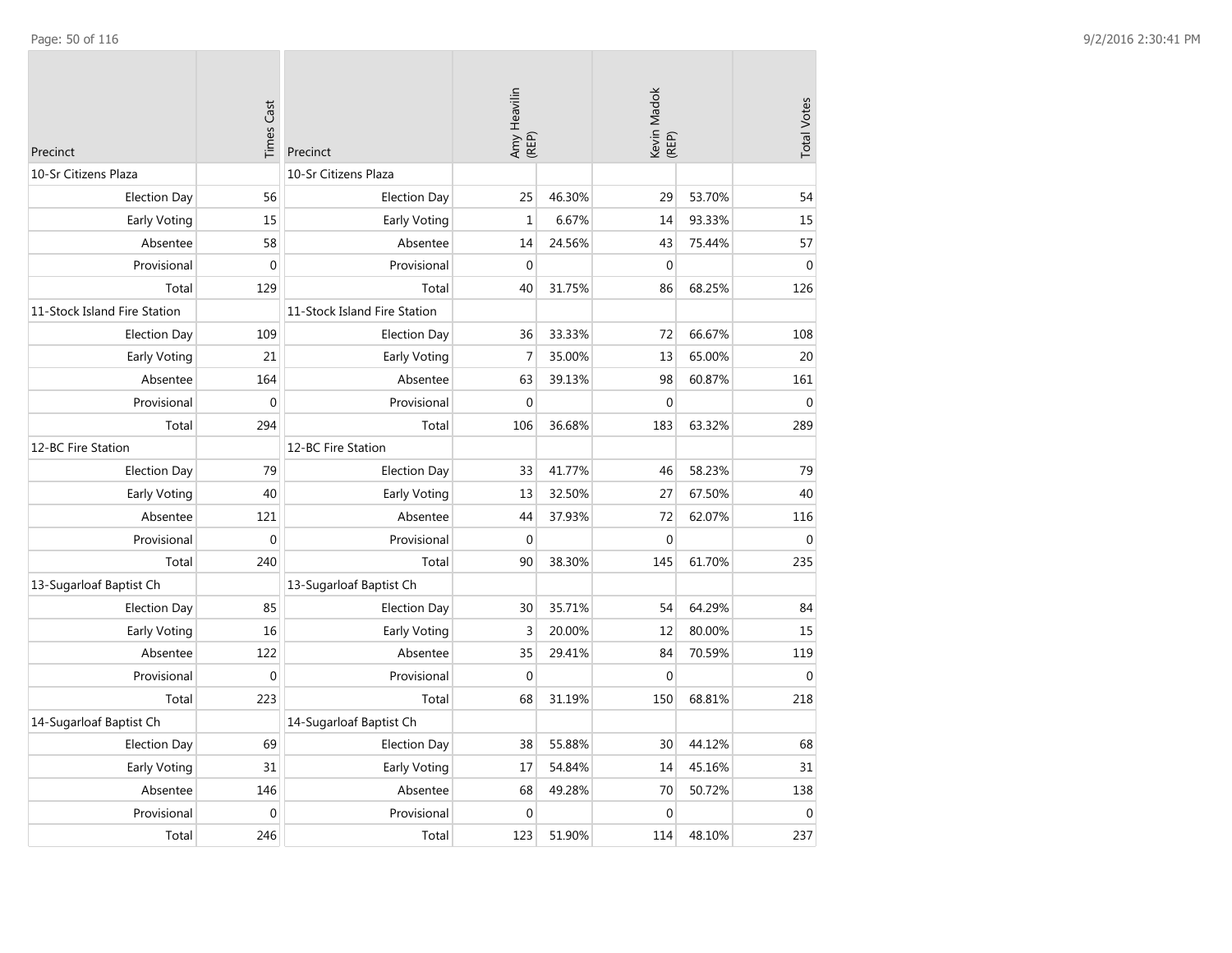| Precinct                            | <b>Times Cast</b> | Precinct                            | Amy Heavilin<br>(REP) |        | Kevin Madok<br>(REP) |         | <b>Total Votes</b> |
|-------------------------------------|-------------------|-------------------------------------|-----------------------|--------|----------------------|---------|--------------------|
| 15-Boy Scouts of America            |                   | 15-Boy Scouts of America            |                       |        |                      |         |                    |
| <b>Election Day</b>                 | 79                | <b>Election Day</b>                 | 30                    | 38.96% | 47                   | 61.04%  | 77                 |
| Early Voting                        | 49                | Early Voting                        | 13                    | 26.53% | 36                   | 73.47%  | 49                 |
| Absentee                            | 222               | Absentee                            | 98                    | 46.23% | 114                  | 53.77%  | 212                |
| Provisional                         | $\mathbf{1}$      | Provisional                         | $\mathbf{0}$          | 0.00%  | $\mathbf{1}$         | 100.00% | $\mathbf{1}$       |
| Total                               | 351               | Total                               | 141                   | 41.59% | 198                  | 58.41%  | 339                |
| 16-BPK First Baptist Church         |                   | 16-BPK First Baptist Church         |                       |        |                      |         |                    |
| <b>Election Day</b>                 | 90                | <b>Election Day</b>                 | 38                    | 44.71% | 47                   | 55.29%  | 85                 |
| <b>Early Voting</b>                 | 52                | Early Voting                        | 18                    | 34.62% | 34                   | 65.38%  | 52                 |
| Absentee                            | 105               | Absentee                            | 60                    | 60.00% | 40                   | 40.00%  | 100                |
| Provisional                         | 0                 | Provisional                         | $\mathbf{0}$          |        | $\mathbf 0$          |         | $\mathbf{0}$       |
| Total                               | 247               | Total                               | 116                   | 48.95% | 121                  | 51.05%  | 237                |
| 17-BPK Comm Park                    |                   | 17-BPK Comm Park                    |                       |        |                      |         |                    |
| <b>Election Day</b>                 | 56                | <b>Election Day</b>                 | 27                    | 50.00% | 27                   | 50.00%  | 54                 |
| <b>Early Voting</b>                 | 45                | Early Voting                        | 20                    | 46.51% | 23                   | 53.49%  | 43                 |
| Absentee                            | 70                | Absentee                            | 27                    | 42.19% | 37                   | 57.81%  | 64                 |
| Provisional                         | $\mathbf{0}$      | Provisional                         | $\mathbf{0}$          |        | $\mathbf 0$          |         | $\mathbf{0}$       |
| Total                               | 171               | Total                               | 74                    | 45.96% | 87                   | 54.04%  | 161                |
| 18-American Legion<br>Marathon      |                   | 18-American Legion<br>Marathon      |                       |        |                      |         |                    |
| <b>Election Day</b>                 | 65                | <b>Election Day</b>                 | 27                    | 45.76% | 32                   | 54.24%  | 59                 |
| Early Voting                        | 20                | Early Voting                        | 8                     | 40.00% | 12                   | 60.00%  | 20                 |
| Absentee                            | 38                | Absentee                            | 16                    | 50.00% | 16                   | 50.00%  | 32                 |
| Provisional                         | 0                 | Provisional                         | 0                     |        | $\mathbf 0$          |         | $\mathbf 0$        |
| Total                               | 123               | Total                               | 51                    | 45.95% | 60                   | 54.05%  | 111                |
| 19-Marathon First Baptist<br>Church |                   | 19-Marathon First Baptist<br>Church |                       |        |                      |         |                    |
| <b>Election Day</b>                 | 99                | <b>Election Day</b>                 | 49                    | 53.26% | 43                   | 46.74%  | 92                 |
| Early Voting                        | 46                | Early Voting                        | 23                    | 50.00% | 23                   | 50.00%  | 46                 |
| Absentee                            | 205               | Absentee                            | 109                   | 57.07% | 82                   | 42.93%  | 191                |
| Provisional                         | $\boldsymbol{0}$  | Provisional                         | $\mathbf 0$           |        | $\boldsymbol{0}$     |         | $\boldsymbol{0}$   |
| Total                               | 350               | Total                               | 181                   | 55.02% | 148                  | 44.98%  | 329                |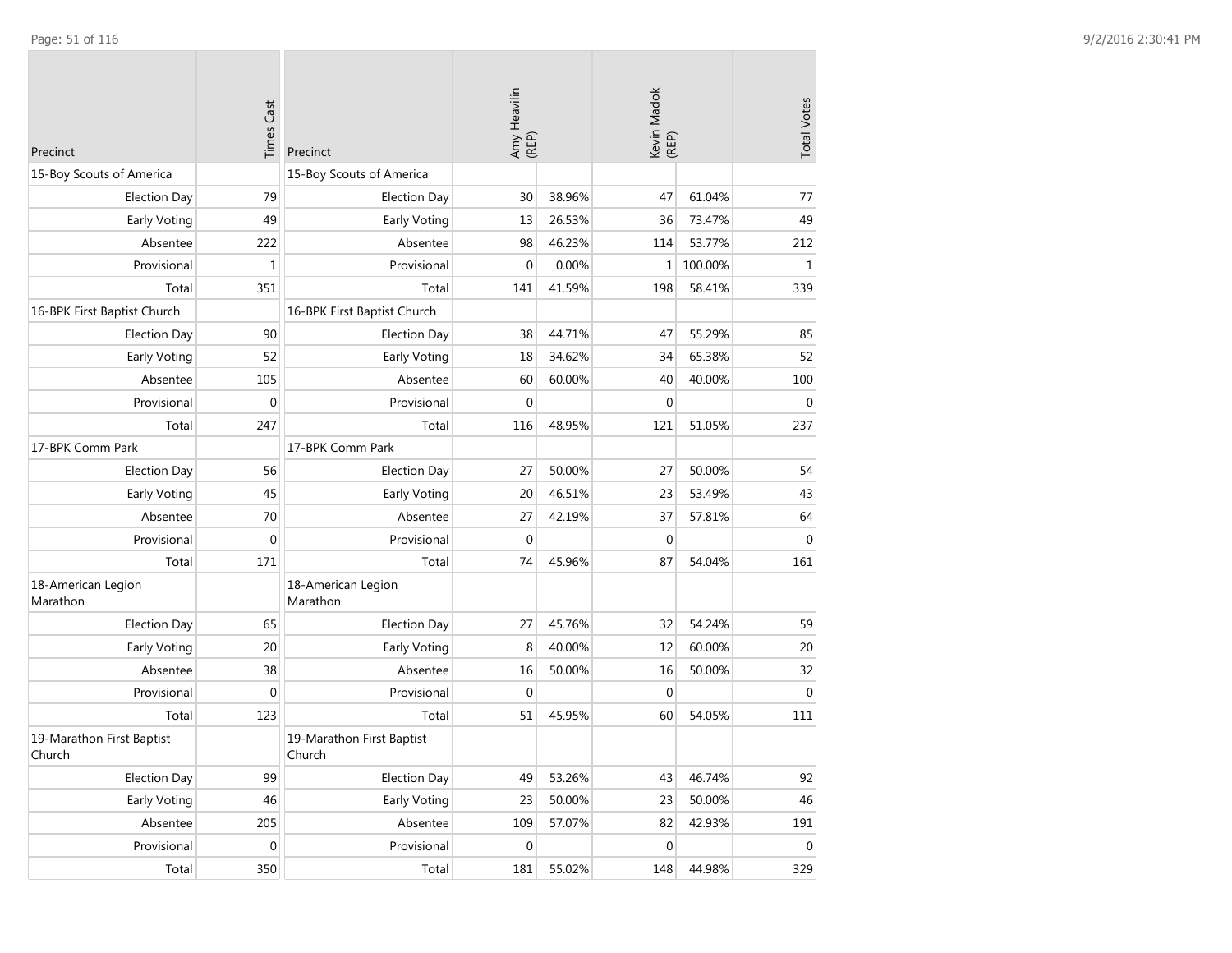| Precinct                            | <b>Times Cast</b> | Precinct                            | Amy Heavilin<br>(REP) |        | Kevin Madok<br>(REP) |        | <b>Total Votes</b> |
|-------------------------------------|-------------------|-------------------------------------|-----------------------|--------|----------------------|--------|--------------------|
| 20-Presbyterian Kirk of the<br>Keys |                   | 20-Presbyterian Kirk of the<br>Keys |                       |        |                      |        |                    |
| <b>Election Day</b>                 | 116               | <b>Election Day</b>                 | 68                    | 61.82% | 42                   | 38.18% | 110                |
| Early Voting                        | 37                | Early Voting                        | 22                    | 61.11% | 14                   | 38.89% | 36                 |
| Absentee                            | 94                | Absentee                            | 62                    | 68.89% | 28                   | 31.11% | 90                 |
| Provisional                         | $\pmb{0}$         | Provisional                         | $\Omega$              |        | $\mathbf 0$          |        | $\mathbf 0$        |
| Total                               | 247               | Total                               | 152                   | 64.41% | 84                   | 35.59% | 236                |
| 21-Marathon Moose Lodge             |                   | 21-Marathon Moose Lodge             |                       |        |                      |        |                    |
| <b>Election Day</b>                 | 63                | <b>Election Day</b>                 | 30                    | 50.85% | 29                   | 49.15% | 59                 |
| Early Voting                        | 24                | Early Voting                        | 15                    | 65.22% | 8                    | 34.78% | 23                 |
| Absentee                            | 102               | Absentee                            | 54                    | 59.34% | 37                   | 40.66% | 91                 |
| Provisional                         | $\mathbf{0}$      | Provisional                         | $\mathbf 0$           |        | $\mathbf 0$          |        | $\mathbf{0}$       |
| Total                               | 189               | Total                               | 99                    | 57.23% | 74                   | 42.77% | 173                |
| 22-KCB City Hall                    |                   | 22-KCB City Hall                    |                       |        |                      |        |                    |
| <b>Election Day</b>                 | 68                | <b>Election Day</b>                 | 37                    | 56.06% | 29                   | 43.94% | 66                 |
| Early Voting                        | 13                | Early Voting                        | $\overline{7}$        | 63.64% | $\overline{4}$       | 36.36% | 11                 |
| Absentee                            | 95                | Absentee                            | 43                    | 47.25% | 48                   | 52.75% | 91                 |
| Provisional                         | $\pmb{0}$         | Provisional                         | $\mathbf{0}$          |        | $\boldsymbol{0}$     |        | $\boldsymbol{0}$   |
| Total                               | 176               | Total                               | 87                    | 51.79% | 81                   | 48.21% | 168                |
| 23-Marathon Moose Lodge             |                   | 23-Marathon Moose Lodge             |                       |        |                      |        |                    |
| <b>Election Day</b>                 | 71                | <b>Election Day</b>                 | 36                    | 52.94% | 32                   | 47.06% | 68                 |
| <b>Early Voting</b>                 | 33                | Early Voting                        | 14                    | 48.28% | 15                   | 51.72% | 29                 |
| Absentee                            | 115               | Absentee                            | 41                    | 40.20% | 61                   | 59.80% | 102                |
| Provisional                         | $\mathbf{0}$      | Provisional                         | $\mathbf{0}$          |        | $\mathbf 0$          |        | $\overline{0}$     |
| Total                               | 219               | Total                               | 91                    | 45.73% | 108                  | 54.27% | 199                |
| 24-Islamorada Library               |                   | 24-Islamorada Library               |                       |        |                      |        |                    |
| <b>Election Day</b>                 | 100               | <b>Election Day</b>                 | 54                    | 58.06% | 39                   | 41.94% | 93                 |
| Early Voting                        | 57                | Early Voting                        | 32                    | 60.38% | 21                   | 39.62% | 53                 |
| Absentee                            | 183               | Absentee                            | 80                    | 48.19% | 86                   | 51.81% | 166                |
| Provisional                         | $\mathbf 0$       | Provisional                         | $\mathbf 0$           |        | $\boldsymbol{0}$     |        | $\mathbf 0$        |
| Total                               | 340               | Total                               | 166                   | 53.21% | 146                  | 46.79% | 312                |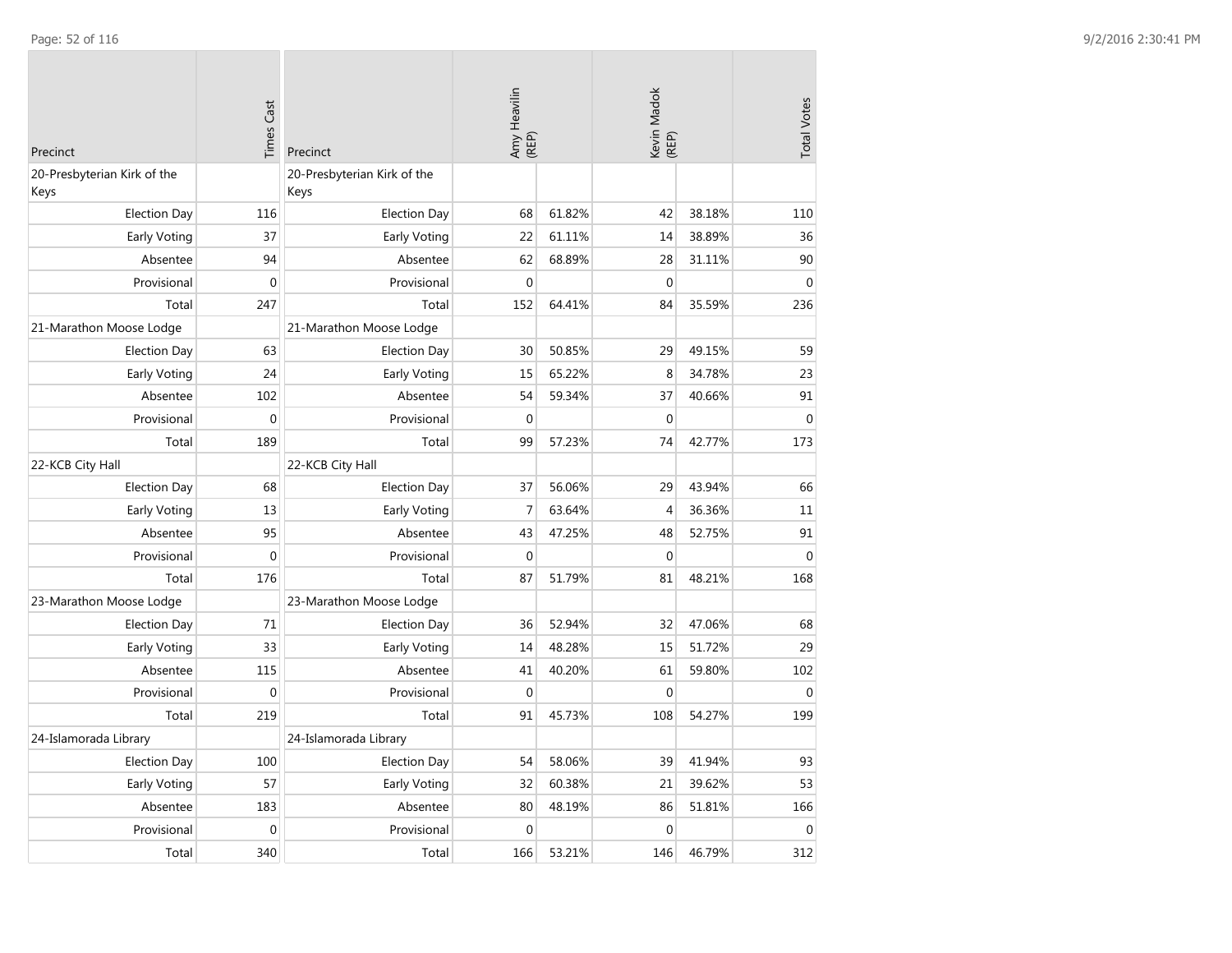| Precinct                       | <b>Times Cast</b> | Precinct                       | Amy Heavilin<br>(REP) |        | Kevin Madok<br>(REP) |         | <b>Total Votes</b> |
|--------------------------------|-------------------|--------------------------------|-----------------------|--------|----------------------|---------|--------------------|
| 25-PK Courtroom B              |                   | 25-PK Courtroom B              |                       |        |                      |         |                    |
| <b>Election Day</b>            | 97                | <b>Election Day</b>            | 49                    | 56.32% | 38                   | 43.68%  | 87                 |
| Early Voting                   | 48                | Early Voting                   | 20                    | 46.51% | 23                   | 53.49%  | 43                 |
| Absentee                       | 185               | Absentee                       | 83                    | 51.55% | 78                   | 48.45%  | 161                |
| Provisional                    | $\pmb{0}$         | Provisional                    | $\boldsymbol{0}$      |        | $\mathbf 0$          |         | $\mathbf{0}$       |
| Total                          | 330               | Total                          | 152                   | 52.23% | 139                  | 47.77%  | 291                |
| 26-Immanuel Lutheran<br>Church |                   | 26-Immanuel Lutheran<br>Church |                       |        |                      |         |                    |
| <b>Election Day</b>            | 172               | <b>Election Day</b>            | 81                    | 53.64% | 70                   | 46.36%  | 151                |
| Early Voting                   | 56                | Early Voting                   | 19                    | 37.25% | 32                   | 62.75%  | 51                 |
| Absentee                       | 210               | Absentee                       | 92                    | 48.68% | 97                   | 51.32%  | 189                |
| Provisional                    | $\mathbf{0}$      | Provisional                    | $\mathbf 0$           |        | $\mathbf 0$          |         | $\mathbf{0}$       |
| Total                          | 438               | Total                          | 192                   | 49.10% | 199                  | 50.90%  | 391                |
| 27-Elks Club                   |                   | 27-Elks Club                   |                       |        |                      |         |                    |
| <b>Election Day</b>            | 110               | <b>Election Day</b>            | 51                    | 51.00% | 49                   | 49.00%  | 100                |
| Early Voting                   | 50                | Early Voting                   | 19                    | 42.22% | 26                   | 57.78%  | 45                 |
| Absentee                       | 82                | Absentee                       | 37                    | 51.39% | 35                   | 48.61%  | 72                 |
| Provisional                    | $\mathbf 1$       | Provisional                    | $\mathbf 0$           | 0.00%  | $\mathbf{1}$         | 100.00% | $\mathbf{1}$       |
| Total                          | 243               | Total                          | 107                   | 49.08% | 111                  | 50.92%  | 218                |
| 28-KL Civic Club               |                   | 28-KL Civic Club               |                       |        |                      |         |                    |
| <b>Election Day</b>            | 71                | <b>Election Day</b>            | 38                    | 55.07% | 31                   | 44.93%  | 69                 |
| Early Voting                   | 41                | Early Voting                   | 19                    | 48.72% | 20                   | 51.28%  | 39                 |
| Absentee                       | 108               | Absentee                       | 55                    | 54.46% | 46                   | 45.54%  | 101                |
| Provisional                    | $\mathbf{0}$      | Provisional                    | $\mathbf 0$           |        | $\mathbf 0$          |         | $\mathbf{0}$       |
| Total                          | 220               | Total                          | 112                   | 53.59% | 97                   | 46.41%  | 209                |
| 29-KL Civic Club               |                   | 29-KL Civic Club               |                       |        |                      |         |                    |
| <b>Election Day</b>            | 165               | <b>Election Day</b>            | 84                    | 56.00% | 66                   | 44.00%  | 150                |
| Early Voting                   | 66                | Early Voting                   | 30                    | 48.39% | 32                   | 51.61%  | 62                 |
| Absentee                       | 169               | Absentee                       | 82                    | 52.56% | 74                   | 47.44%  | 156                |
| Provisional                    | $\mathbf 0$       | Provisional                    | $\mathbf 0$           |        | $\mathbf 0$          |         | $\mathbf 0$        |
| Total                          | 400               | Total                          | 196                   | 53.26% | 172                  | 46.74%  | 368                |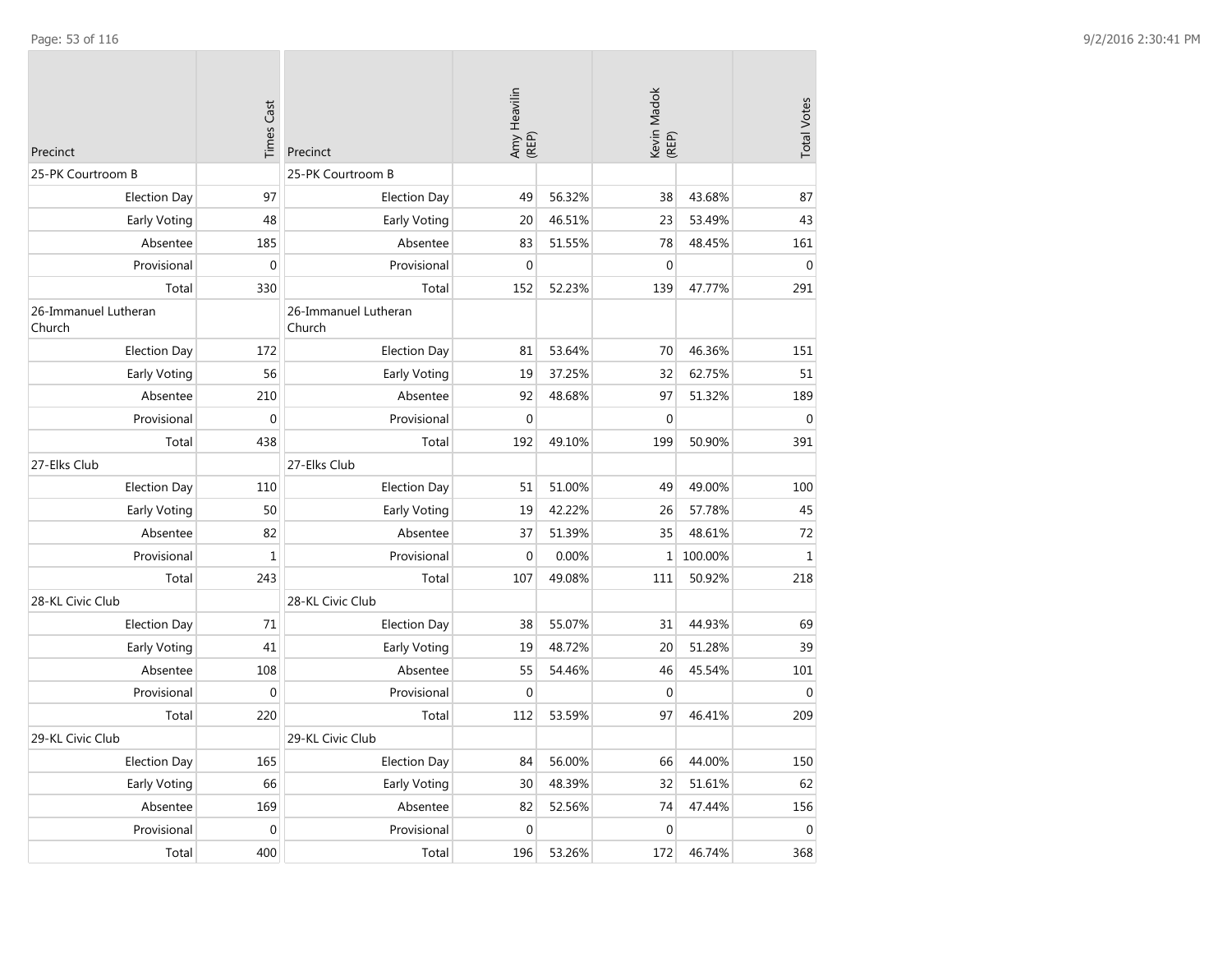| Precinct                  | <b>Times Cast</b> | Precinct                  | Amy Heavilin<br>(REP) |        | Kevin Madok<br>(REP) |        | <b>Total Votes</b> |
|---------------------------|-------------------|---------------------------|-----------------------|--------|----------------------|--------|--------------------|
| 30-Monroe County Library  |                   | 30-Monroe County Library  |                       |        |                      |        |                    |
| <b>Election Day</b>       | 51                | <b>Election Day</b>       | 30                    | 68.18% | 14                   | 31.82% | 44                 |
| Early Voting              | 30                | Early Voting              | 13                    | 43.33% | 17                   | 56.67% | 30                 |
| Absentee                  | 83                | Absentee                  | 39                    | 49.37% | 40                   | 50.63% | 79                 |
| Provisional               | $\mathbf 0$       | Provisional               | $\mathbf 0$           |        | $\mathbf 0$          |        | $\mathbf 0$        |
| Total                     | 164               | Total                     | 82                    | 53.59% | 71                   | 46.41% | 153                |
| 31-Monroe County Library  |                   | 31-Monroe County Library  |                       |        |                      |        |                    |
| <b>Election Day</b>       | 76                | <b>Election Day</b>       | 44                    | 60.27% | 29                   | 39.73% | 73                 |
| Early Voting              | 45                | Early Voting              | 27                    | 62.79% | 16                   | 37.21% | 43                 |
| Absentee                  | 93                | Absentee                  | 43                    | 49.43% | 44                   | 50.57% | 87                 |
| Provisional               | $\mathbf{0}$      | Provisional               | $\mathbf 0$           |        | $\mathbf 0$          |        | $\mathbf 0$        |
| Total                     | 214               | Total                     | 114                   | 56.16% | 89                   | 43.84% | 203                |
| 32-KL Baptist Church      |                   | 32-KL Baptist Church      |                       |        |                      |        |                    |
| <b>Election Day</b>       | 107               | <b>Election Day</b>       | 42                    | 41.58% | 59                   | 58.42% | 101                |
| Early Voting              | 59                | Early Voting              | 19                    | 35.85% | 34                   | 64.15% | 53                 |
| Absentee                  | 128               | Absentee                  | 57                    | 45.97% | 67                   | 54.03% | 124                |
| Provisional               | $\mathbf{0}$      | Provisional               | $\mathbf 0$           |        | $\mathbf{0}$         |        | $\mathbf 0$        |
| Total                     | 294               | Total                     | 118                   | 42.45% | 160                  | 57.55% | 278                |
| 33-Academy at Ocean Reef  |                   | 33-Academy at Ocean Reef  |                       |        |                      |        |                    |
| <b>Election Day</b>       | 53                | <b>Election Day</b>       | 27                    | 51.92% | 25                   | 48.08% | 52                 |
| Early Voting              | $\overline{7}$    | Early Voting              | 3                     | 50.00% | $\overline{3}$       | 50.00% | 6                  |
| Absentee                  | 270               | Absentee                  | 158                   | 66.39% | 80                   | 33.61% | 238                |
| Provisional               | $\mathbf 0$       | Provisional               | 0                     |        | $\mathbf 0$          |        | $\mathbf 0$        |
| Total                     | 330               | Total                     | 188                   | 63.51% | 108                  | 36.49% | 296                |
| Monroe County, FL - Total | 7,535             | Monroe County, FL - Total | 3,375                 | 47.84% | 3,680                | 52.16% | 7,055              |
| <b>Cumulative</b>         |                   | <b>Cumulative</b>         |                       |        |                      |        |                    |
| Cumulative                |                   | Cumulative                |                       |        |                      |        |                    |
| <b>Election Day</b>       | $\mathbf 0$       | <b>Election Day</b>       | 0                     |        | $\boldsymbol{0}$     |        | 0                  |
| Early Voting              | $\boldsymbol{0}$  | Early Voting              | 0                     |        | $\boldsymbol{0}$     |        | $\boldsymbol{0}$   |
| Absentee                  | $\boldsymbol{0}$  | Absentee                  | 0                     |        | $\mathbf 0$          |        | $\boldsymbol{0}$   |
| Provisional               | $\boldsymbol{0}$  | Provisional               | 0                     |        | $\boldsymbol{0}$     |        | 0                  |
| Total                     | $\boldsymbol{0}$  | Total                     | 0                     |        | $\boldsymbol{0}$     |        | 0                  |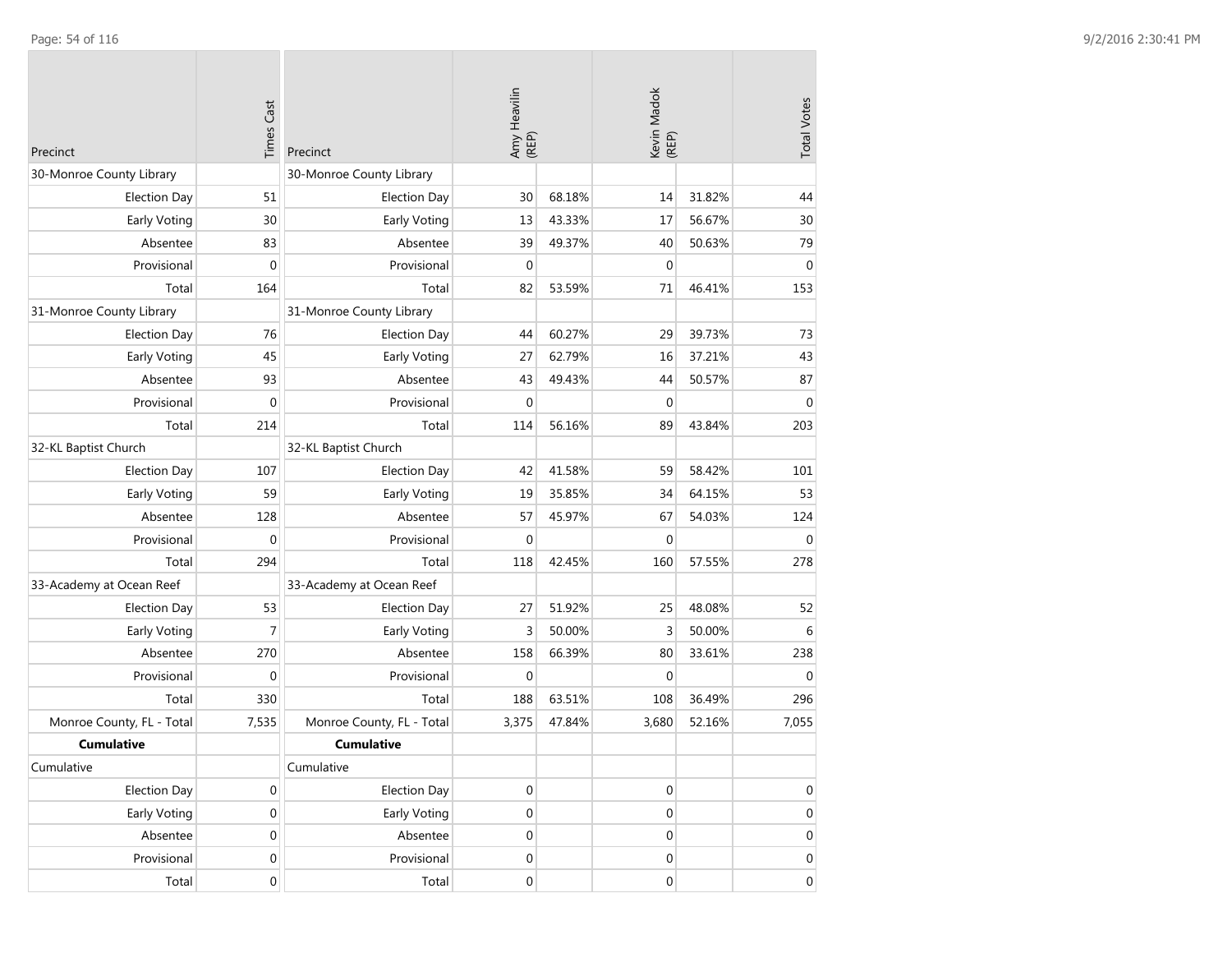| Precinct             | Cast<br>3<br>ίĒ. | Precinct             | Amy<br>(REP) |        | Aadok<br>Kevin<br>(REP) |        | /otes<br>Total |
|----------------------|------------------|----------------------|--------------|--------|-------------------------|--------|----------------|
| Cumulative - Total   | 0                | Cumulative - Total   |              |        |                         |        |                |
| Jurisdiction - Total | 7,535            | Jurisdiction - Total | 3,375        | 47.84% | 3,680                   | 52.16% | 7,055          |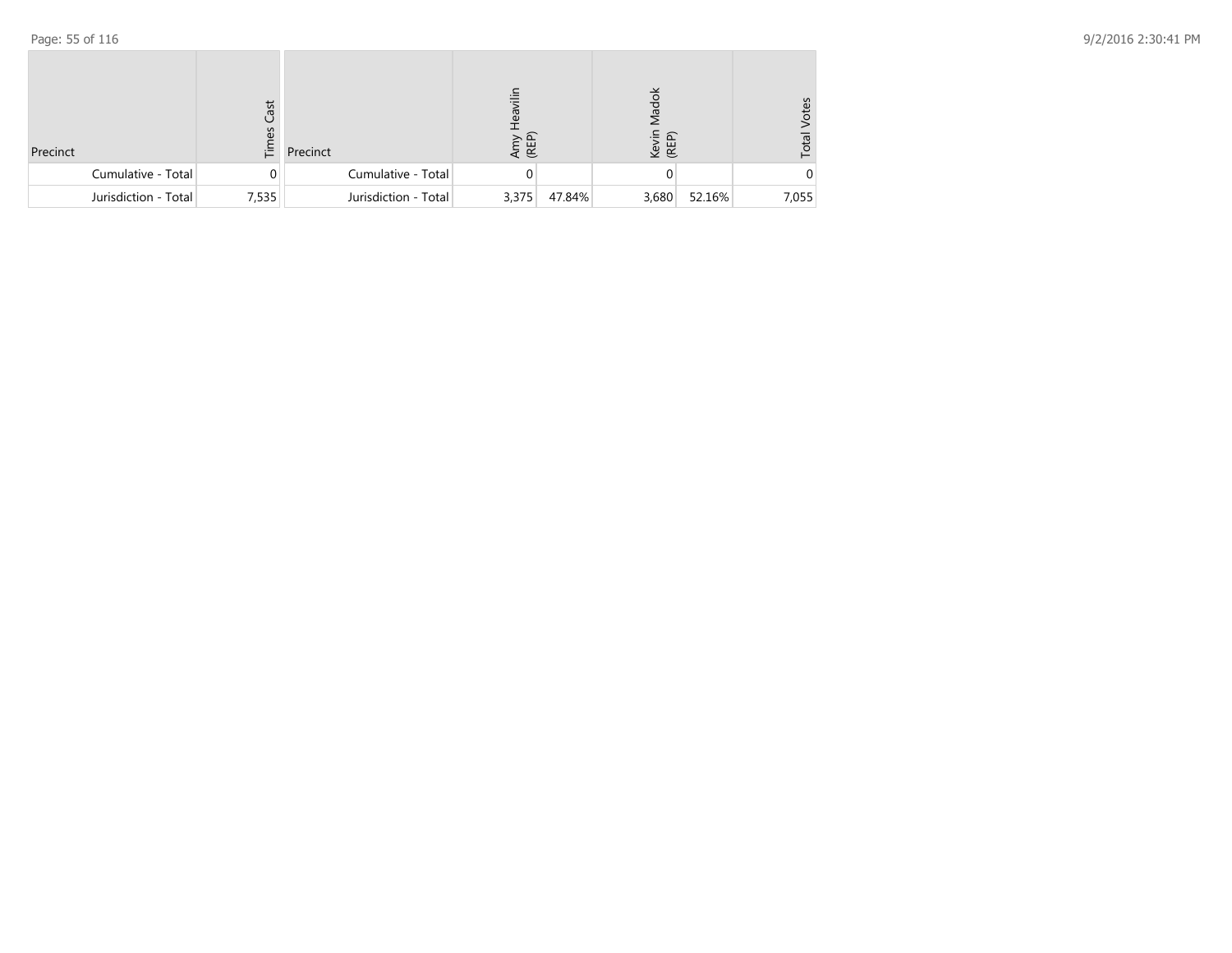# **COUNTY COMMISSIONER, DIST. 5 (Vote for 1)**

| Precinct                 | <b>Times Cast</b> | Precinct                 | Robby Majeska<br>(REP) |         | Sylvia J. Murphy<br>(REP) |        | <b>Total Votes</b> |
|--------------------------|-------------------|--------------------------|------------------------|---------|---------------------------|--------|--------------------|
| <b>Jurisdiction</b>      |                   | <b>Jurisdiction</b>      |                        |         |                           |        |                    |
| <b>Monroe County, FL</b> |                   | <b>Monroe County, FL</b> |                        |         |                           |        |                    |
| 1-Jaycee Clubhouse       |                   | 1-Jaycee Clubhouse       |                        |         |                           |        |                    |
| <b>Election Day</b>      | 181               | <b>Election Day</b>      | 38                     | 25.68%  | 110                       | 74.32% | 148                |
| Early Voting             | 65                | Early Voting             | 15                     | 25.86%  | 43                        | 74.14% | 58                 |
| Absentee                 | 214               | Absentee                 | 52                     | 28.26%  | 132                       | 71.74% | 184                |
| Provisional              | $\Omega$          | Provisional              | $\Omega$               |         | $\Omega$                  |        | $\Omega$           |
| Total                    | 460               | Total                    | 105                    | 26.92%  | 285                       | 73.08% | 390                |
| 2-KW High School         |                   | 2-KW High School         |                        |         |                           |        |                    |
| <b>Election Day</b>      | 179               | <b>Election Day</b>      | 48                     | 30.77%  | 108                       | 69.23% | 156                |
| Early Voting             | 93                | Early Voting             | 34                     | 40.00%  | 51                        | 60.00% | 85                 |
| Absentee                 | 333               | Absentee                 | 88                     | 28.39%  | 222                       | 71.61% | 310                |
| Provisional              | $\mathbf 0$       | Provisional              | $\mathbf 0$            |         | $\mathbf 0$               |        | $\mathbf 0$        |
| Total                    | 605               | Total                    | 170                    | 30.85%  | 381                       | 69.15% | 551                |
| 3-KW High School         |                   | 3-KW High School         |                        |         |                           |        |                    |
| <b>Election Day</b>      | 196               | <b>Election Day</b>      | 57                     | 32.02%  | 121                       | 67.98% | 178                |
| Early Voting             | 88                | Early Voting             | 19                     | 23.75%  | 61                        | 76.25% | 80                 |
| Absentee                 | 279               | Absentee                 | 80                     | 34.93%  | 149                       | 65.07% | 229                |
| Provisional              | $\mathbf{1}$      | Provisional              | $\mathbf{1}$           | 100.00% | 0                         | 0.00%  | $\mathbf{1}$       |
| Total                    | 564               | Total                    | 157                    | 32.17%  | 331                       | 67.83% | 488                |
| 4-MLK Pool               |                   | 4-MLK Pool               |                        |         |                           |        |                    |
| <b>Election Day</b>      | 153               | <b>Election Day</b>      | 24                     | 19.83%  | 97                        | 80.17% | 121                |
| Early Voting             | 61                | Early Voting             | 14                     | 26.42%  | 39                        | 73.58% | 53                 |
| Absentee                 | 125               | Absentee                 | 27                     | 24.77%  | 82                        | 75.23% | 109                |
| Provisional              | $\mathbf{0}$      | Provisional              | $\mathbf{0}$           |         | $\mathbf 0$               |        | $\mathbf{0}$       |
| Total                    | 339               | Total                    | 65                     | 22.97%  | 218                       | 77.03% | 283                |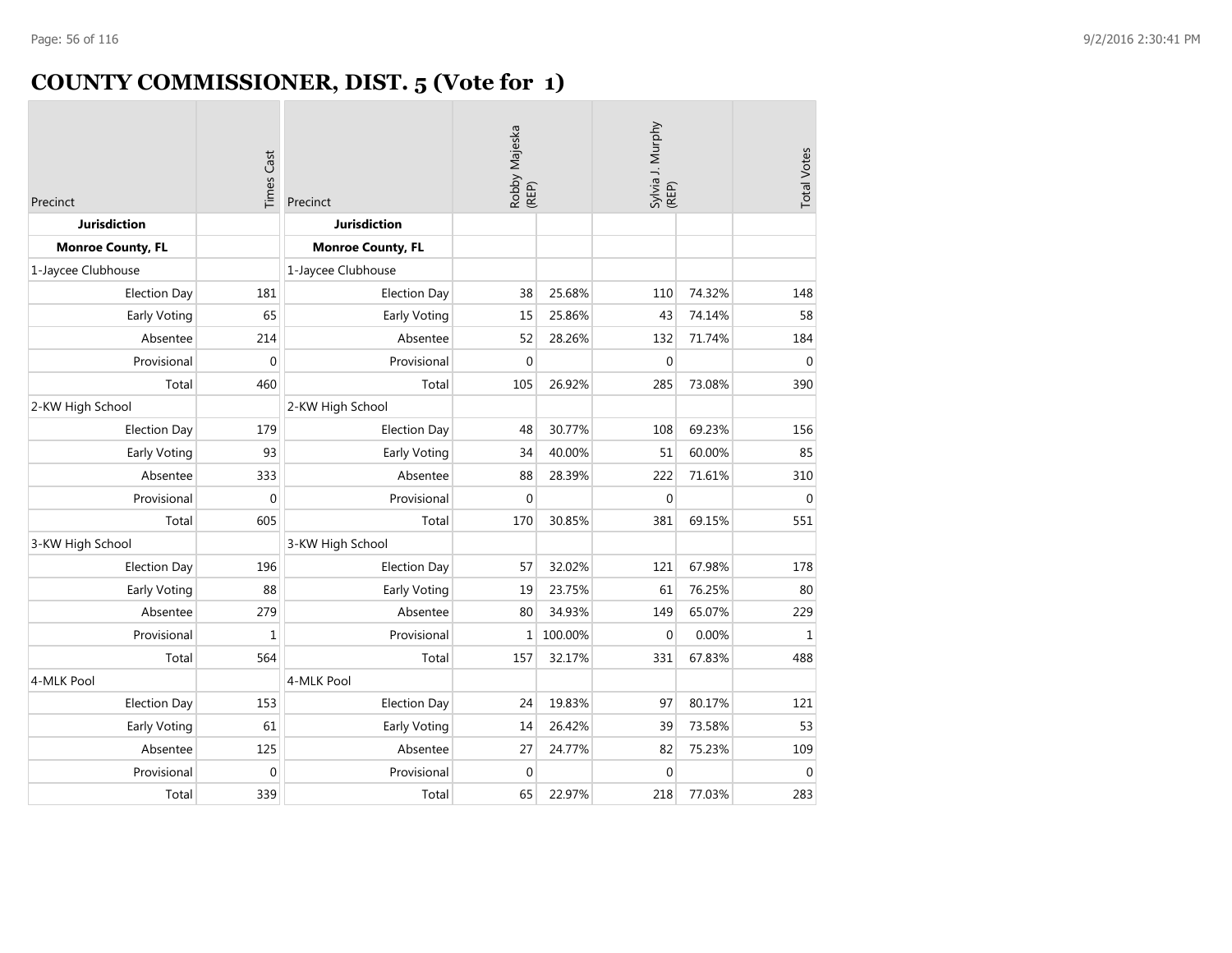| Precinct                  | <b>Times Cast</b> | Precinct                  | Robby Majeska<br>(REP) |        | Sylvia J. Murphy<br>(REP) |         | <b>Total Votes</b> |
|---------------------------|-------------------|---------------------------|------------------------|--------|---------------------------|---------|--------------------|
| 5-Old City Hall           |                   | 5-Old City Hall           |                        |        |                           |         |                    |
| <b>Election Day</b>       | 182               | <b>Election Day</b>       | 52                     | 31.90% | 111                       | 68.10%  | 163                |
| <b>Early Voting</b>       | 129               | Early Voting              | 30                     | 27.03% | 81                        | 72.97%  | 111                |
| Absentee                  | 516               | Absentee                  | 157                    | 36.18% | 277                       | 63.82%  | 434                |
| Provisional               | $\mathbf 0$       | Provisional               | $\mathbf 0$            |        | $\mathbf{0}$              |         | $\mathbf{0}$       |
| Total                     | 827               | Total                     | 239                    | 33.76% | 469                       | 66.24%  | 708                |
| 6-Gato Building           |                   | 6-Gato Building           |                        |        |                           |         |                    |
| <b>Election Day</b>       | 224               | <b>Election Day</b>       | 54                     | 28.88% | 133                       | 71.12%  | 187                |
| Early Voting              | 111               | Early Voting              | 29                     | 31.87% | 62                        | 68.13%  | 91                 |
| Absentee                  | 209               | Absentee                  | 53                     | 29.61% | 126                       | 70.39%  | 179                |
| Provisional               | $\mathbf 1$       | Provisional               | $\boldsymbol{0}$       | 0.00%  | $\mathbf{1}$              | 100.00% | $\mathbf 1$        |
| Total                     | 545               | Total                     | 136                    | 29.69% | 322                       | 70.31%  | 458                |
| 7-Moose Club              |                   | 7-Moose Club              |                        |        |                           |         |                    |
| <b>Election Day</b>       | 152               | <b>Election Day</b>       | 41                     | 30.60% | 93                        | 69.40%  | 134                |
| Early Voting              | 63                | Early Voting              | 13                     | 25.00% | 39                        | 75.00%  | 52                 |
| Absentee                  | 133               | Absentee                  | 33                     | 31.43% | 72                        | 68.57%  | 105                |
| Provisional               | $\mathbf 0$       | Provisional               | $\mathbf{0}$           |        | $\mathbf 0$               |         | $\mathbf{0}$       |
| Total                     | 348               | Total                     | 87                     | 29.90% | 204                       | 70.10%  | 291                |
| 8-Glad Tidings Tabernacle |                   | 8-Glad Tidings Tabernacle |                        |        |                           |         |                    |
| <b>Election Day</b>       | 296               | <b>Election Day</b>       | 91                     | 35.41% | 166                       | 64.59%  | 257                |
| Early Voting              | 68                | Early Voting              | 25                     | 41.67% | 35                        | 58.33%  | 60                 |
| Absentee                  | 269               | Absentee                  | 92                     | 38.33% | 148                       | 61.67%  | 240                |
| Provisional               | $\boldsymbol{0}$  | Provisional               | $\mathbf 0$            |        | $\boldsymbol{0}$          |         | $\mathbf 0$        |
| Total                     | 633               | Total                     | 208                    | 37.34% | 349                       | 62.66%  | 557                |
| 9-Sr Citizen Plaza        |                   | 9-Sr Citizen Plaza        |                        |        |                           |         |                    |
| <b>Election Day</b>       | 273               | <b>Election Day</b>       | 76                     | 33.78% | 149                       | 66.22%  | 225                |
| <b>Early Voting</b>       | 83                | Early Voting              | 17                     | 23.29% | 56                        | 76.71%  | 73                 |
| Absentee                  | 283               | Absentee                  | 73                     | 28.19% | 186                       | 71.81%  | 259                |
| Provisional               | $\mathbf 0$       | Provisional               | $\mathbf 0$            |        | $\mathbf 0$               |         | $\Omega$           |
| Total                     | 639               | Total                     | 166                    | 29.80% | 391                       | 70.20%  | 557                |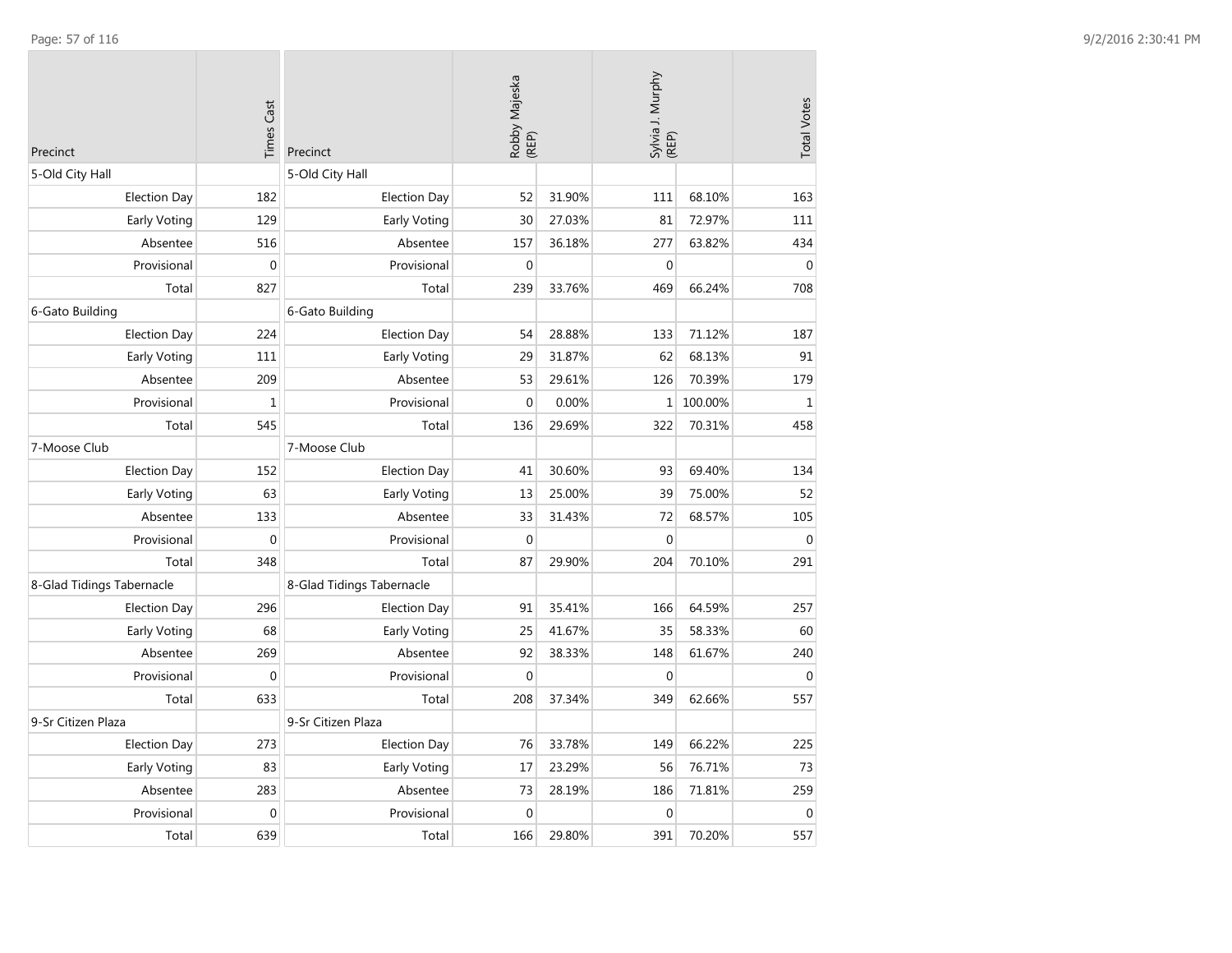| Precinct                     | <b>Times Cast</b> | Precinct                     | Robby Majeska<br>(REP) |        | Sylvia J. Murphy<br>(REP) |        | <b>Total Votes</b> |
|------------------------------|-------------------|------------------------------|------------------------|--------|---------------------------|--------|--------------------|
| 10-Sr Citizens Plaza         |                   | 10-Sr Citizens Plaza         |                        |        |                           |        |                    |
| <b>Election Day</b>          | 230               | <b>Election Day</b>          | 60                     | 31.41% | 131                       | 68.59% | 191                |
| Early Voting                 | 81                | Early Voting                 | 19                     | 27.94% | 49                        | 72.06% | 68                 |
| Absentee                     | 235               | Absentee                     | 82                     | 39.61% | 125                       | 60.39% | 207                |
| Provisional                  | $\mathbf 0$       | Provisional                  | $\mathbf{0}$           |        | $\boldsymbol{0}$          |        | $\mathbf 0$        |
| Total                        | 546               | Total                        | 161                    | 34.55% | 305                       | 65.45% | 466                |
| 11-Stock Island Fire Station |                   | 11-Stock Island Fire Station |                        |        |                           |        |                    |
| <b>Election Day</b>          | 265               | <b>Election Day</b>          | 85                     | 37.44% | 142                       | 62.56% | 227                |
| Early Voting                 | 62                | Early Voting                 | 21                     | 37.50% | 35                        | 62.50% | 56                 |
| Absentee                     | 358               | Absentee                     | 121                    | 36.01% | 215                       | 63.99% | 336                |
| Provisional                  | $\mathbf 0$       | Provisional                  | $\mathbf{0}$           |        | $\boldsymbol{0}$          |        | $\mathbf{0}$       |
| Total                        | 685               | Total                        | 227                    | 36.67% | 392                       | 63.33% | 619                |
| 12-BC Fire Station           |                   | 12-BC Fire Station           |                        |        |                           |        |                    |
| <b>Election Day</b>          | 183               | <b>Election Day</b>          | 45                     | 26.95% | 122                       | 73.05% | 167                |
| Early Voting                 | 65                | Early Voting                 | 16                     | 28.07% | 41                        | 71.93% | 57                 |
| Absentee                     | 243               | Absentee                     | 80                     | 34.48% | 152                       | 65.52% | 232                |
| Provisional                  | $\mathbf 0$       | Provisional                  | $\Omega$               |        | $\mathbf 0$               |        | $\mathbf{0}$       |
| Total                        | 491               | Total                        | 141                    | 30.92% | 315                       | 69.08% | 456                |
| 13-Sugarloaf Baptist Ch      |                   | 13-Sugarloaf Baptist Ch      |                        |        |                           |        |                    |
| <b>Election Day</b>          | 221               | <b>Election Day</b>          | 83                     | 41.29% | 118                       | 58.71% | 201                |
| Early Voting                 | 47                | Early Voting                 | 14                     | 31.11% | 31                        | 68.89% | 45                 |
| Absentee                     | 244               | Absentee                     | 91                     | 41.18% | 130                       | 58.82% | 221                |
| Provisional                  | $\mathbf{0}$      | Provisional                  | $\theta$               |        | $\mathbf 0$               |        | $\mathbf{0}$       |
| Total                        | 512               | Total                        | 188                    | 40.26% | 279                       | 59.74% | 467                |
| 14-Sugarloaf Baptist Ch      |                   | 14-Sugarloaf Baptist Ch      |                        |        |                           |        |                    |
| <b>Election Day</b>          | 136               | <b>Election Day</b>          | 64                     | 50.00% | 64                        | 50.00% | 128                |
| Early Voting                 | 61                | Early Voting                 | 29                     | 48.33% | 31                        | 51.67% | 60                 |
| Absentee                     | 244               | Absentee                     | 105                    | 46.26% | 122                       | 53.74% | 227                |
| Provisional                  | $\mathbf 0$       | Provisional                  | $\mathbf{0}$           |        | $\boldsymbol{0}$          |        | $\mathbf{0}$       |
| Total                        | 441               | Total                        | 198                    | 47.71% | 217                       | 52.29% | 415                |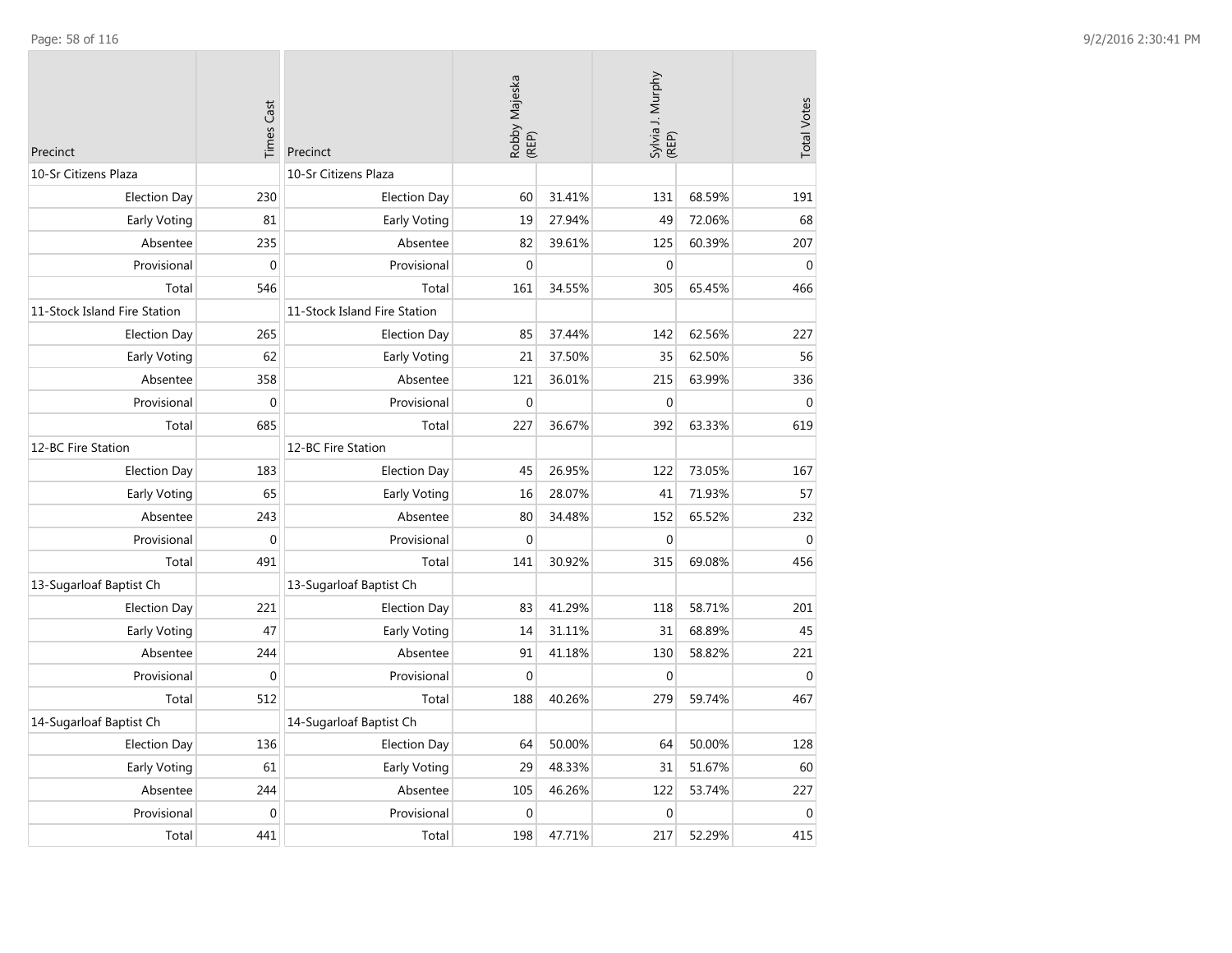| Precinct                            | <b>Times Cast</b> | Precinct                            | Robby Majeska<br>(REP) |         | Sylvia J. Murphy<br>(REP) |        | <b>Total Votes</b> |
|-------------------------------------|-------------------|-------------------------------------|------------------------|---------|---------------------------|--------|--------------------|
| 15-Boy Scouts of America            |                   | 15-Boy Scouts of America            |                        |         |                           |        |                    |
| <b>Election Day</b>                 | 146               | <b>Election Day</b>                 | 68                     | 50.37%  | 67                        | 49.63% | 135                |
| Early Voting                        | 110               | Early Voting                        | 49                     | 46.67%  | 56                        | 53.33% | 105                |
| Absentee                            | 372               | Absentee                            | 161                    | 47.35%  | 179                       | 52.65% | 340                |
| Provisional                         | $\mathbf{1}$      | Provisional                         | 1                      | 100.00% | $\mathbf 0$               | 0.00%  | $1\,$              |
| Total                               | 629               | Total                               | 279                    | 48.02%  | 302                       | 51.98% | 581                |
| 16-BPK First Baptist Church         |                   | 16-BPK First Baptist Church         |                        |         |                           |        |                    |
| Election Day                        | 175               | <b>Election Day</b>                 | 68                     | 40.96%  | 98                        | 59.04% | 166                |
| Early Voting                        | 101               | Early Voting                        | 46                     | 48.42%  | 49                        | 51.58% | 95                 |
| Absentee                            | 215               | Absentee                            | 87                     | 44.16%  | 110                       | 55.84% | 197                |
| Provisional                         | 0                 | Provisional                         | $\mathbf 0$            |         | $\mathbf{0}$              |        | $\mathbf{0}$       |
| Total                               | 491               | Total                               | 201                    | 43.89%  | 257                       | 56.11% | 458                |
| 17-BPK Comm Park                    |                   | 17-BPK Comm Park                    |                        |         |                           |        |                    |
| <b>Election Day</b>                 | 126               | <b>Election Day</b>                 | 51                     | 42.15%  | 70                        | 57.85% | 121                |
| Early Voting                        | 94                | Early Voting                        | 43                     | 47.78%  | 47                        | 52.22% | 90                 |
| Absentee                            | 154               | Absentee                            | 69                     | 47.59%  | 76                        | 52.41% | 145                |
| Provisional                         | $\mathbf 0$       | Provisional                         | $\mathbf{0}$           |         | $\mathbf{0}$              |        | $\mathbf{0}$       |
| Total                               | 374               | Total                               | 163                    | 45.79%  | 193                       | 54.21% | 356                |
| 18-American Legion<br>Marathon      |                   | 18-American Legion<br>Marathon      |                        |         |                           |        |                    |
| <b>Election Day</b>                 | 130               | <b>Election Day</b>                 | 38                     | 33.33%  | 76                        | 66.67% | 114                |
| Early Voting                        | 46                | Early Voting                        | 21                     | 55.26%  | 17                        | 44.74% | 38                 |
| Absentee                            | 87                | Absentee                            | 18                     | 27.69%  | 47                        | 72.31% | 65                 |
| Provisional                         | 0                 | Provisional                         | $\mathbf 0$            |         | 0                         |        | $\mathbf 0$        |
| Total                               | 263               | Total                               | 77                     | 35.48%  | 140                       | 64.52% | 217                |
| 19-Marathon First Baptist<br>Church |                   | 19-Marathon First Baptist<br>Church |                        |         |                           |        |                    |
| <b>Election Day</b>                 | 184               | <b>Election Day</b>                 | 58                     | 37.42%  | 97                        | 62.58% | 155                |
| Early Voting                        | 86                | Early Voting                        | 29                     | 34.12%  | 56                        | 65.88% | 85                 |
| Absentee                            | 314               | Absentee                            | 101                    | 36.20%  | 178                       | 63.80% | 279                |
| Provisional                         | $\boldsymbol{0}$  | Provisional                         | $\mathbf 0$            |         | $\mathbf 0$               |        | $\boldsymbol{0}$   |
| Total                               | 584               | Total                               | 188                    | 36.22%  | 331                       | 63.78% | 519                |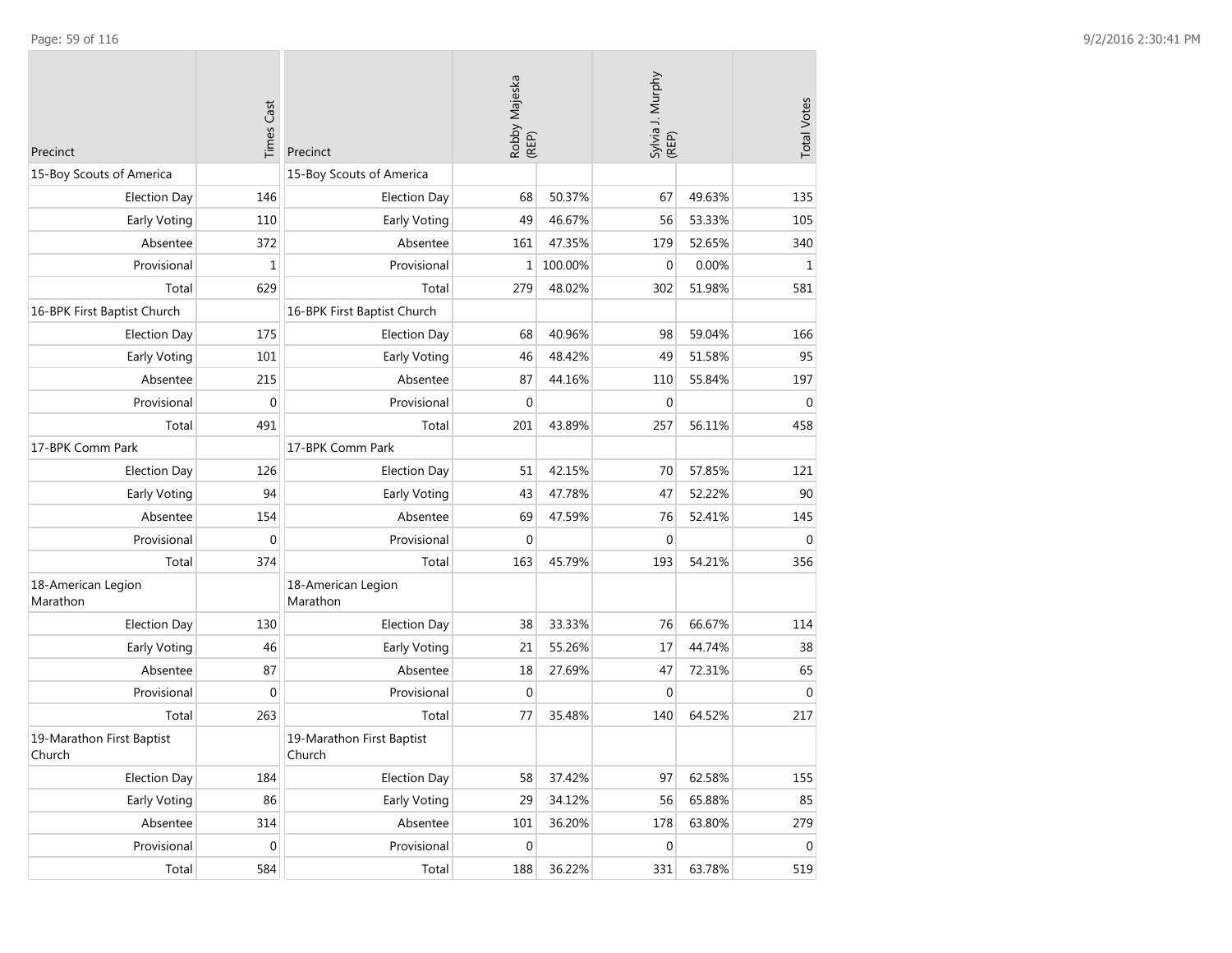| Precinct                            | <b>Times Cast</b> | Precinct                            | Robby Majeska<br>(REP) |        | Sylvia J. Murphy<br>(REP) |        | <b>Total Votes</b> |
|-------------------------------------|-------------------|-------------------------------------|------------------------|--------|---------------------------|--------|--------------------|
| 20-Presbyterian Kirk of the<br>Keys |                   | 20-Presbyterian Kirk of the<br>Keys |                        |        |                           |        |                    |
| <b>Election Day</b>                 | 195               | <b>Election Day</b>                 | 63                     | 35.00% | 117                       | 65.00% | 180                |
| Early Voting                        | 67                | Early Voting                        | 23                     | 37.70% | 38                        | 62.30% | 61                 |
| Absentee                            | 145               | Absentee                            | 36                     | 27.48% | 95                        | 72.52% | 131                |
| Provisional                         | $\mathbf{0}$      | Provisional                         | $\mathbf{0}$           |        | $\mathbf{0}$              |        | $\mathbf{0}$       |
| Total                               | 407               | Total                               | 122                    | 32.80% | 250                       | 67.20% | 372                |
| 21-Marathon Moose Lodge             |                   | 21-Marathon Moose Lodge             |                        |        |                           |        |                    |
| <b>Election Day</b>                 | 118               | <b>Election Day</b>                 | 34                     | 31.48% | 74                        | 68.52% | 108                |
| Early Voting                        | 43                | Early Voting                        | 12                     | 31.58% | 26                        | 68.42% | 38                 |
| Absentee                            | 145               | Absentee                            | 51                     | 41.80% | 71                        | 58.20% | 122                |
| Provisional                         | 0                 | Provisional                         | $\mathbf{0}$           |        | $\boldsymbol{0}$          |        | $\pmb{0}$          |
| Total                               | 306               | Total                               | 97                     | 36.19% | 171                       | 63.81% | 268                |
| 22-KCB City Hall                    |                   | 22-KCB City Hall                    |                        |        |                           |        |                    |
| <b>Election Day</b>                 | 91                | <b>Election Day</b>                 | 41                     | 49.40% | 42                        | 50.60% | 83                 |
| Early Voting                        | 23                | Early Voting                        | 8                      | 38.10% | 13                        | 61.90% | 21                 |
| Absentee                            | 122               | Absentee                            | 43                     | 38.39% | 69                        | 61.61% | 112                |
| Provisional                         | 0                 | Provisional                         | $\mathbf 0$            |        | $\mathbf 0$               |        | $\mathbf 0$        |
| Total                               | 236               | Total                               | 92                     | 42.59% | 124                       | 57.41% | 216                |
| 23-Marathon Moose Lodge             |                   | 23-Marathon Moose Lodge             |                        |        |                           |        |                    |
| <b>Election Day</b>                 | 118               | <b>Election Day</b>                 | 39                     | 36.11% | 69                        | 63.89% | 108                |
| Early Voting                        | 60                | Early Voting                        | 21                     | 40.38% | 31                        | 59.62% | 52                 |
| Absentee                            | 210               | Absentee                            | 75                     | 41.90% | 104                       | 58.10% | 179                |
| Provisional                         | $\boldsymbol{0}$  | Provisional                         | $\mathbf 0$            |        | $\mathbf 0$               |        | $\mathbf 0$        |
| Total                               | 388               | Total                               | 135                    | 39.82% | 204                       | 60.18% | 339                |
| 24-Islamorada Library               |                   | 24-Islamorada Library               |                        |        |                           |        |                    |
| <b>Election Day</b>                 | 165               | <b>Election Day</b>                 | 65                     | 42.21% | 89                        | 57.79% | 154                |
| Early Voting                        | 119               | Early Voting                        | 54                     | 47.37% | 60                        | 52.63% | 114                |
| Absentee                            | 262               | Absentee                            | 90                     | 37.82% | 148                       | 62.18% | 238                |
| Provisional                         | $\mathbf{0}$      | Provisional                         | $\mathbf{0}$           |        | $\boldsymbol{0}$          |        | $\mathbf{0}$       |
| Total                               | 546               | Total                               | 209                    | 41.30% | 297                       | 58.70% | 506                |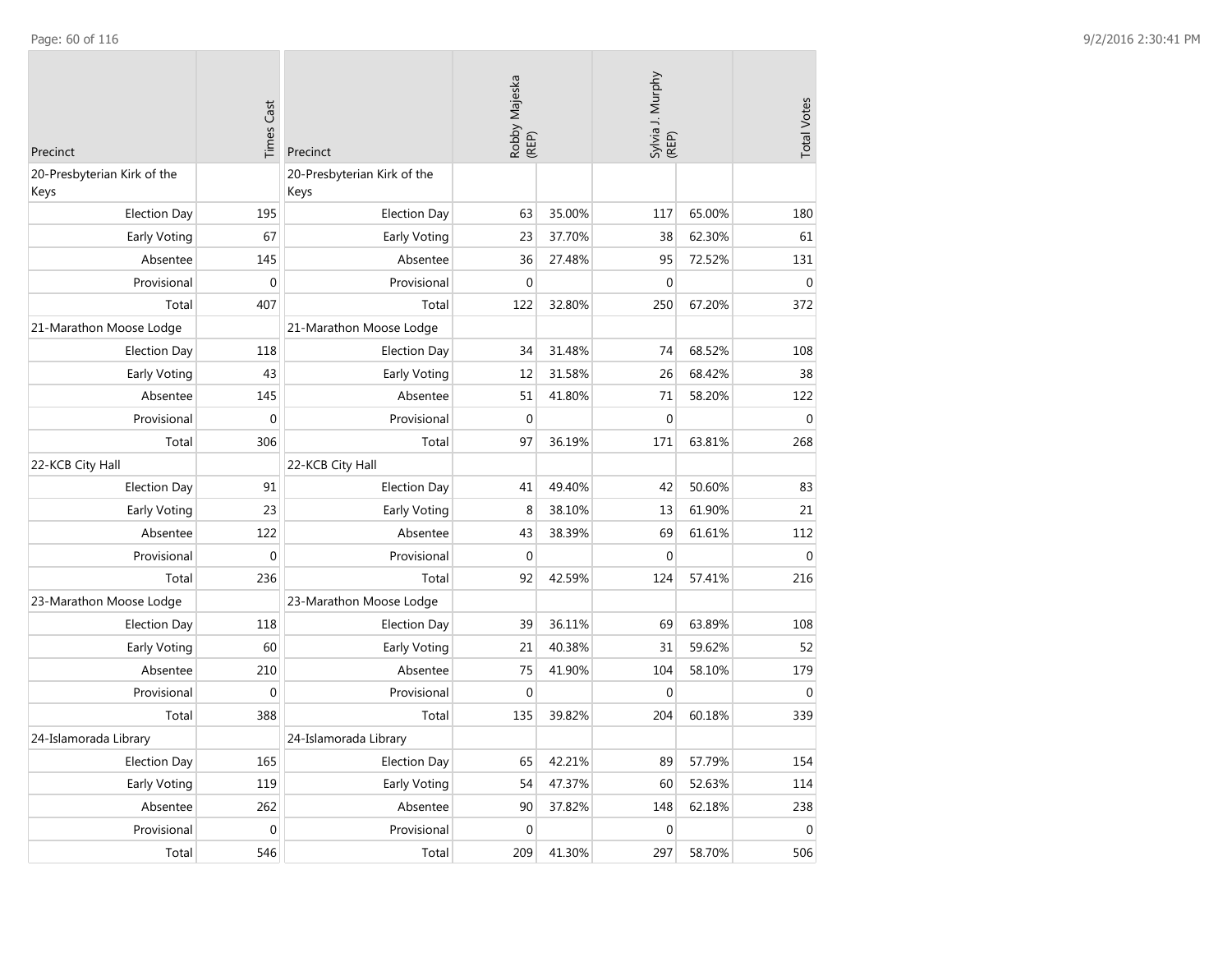| Precinct                       | <b>Times Cast</b> | Precinct                       | Robby Majeska<br>(REP) |        | Sylvia J. Murphy<br>(REP) |         | <b>Total Votes</b> |
|--------------------------------|-------------------|--------------------------------|------------------------|--------|---------------------------|---------|--------------------|
| 25-PK Courtroom B              |                   | 25-PK Courtroom B              |                        |        |                           |         |                    |
| <b>Election Day</b>            | 191               | <b>Election Day</b>            | 73                     | 41.95% | 101                       | 58.05%  | 174                |
| Early Voting                   | 92                | Early Voting                   | 38                     | 43.18% | 50                        | 56.82%  | 88                 |
| Absentee                       | 306               | Absentee                       | 98                     | 35.51% | 178                       | 64.49%  | 276                |
| Provisional                    | 0                 | Provisional                    | $\mathbf 0$            |        | $\boldsymbol{0}$          |         | $\Omega$           |
| Total                          | 589               | Total                          | 209                    | 38.85% | 329                       | 61.15%  | 538                |
| 26-Immanuel Lutheran<br>Church |                   | 26-Immanuel Lutheran<br>Church |                        |        |                           |         |                    |
| <b>Election Day</b>            | 338               | <b>Election Day</b>            | 163                    | 50.94% | 157                       | 49.06%  | 320                |
| Early Voting                   | 100               | Early Voting                   | 50                     | 53.19% | 44                        | 46.81%  | 94                 |
| Absentee                       | 328               | Absentee                       | 142                    | 46.71% | 162                       | 53.29%  | 304                |
| Provisional                    | $\boldsymbol{0}$  | Provisional                    | $\mathbf{0}$           |        | 0                         |         | $\mathbf{0}$       |
| Total                          | 766               | Total                          | 355                    | 49.44% | 363                       | 50.56%  | 718                |
| 27-Elks Club                   |                   | 27-Elks Club                   |                        |        |                           |         |                    |
| <b>Election Day</b>            | 217               | <b>Election Day</b>            | 66                     | 32.84% | 135                       | 67.16%  | 201                |
| Early Voting                   | 84                | Early Voting                   | 30                     | 36.59% | 52                        | 63.41%  | 82                 |
| Absentee                       | 193               | Absentee                       | 55                     | 29.57% | 131                       | 70.43%  | 186                |
| Provisional                    | $\mathbf 1$       | Provisional                    | $\mathbf{0}$           | 0.00%  | $\mathbf{1}$              | 100.00% | $\mathbf{1}$       |
| Total                          | 495               | Total                          | 151                    | 32.13% | 319                       | 67.87%  | 470                |
| 28-KL Civic Club               |                   | 28-KL Civic Club               |                        |        |                           |         |                    |
| <b>Election Day</b>            | 136               | <b>Election Day</b>            | 57                     | 43.18% | 75                        | 56.82%  | 132                |
| Early Voting                   | 95                | Early Voting                   | 38                     | 41.76% | 53                        | 58.24%  | 91                 |
| Absentee                       | 229               | Absentee                       | 86                     | 39.63% | 131                       | 60.37%  | 217                |
| Provisional                    | 0                 | Provisional                    | $\Omega$               |        | $\Omega$                  |         | $\Omega$           |
| Total                          | 460               | Total                          | 181                    | 41.14% | 259                       | 58.86%  | 440                |
| 29-KL Civic Club               |                   | 29-KL Civic Club               |                        |        |                           |         |                    |
| <b>Election Day</b>            | 306               | <b>Election Day</b>            | 169                    | 57.48% | 125                       | 42.52%  | 294                |
| Early Voting                   | 135               | Early Voting                   | 74                     | 56.49% | 57                        | 43.51%  | 131                |
| Absentee                       | 305               | Absentee                       | 162                    | 54.73% | 134                       | 45.27%  | 296                |
| Provisional                    | 0                 | Provisional                    | $\mathbf{0}$           |        | $\mathbf 0$               |         | $\mathbf{0}$       |
| Total                          | 746               | Total                          | 405                    | 56.17% | 316                       | 43.83%  | 721                |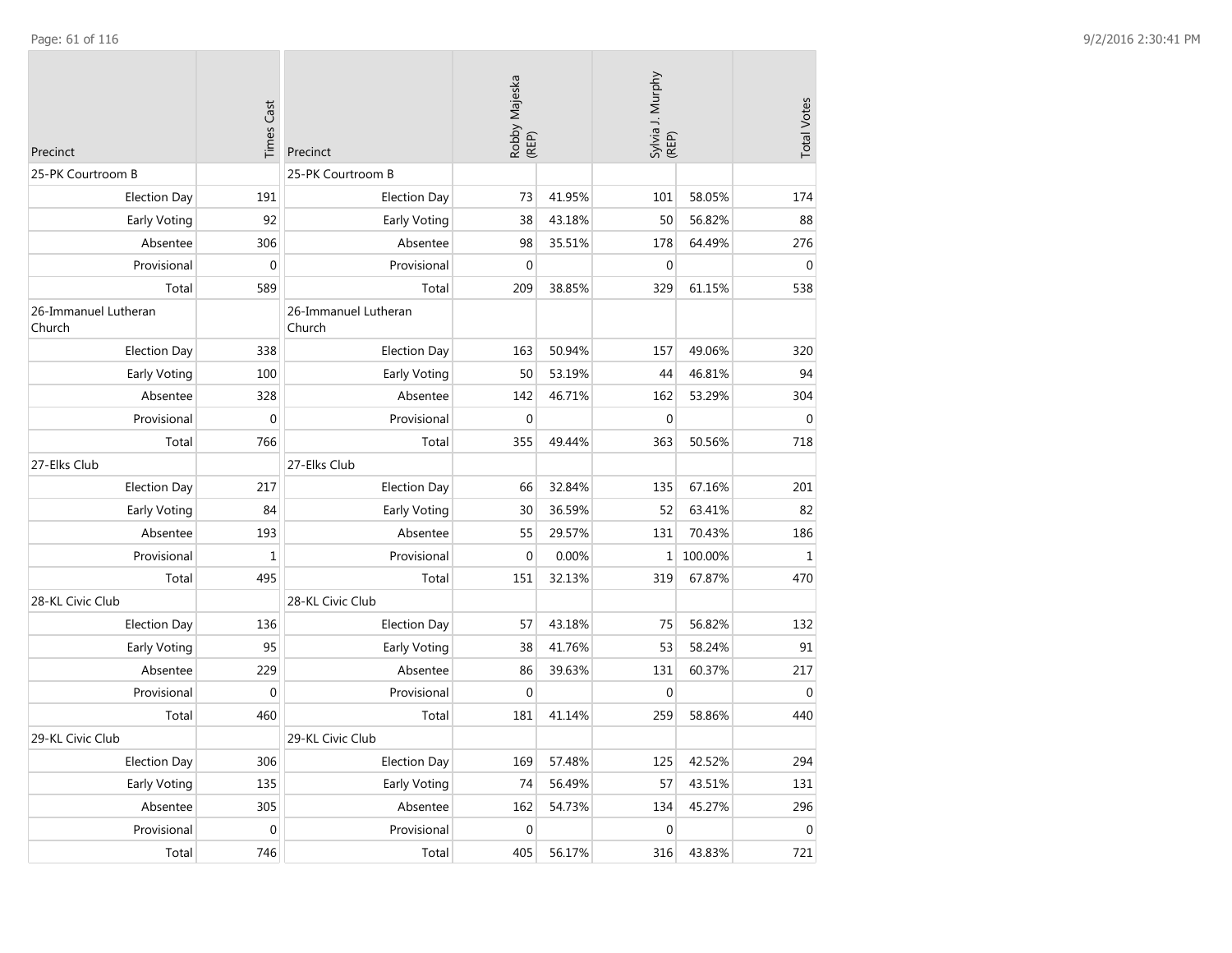| Precinct                  | <b>Times Cast</b> | Precinct                  | Robby Majeska<br>(REP) |        | Sylvia J. Murphy<br>(REP) |        | <b>Total Votes</b> |
|---------------------------|-------------------|---------------------------|------------------------|--------|---------------------------|--------|--------------------|
| 30-Monroe County Library  |                   | 30-Monroe County Library  |                        |        |                           |        |                    |
| <b>Election Day</b>       | 123               | <b>Election Day</b>       | 56                     | 49.56% | 57                        | 50.44% | 113                |
| Early Voting              | 69                | Early Voting              | 33                     | 49.25% | 34                        | 50.75% | 67                 |
| Absentee                  | 158               | Absentee                  | 52                     | 35.14% | 96                        | 64.86% | 148                |
| Provisional               | $\mathbf 0$       | Provisional               | $\mathbf 0$            |        | $\mathbf 0$               |        | $\mathbf 0$        |
| Total                     | 350               | Total                     | 141                    | 42.99% | 187                       | 57.01% | 328                |
| 31-Monroe County Library  |                   | 31-Monroe County Library  |                        |        |                           |        |                    |
| <b>Election Day</b>       | 148               | <b>Election Day</b>       | 66                     | 46.48% | 76                        | 53.52% | 142                |
| Early Voting              | 84                | Early Voting              | 35                     | 43.75% | 45                        | 56.25% | 80                 |
| Absentee                  | 179               | Absentee                  | 79                     | 50.00% | 79                        | 50.00% | 158                |
| Provisional               | $\mathbf{0}$      | Provisional               | $\mathbf{0}$           |        | $\mathbf{0}$              |        | $\overline{0}$     |
| Total                     | 411               | Total                     | 180                    | 47.37% | 200                       | 52.63% | 380                |
| 32-KL Baptist Church      |                   | 32-KL Baptist Church      |                        |        |                           |        |                    |
| <b>Election Day</b>       | 198               | <b>Election Day</b>       | 91                     | 47.40% | 101                       | 52.60% | 192                |
| Early Voting              | 136               | Early Voting              | 57                     | 41.91% | 79                        | 58.09% | 136                |
| Absentee                  | 240               | Absentee                  | 92                     | 40.35% | 136                       | 59.65% | 228                |
| Provisional               | $\mathbf 0$       | Provisional               | $\mathbf{0}$           |        | $\mathbf{0}$              |        | $\mathbf 0$        |
| Total                     | 574               | Total                     | 240                    | 43.17% | 316                       | 56.83% | 556                |
| 33-Academy at Ocean Reef  |                   | 33-Academy at Ocean Reef  |                        |        |                           |        |                    |
| <b>Election Day</b>       | 65                | <b>Election Day</b>       | 19                     | 29.23% | 46                        | 70.77% | 65                 |
| Early Voting              | 17                | Early Voting              | $\overline{2}$         | 12.50% | 14                        | 87.50% | 16                 |
| Absentee                  | 333               | Absentee                  | 41                     | 13.02% | 274                       | 86.98% | 315                |
| Provisional               | $\mathbf 0$       | Provisional               | $\mathbf 0$            |        | 0                         |        | $\overline{0}$     |
| Total                     | 415               | Total                     | 62                     | 15.66% | 334                       | 84.34% | 396                |
| Monroe County, FL - Total | 16,665            | Monroe County, FL - Total | 5,735                  | 38.02% | 9,350                     | 61.98% | 15,085             |
| <b>Cumulative</b>         |                   | <b>Cumulative</b>         |                        |        |                           |        |                    |
| Cumulative                |                   | Cumulative                |                        |        |                           |        |                    |
| <b>Election Day</b>       | 0                 | <b>Election Day</b>       | $\mathbf 0$            |        | $\boldsymbol{0}$          |        | $\mathbf 0$        |
| Early Voting              | $\boldsymbol{0}$  | Early Voting              | $\boldsymbol{0}$       |        | $\mathbf 0$               |        | $\mathbf 0$        |
| Absentee                  | $\boldsymbol{0}$  | Absentee                  | $\boldsymbol{0}$       |        | $\boldsymbol{0}$          |        | $\mathbf 0$        |
| Provisional               | $\boldsymbol{0}$  | Provisional               | $\boldsymbol{0}$       |        | 0                         |        | 0                  |
| Total                     | $\mathbf 0$       | Total                     | $\boldsymbol{0}$       |        | $\overline{0}$            |        | $\overline{0}$     |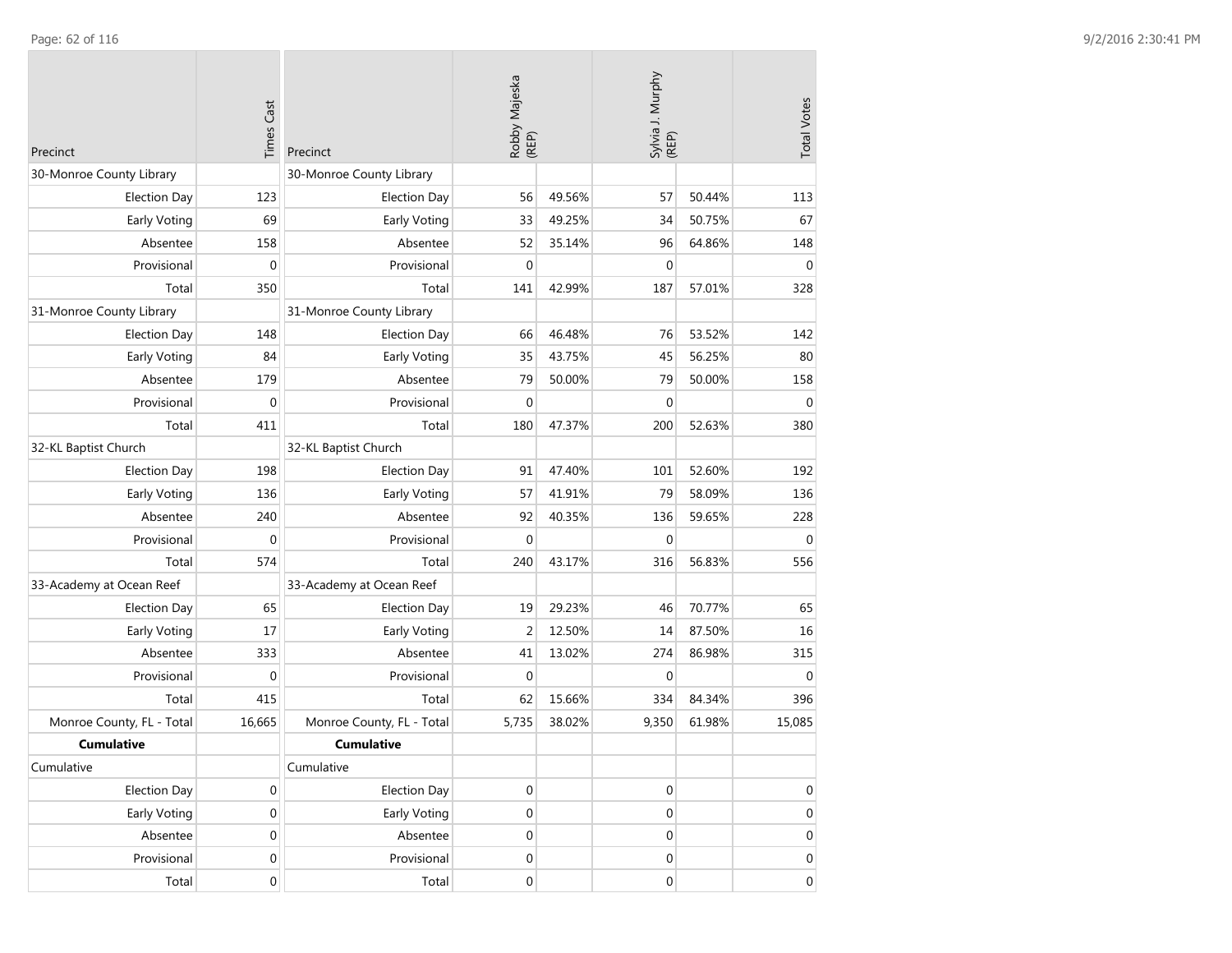| Precinct             | Cast<br>3<br>ίĒ. | Precinct             | lajes<br>Robby<br>(REP) |        | Sylvia<br>(REP) |        | otes<br>Total |
|----------------------|------------------|----------------------|-------------------------|--------|-----------------|--------|---------------|
| Cumulative - Total   | 0                | Cumulative - Total   |                         |        |                 |        |               |
| Jurisdiction - Total | 16,665           | Jurisdiction - Total | 5,735                   | 38.02% | 9,350           | 61.98% | 15,085        |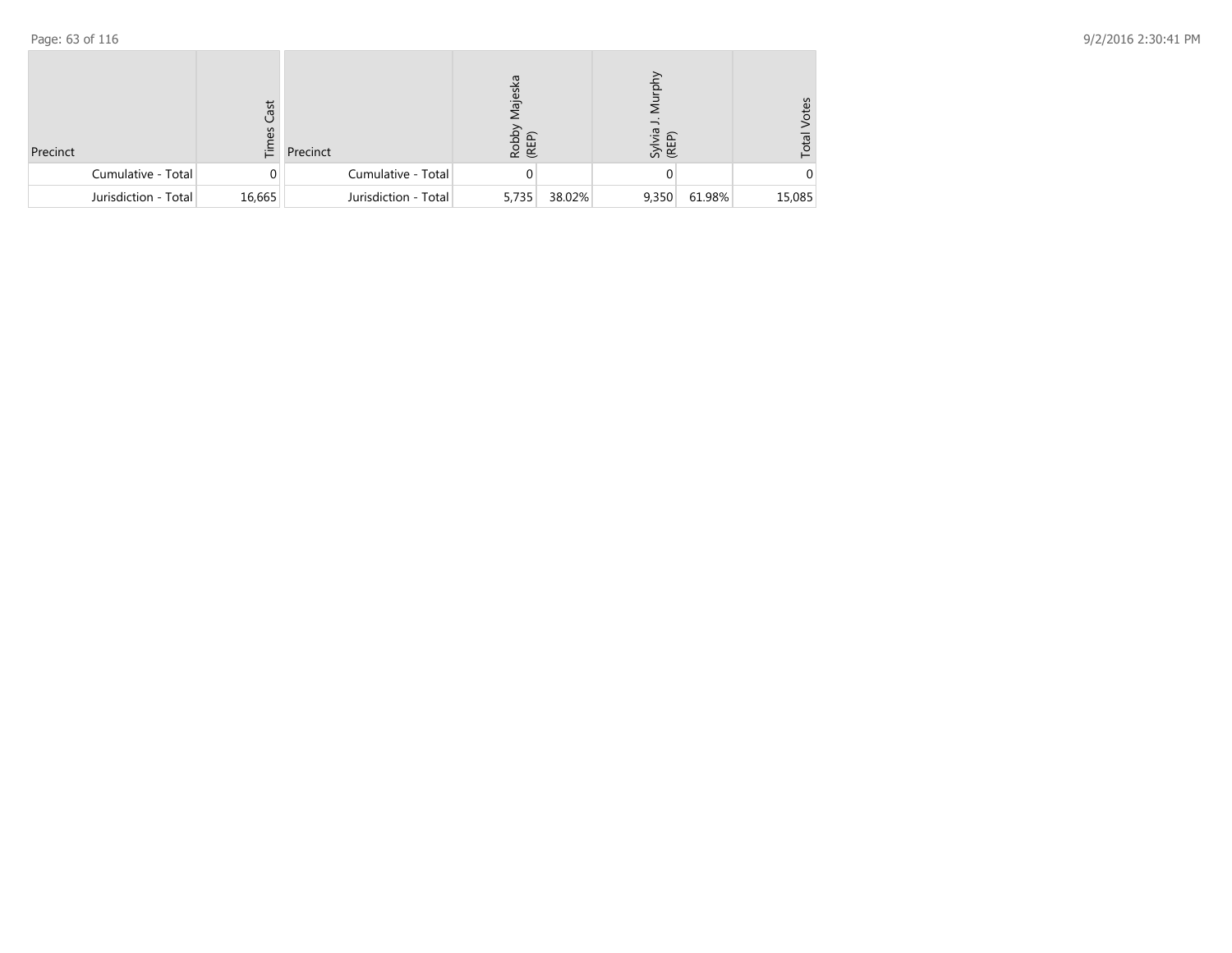### **MOSQUITO CONTROL, DIST. 3 (Vote for 1) REP**

| Precinct                 | Times Cast       | Precinct                 | Stephen      | Hammond<br>(REP) |                | Brandon Pinder<br>(REP) |                  |
|--------------------------|------------------|--------------------------|--------------|------------------|----------------|-------------------------|------------------|
| <b>Jurisdiction</b>      |                  | <b>Jurisdiction</b>      |              |                  |                |                         |                  |
| <b>Monroe County, FL</b> |                  | <b>Monroe County, FL</b> |              |                  |                |                         |                  |
| 1-Jaycee Clubhouse       |                  | 1-Jaycee Clubhouse       |              |                  |                |                         |                  |
| <b>Election Day</b>      | 60               | <b>Election Day</b>      | 32           | 66.67%           | 16             | 33.33%                  | 48               |
| Early Voting             | 21               | Early Voting             | 10           | 50.00%           | 10             | 50.00%                  | 20               |
| Absentee                 | 95               | Absentee                 | 42           | 52.50%           | 38             | 47.50%                  | 80               |
| Provisional              | $\mathbf 0$      | Provisional              | $\mathbf 0$  |                  | $\mathbf 0$    |                         | $\mathbf 0$      |
| Total                    | 176              | Total                    | 84           | 56.76%           | 64             | 43.24%                  | 148              |
| 2-KW High School         |                  | 2-KW High School         |              |                  |                |                         |                  |
| <b>Election Day</b>      | 48               | <b>Election Day</b>      | 22           | 56.41%           | 17             | 43.59%                  | 39               |
| Early Voting             | 29               | Early Voting             | 14           | 51.85%           | 13             | 48.15%                  | 27               |
| Absentee                 | 116              | Absentee                 | 62           | 57.41%           | 46             | 42.59%                  | 108              |
| Provisional              | $\mathbf 0$      | Provisional              | $\mathbf{0}$ |                  | $\mathbf{0}$   |                         | $\mathbf 0$      |
| Total                    | 193              | Total                    | 98           | 56.32%           | 76             | 43.68%                  | 174              |
| 3-KW High School         |                  | 3-KW High School         |              |                  |                |                         |                  |
| <b>Election Day</b>      | 48               | <b>Election Day</b>      | 24           | 57.14%           | 18             | 42.86%                  | 42               |
| <b>Early Voting</b>      | 20               | Early Voting             | 11           | 57.89%           | 8              | 42.11%                  | 19               |
| Absentee                 | 81               | Absentee                 | 39           | 59.09%           | 27             | 40.91%                  | 66               |
| Provisional              | $\boldsymbol{0}$ | Provisional              | $\mathbf{0}$ |                  | $\mathbf{0}$   |                         | $\mathbf{0}$     |
| Total                    | 149              | Total                    | 74           | 58.27%           | 53             | 41.73%                  | 127              |
| 4-MLK Pool               |                  | 4-MLK Pool               |              |                  |                |                         |                  |
| <b>Election Day</b>      | 12               | <b>Election Day</b>      | 6            | 75.00%           | $\overline{2}$ | 25.00%                  | 8                |
| Early Voting             | 6                | Early Voting             | 6            | 100.00%          | $\mathbf{0}$   | 0.00%                   | 6                |
| Absentee                 | 16               | Absentee                 | 8            | 53.33%           | 7              | 46.67%                  | 15               |
| Provisional              | $\mathbf 0$      | Provisional              | $\mathbf 0$  |                  | $\mathbf 0$    |                         | $\boldsymbol{0}$ |
| Total                    | 34               | Total                    | 20           | 68.97%           | 9              | 31.03%                  | 29               |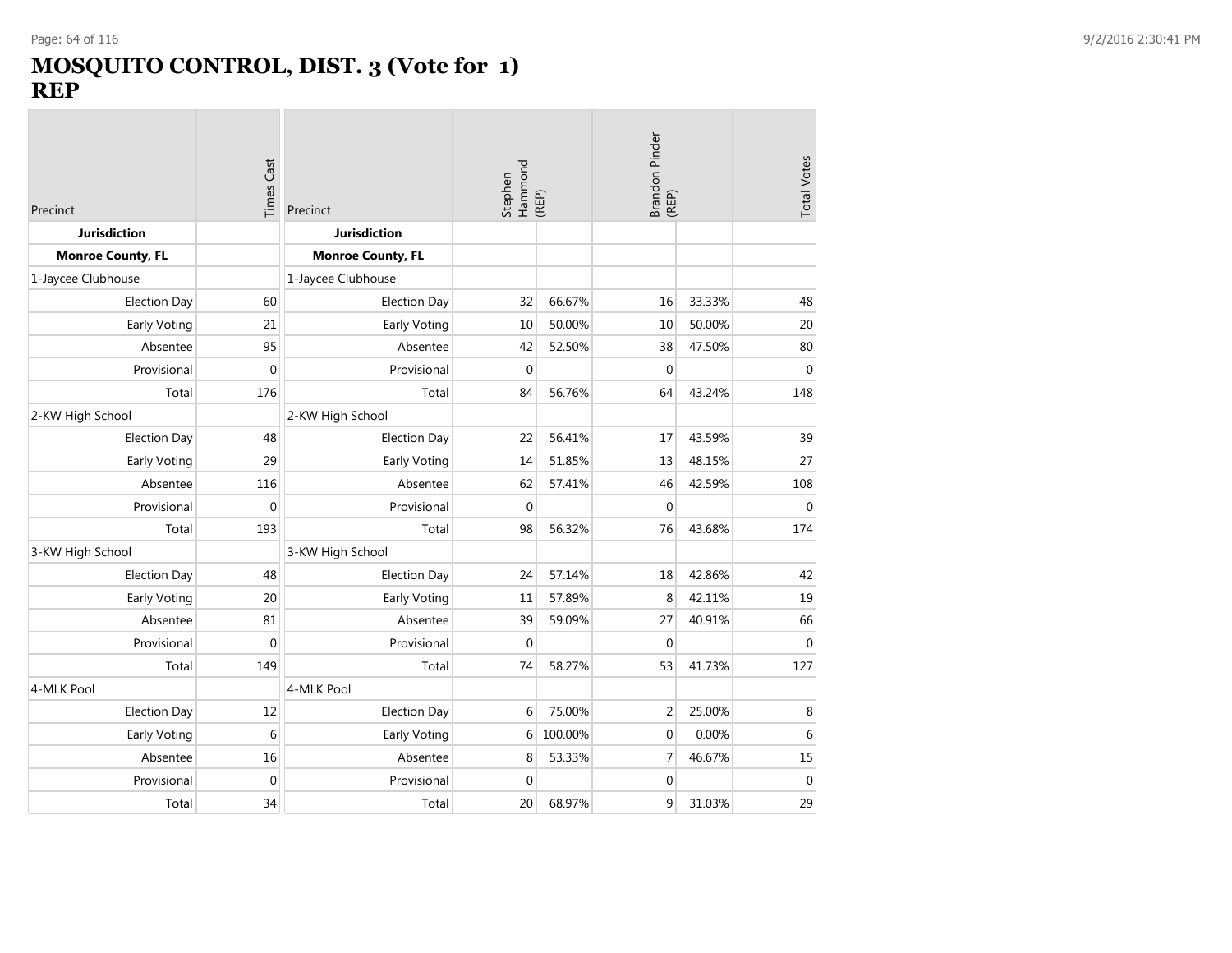| Precinct                  | <b>Times Cast</b> | Precinct                  | Hammond<br>Stephen | (REP)  | Brandon Pinder<br>(REP) |        | <b>Total Votes</b> |
|---------------------------|-------------------|---------------------------|--------------------|--------|-------------------------|--------|--------------------|
| 5-Old City Hall           |                   | 5-Old City Hall           |                    |        |                         |        |                    |
| <b>Election Day</b>       | 34                | <b>Election Day</b>       | 16                 | 51.61% | 15                      | 48.39% | 31                 |
| <b>Early Voting</b>       | 22                | Early Voting              | 8                  | 44.44% | 10                      | 55.56% | 18                 |
| Absentee                  | 187               | Absentee                  | 96                 | 61.94% | 59                      | 38.06% | 155                |
| Provisional               | $\boldsymbol{0}$  | Provisional               | $\mathbf{0}$       |        | $\mathbf 0$             |        | $\mathbf 0$        |
| Total                     | 243               | Total                     | 120                | 58.82% | 84                      | 41.18% | 204                |
| 6-Gato Building           |                   | 6-Gato Building           |                    |        |                         |        |                    |
| <b>Election Day</b>       | 44                | <b>Election Day</b>       | 25                 | 64.10% | 14                      | 35.90% | 39                 |
| Early Voting              | 14                | Early Voting              | $\overline{7}$     | 50.00% | $\overline{7}$          | 50.00% | 14                 |
| Absentee                  | 49                | Absentee                  | 25                 | 59.52% | 17                      | 40.48% | 42                 |
| Provisional               | $\boldsymbol{0}$  | Provisional               | $\boldsymbol{0}$   |        | $\boldsymbol{0}$        |        | $\boldsymbol{0}$   |
| Total                     | 107               | Total                     | 57                 | 60.00% | 38                      | 40.00% | 95                 |
| 7-Moose Club              |                   | 7-Moose Club              |                    |        |                         |        |                    |
| <b>Election Day</b>       | 38                | <b>Election Day</b>       | 19                 | 54.29% | 16                      | 45.71% | 35                 |
| Early Voting              | 9                 | Early Voting              | $\overline{2}$     | 33.33% | $\overline{4}$          | 66.67% | $\,6\,$            |
| Absentee                  | 39                | Absentee                  | 17                 | 58.62% | 12                      | 41.38% | 29                 |
| Provisional               | $\boldsymbol{0}$  | Provisional               | $\Omega$           |        | $\boldsymbol{0}$        |        | $\boldsymbol{0}$   |
| Total                     | 86                | Total                     | 38                 | 54.29% | 32                      | 45.71% | 70                 |
| 8-Glad Tidings Tabernacle |                   | 8-Glad Tidings Tabernacle |                    |        |                         |        |                    |
| <b>Election Day</b>       | 54                | <b>Election Day</b>       | 26                 | 57.78% | 19                      | 42.22% | 45                 |
| <b>Early Voting</b>       | 23                | Early Voting              | 13                 | 61.90% | 8                       | 38.10% | 21                 |
| Absentee                  | 80                | Absentee                  | 42                 | 62.69% | 25                      | 37.31% | 67                 |
| Provisional               | $\mathbf 0$       | Provisional               | $\Omega$           |        | $\mathbf 0$             |        | $\mathbf{0}$       |
| Total                     | 157               | Total                     | 81                 | 60.90% | 52                      | 39.10% | 133                |
| 9-Sr Citizen Plaza        |                   | 9-Sr Citizen Plaza        |                    |        |                         |        |                    |
| <b>Election Day</b>       | 95                | <b>Election Day</b>       | 37                 | 49.33% | 38                      | 50.67% | 75                 |
| Early Voting              | 24                | Early Voting              | $\overline{7}$     | 35.00% | 13                      | 65.00% | 20                 |
| Absentee                  | 93                | Absentee                  | 43                 | 51.81% | 40                      | 48.19% | 83                 |
| Provisional               | $\mathbf 0$       | Provisional               | $\mathbf{0}$       |        | $\mathbf{0}$            |        | $\mathbf{0}$       |
| Total                     | 212               | Total                     | 87                 | 48.88% | 91                      | 51.12% | 178                |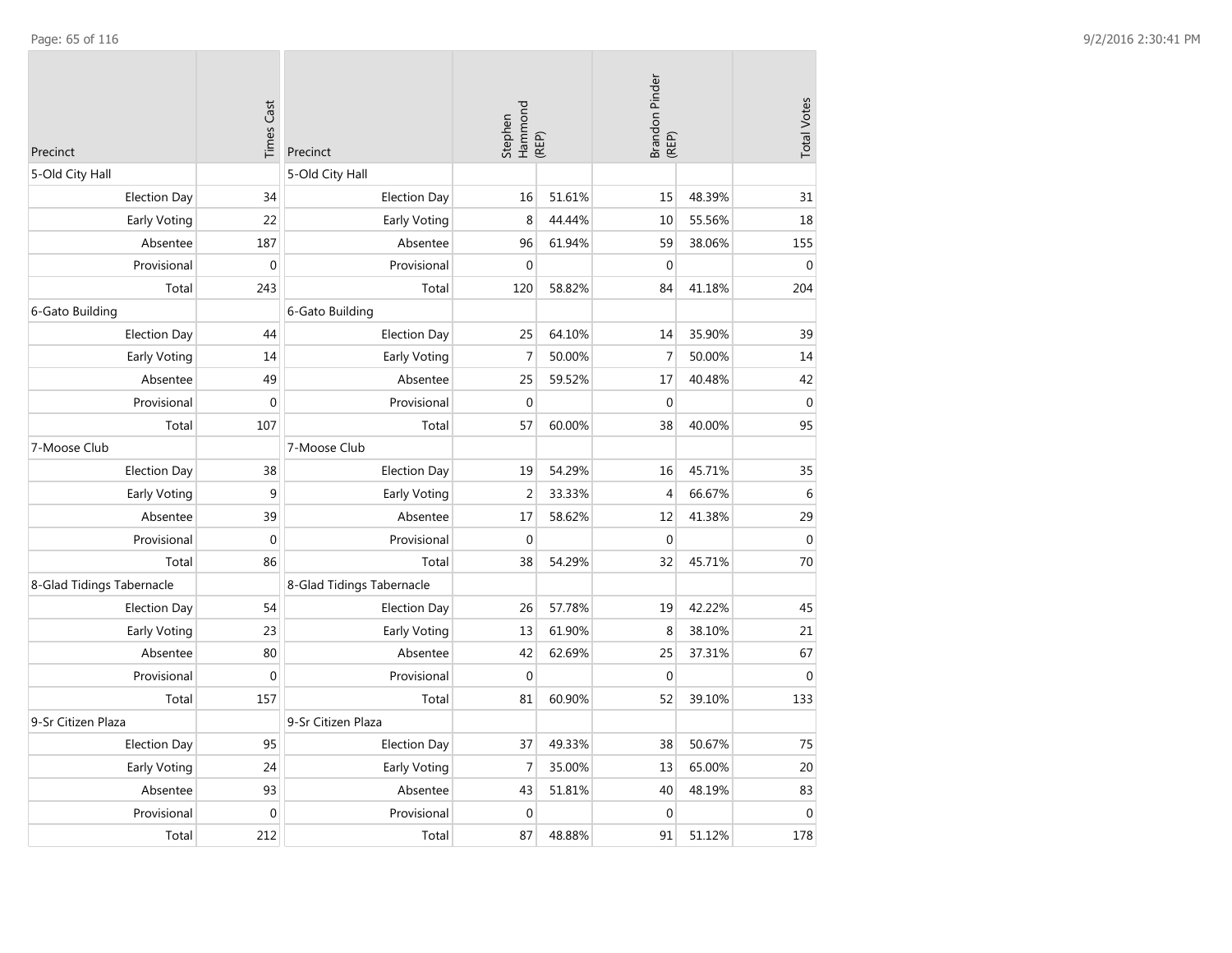| Precinct                     | <b>Times Cast</b> | Precinct                     | Hammond<br>Stephen | (REP)  | Brandon Pinder<br>(REP) |        | <b>Total Votes</b> |
|------------------------------|-------------------|------------------------------|--------------------|--------|-------------------------|--------|--------------------|
| 10-Sr Citizens Plaza         |                   | 10-Sr Citizens Plaza         |                    |        |                         |        |                    |
| <b>Election Day</b>          | 56                | <b>Election Day</b>          | 22                 | 44.90% | 27                      | 55.10% | 49                 |
| Early Voting                 | 15                | Early Voting                 | 6                  | 50.00% | 6                       | 50.00% | 12                 |
| Absentee                     | 58                | Absentee                     | 32                 | 66.67% | 16                      | 33.33% | 48                 |
| Provisional                  | $\mathbf 0$       | Provisional                  | $\mathbf{0}$       |        | $\boldsymbol{0}$        |        | $\mathbf 0$        |
| Total                        | 129               | Total                        | 60                 | 55.05% | 49                      | 44.95% | 109                |
| 11-Stock Island Fire Station |                   | 11-Stock Island Fire Station |                    |        |                         |        |                    |
| <b>Election Day</b>          | 109               | <b>Election Day</b>          | 48                 | 50.00% | 48                      | 50.00% | 96                 |
| Early Voting                 | 21                | Early Voting                 | 13                 | 68.42% | 6                       | 31.58% | 19                 |
| Absentee                     | 164               | Absentee                     | 73                 | 47.71% | 80                      | 52.29% | 153                |
| Provisional                  | $\mathbf 0$       | Provisional                  | $\mathbf{0}$       |        | $\boldsymbol{0}$        |        | $\mathbf{0}$       |
| Total                        | 294               | Total                        | 134                | 50.00% | 134                     | 50.00% | 268                |
| 12-BC Fire Station           |                   | 12-BC Fire Station           |                    |        |                         |        |                    |
| <b>Election Day</b>          | 79                | <b>Election Day</b>          | 44                 | 57.89% | 32                      | 42.11% | 76                 |
| Early Voting                 | 40                | Early Voting                 | 23                 | 57.50% | 17                      | 42.50% | 40                 |
| Absentee                     | 121               | Absentee                     | 70                 | 63.64% | 40                      | 36.36% | 110                |
| Provisional                  | $\mathbf 0$       | Provisional                  | $\mathbf{0}$       |        | $\mathbf 0$             |        | $\mathbf{0}$       |
| Total                        | 240               | Total                        | 137                | 60.62% | 89                      | 39.38% | 226                |
| 13-Sugarloaf Baptist Ch      |                   | 13-Sugarloaf Baptist Ch      |                    |        |                         |        |                    |
| <b>Election Day</b>          | 85                | <b>Election Day</b>          | 53                 | 65.43% | 28                      | 34.57% | 81                 |
| Early Voting                 | 16                | Early Voting                 | 9                  | 69.23% | 4                       | 30.77% | 13                 |
| Absentee                     | 122               | Absentee                     | 64                 | 59.81% | 43                      | 40.19% | 107                |
| Provisional                  | $\mathbf{0}$      | Provisional                  | $\mathbf{0}$       |        | $\mathbf 0$             |        | $\mathbf{0}$       |
| Total                        | 223               | Total                        | 126                | 62.69% | 75                      | 37.31% | 201                |
| 14-Sugarloaf Baptist Ch      |                   | 14-Sugarloaf Baptist Ch      |                    |        |                         |        |                    |
| <b>Election Day</b>          | 69                | <b>Election Day</b>          | 33                 | 52.38% | 30                      | 47.62% | 63                 |
| Early Voting                 | 31                | Early Voting                 | 15                 | 51.72% | 14                      | 48.28% | 29                 |
| Absentee                     | 146               | Absentee                     | 72                 | 52.94% | 64                      | 47.06% | 136                |
| Provisional                  | $\mathbf 0$       | Provisional                  | $\mathbf{0}$       |        | $\mathbf 0$             |        | $\mathbf 0$        |
| Total                        | 246               | Total                        | 120                | 52.63% | 108                     | 47.37% | 228                |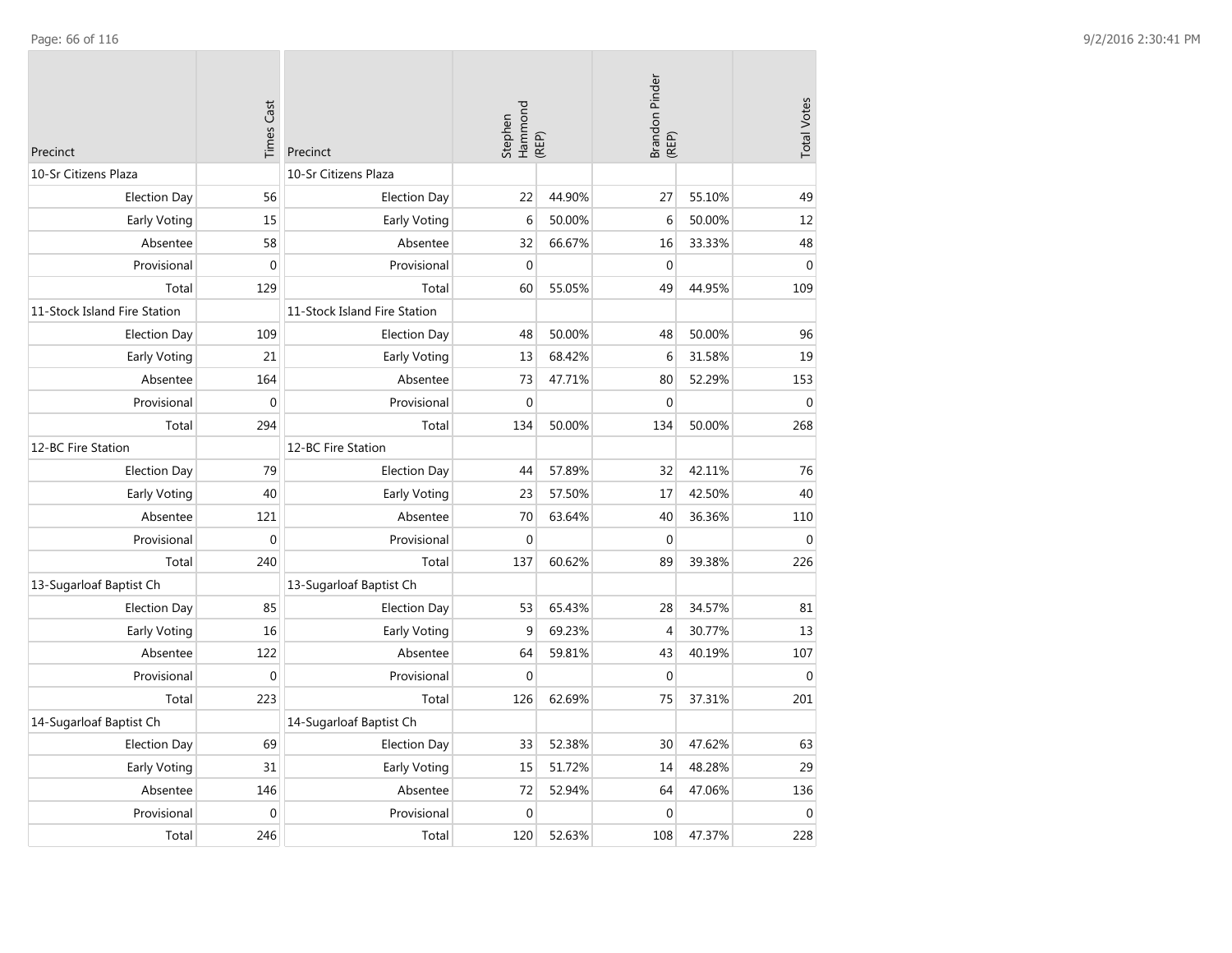| Precinct                            | <b>Times Cast</b> | Precinct                            | Stephen<br>Hammond<br>(REP) |        | Brandon Pinder<br>(REP) |         | <b>Total Votes</b> |
|-------------------------------------|-------------------|-------------------------------------|-----------------------------|--------|-------------------------|---------|--------------------|
| 15-Boy Scouts of America            |                   | 15-Boy Scouts of America            |                             |        |                         |         |                    |
| <b>Election Day</b>                 | 79                | <b>Election Day</b>                 | 38                          | 50.67% | 37                      | 49.33%  | 75                 |
| Early Voting                        | 49                | Early Voting                        | 24                          | 53.33% | 21                      | 46.67%  | 45                 |
| Absentee                            | 222               | Absentee                            | 124                         | 61.08% | 79                      | 38.92%  | 203                |
| Provisional                         | $\mathbf 1$       | Provisional                         | $\mathbf 0$                 | 0.00%  | 1                       | 100.00% | $\mathbf 1$        |
| Total                               | 351               | Total                               | 186                         | 57.41% | 138                     | 42.59%  | 324                |
| 16-BPK First Baptist Church         |                   | 16-BPK First Baptist Church         |                             |        |                         |         |                    |
| <b>Election Day</b>                 | 90                | <b>Election Day</b>                 | 28                          | 35.00% | 52                      | 65.00%  | 80                 |
| Early Voting                        | 52                | Early Voting                        | 23                          | 53.49% | 20                      | 46.51%  | 43                 |
| Absentee                            | 105               | Absentee                            | 45                          | 49.45% | 46                      | 50.55%  | 91                 |
| Provisional                         | 0                 | Provisional                         | $\mathbf{0}$                |        | $\mathbf{0}$            |         | $\mathbf 0$        |
| Total                               | 247               | Total                               | 96                          | 44.86% | 118                     | 55.14%  | 214                |
| 17-BPK Comm Park                    |                   | 17-BPK Comm Park                    |                             |        |                         |         |                    |
| <b>Election Day</b>                 | 56                | <b>Election Day</b>                 | 24                          | 45.28% | 29                      | 54.72%  | 53                 |
| Early Voting                        | 45                | Early Voting                        | 23                          | 54.76% | 19                      | 45.24%  | 42                 |
| Absentee                            | 70                | Absentee                            | 34                          | 59.65% | 23                      | 40.35%  | 57                 |
| Provisional                         | $\mathbf{0}$      | Provisional                         | $\mathbf{0}$                |        | $\mathbf 0$             |         | $\mathbf 0$        |
| Total                               | 171               | Total                               | 81                          | 53.29% | 71                      | 46.71%  | 152                |
| 18-American Legion<br>Marathon      |                   | 18-American Legion<br>Marathon      |                             |        |                         |         |                    |
| <b>Election Day</b>                 | 65                | <b>Election Day</b>                 | 25                          | 46.30% | 29                      | 53.70%  | 54                 |
| Early Voting                        | 20                | Early Voting                        | 6                           | 33.33% | 12                      | 66.67%  | 18                 |
| Absentee                            | 38                | Absentee                            | 16                          | 51.61% | 15                      | 48.39%  | 31                 |
| Provisional                         | 0                 | Provisional                         | $\mathbf 0$                 |        | $\mathbf 0$             |         | $\mathbf 0$        |
| Total                               | 123               | Total                               | 47                          | 45.63% | 56                      | 54.37%  | 103                |
| 19-Marathon First Baptist<br>Church |                   | 19-Marathon First Baptist<br>Church |                             |        |                         |         |                    |
| <b>Election Day</b>                 | 99                | <b>Election Day</b>                 | 31                          | 40.26% | 46                      | 59.74%  | 77                 |
| Early Voting                        | 46                | Early Voting                        | 19                          | 43.18% | 25                      | 56.82%  | 44                 |
| Absentee                            | 205               | Absentee                            | 96                          | 55.81% | 76                      | 44.19%  | 172                |
| Provisional                         | $\boldsymbol{0}$  | Provisional                         | $\mathbf 0$                 |        | $\mathbf 0$             |         | $\,0\,$            |
| Total                               | 350               | Total                               | 146                         | 49.83% | 147                     | 50.17%  | 293                |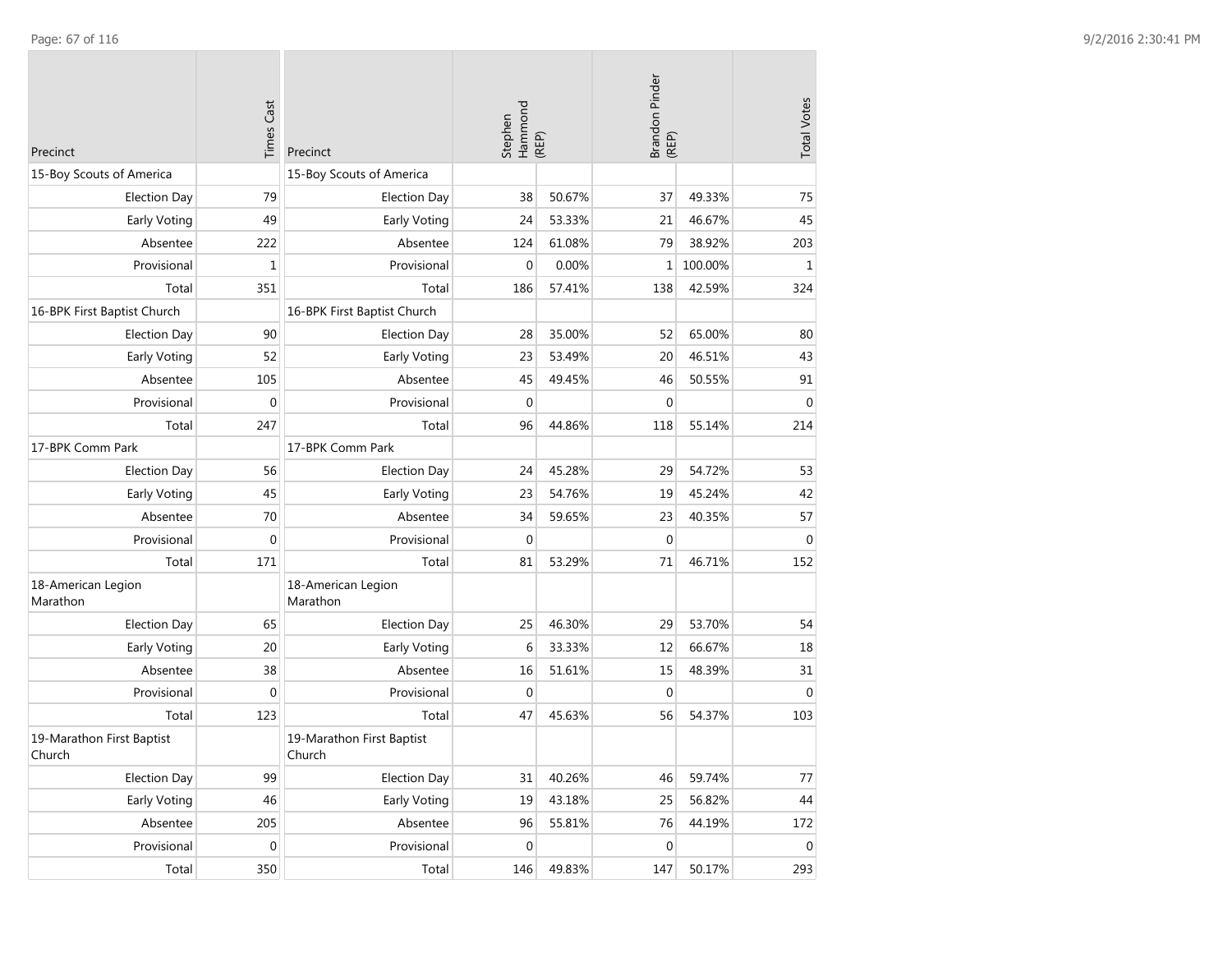| Precinct                            | <b>Times Cast</b> | Precinct                            | Stephen<br>Hammond<br>(REP) |        | Brandon Pinder<br>(REP) |        | <b>Total Votes</b> |
|-------------------------------------|-------------------|-------------------------------------|-----------------------------|--------|-------------------------|--------|--------------------|
| 20-Presbyterian Kirk of the<br>Keys |                   | 20-Presbyterian Kirk of the<br>Keys |                             |        |                         |        |                    |
| <b>Election Day</b>                 | 116               | <b>Election Day</b>                 | 43                          | 41.35% | 61                      | 58.65% | 104                |
| Early Voting                        | 37                | Early Voting                        | 15                          | 44.12% | 19                      | 55.88% | 34                 |
| Absentee                            | 94                | Absentee                            | 40                          | 47.62% | 44                      | 52.38% | 84                 |
| Provisional                         | $\Omega$          | Provisional                         | $\Omega$                    |        | $\boldsymbol{0}$        |        | $\mathbf 0$        |
| Total                               | 247               | Total                               | 98                          | 44.14% | 124                     | 55.86% | 222                |
| 21-Marathon Moose Lodge             |                   | 21-Marathon Moose Lodge             |                             |        |                         |        |                    |
| <b>Election Day</b>                 | 63                | <b>Election Day</b>                 | 27                          | 47.37% | 30                      | 52.63% | 57                 |
| <b>Early Voting</b>                 | 24                | Early Voting                        | 13                          | 56.52% | 10                      | 43.48% | 23                 |
| Absentee                            | 102               | Absentee                            | 40                          | 50.00% | 40                      | 50.00% | 80                 |
| Provisional                         | $\mathbf{0}$      | Provisional                         | $\mathbf 0$                 |        | $\mathbf 0$             |        | $\mathbf 0$        |
| Total                               | 189               | Total                               | 80                          | 50.00% | 80                      | 50.00% | 160                |
| 22-KCB City Hall                    |                   | 22-KCB City Hall                    |                             |        |                         |        |                    |
| <b>Election Day</b>                 | 68                | <b>Election Day</b>                 | 20                          | 34.48% | 38                      | 65.52% | 58                 |
| Early Voting                        | 13                | Early Voting                        | 5                           | 41.67% | $\overline{7}$          | 58.33% | 12                 |
| Absentee                            | 95                | Absentee                            | 37                          | 42.05% | 51                      | 57.95% | 88                 |
| Provisional                         | $\boldsymbol{0}$  | Provisional                         | $\mathbf{0}$                |        | $\boldsymbol{0}$        |        | $\boldsymbol{0}$   |
| Total                               | 176               | Total                               | 62                          | 39.24% | 96                      | 60.76% | 158                |
| 23-Marathon Moose Lodge             |                   | 23-Marathon Moose Lodge             |                             |        |                         |        |                    |
| <b>Election Day</b>                 | 71                | <b>Election Day</b>                 | 22                          | 33.85% | 43                      | 66.15% | 65                 |
| Early Voting                        | 33                | Early Voting                        | 14                          | 45.16% | 17                      | 54.84% | 31                 |
| Absentee                            | 115               | Absentee                            | 40                          | 40.82% | 58                      | 59.18% | 98                 |
| Provisional                         | $\mathbf 0$       | Provisional                         | $\mathbf{0}$                |        | $\mathbf{0}$            |        | $\mathbf{0}$       |
| Total                               | 219               | Total                               | 76                          | 39.18% | 118                     | 60.82% | 194                |
| 24-Islamorada Library               |                   | 24-Islamorada Library               |                             |        |                         |        |                    |
| <b>Election Day</b>                 | 100               | <b>Election Day</b>                 | 24                          | 27.59% | 63                      | 72.41% | 87                 |
| Early Voting                        | 57                | Early Voting                        | 17                          | 30.91% | 38                      | 69.09% | 55                 |
| Absentee                            | 183               | Absentee                            | 59                          | 34.91% | 110                     | 65.09% | 169                |
| Provisional                         | $\mathbf 0$       | Provisional                         | $\mathbf 0$                 |        | $\mathbf 0$             |        | $\mathbf 0$        |
| Total                               | 340               | Total                               | 100                         | 32.15% | 211                     | 67.85% | 311                |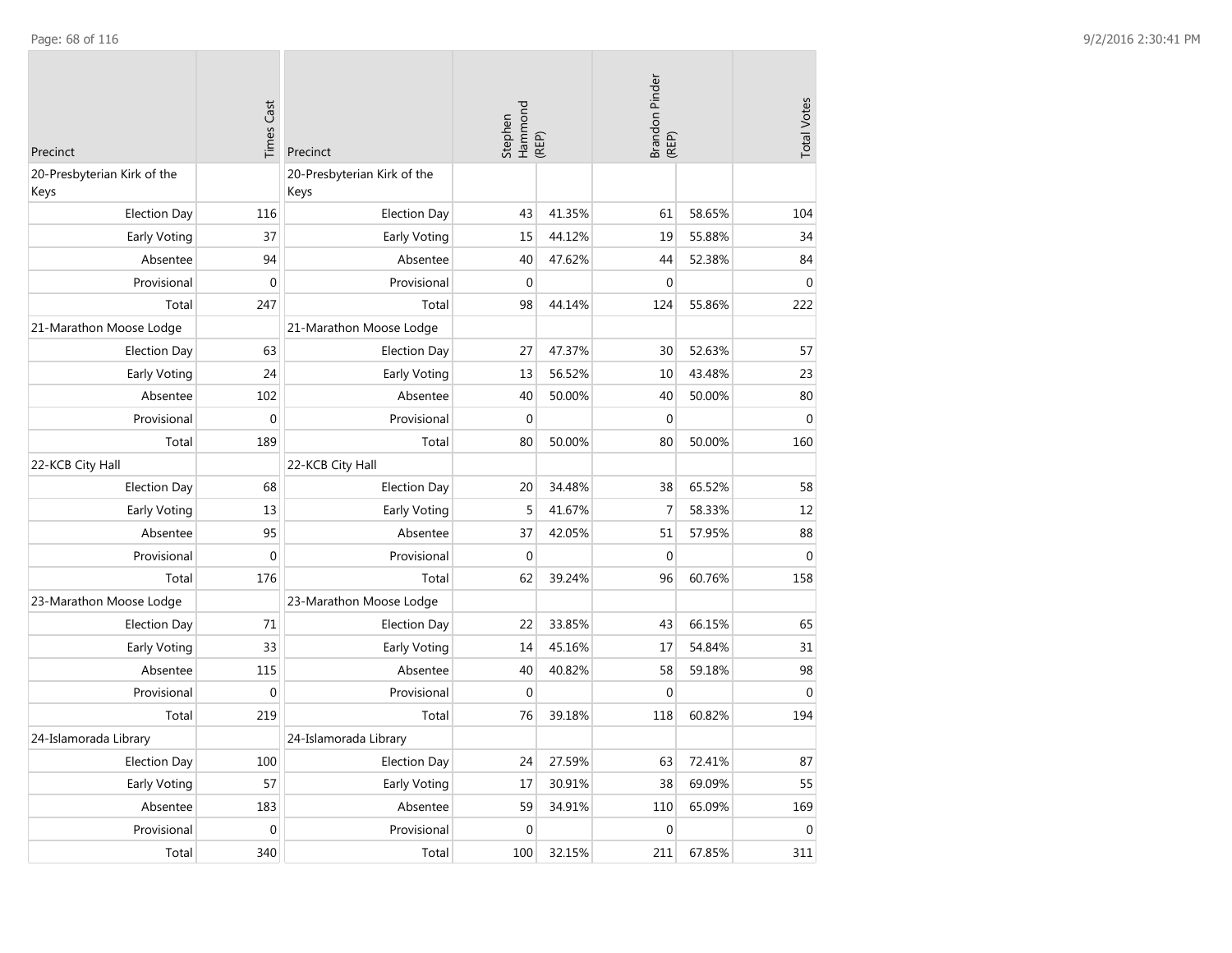| Precinct                       | <b>Times Cast</b> | Precinct                       | Stephen<br>Hammond<br>(REP) |         | Brandon Pinder<br>(REP) |        | <b>Total Votes</b> |
|--------------------------------|-------------------|--------------------------------|-----------------------------|---------|-------------------------|--------|--------------------|
| 25-PK Courtroom B              |                   | 25-PK Courtroom B              |                             |         |                         |        |                    |
| <b>Election Day</b>            | 97                | <b>Election Day</b>            | 21                          | 23.33%  | 69                      | 76.67% | 90                 |
| Early Voting                   | 48                | Early Voting                   | 8                           | 17.78%  | 37                      | 82.22% | 45                 |
| Absentee                       | 185               | Absentee                       | 46                          | 27.22%  | 123                     | 72.78% | 169                |
| Provisional                    | 0                 | Provisional                    | $\mathbf{0}$                |         | $\mathbf 0$             |        | $\mathbf{0}$       |
| Total                          | 330               | Total                          | 75                          | 24.67%  | 229                     | 75.33% | 304                |
| 26-Immanuel Lutheran<br>Church |                   | 26-Immanuel Lutheran<br>Church |                             |         |                         |        |                    |
| <b>Election Day</b>            | 172               | <b>Election Day</b>            | 36                          | 22.36%  | 125                     | 77.64% | 161                |
| Early Voting                   | 56                | Early Voting                   | 20                          | 38.46%  | 32                      | 61.54% | 52                 |
| Absentee                       | 210               | Absentee                       | 75                          | 39.47%  | 115                     | 60.53% | 190                |
| Provisional                    | $\mathbf 0$       | Provisional                    | $\mathbf{0}$                |         | $\mathbf 0$             |        | $\mathbf{0}$       |
| Total                          | 438               | Total                          | 131                         | 32.51%  | 272                     | 67.49% | 403                |
| 27-Elks Club                   |                   | 27-Elks Club                   |                             |         |                         |        |                    |
| <b>Election Day</b>            | 110               | <b>Election Day</b>            | 37                          | 34.91%  | 69                      | 65.09% | 106                |
| Early Voting                   | 50                | Early Voting                   | 29                          | 60.42%  | 19                      | 39.58% | 48                 |
| Absentee                       | 82                | Absentee                       | 30                          | 43.48%  | 39                      | 56.52% | 69                 |
| Provisional                    | $\mathbf 1$       | Provisional                    | $\mathbf{1}$                | 100.00% | $\mathbf 0$             | 0.00%  | $\mathbf 1$        |
| Total                          | 243               | Total                          | 97                          | 43.30%  | 127                     | 56.70% | 224                |
| 28-KL Civic Club               |                   | 28-KL Civic Club               |                             |         |                         |        |                    |
| <b>Election Day</b>            | 71                | <b>Election Day</b>            | 24                          | 34.29%  | 46                      | 65.71% | 70                 |
| <b>Early Voting</b>            | 41                | Early Voting                   | 16                          | 41.03%  | 23                      | 58.97% | 39                 |
| Absentee                       | 108               | Absentee                       | 41                          | 42.27%  | 56                      | 57.73% | 97                 |
| Provisional                    | $\mathbf 0$       | Provisional                    | $\mathbf{0}$                |         | $\mathbf 0$             |        | $\mathbf{0}$       |
| Total                          | 220               | Total                          | 81                          | 39.32%  | 125                     | 60.68% | 206                |
| 29-KL Civic Club               |                   | 29-KL Civic Club               |                             |         |                         |        |                    |
| <b>Election Day</b>            | 165               | <b>Election Day</b>            | 58                          | 39.19%  | 90                      | 60.81% | 148                |
| Early Voting                   | 66                | Early Voting                   | 26                          | 44.83%  | 32                      | 55.17% | 58                 |
| Absentee                       | 169               | Absentee                       | 68                          | 45.03%  | 83                      | 54.97% | 151                |
| Provisional                    | $\boldsymbol{0}$  | Provisional                    | $\mathbf 0$                 |         | $\mathbf 0$             |        | $\mathbf 0$        |
| Total                          | 400               | Total                          | 152                         | 42.58%  | 205                     | 57.42% | 357                |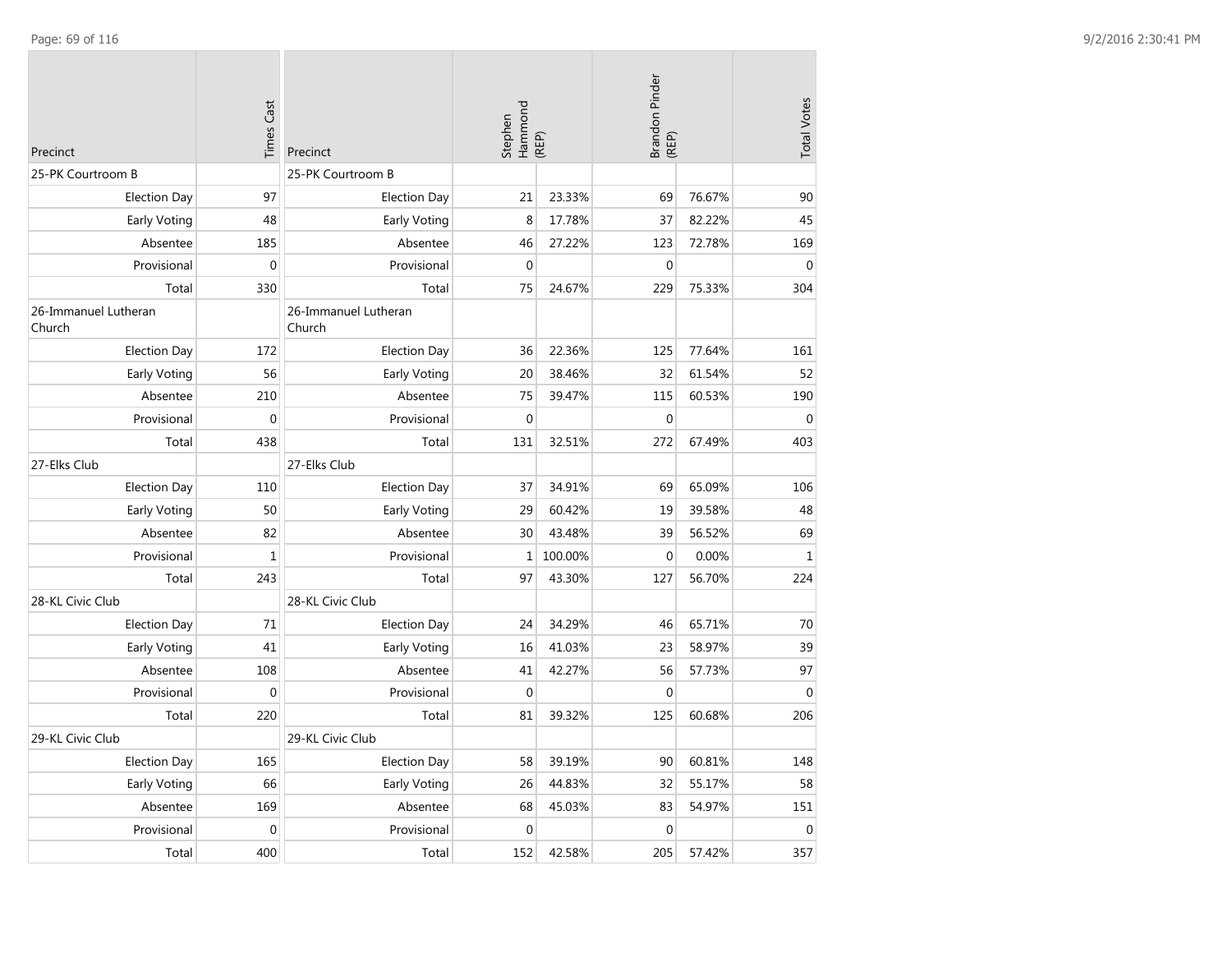| Precinct                  | <b>Times Cast</b> | Precinct                  | Stephen<br>Hammond<br>(REP) |        | Brandon Pinder<br>(REP) |        | <b>Total Votes</b> |
|---------------------------|-------------------|---------------------------|-----------------------------|--------|-------------------------|--------|--------------------|
| 30-Monroe County Library  |                   | 30-Monroe County Library  |                             |        |                         |        |                    |
| <b>Election Day</b>       | 51                | <b>Election Day</b>       | 11                          | 23.40% | 36                      | 76.60% | 47                 |
| Early Voting              | 30                | Early Voting              | 8                           | 32.00% | 17                      | 68.00% | 25                 |
| Absentee                  | 83                | Absentee                  | 33                          | 45.21% | 40                      | 54.79% | 73                 |
| Provisional               | $\mathbf 0$       | Provisional               | $\mathbf 0$                 |        | $\mathbf 0$             |        | $\boldsymbol{0}$   |
| Total                     | 164               | Total                     | 52                          | 35.86% | 93                      | 64.14% | 145                |
| 31-Monroe County Library  |                   | 31-Monroe County Library  |                             |        |                         |        |                    |
| <b>Election Day</b>       | 76                | <b>Election Day</b>       | 30                          | 41.10% | 43                      | 58.90% | 73                 |
| Early Voting              | 45                | Early Voting              | 21                          | 51.22% | 20                      | 48.78% | 41                 |
| Absentee                  | 93                | Absentee                  | 33                          | 40.74% | 48                      | 59.26% | 81                 |
| Provisional               | $\mathbf 0$       | Provisional               | $\mathbf{0}$                |        | $\mathbf 0$             |        | $\mathbf{0}$       |
| Total                     | 214               | Total                     | 84                          | 43.08% | 111                     | 56.92% | 195                |
| 32-KL Baptist Church      |                   | 32-KL Baptist Church      |                             |        |                         |        |                    |
| <b>Election Day</b>       | 107               | <b>Election Day</b>       | 39                          | 38.61% | 62                      | 61.39% | 101                |
| Early Voting              | 59                | Early Voting              | 25                          | 46.30% | 29                      | 53.70% | 54                 |
| Absentee                  | 128               | Absentee                  | 57                          | 47.50% | 63                      | 52.50% | 120                |
| Provisional               | $\boldsymbol{0}$  | Provisional               | $\mathbf{0}$                |        | $\mathbf{0}$            |        | $\mathbf{0}$       |
| Total                     | 294               | Total                     | 121                         | 44.00% | 154                     | 56.00% | 275                |
| 33-Academy at Ocean Reef  |                   | 33-Academy at Ocean Reef  |                             |        |                         |        |                    |
| <b>Election Day</b>       | 53                | <b>Election Day</b>       | 38                          | 73.08% | 14                      | 26.92% | 52                 |
| Early Voting              | $\overline{7}$    | Early Voting              | 3                           | 50.00% | 3                       | 50.00% | 6                  |
| Absentee                  | 270               | Absentee                  | 225                         | 89.29% | 27                      | 10.71% | 252                |
| Provisional               | $\mathbf 0$       | Provisional               | $\mathbf 0$                 |        | $\mathbf 0$             |        | $\mathbf{0}$       |
| Total                     | 330               | Total                     | 266                         | 85.81% | 44                      | 14.19% | 310                |
| Monroe County, FL - Total | 7,535             | Monroe County, FL - Total | 3,267                       | 48.47% | 3,473                   | 51.53% | 6,740              |
| <b>Cumulative</b>         |                   | <b>Cumulative</b>         |                             |        |                         |        |                    |
| Cumulative                |                   | Cumulative                |                             |        |                         |        |                    |
| <b>Election Day</b>       | 0                 | <b>Election Day</b>       | $\boldsymbol{0}$            |        | $\boldsymbol{0}$        |        | $\mathbf 0$        |
| Early Voting              | $\boldsymbol{0}$  | Early Voting              | $\boldsymbol{0}$            |        | $\mathbf 0$             |        | $\mathbf 0$        |
| Absentee                  | $\boldsymbol{0}$  | Absentee                  | $\mathbf 0$                 |        | $\boldsymbol{0}$        |        | $\mathbf 0$        |
| Provisional               | $\boldsymbol{0}$  | Provisional               | $\boldsymbol{0}$            |        | $\boldsymbol{0}$        |        | $\mathbf 0$        |
| Total                     | $\mathbf 0$       | Total                     | $\boldsymbol{0}$            |        | 0                       |        | $\overline{0}$     |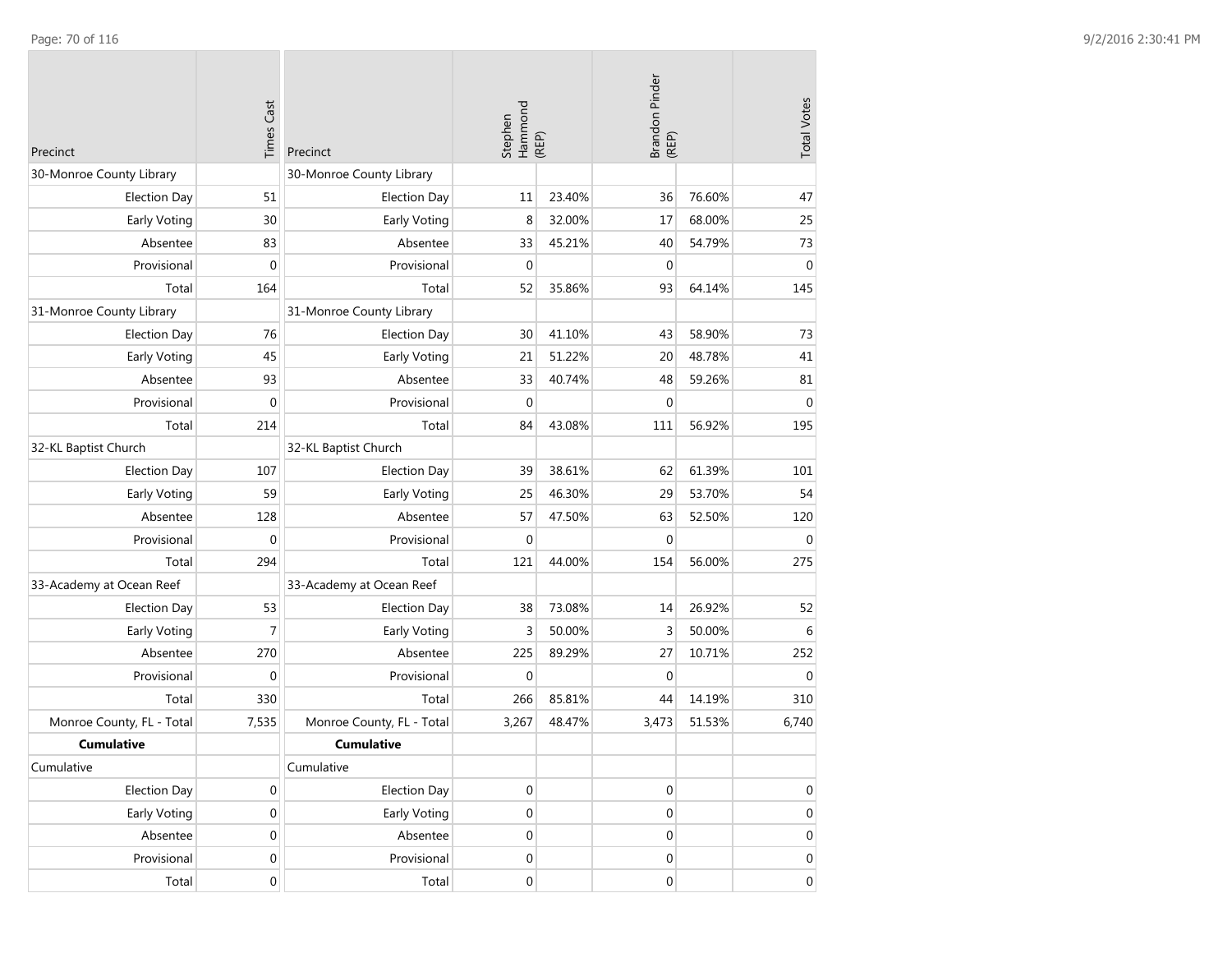| Precinct             | ast<br>3<br>ίĒ. | Precinct             | $\overline{\mathbf{v}}$<br>Steph<br>Ham<br>(REP) |        | Pinder<br>Brand<br>(REP) |        | /otes<br>Total |
|----------------------|-----------------|----------------------|--------------------------------------------------|--------|--------------------------|--------|----------------|
| Cumulative - Total   | $\Omega$        | Cumulative - Total   |                                                  |        |                          |        |                |
| Jurisdiction - Total | 7,535           | Jurisdiction - Total | 3,267                                            | 48.47% | 3,473                    | 51.53% | 6,740          |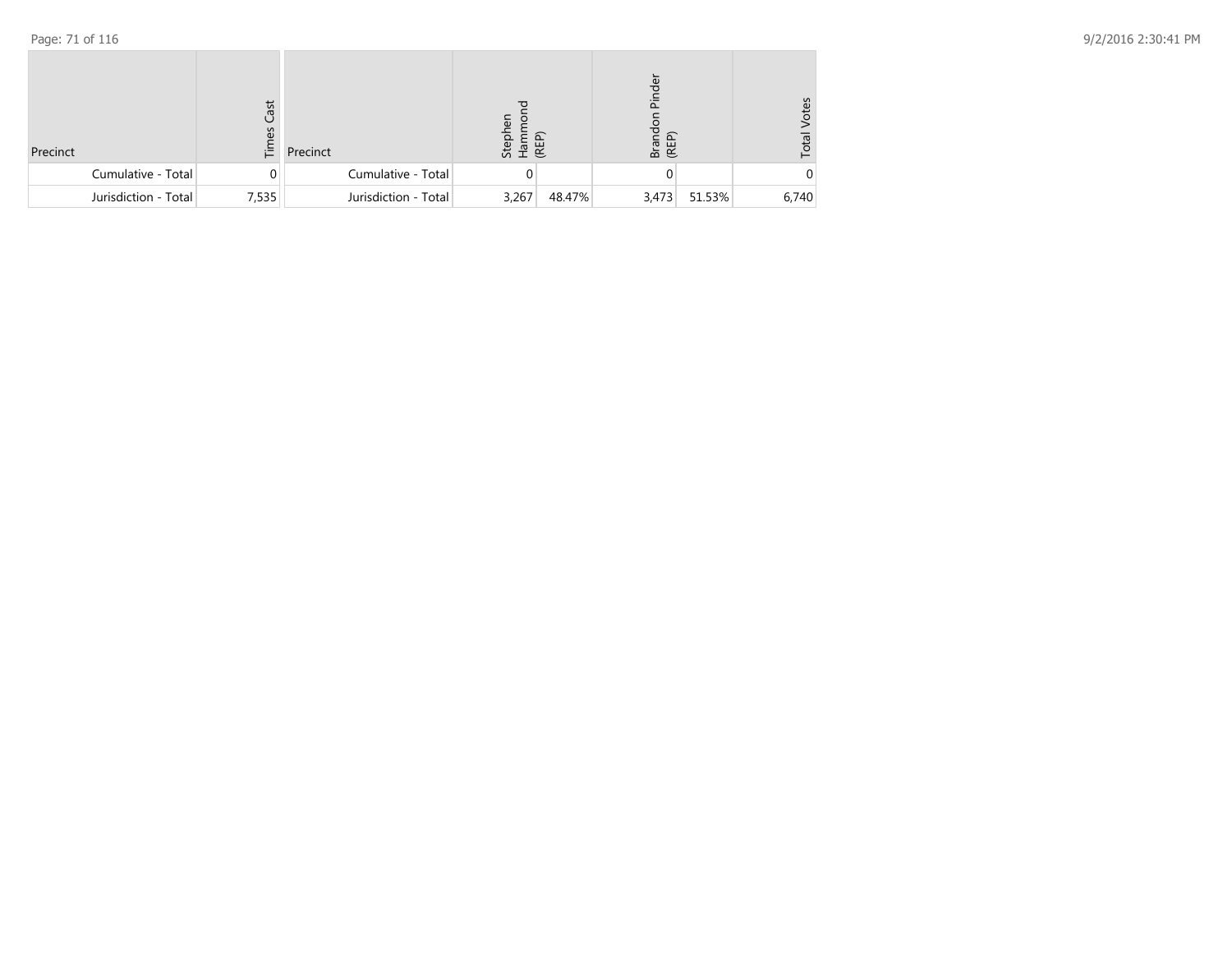### **MOSQUITO CONTROL, DIST. 4 (Vote for 1) REP**

| Precinct                 | Times Cast | Precinct                 | Janet Wood<br>(REP) |        | Larry V.Zettwoch<br>(REP) |        | <b>Total Votes</b> |
|--------------------------|------------|--------------------------|---------------------|--------|---------------------------|--------|--------------------|
| <b>Jurisdiction</b>      |            | <b>Jurisdiction</b>      |                     |        |                           |        |                    |
| <b>Monroe County, FL</b> |            | <b>Monroe County, FL</b> |                     |        |                           |        |                    |
| 1-Jaycee Clubhouse       |            | 1-Jaycee Clubhouse       |                     |        |                           |        |                    |
| <b>Election Day</b>      | 60         | <b>Election Day</b>      | 27                  | 65.85% | 14                        | 34.15% | 41                 |
| Early Voting             | 21         | Early Voting             | 15                  | 71.43% | 6                         | 28.57% | 21                 |
| Absentee                 | 95         | Absentee                 | 55                  | 69.62% | 24                        | 30.38% | 79                 |
| Provisional              | 0          | Provisional              | $\mathbf{0}$        |        | $\mathbf 0$               |        | $\mathbf 0$        |
| Total                    | 176        | Total                    | 97                  | 68.79% | 44                        | 31.21% | 141                |
| 2-KW High School         |            | 2-KW High School         |                     |        |                           |        |                    |
| <b>Election Day</b>      | 48         | <b>Election Day</b>      | 26                  | 65.00% | 14                        | 35.00% | 40                 |
| Early Voting             | 29         | Early Voting             | 15                  | 57.69% | 11                        | 42.31% | 26                 |
| Absentee                 | 116        | Absentee                 | 59                  | 56.73% | 45                        | 43.27% | 104                |
| Provisional              | 0          | Provisional              | $\mathbf{0}$        |        | $\mathbf 0$               |        | $\mathbf 0$        |
| Total                    | 193        | Total                    | 100                 | 58.82% | 70                        | 41.18% | 170                |
| 3-KW High School         |            | 3-KW High School         |                     |        |                           |        |                    |
| <b>Election Day</b>      | 48         | <b>Election Day</b>      | 22                  | 56.41% | 17                        | 43.59% | 39                 |
| Early Voting             | 20         | Early Voting             | 11                  | 61.11% | $\overline{7}$            | 38.89% | 18                 |
| Absentee                 | 81         | Absentee                 | 41                  | 58.57% | 29                        | 41.43% | 70                 |
| Provisional              | 0          | Provisional              | $\mathbf{0}$        |        | $\mathbf{0}$              |        | $\mathbf{0}$       |
| Total                    | 149        | Total                    | 74                  | 58.27% | 53                        | 41.73% | 127                |
| 4-MLK Pool               |            | 4-MLK Pool               |                     |        |                           |        |                    |
| <b>Election Day</b>      | 12         | <b>Election Day</b>      | 5                   | 71.43% | $\overline{2}$            | 28.57% | 7                  |
| Early Voting             | 6          | Early Voting             | 3                   | 60.00% | $\overline{c}$            | 40.00% | 5                  |
| Absentee                 | 16         | Absentee                 | 13                  | 81.25% | 3                         | 18.75% | 16                 |
| Provisional              | 0          | Provisional              | $\Omega$            |        | $\mathbf 0$               |        | $\mathbf 0$        |
| Total                    | 34         | Total                    | 21                  | 75.00% | $\overline{7}$            | 25.00% | 28                 |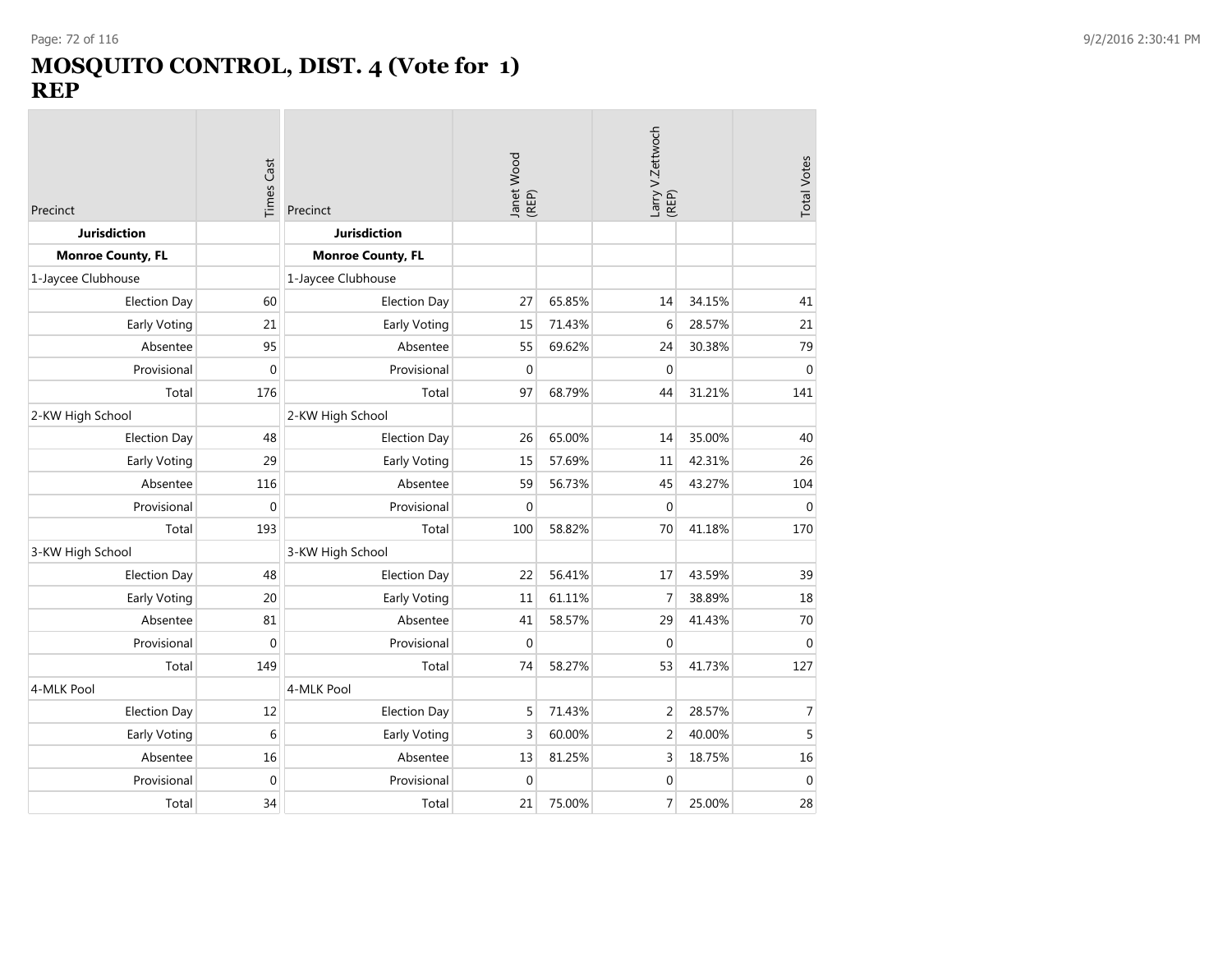| Precinct                  | <b>Times Cast</b> | Precinct                  | Janet Wood<br>(REP) |        | Larry V.Zettwoch<br>(REP) |        | <b>Total Votes</b> |
|---------------------------|-------------------|---------------------------|---------------------|--------|---------------------------|--------|--------------------|
| 5-Old City Hall           |                   | 5-Old City Hall           |                     |        |                           |        |                    |
| <b>Election Day</b>       | 34                | <b>Election Day</b>       | 19                  | 61.29% | 12                        | 38.71% | 31                 |
| Early Voting              | 22                | Early Voting              | 13                  | 68.42% | 6                         | 31.58% | 19                 |
| Absentee                  | 187               | Absentee                  | 96                  | 61.54% | 60                        | 38.46% | 156                |
| Provisional               | $\boldsymbol{0}$  | Provisional               | $\mathbf{0}$        |        | $\mathbf 0$               |        | $\mathbf{0}$       |
| Total                     | 243               | Total                     | 128                 | 62.14% | 78                        | 37.86% | 206                |
| 6-Gato Building           |                   | 6-Gato Building           |                     |        |                           |        |                    |
| <b>Election Day</b>       | 44                | <b>Election Day</b>       | 25                  | 67.57% | 12                        | 32.43% | 37                 |
| <b>Early Voting</b>       | 14                | Early Voting              | 6                   | 42.86% | 8                         | 57.14% | 14                 |
| Absentee                  | 49                | Absentee                  | 22                  | 55.00% | 18                        | 45.00% | 40                 |
| Provisional               | $\boldsymbol{0}$  | Provisional               | $\mathbf{0}$        |        | $\boldsymbol{0}$          |        | $\mathbf 0$        |
| Total                     | 107               | Total                     | 53                  | 58.24% | 38                        | 41.76% | 91                 |
| 7-Moose Club              |                   | 7-Moose Club              |                     |        |                           |        |                    |
| <b>Election Day</b>       | 38                | <b>Election Day</b>       | 24                  | 68.57% | 11                        | 31.43% | 35                 |
| <b>Early Voting</b>       | 9                 | Early Voting              | 5                   | 62.50% | 3                         | 37.50% | $\,8\,$            |
| Absentee                  | 39                | Absentee                  | 17                  | 56.67% | 13                        | 43.33% | 30                 |
| Provisional               | $\mathbf 0$       | Provisional               | $\Omega$            |        | $\mathbf{0}$              |        | $\mathbf{0}$       |
| Total                     | 86                | Total                     | 46                  | 63.01% | 27                        | 36.99% | 73                 |
| 8-Glad Tidings Tabernacle |                   | 8-Glad Tidings Tabernacle |                     |        |                           |        |                    |
| <b>Election Day</b>       | 54                | <b>Election Day</b>       | 30                  | 65.22% | 16                        | 34.78% | 46                 |
| Early Voting              | 23                | Early Voting              | 12                  | 63.16% | $\overline{7}$            | 36.84% | 19                 |
| Absentee                  | 80                | Absentee                  | 38                  | 53.52% | 33                        | 46.48% | 71                 |
| Provisional               | $\mathbf 0$       | Provisional               | $\Omega$            |        | $\mathbf{0}$              |        | $\mathbf{0}$       |
| Total                     | 157               | Total                     | 80                  | 58.82% | 56                        | 41.18% | 136                |
| 9-Sr Citizen Plaza        |                   | 9-Sr Citizen Plaza        |                     |        |                           |        |                    |
| <b>Election Day</b>       | 95                | <b>Election Day</b>       | 47                  | 61.84% | 29                        | 38.16% | 76                 |
| Early Voting              | 24                | Early Voting              | 19                  | 86.36% | 3                         | 13.64% | 22                 |
| Absentee                  | 93                | Absentee                  | 54                  | 62.79% | 32                        | 37.21% | 86                 |
| Provisional               | $\mathbf{0}$      | Provisional               | $\mathbf{0}$        |        | $\mathbf 0$               |        | $\mathbf 0$        |
| Total                     | 212               | Total                     | 120                 | 65.22% | 64                        | 34.78% | 184                |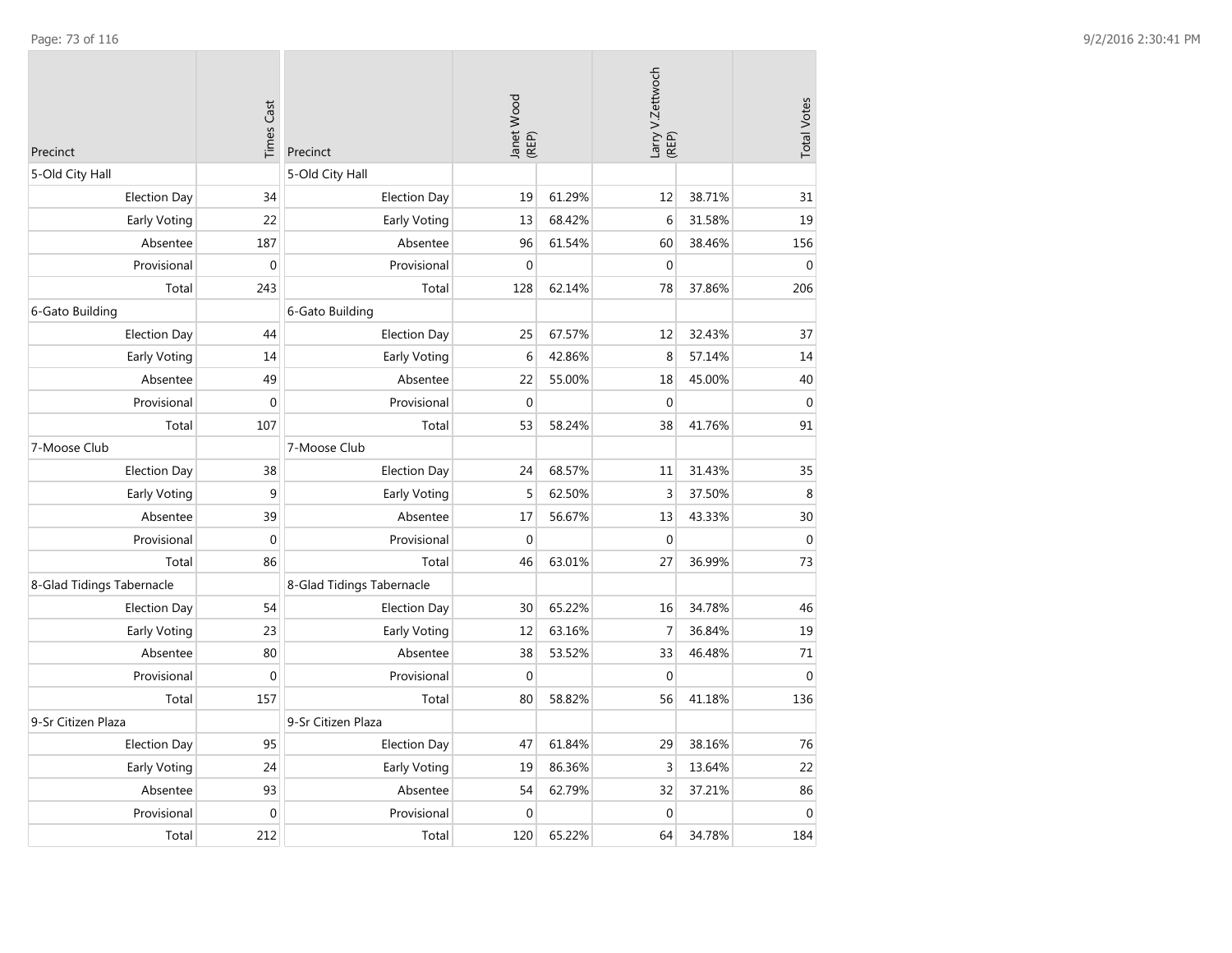| Precinct                     | <b>Times Cast</b> | Precinct                     | Janet Wood<br>(REP) |        | Larry V.Zettwoch<br>(REP) |        | <b>Total Votes</b> |
|------------------------------|-------------------|------------------------------|---------------------|--------|---------------------------|--------|--------------------|
| 10-Sr Citizens Plaza         |                   | 10-Sr Citizens Plaza         |                     |        |                           |        |                    |
| <b>Election Day</b>          | 56                | <b>Election Day</b>          | 30                  | 65.22% | 16                        | 34.78% | 46                 |
| <b>Early Voting</b>          | 15                | Early Voting                 | 6                   | 50.00% | 6                         | 50.00% | 12                 |
| Absentee                     | 58                | Absentee                     | 28                  | 60.87% | 18                        | 39.13% | 46                 |
| Provisional                  | $\boldsymbol{0}$  | Provisional                  | $\mathbf 0$         |        | $\mathbf 0$               |        | $\mathbf 0$        |
| Total                        | 129               | Total                        | 64                  | 61.54% | 40                        | 38.46% | 104                |
| 11-Stock Island Fire Station |                   | 11-Stock Island Fire Station |                     |        |                           |        |                    |
| <b>Election Day</b>          | 109               | <b>Election Day</b>          | 56                  | 60.87% | 36                        | 39.13% | 92                 |
| <b>Early Voting</b>          | 21                | Early Voting                 | 13                  | 65.00% | $\overline{7}$            | 35.00% | 20                 |
| Absentee                     | 164               | Absentee                     | 103                 | 67.32% | 50                        | 32.68% | 153                |
| Provisional                  | $\mathbf 0$       | Provisional                  | $\mathbf 0$         |        | $\mathbf 0$               |        | $\mathbf{0}$       |
| Total                        | 294               | Total                        | 172                 | 64.91% | 93                        | 35.09% | 265                |
| 12-BC Fire Station           |                   | 12-BC Fire Station           |                     |        |                           |        |                    |
| <b>Election Day</b>          | 79                | <b>Election Day</b>          | 45                  | 60.00% | 30                        | 40.00% | 75                 |
| <b>Early Voting</b>          | 40                | Early Voting                 | 22                  | 55.00% | 18                        | 45.00% | 40                 |
| Absentee                     | 121               | Absentee                     | 66                  | 60.55% | 43                        | 39.45% | 109                |
| Provisional                  | $\mathbf 0$       | Provisional                  | $\mathbf{0}$        |        | $\mathbf{0}$              |        | $\mathbf{0}$       |
| Total                        | 240               | Total                        | 133                 | 59.38% | 91                        | 40.63% | 224                |
| 13-Sugarloaf Baptist Ch      |                   | 13-Sugarloaf Baptist Ch      |                     |        |                           |        |                    |
| <b>Election Day</b>          | 85                | <b>Election Day</b>          | 41                  | 51.90% | 38                        | 48.10% | 79                 |
| <b>Early Voting</b>          | 16                | Early Voting                 | 6                   | 46.15% | $\overline{7}$            | 53.85% | 13                 |
| Absentee                     | 122               | Absentee                     | 38                  | 37.25% | 64                        | 62.75% | 102                |
| Provisional                  | $\boldsymbol{0}$  | Provisional                  | $\mathbf 0$         |        | $\mathbf 0$               |        | $\boldsymbol{0}$   |
| Total                        | 223               | Total                        | 85                  | 43.81% | 109                       | 56.19% | 194                |
| 14-Sugarloaf Baptist Ch      |                   | 14-Sugarloaf Baptist Ch      |                     |        |                           |        |                    |
| <b>Election Day</b>          | 69                | <b>Election Day</b>          | 38                  | 63.33% | 22                        | 36.67% | 60                 |
| <b>Early Voting</b>          | 31                | Early Voting                 | 17                  | 58.62% | 12                        | 41.38% | 29                 |
| Absentee                     | 146               | Absentee                     | 63                  | 48.84% | 66                        | 51.16% | 129                |
| Provisional                  | $\boldsymbol{0}$  | Provisional                  | $\mathbf 0$         |        | $\mathbf 0$               |        | $\mathbf 0$        |
| Total                        | 246               | Total                        | 118                 | 54.13% | 100                       | 45.87% | 218                |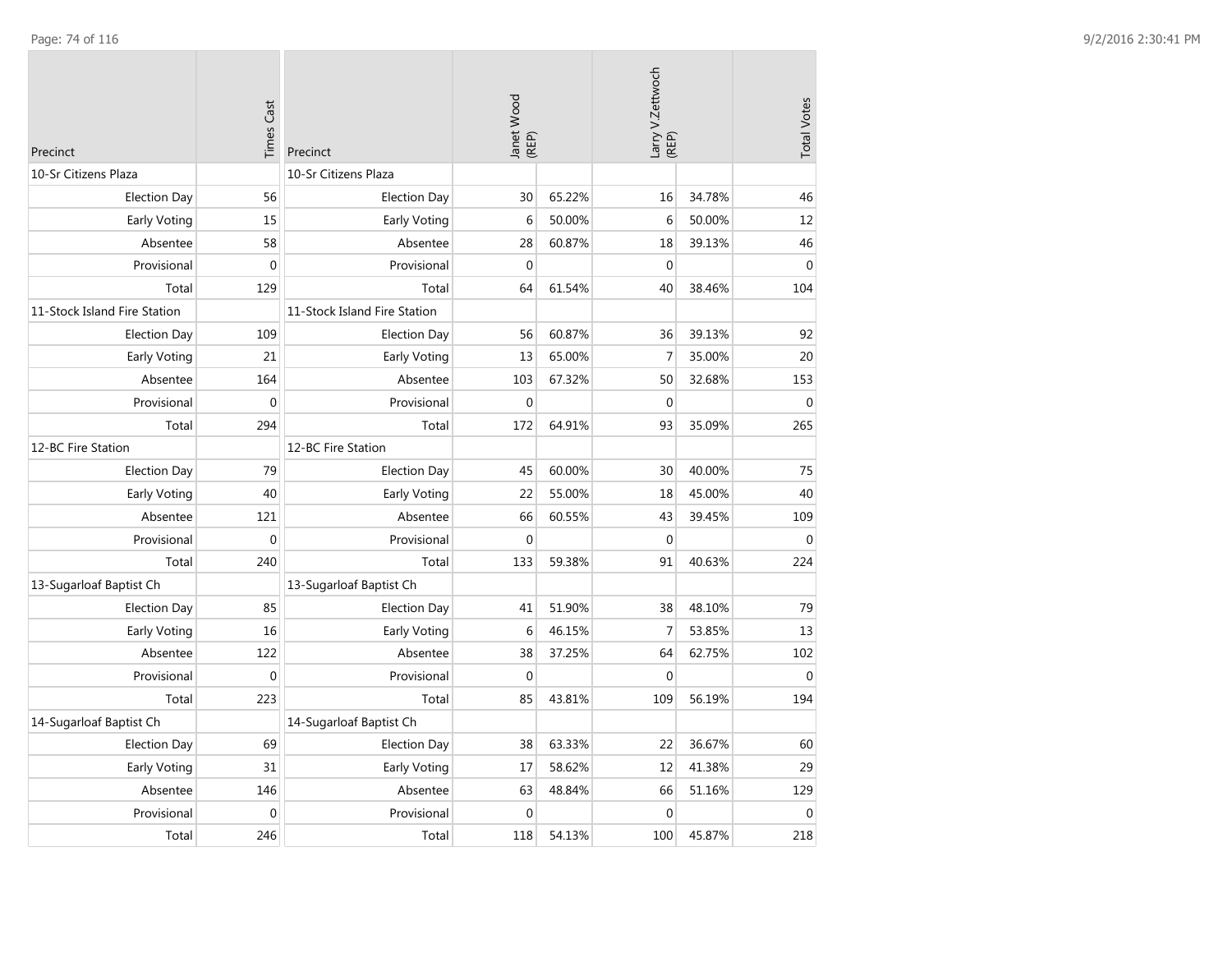| Precinct                            | <b>Times Cast</b> | Precinct                            | Janet Wood<br>(REP) |         | Larry V.Zettwoch<br>(REP) |        | <b>Total Votes</b> |
|-------------------------------------|-------------------|-------------------------------------|---------------------|---------|---------------------------|--------|--------------------|
| 15-Boy Scouts of America            |                   | 15-Boy Scouts of America            |                     |         |                           |        |                    |
| <b>Election Day</b>                 | 79                | <b>Election Day</b>                 | 43                  | 59.72%  | 29                        | 40.28% | 72                 |
| Early Voting                        | 49                | Early Voting                        | 27                  | 58.70%  | 19                        | 41.30% | 46                 |
| Absentee                            | 222               | Absentee                            | 108                 | 52.43%  | 98                        | 47.57% | 206                |
| Provisional                         | $\mathbf 1$       | Provisional                         | 1                   | 100.00% | $\mathbf 0$               | 0.00%  | $\mathbf{1}$       |
| Total                               | 351               | Total                               | 179                 | 55.08%  | 146                       | 44.92% | 325                |
| 16-BPK First Baptist Church         |                   | 16-BPK First Baptist Church         |                     |         |                           |        |                    |
| <b>Election Day</b>                 | 90                | <b>Election Day</b>                 | 49                  | 62.03%  | 30                        | 37.97% | 79                 |
| Early Voting                        | 52                | Early Voting                        | 25                  | 56.82%  | 19                        | 43.18% | 44                 |
| Absentee                            | 105               | Absentee                            | 48                  | 53.33%  | 42                        | 46.67% | 90                 |
| Provisional                         | $\mathbf 0$       | Provisional                         | $\mathbf 0$         |         | $\mathbf 0$               |        | $\mathbf 0$        |
| Total                               | 247               | Total                               | 122                 | 57.28%  | 91                        | 42.72% | 213                |
| 17-BPK Comm Park                    |                   | 17-BPK Comm Park                    |                     |         |                           |        |                    |
| <b>Election Day</b>                 | 56                | <b>Election Day</b>                 | 31                  | 63.27%  | 18                        | 36.73% | 49                 |
| Early Voting                        | 45                | Early Voting                        | 25                  | 59.52%  | 17                        | 40.48% | 42                 |
| Absentee                            | 70                | Absentee                            | 25                  | 41.67%  | 35                        | 58.33% | 60                 |
| Provisional                         | $\mathbf{0}$      | Provisional                         | $\mathbf{0}$        |         | $\mathbf 0$               |        | $\mathbf{0}$       |
| Total                               | 171               | Total                               | 81                  | 53.64%  | 70                        | 46.36% | 151                |
| 18-American Legion<br>Marathon      |                   | 18-American Legion<br>Marathon      |                     |         |                           |        |                    |
| <b>Election Day</b>                 | 65                | <b>Election Day</b>                 | 33                  | 60.00%  | 22                        | 40.00% | 55                 |
| Early Voting                        | 20                | Early Voting                        | 8                   | 47.06%  | 9                         | 52.94% | 17                 |
| Absentee                            | 38                | Absentee                            | 18                  | 58.06%  | 13                        | 41.94% | 31                 |
| Provisional                         | 0                 | Provisional                         | 0                   |         | 0                         |        | $\mathbf 0$        |
| Total                               | 123               | Total                               | 59                  | 57.28%  | 44                        | 42.72% | 103                |
| 19-Marathon First Baptist<br>Church |                   | 19-Marathon First Baptist<br>Church |                     |         |                           |        |                    |
| <b>Election Day</b>                 | 99                | <b>Election Day</b>                 | 57                  | 72.15%  | 22                        | 27.85% | 79                 |
| Early Voting                        | 46                | Early Voting                        | 19                  | 44.19%  | 24                        | 55.81% | 43                 |
| Absentee                            | 205               | Absentee                            | 79                  | 44.63%  | 98                        | 55.37% | 177                |
| Provisional                         | $\boldsymbol{0}$  | Provisional                         | $\mathbf 0$         |         | $\mathbf 0$               |        | $\boldsymbol{0}$   |
| Total                               | 350               | Total                               | 155                 | 51.84%  | 144                       | 48.16% | 299                |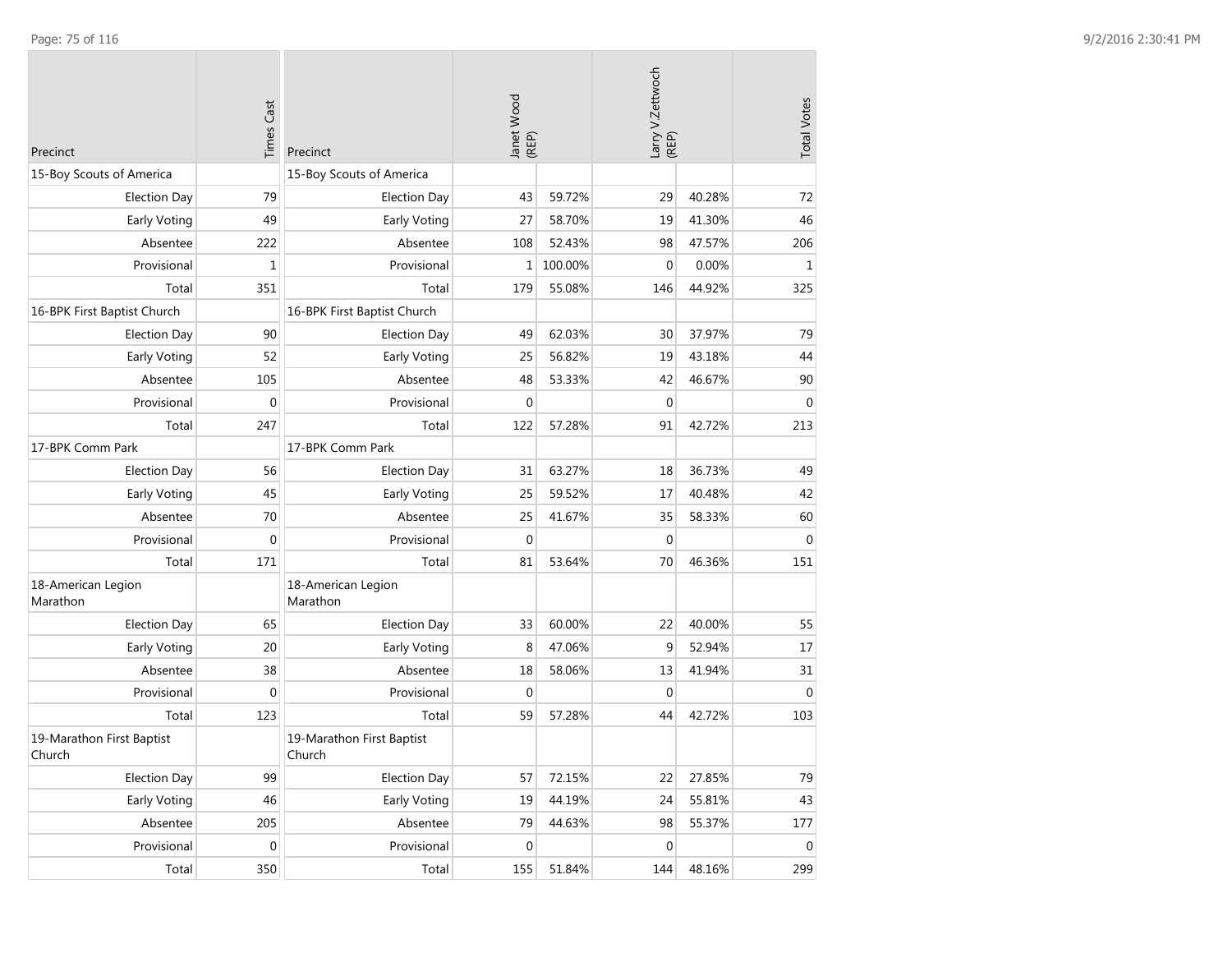| Precinct                            | <b>Times Cast</b> | Precinct                            | Janet Wood<br>(REP) |        | Larry V.Zettwoch<br>(REP) |        | <b>Total Votes</b> |
|-------------------------------------|-------------------|-------------------------------------|---------------------|--------|---------------------------|--------|--------------------|
| 20-Presbyterian Kirk of the<br>Keys |                   | 20-Presbyterian Kirk of the<br>Keys |                     |        |                           |        |                    |
| <b>Election Day</b>                 | 116               | <b>Election Day</b>                 | 65                  | 66.33% | 33                        | 33.67% | 98                 |
| Early Voting                        | 37                | Early Voting                        | 25                  | 73.53% | 9                         | 26.47% | 34                 |
| Absentee                            | 94                | Absentee                            | 40                  | 48.19% | 43                        | 51.81% | 83                 |
| Provisional                         | $\mathbf 0$       | Provisional                         | $\mathbf 0$         |        | $\mathbf{0}$              |        | $\mathbf 0$        |
| Total                               | 247               | Total                               | 130                 | 60.47% | 85                        | 39.53% | 215                |
| 21-Marathon Moose Lodge             |                   | 21-Marathon Moose Lodge             |                     |        |                           |        |                    |
| <b>Election Day</b>                 | 63                | <b>Election Day</b>                 | 27                  | 45.76% | 32                        | 54.24% | 59                 |
| Early Voting                        | 24                | Early Voting                        | 14                  | 60.87% | 9                         | 39.13% | 23                 |
| Absentee                            | 102               | Absentee                            | 50                  | 60.24% | 33                        | 39.76% | 83                 |
| Provisional                         | $\mathbf 0$       | Provisional                         | $\Omega$            |        | $\Omega$                  |        | $\theta$           |
| Total                               | 189               | Total                               | 91                  | 55.15% | 74                        | 44.85% | 165                |
| 22-KCB City Hall                    |                   | 22-KCB City Hall                    |                     |        |                           |        |                    |
| <b>Election Day</b>                 | 68                | <b>Election Day</b>                 | 37                  | 61.67% | 23                        | 38.33% | 60                 |
| Early Voting                        | 13                | Early Voting                        | 5                   | 45.45% | 6                         | 54.55% | 11                 |
| Absentee                            | 95                | Absentee                            | 29                  | 34.12% | 56                        | 65.88% | 85                 |
| Provisional                         | $\mathbf 0$       | Provisional                         | $\mathbf{0}$        |        | $\mathbf{0}$              |        | $\mathbf 0$        |
| Total                               | 176               | Total                               | 71                  | 45.51% | 85                        | 54.49% | 156                |
| 23-Marathon Moose Lodge             |                   | 23-Marathon Moose Lodge             |                     |        |                           |        |                    |
| <b>Election Day</b>                 | 71                | <b>Election Day</b>                 | 34                  | 54.84% | 28                        | 45.16% | 62                 |
| Early Voting                        | 33                | Early Voting                        | 15                  | 53.57% | 13                        | 46.43% | 28                 |
| Absentee                            | 115               | Absentee                            | 47                  | 52.81% | 42                        | 47.19% | 89                 |
| Provisional                         | $\mathbf{0}$      | Provisional                         | $\mathbf 0$         |        | $\mathbf{0}$              |        | $\mathbf 0$        |
| Total                               | 219               | Total                               | 96                  | 53.63% | 83                        | 46.37% | 179                |
| 24-Islamorada Library               |                   | 24-Islamorada Library               |                     |        |                           |        |                    |
| <b>Election Day</b>                 | 100               | <b>Election Day</b>                 | 39                  | 42.39% | 53                        | 57.61% | 92                 |
| Early Voting                        | 57                | Early Voting                        | 23                  | 41.82% | 32                        | 58.18% | 55                 |
| Absentee                            | 183               | Absentee                            | 52                  | 30.77% | 117                       | 69.23% | 169                |
| Provisional                         | $\boldsymbol{0}$  | Provisional                         | $\mathbf 0$         |        | $\mathbf 0$               |        | $\mathbf 0$        |
| Total                               | 340               | Total                               | 114                 | 36.08% | 202                       | 63.92% | 316                |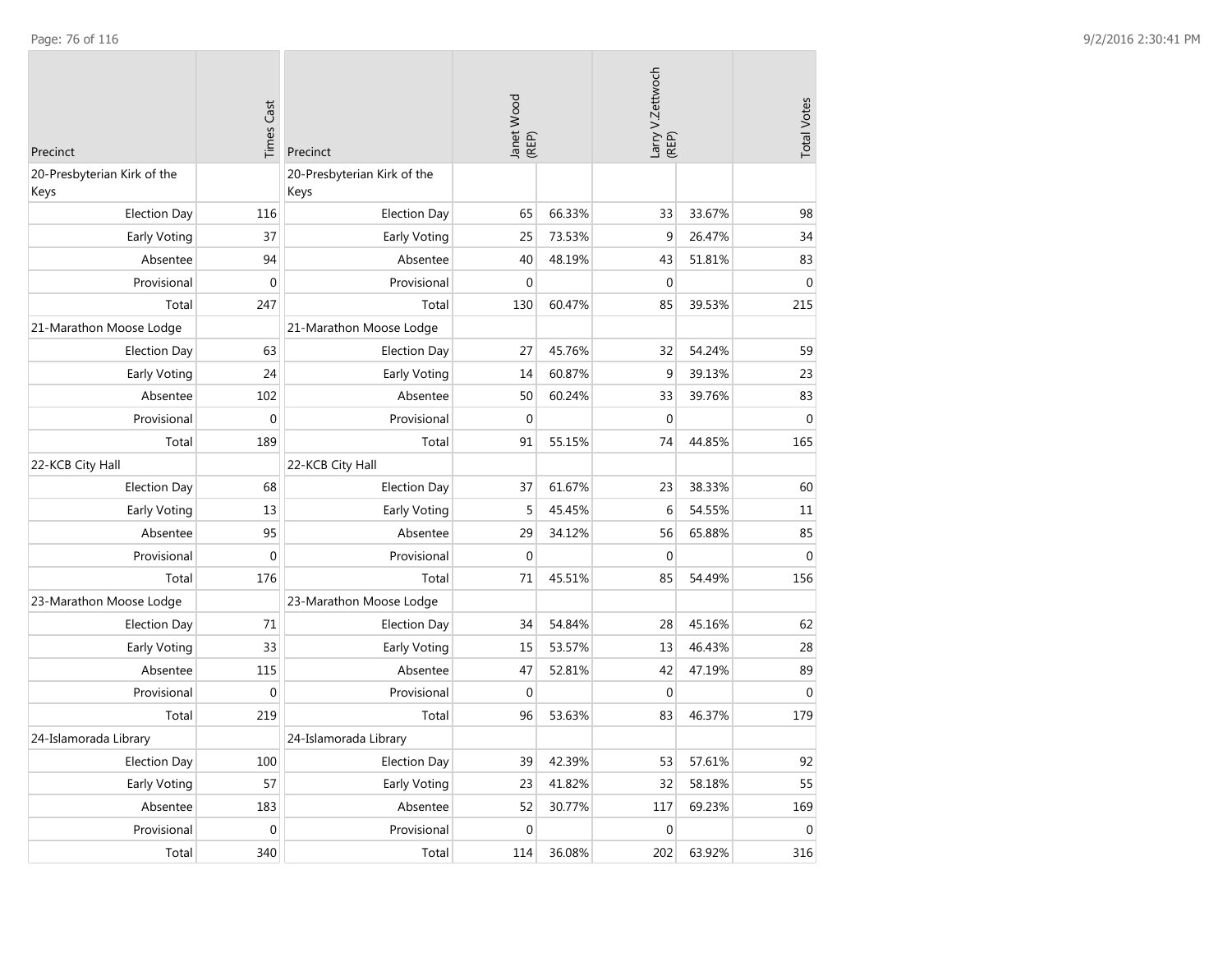| Precinct                       | <b>Times Cast</b> | Precinct                       | Janet Wood<br>(REP) |        | Larry V.Zettwoch<br>(REP) |         | <b>Total Votes</b> |
|--------------------------------|-------------------|--------------------------------|---------------------|--------|---------------------------|---------|--------------------|
| 25-PK Courtroom B              |                   | 25-PK Courtroom B              |                     |        |                           |         |                    |
| <b>Election Day</b>            | 97                | <b>Election Day</b>            | 56                  | 62.92% | 33                        | 37.08%  | 89                 |
| <b>Early Voting</b>            | 48                | Early Voting                   | 22                  | 48.89% | 23                        | 51.11%  | 45                 |
| Absentee                       | 185               | Absentee                       | 82                  | 49.40% | 84                        | 50.60%  | 166                |
| Provisional                    | $\mathbf{0}$      | Provisional                    | $\mathbf 0$         |        | $\mathbf 0$               |         | $\mathbf{0}$       |
| Total                          | 330               | Total                          | 160                 | 53.33% | 140                       | 46.67%  | 300                |
| 26-Immanuel Lutheran<br>Church |                   | 26-Immanuel Lutheran<br>Church |                     |        |                           |         |                    |
| <b>Election Day</b>            | 172               | <b>Election Day</b>            | 87                  | 54.04% | 74                        | 45.96%  | 161                |
| Early Voting                   | 56                | Early Voting                   | 26                  | 50.00% | 26                        | 50.00%  | 52                 |
| Absentee                       | 210               | Absentee                       | 111                 | 58.12% | 80                        | 41.88%  | 191                |
| Provisional                    | $\boldsymbol{0}$  | Provisional                    | $\mathbf 0$         |        | $\Omega$                  |         | $\mathbf 0$        |
| Total                          | 438               | Total                          | 224                 | 55.45% | 180                       | 44.55%  | 404                |
| 27-Elks Club                   |                   | 27-Elks Club                   |                     |        |                           |         |                    |
| <b>Election Day</b>            | 110               | <b>Election Day</b>            | 56                  | 56.00% | 44                        | 44.00%  | 100                |
| <b>Early Voting</b>            | 50                | Early Voting                   | 21                  | 47.73% | 23                        | 52.27%  | 44                 |
| Absentee                       | 82                | Absentee                       | 34                  | 46.58% | 39                        | 53.42%  | 73                 |
| Provisional                    | $\mathbf{1}$      | Provisional                    | $\mathbf{0}$        | 0.00%  | 1 <sup>1</sup>            | 100.00% | $\mathbf{1}$       |
| Total                          | 243               | Total                          | 111                 | 50.92% | 107                       | 49.08%  | 218                |
| 28-KL Civic Club               |                   | 28-KL Civic Club               |                     |        |                           |         |                    |
| <b>Election Day</b>            | 71                | <b>Election Day</b>            | 41                  | 60.29% | 27                        | 39.71%  | 68                 |
| <b>Early Voting</b>            | 41                | Early Voting                   | 18                  | 45.00% | 22                        | 55.00%  | 40                 |
| Absentee                       | 108               | Absentee                       | 58                  | 61.05% | 37                        | 38.95%  | 95                 |
| Provisional                    | $\mathbf 0$       | Provisional                    | $\mathbf 0$         |        | $\overline{0}$            |         | $\mathbf{0}$       |
| Total                          | 220               | Total                          | 117                 | 57.64% | 86                        | 42.36%  | 203                |
| 29-KL Civic Club               |                   | 29-KL Civic Club               |                     |        |                           |         |                    |
| <b>Election Day</b>            | 165               | <b>Election Day</b>            | 87                  | 59.59% | 59                        | 40.41%  | 146                |
| Early Voting                   | 66                | Early Voting                   | 30                  | 50.85% | 29                        | 49.15%  | 59                 |
| Absentee                       | 169               | Absentee                       | 83                  | 53.55% | 72                        | 46.45%  | 155                |
| Provisional                    | $\mathbf 0$       | Provisional                    | $\mathbf 0$         |        | $\mathbf 0$               |         | $\mathbf 0$        |
| Total                          | 400               | Total                          | 200                 | 55.56% | 160                       | 44.44%  | 360                |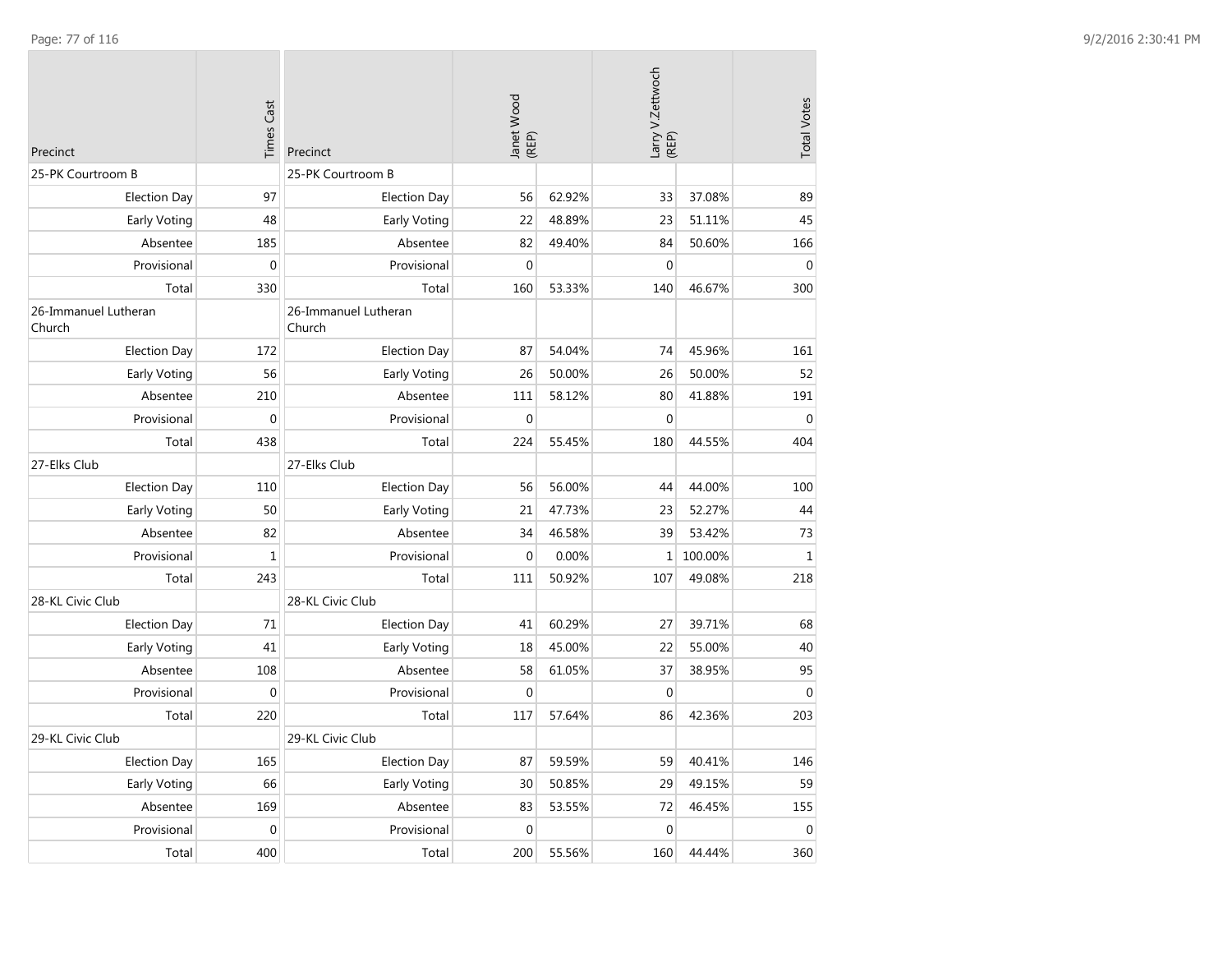| Precinct                  | <b>Times Cast</b> | Precinct                  | Janet Wood<br>(REP) |        | Larry V.Zettwoch<br>(REP) |        | <b>Total Votes</b> |
|---------------------------|-------------------|---------------------------|---------------------|--------|---------------------------|--------|--------------------|
| 30-Monroe County Library  |                   | 30-Monroe County Library  |                     |        |                           |        |                    |
| <b>Election Day</b>       | 51                | <b>Election Day</b>       | 28                  | 60.87% | 18                        | 39.13% | 46                 |
| <b>Early Voting</b>       | 30                | Early Voting              | 13                  | 46.43% | 15                        | 53.57% | 28                 |
| Absentee                  | 83                | Absentee                  | 48                  | 65.75% | 25                        | 34.25% | 73                 |
| Provisional               | $\mathbf 0$       | Provisional               | $\mathbf 0$         |        | $\mathbf 0$               |        | $\mathbf 0$        |
| Total                     | 164               | Total                     | 89                  | 60.54% | 58                        | 39.46% | 147                |
| 31-Monroe County Library  |                   | 31-Monroe County Library  |                     |        |                           |        |                    |
| <b>Election Day</b>       | 76                | <b>Election Day</b>       | 39                  | 57.35% | 29                        | 42.65% | 68                 |
| Early Voting              | 45                | Early Voting              | 21                  | 51.22% | 20                        | 48.78% | 41                 |
| Absentee                  | 93                | Absentee                  | 36                  | 42.86% | 48                        | 57.14% | 84                 |
| Provisional               | $\mathbf 0$       | Provisional               | $\mathbf{0}$        |        | $\mathbf 0$               |        | $\mathbf{0}$       |
| Total                     | 214               | Total                     | 96                  | 49.74% | 97                        | 50.26% | 193                |
| 32-KL Baptist Church      |                   | 32-KL Baptist Church      |                     |        |                           |        |                    |
| <b>Election Day</b>       | 107               | <b>Election Day</b>       | 56                  | 56.00% | 44                        | 44.00% | 100                |
| Early Voting              | 59                | Early Voting              | 26                  | 48.15% | 28                        | 51.85% | 54                 |
| Absentee                  | 128               | Absentee                  | 54                  | 45.76% | 64                        | 54.24% | 118                |
| Provisional               | $\boldsymbol{0}$  | Provisional               | $\mathbf 0$         |        | $\mathbf 0$               |        | $\mathbf 0$        |
| Total                     | 294               | Total                     | 136                 | 50.00% | 136                       | 50.00% | 272                |
| 33-Academy at Ocean Reef  |                   | 33-Academy at Ocean Reef  |                     |        |                           |        |                    |
| <b>Election Day</b>       | 53                | <b>Election Day</b>       | 25                  | 48.08% | 27                        | 51.92% | 52                 |
| <b>Early Voting</b>       | $\overline{7}$    | Early Voting              | 3                   | 50.00% | 3                         | 50.00% | 6                  |
| Absentee                  | 270               | Absentee                  | 33                  | 12.74% | 226                       | 87.26% | 259                |
| Provisional               | $\mathbf 0$       | Provisional               | $\mathbf 0$         |        | $\mathbf 0$               |        | $\mathbf 0$        |
| Total                     | 330               | Total                     | 61                  | 19.24% | 256                       | 80.76% | 317                |
| Monroe County, FL - Total | 7,535             | Monroe County, FL - Total | 3,583               | 53.50% | 3,114                     | 46.50% | 6,697              |
| <b>Cumulative</b>         |                   | <b>Cumulative</b>         |                     |        |                           |        |                    |
| Cumulative                |                   | Cumulative                |                     |        |                           |        |                    |
| <b>Election Day</b>       | 0                 | <b>Election Day</b>       | $\boldsymbol{0}$    |        | $\boldsymbol{0}$          |        | $\mathbf 0$        |
| Early Voting              | $\boldsymbol{0}$  | Early Voting              | $\boldsymbol{0}$    |        | 0                         |        | $\overline{0}$     |
| Absentee                  | $\mathbf 0$       | Absentee                  | $\boldsymbol{0}$    |        | $\boldsymbol{0}$          |        | $\mathbf 0$        |
| Provisional               | $\boldsymbol{0}$  | Provisional               | $\boldsymbol{0}$    |        | 0                         |        | $\overline{0}$     |
| Total                     | $\mathbf 0$       | Total                     | $\boldsymbol{0}$    |        | 0                         |        | $\overline{0}$     |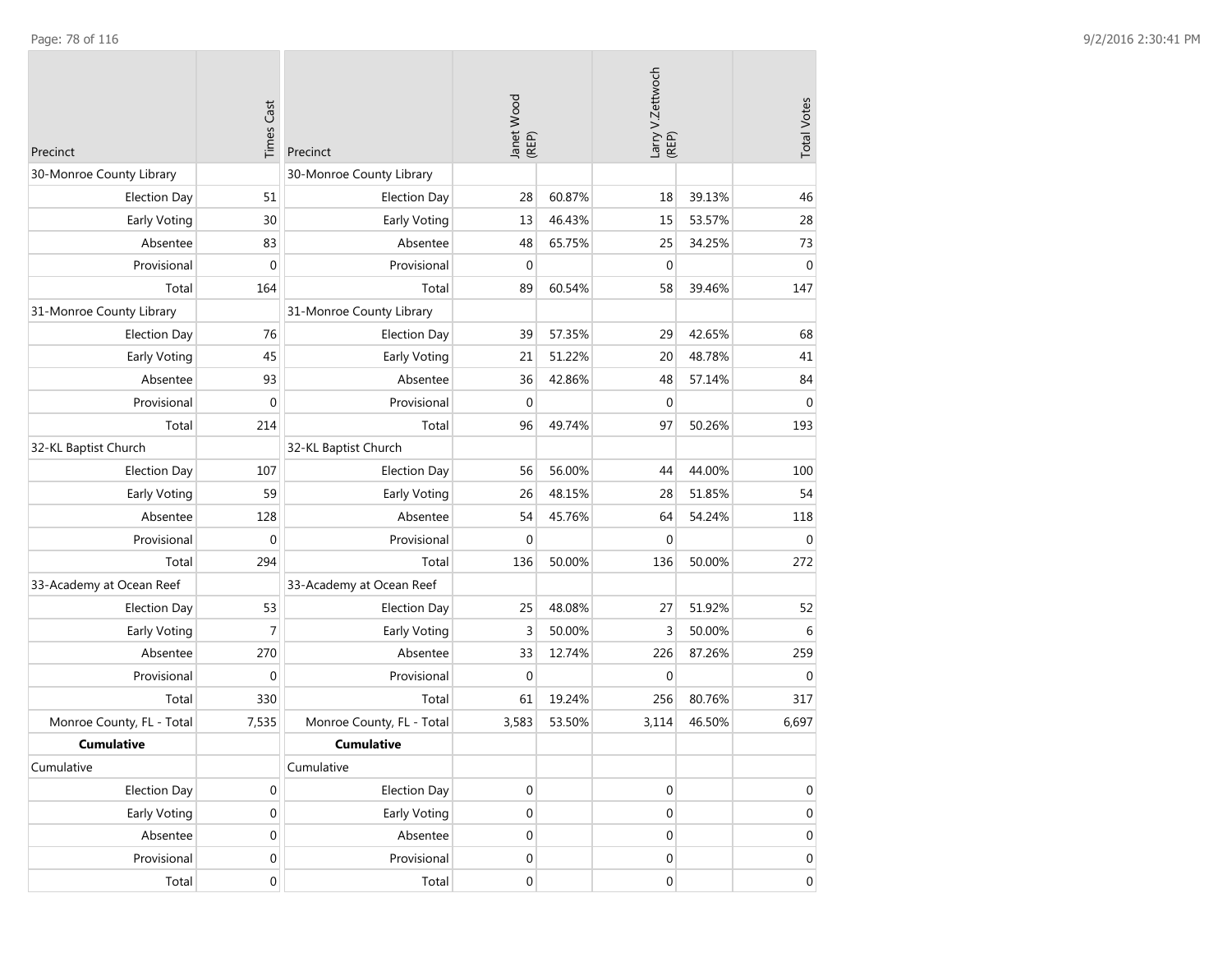| Precinct             | Cast<br>69<br>這 | Precinct             | Janet<br>(REP) |        | Larry<br>(REP) |        | /otes<br>Total |
|----------------------|-----------------|----------------------|----------------|--------|----------------|--------|----------------|
| Cumulative - Total   | 0               | Cumulative - Total   |                |        |                |        |                |
| Jurisdiction - Total | 7,535           | Jurisdiction - Total | 3,583          | 53.50% | 3,114          | 46.50% | 6,697          |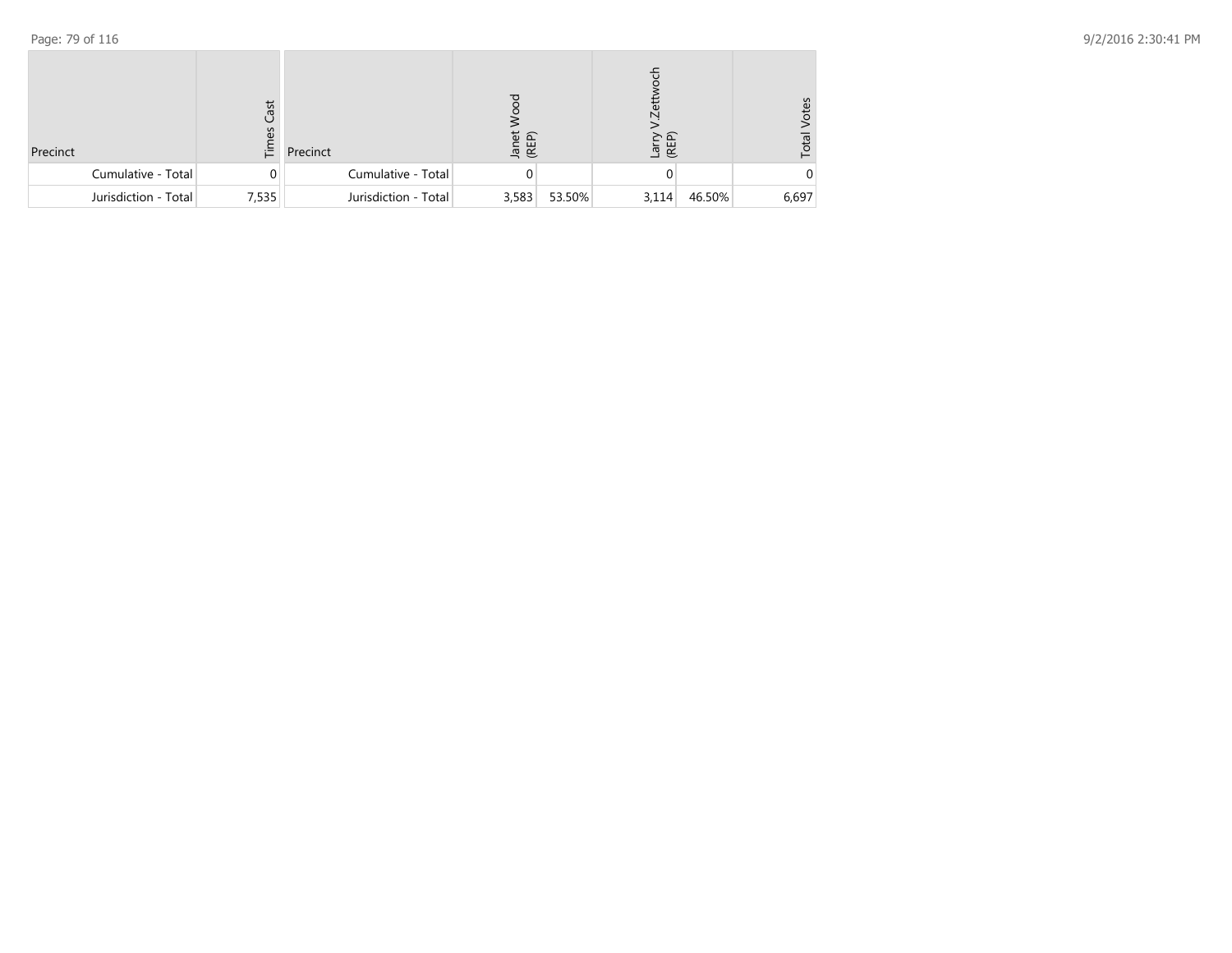# **COUNTY COURT JUDGE, GROUP 3 (Vote for 1)**

| Precinct                 | <b>Times Cast</b> | Precinct                 | Sharon I. Hamilton |         | Robert Stober |        | <b>Total Votes</b> |
|--------------------------|-------------------|--------------------------|--------------------|---------|---------------|--------|--------------------|
| <b>Jurisdiction</b>      |                   | <b>Jurisdiction</b>      |                    |         |               |        |                    |
| <b>Monroe County, FL</b> |                   | <b>Monroe County, FL</b> |                    |         |               |        |                    |
| 1-Jaycee Clubhouse       |                   | 1-Jaycee Clubhouse       |                    |         |               |        |                    |
| <b>Election Day</b>      | 181               | <b>Election Day</b>      | 111                | 67.27%  | 54            | 32.73% | 165                |
| Early Voting             | 65                | Early Voting             | 42                 | 71.19%  | 17            | 28.81% | 59                 |
| Absentee                 | 214               | Absentee                 | 124                | 65.26%  | 66            | 34.74% | 190                |
| Provisional              | $\overline{0}$    | Provisional              | $\mathbf 0$        |         | $\Omega$      |        | $\overline{0}$     |
| Total                    | 460               | Total                    | 277                | 66.91%  | 137           | 33.09% | 414                |
| 2-KW High School         |                   | 2-KW High School         |                    |         |               |        |                    |
| <b>Election Day</b>      | 179               | <b>Election Day</b>      | 105                | 63.25%  | 61            | 36.75% | 166                |
| Early Voting             | 93                | Early Voting             | 63                 | 71.59%  | 25            | 28.41% | 88                 |
| Absentee                 | 333               | Absentee                 | 218                | 72.43%  | 83            | 27.57% | 301                |
| Provisional              | 0                 | Provisional              | $\mathbf{0}$       |         | $\theta$      |        | $\mathbf 0$        |
| Total                    | 605               | Total                    | 386                | 69.55%  | 169           | 30.45% | 555                |
| 3-KW High School         |                   | 3-KW High School         |                    |         |               |        |                    |
| <b>Election Day</b>      | 196               | <b>Election Day</b>      | 107                | 60.45%  | 70            | 39.55% | 177                |
| Early Voting             | 88                | Early Voting             | 45                 | 53.57%  | 39            | 46.43% | 84                 |
| Absentee                 | 279               | Absentee                 | 138                | 60.53%  | 90            | 39.47% | 228                |
| Provisional              | 1                 | Provisional              | $\mathbf{1}$       | 100.00% | $\Omega$      | 0.00%  | $\mathbf{1}$       |
| Total                    | 564               | Total                    | 291                | 59.39%  | 199           | 40.61% | 490                |
| 4-MLK Pool               |                   | 4-MLK Pool               |                    |         |               |        |                    |
| <b>Election Day</b>      | 153               | <b>Election Day</b>      | 86                 | 67.19%  | 42            | 32.81% | 128                |
| Early Voting             | 61                | Early Voting             | 39                 | 69.64%  | 17            | 30.36% | 56                 |
| Absentee                 | 125               | Absentee                 | 82                 | 73.21%  | 30            | 26.79% | 112                |
| Provisional              | $\mathbf 0$       | Provisional              | $\mathbf 0$        |         | $\mathbf{0}$  |        | $\Omega$           |
| Total                    | 339               | Total                    | 207                | 69.93%  | 89            | 30.07% | 296                |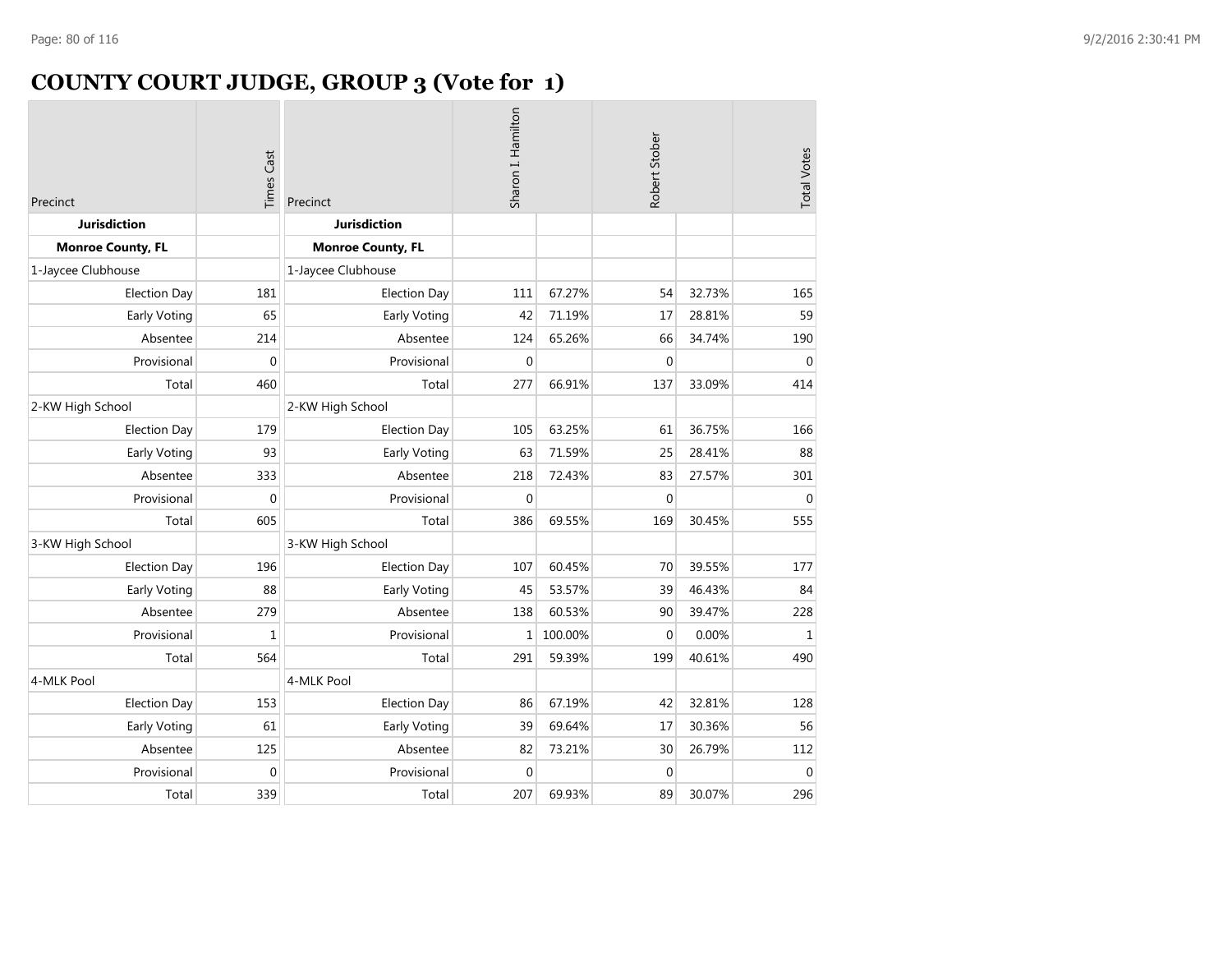| Precinct                  | <b>Times Cast</b> | Precinct                  | Sharon I. Hamilton |        | Robert Stober |        | <b>Total Votes</b> |
|---------------------------|-------------------|---------------------------|--------------------|--------|---------------|--------|--------------------|
| 5-Old City Hall           |                   | 5-Old City Hall           |                    |        |               |        |                    |
| <b>Election Day</b>       | 182               | <b>Election Day</b>       | 114                | 67.46% | 55            | 32.54% | 169                |
| Early Voting              | 129               | Early Voting              | 80                 | 68.38% | 37            | 31.62% | 117                |
| Absentee                  | 516               | Absentee                  | 279                | 63.70% | 159           | 36.30% | 438                |
| Provisional               | $\mathbf 0$       | Provisional               | $\mathbf 0$        |        | $\mathbf 0$   |        | $\mathbf 0$        |
| Total                     | 827               | Total                     | 473                | 65.33% | 251           | 34.67% | 724                |
| 6-Gato Building           |                   | 6-Gato Building           |                    |        |               |        |                    |
| <b>Election Day</b>       | 224               | <b>Election Day</b>       | 114                | 59.07% | 79            | 40.93% | 193                |
| Early Voting              | 111               | Early Voting              | 63                 | 62.38% | 38            | 37.62% | 101                |
| Absentee                  | 209               | Absentee                  | 132                | 70.97% | 54            | 29.03% | 186                |
| Provisional               | $\mathbf 1$       | Provisional               | $\mathbf 0$        |        | $\mathbf 0$   |        | $\mathbf 0$        |
| Total                     | 545               | Total                     | 309                | 64.38% | 171           | 35.63% | 480                |
| 7-Moose Club              |                   | 7-Moose Club              |                    |        |               |        |                    |
| <b>Election Day</b>       | 152               | <b>Election Day</b>       | 90                 | 65.22% | 48            | 34.78% | 138                |
| <b>Early Voting</b>       | 63                | Early Voting              | 36                 | 60.00% | 24            | 40.00% | 60                 |
| Absentee                  | 133               | Absentee                  | 64                 | 60.95% | 41            | 39.05% | 105                |
| Provisional               | $\mathbf 0$       | Provisional               | $\mathbf 0$        |        | $\mathbf 0$   |        | $\mathbf 0$        |
| Total                     | 348               | Total                     | 190                | 62.71% | 113           | 37.29% | 303                |
| 8-Glad Tidings Tabernacle |                   | 8-Glad Tidings Tabernacle |                    |        |               |        |                    |
| <b>Election Day</b>       | 296               | <b>Election Day</b>       | 169                | 62.59% | 101           | 37.41% | 270                |
| Early Voting              | 68                | Early Voting              | 39                 | 58.21% | 28            | 41.79% | 67                 |
| Absentee                  | 269               | Absentee                  | 166                | 69.46% | 73            | 30.54% | 239                |
| Provisional               | $\mathbf 0$       | Provisional               | $\mathbf 0$        |        | $\mathbf{0}$  |        | $\mathbf 0$        |
| Total                     | 633               | Total                     | 374                | 64.93% | 202           | 35.07% | 576                |
| 9-Sr Citizen Plaza        |                   | 9-Sr Citizen Plaza        |                    |        |               |        |                    |
| <b>Election Day</b>       | 273               | <b>Election Day</b>       | 146                | 61.86% | 90            | 38.14% | 236                |
| Early Voting              | 83                | Early Voting              | 46                 | 58.97% | 32            | 41.03% | 78                 |
| Absentee                  | 283               | Absentee                  | 189                | 73.83% | 67            | 26.17% | 256                |
| Provisional               | $\mathbf{0}$      | Provisional               | $\mathbf 0$        |        | $\mathbf 0$   |        | $\mathbf{0}$       |
| Total                     | 639               | Total                     | 381                | 66.84% | 189           | 33.16% | 570                |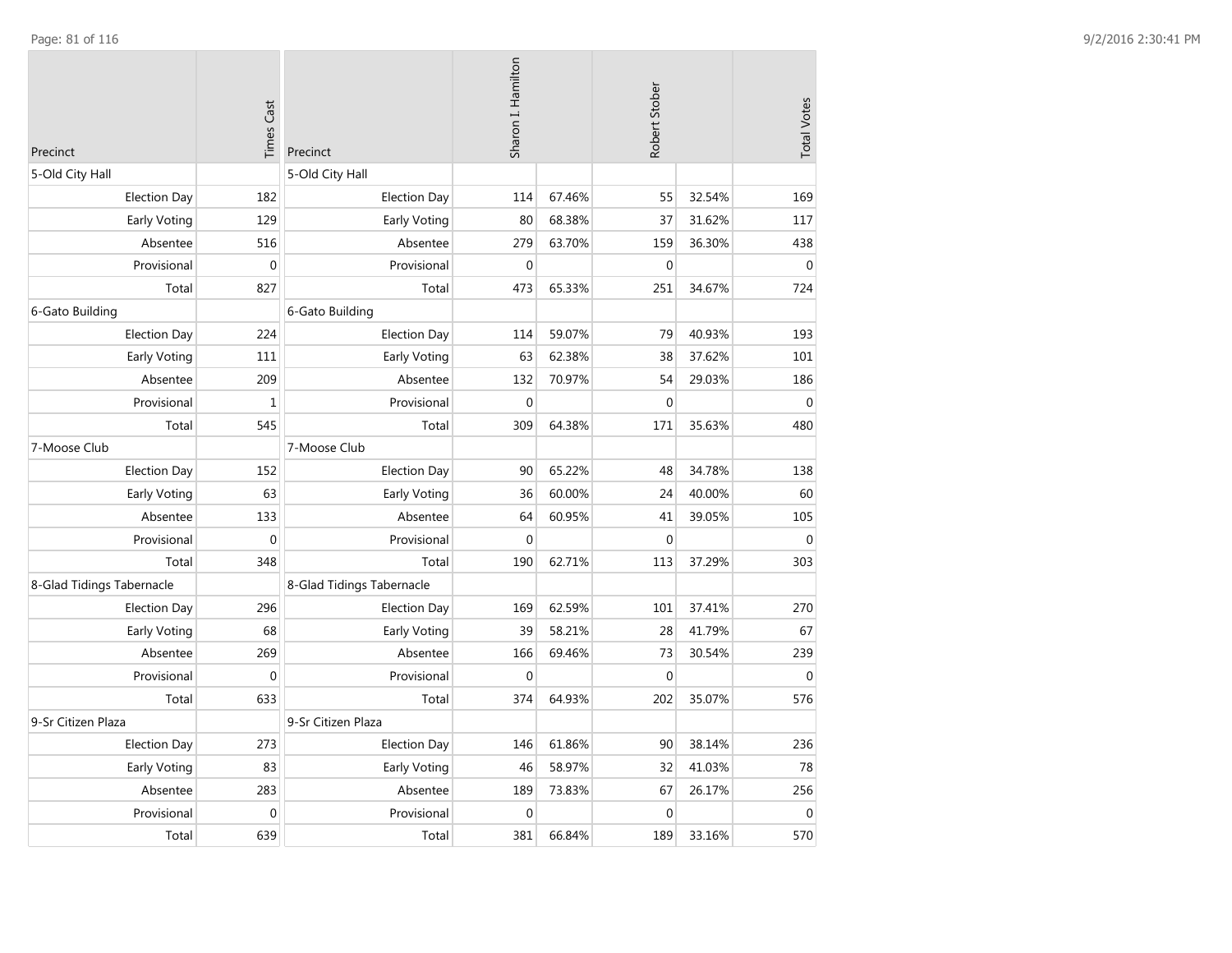| Precinct                     | <b>Times Cast</b> | Precinct                     | Sharon I. Hamilton |        | Robert Stober    |        | <b>Total Votes</b> |
|------------------------------|-------------------|------------------------------|--------------------|--------|------------------|--------|--------------------|
| 10-Sr Citizens Plaza         |                   | 10-Sr Citizens Plaza         |                    |        |                  |        |                    |
| <b>Election Day</b>          | 230               | <b>Election Day</b>          | 129                | 63.24% | 75               | 36.76% | 204                |
| Early Voting                 | 81                | Early Voting                 | 45                 | 60.81% | 29               | 39.19% | 74                 |
| Absentee                     | 235               | Absentee                     | 145                | 67.44% | 70               | 32.56% | 215                |
| Provisional                  | $\mathbf 0$       | Provisional                  | $\boldsymbol{0}$   |        | $\boldsymbol{0}$ |        | $\pmb{0}$          |
| Total                        | 546               | Total                        | 319                | 64.71% | 174              | 35.29% | 493                |
| 11-Stock Island Fire Station |                   | 11-Stock Island Fire Station |                    |        |                  |        |                    |
| <b>Election Day</b>          | 265               | <b>Election Day</b>          | 148                | 60.41% | 97               | 39.59% | 245                |
| Early Voting                 | 62                | Early Voting                 | 30                 | 50.85% | 29               | 49.15% | 59                 |
| Absentee                     | 358               | Absentee                     | 206                | 62.24% | 125              | 37.76% | 331                |
| Provisional                  | $\mathbf 0$       | Provisional                  | $\mathbf 0$        |        | $\mathbf{0}$     |        | $\mathbf{0}$       |
| Total                        | 685               | Total                        | 384                | 60.47% | 251              | 39.53% | 635                |
| 12-BC Fire Station           |                   | 12-BC Fire Station           |                    |        |                  |        |                    |
| <b>Election Day</b>          | 183               | <b>Election Day</b>          | 105                | 61.40% | 66               | 38.60% | 171                |
| Early Voting                 | 65                | Early Voting                 | 35                 | 57.38% | 26               | 42.62% | 61                 |
| Absentee                     | 243               | Absentee                     | 144                | 64.00% | 81               | 36.00% | 225                |
| Provisional                  | $\mathbf 0$       | Provisional                  | $\mathbf 0$        |        | $\mathbf 0$      |        | $\mathbf{0}$       |
| Total                        | 491               | Total                        | 284                | 62.14% | 173              | 37.86% | 457                |
| 13-Sugarloaf Baptist Ch      |                   | 13-Sugarloaf Baptist Ch      |                    |        |                  |        |                    |
| <b>Election Day</b>          | 221               | <b>Election Day</b>          | 142                | 69.95% | 61               | 30.05% | 203                |
| <b>Early Voting</b>          | 47                | Early Voting                 | 30                 | 66.67% | 15               | 33.33% | 45                 |
| Absentee                     | 244               | Absentee                     | 161                | 73.85% | 57               | 26.15% | 218                |
| Provisional                  | $\mathbf{0}$      | Provisional                  | $\mathbf 0$        |        | $\mathbf 0$      |        | $\mathbf{0}$       |
| Total                        | 512               | Total                        | 333                | 71.46% | 133              | 28.54% | 466                |
| 14-Sugarloaf Baptist Ch      |                   | 14-Sugarloaf Baptist Ch      |                    |        |                  |        |                    |
| <b>Election Day</b>          | 136               | <b>Election Day</b>          | 83                 | 68.60% | 38               | 31.40% | 121                |
| <b>Early Voting</b>          | 61                | Early Voting                 | 33                 | 61.11% | 21               | 38.89% | 54                 |
| Absentee                     | 244               | Absentee                     | 147                | 64.47% | 81               | 35.53% | 228                |
| Provisional                  | $\mathbf{0}$      | Provisional                  | $\mathbf{0}$       |        | $\mathbf 0$      |        | $\mathbf{0}$       |
| Total                        | 441               | Total                        | 263                | 65.26% | 140              | 34.74% | 403                |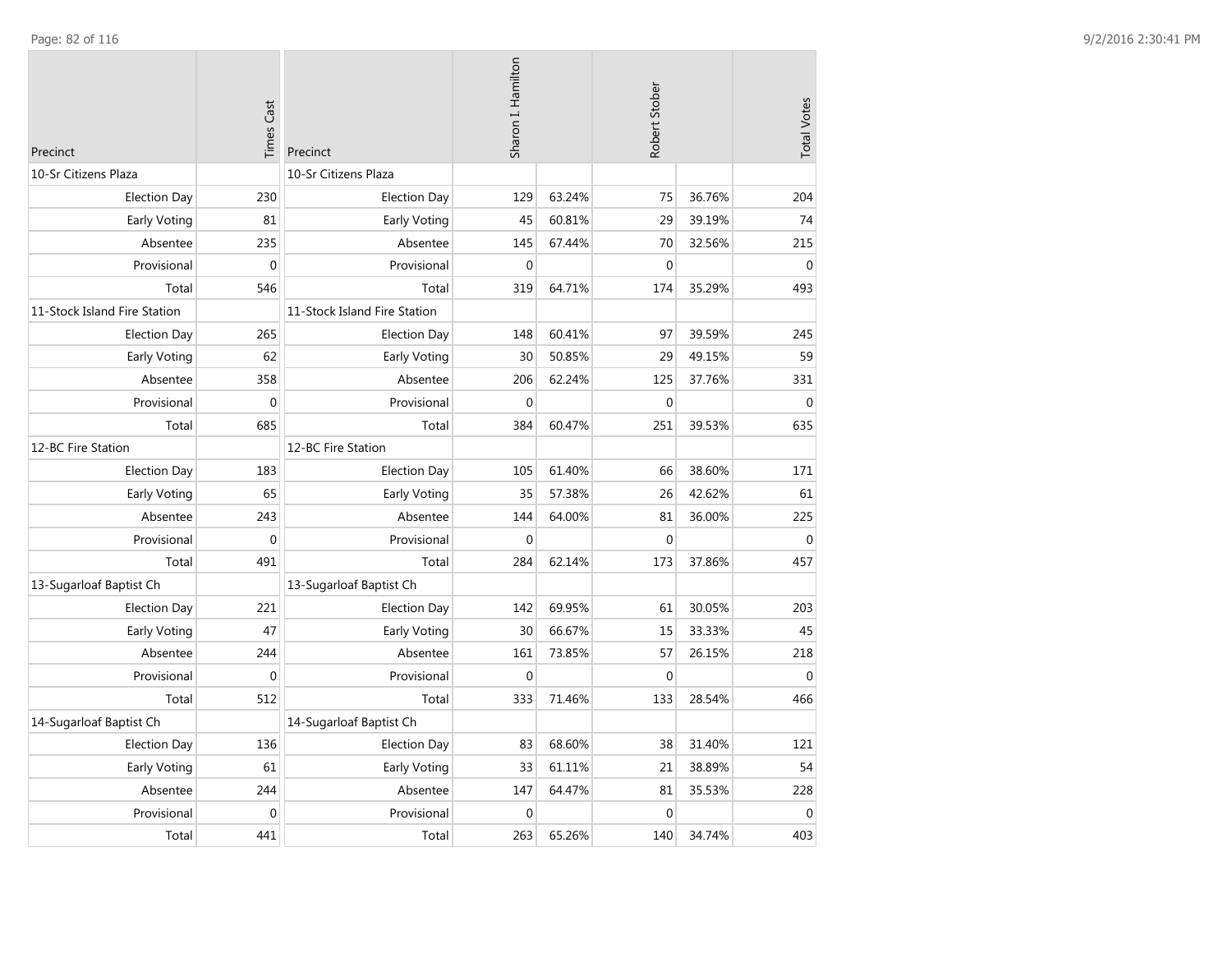| Precinct                            | <b>Times Cast</b> | Precinct                            | Sharon I. Hamilton |        | Robert Stober    |         | <b>Total Votes</b> |
|-------------------------------------|-------------------|-------------------------------------|--------------------|--------|------------------|---------|--------------------|
| 15-Boy Scouts of America            |                   | 15-Boy Scouts of America            |                    |        |                  |         |                    |
| <b>Election Day</b>                 | 146               | <b>Election Day</b>                 | 75                 | 55.97% | 59               | 44.03%  | 134                |
| Early Voting                        | 110               | Early Voting                        | 72                 | 69.23% | 32               | 30.77%  | 104                |
| Absentee                            | 372               | Absentee                            | 211                | 62.06% | 129              | 37.94%  | 340                |
| Provisional                         | $\mathbf 1$       | Provisional                         | $\mathbf{0}$       | 0.00%  | 1                | 100.00% | $\mathbf{1}$       |
| Total                               | 629               | Total                               | 358                | 61.83% | 221              | 38.17%  | 579                |
| 16-BPK First Baptist Church         |                   | 16-BPK First Baptist Church         |                    |        |                  |         |                    |
| <b>Election Day</b>                 | 175               | <b>Election Day</b>                 | 100                | 60.98% | 64               | 39.02%  | 164                |
| Early Voting                        | 101               | Early Voting                        | 63                 | 68.48% | 29               | 31.52%  | 92                 |
| Absentee                            | 215               | Absentee                            | 131                | 68.59% | 60               | 31.41%  | 191                |
| Provisional                         | $\mathbf 0$       | Provisional                         | $\mathbf{0}$       |        | $\mathbf 0$      |         | $\Omega$           |
| Total                               | 491               | Total                               | 294                | 65.77% | 153              | 34.23%  | 447                |
| 17-BPK Comm Park                    |                   | 17-BPK Comm Park                    |                    |        |                  |         |                    |
| <b>Election Day</b>                 | 126               | <b>Election Day</b>                 | 64                 | 53.78% | 55               | 46.22%  | 119                |
| Early Voting                        | 94                | Early Voting                        | 62                 | 68.89% | 28               | 31.11%  | 90                 |
| Absentee                            | 154               | Absentee                            | 93                 | 65.49% | 49               | 34.51%  | 142                |
| Provisional                         | $\mathbf 0$       | Provisional                         | $\mathbf 0$        |        | $\boldsymbol{0}$ |         | $\mathbf 0$        |
| Total                               | 374               | Total                               | 219                | 62.39% | 132              | 37.61%  | 351                |
| 18-American Legion<br>Marathon      |                   | 18-American Legion<br>Marathon      |                    |        |                  |         |                    |
| <b>Election Day</b>                 | 130               | <b>Election Day</b>                 | 71                 | 62.28% | 43               | 37.72%  | 114                |
| Early Voting                        | 46                | Early Voting                        | 24                 | 57.14% | 18               | 42.86%  | 42                 |
| Absentee                            | 87                | Absentee                            | 46                 | 67.65% | 22               | 32.35%  | 68                 |
| Provisional                         | $\mathbf 0$       | Provisional                         | $\mathbf 0$        |        | $\mathbf 0$      |         | $\mathbf 0$        |
| Total                               | 263               | Total                               | 141                | 62.95% | 83               | 37.05%  | 224                |
| 19-Marathon First Baptist<br>Church |                   | 19-Marathon First Baptist<br>Church |                    |        |                  |         |                    |
| <b>Election Day</b>                 | 184               | <b>Election Day</b>                 | 98                 | 59.76% | 66               | 40.24%  | 164                |
| Early Voting                        | 86                | Early Voting                        | 58                 | 68.24% | 27               | 31.76%  | 85                 |
| Absentee                            | 314               | Absentee                            | 171                | 61.07% | 109              | 38.93%  | 280                |
| Provisional                         | $\boldsymbol{0}$  | Provisional                         | $\mathbf 0$        |        | $\mathbf 0$      |         | $\mathbf 0$        |
| Total                               | 584               | Total                               | 327                | 61.81% | 202              | 38.19%  | 529                |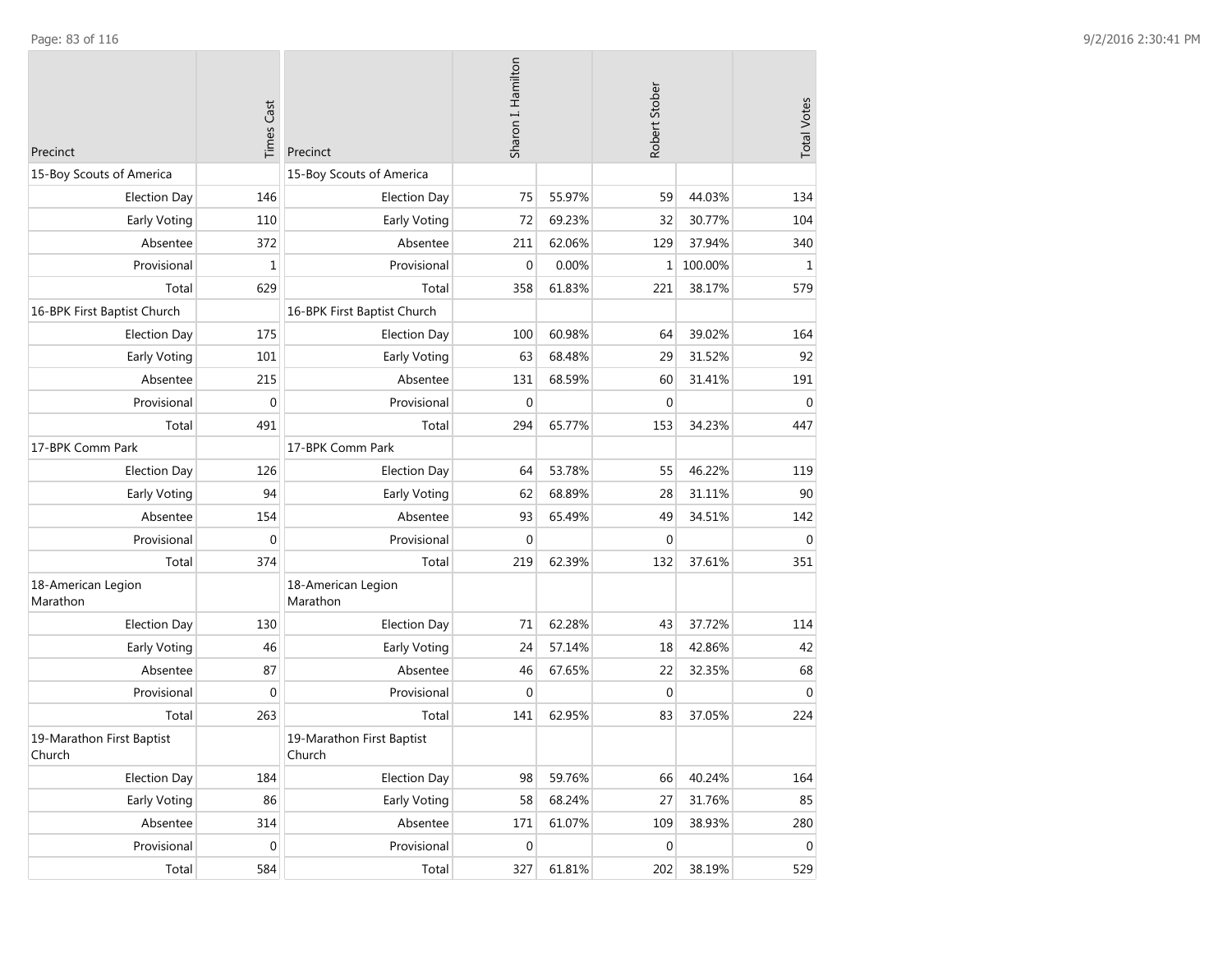| Precinct                            | <b>Times Cast</b> | Precinct                            | Sharon I. Hamilton |        | Robert Stober |        | <b>Total Votes</b> |
|-------------------------------------|-------------------|-------------------------------------|--------------------|--------|---------------|--------|--------------------|
| 20-Presbyterian Kirk of the<br>Keys |                   | 20-Presbyterian Kirk of the<br>Keys |                    |        |               |        |                    |
| <b>Election Day</b>                 | 195               | <b>Election Day</b>                 | 89                 | 48.63% | 94            | 51.37% | 183                |
| Early Voting                        | 67                | Early Voting                        | 37                 | 62.71% | 22            | 37.29% | 59                 |
| Absentee                            | 145               | Absentee                            | 81                 | 60.90% | 52            | 39.10% | 133                |
| Provisional                         | $\mathbf{0}$      | Provisional                         | $\mathbf{0}$       |        | $\mathbf 0$   |        | $\mathbf{0}$       |
| Total                               | 407               | Total                               | 207                | 55.20% | 168           | 44.80% | 375                |
| 21-Marathon Moose Lodge             |                   | 21-Marathon Moose Lodge             |                    |        |               |        |                    |
| <b>Election Day</b>                 | 118               | <b>Election Day</b>                 | 66                 | 58.93% | 46            | 41.07% | 112                |
| Early Voting                        | 43                | Early Voting                        | 19                 | 48.72% | 20            | 51.28% | 39                 |
| Absentee                            | 145               | Absentee                            | 85                 | 66.93% | 42            | 33.07% | 127                |
| Provisional                         | $\boldsymbol{0}$  | Provisional                         | $\mathbf{0}$       |        | $\mathbf 0$   |        | $\pmb{0}$          |
| Total                               | 306               | Total                               | 170                | 61.15% | 108           | 38.85% | 278                |
| 22-KCB City Hall                    |                   | 22-KCB City Hall                    |                    |        |               |        |                    |
| <b>Election Day</b>                 | 91                | <b>Election Day</b>                 | 43                 | 53.09% | 38            | 46.91% | 81                 |
| Early Voting                        | 23                | Early Voting                        | 13                 | 59.09% | 9             | 40.91% | 22                 |
| Absentee                            | 122               | Absentee                            | 64                 | 57.14% | 48            | 42.86% | 112                |
| Provisional                         | $\overline{0}$    | Provisional                         | $\mathbf{0}$       |        | $\mathbf{0}$  |        | $\mathbf{0}$       |
| Total                               | 236               | Total                               | 120                | 55.81% | 95            | 44.19% | 215                |
| 23-Marathon Moose Lodge             |                   | 23-Marathon Moose Lodge             |                    |        |               |        |                    |
| <b>Election Day</b>                 | 118               | <b>Election Day</b>                 | 53                 | 49.53% | 54            | 50.47% | 107                |
| Early Voting                        | 60                | Early Voting                        | 36                 | 69.23% | 16            | 30.77% | 52                 |
| Absentee                            | 210               | Absentee                            | 107                | 59.12% | 74            | 40.88% | 181                |
| Provisional                         | $\mathbf{0}$      | Provisional                         | $\mathbf{0}$       |        | $\mathbf 0$   |        | $\mathbf{0}$       |
| Total                               | 388               | Total                               | 196                | 57.65% | 144           | 42.35% | 340                |
| 24-Islamorada Library               |                   | 24-Islamorada Library               |                    |        |               |        |                    |
| <b>Election Day</b>                 | 165               | <b>Election Day</b>                 | 47                 | 28.66% | 117           | 71.34% | 164                |
| <b>Early Voting</b>                 | 119               | Early Voting                        | 29                 | 25.22% | 86            | 74.78% | 115                |
| Absentee                            | 262               | Absentee                            | 99                 | 40.74% | 144           | 59.26% | 243                |
| Provisional                         | $\mathbf 0$       | Provisional                         | $\mathbf{0}$       |        | $\mathbf 0$   |        | $\Omega$           |
| Total                               | 546               | Total                               | 175                | 33.52% | 347           | 66.48% | 522                |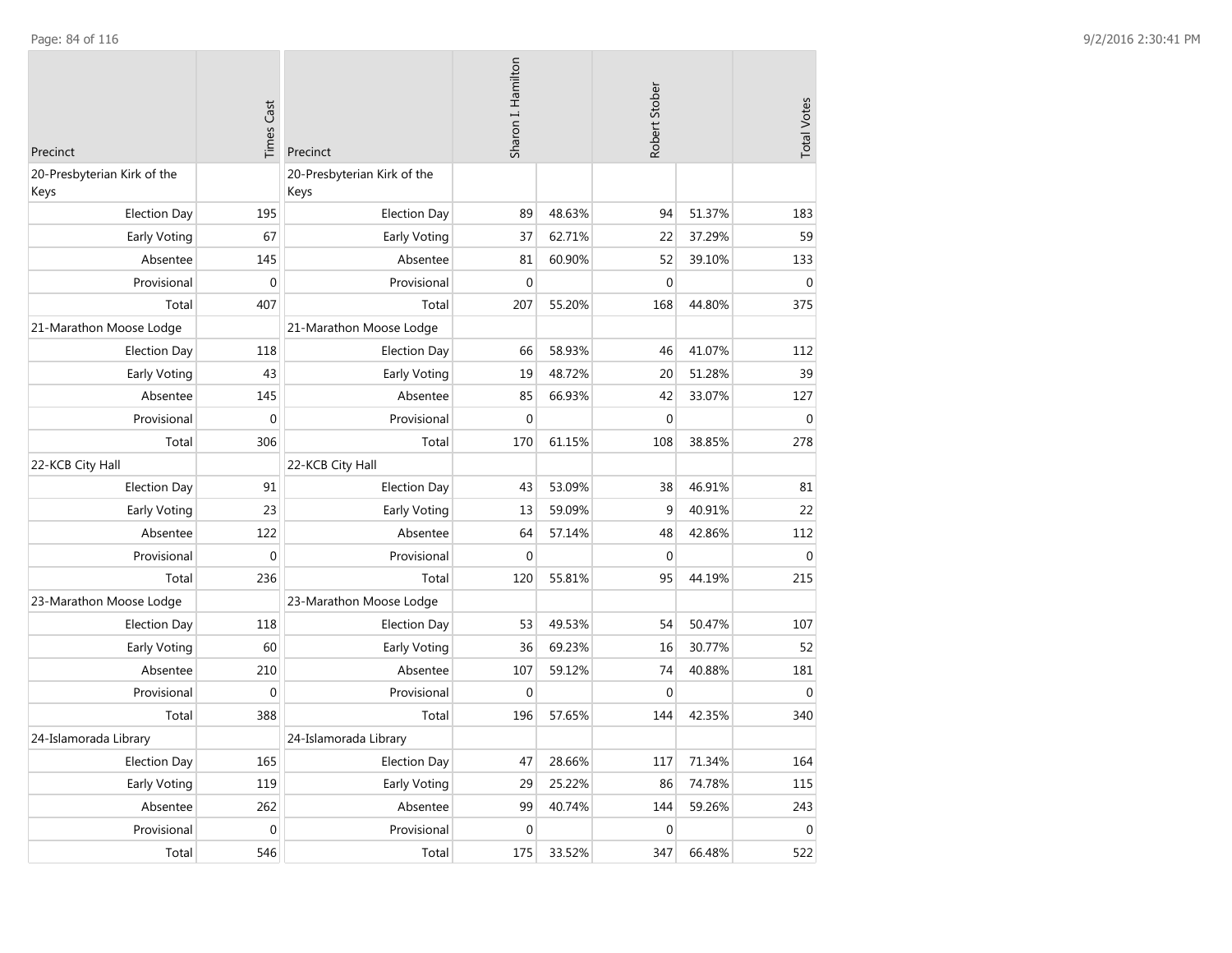| Precinct                       | <b>Times Cast</b> | Precinct                       | Sharon I. Hamilton |         | Robert Stober |        | <b>Total Votes</b> |
|--------------------------------|-------------------|--------------------------------|--------------------|---------|---------------|--------|--------------------|
| 25-PK Courtroom B              |                   | 25-PK Courtroom B              |                    |         |               |        |                    |
| <b>Election Day</b>            | 191               | <b>Election Day</b>            | 52                 | 28.42%  | 131           | 71.58% | 183                |
| Early Voting                   | 92                | Early Voting                   | 26                 | 29.55%  | 62            | 70.45% | 88                 |
| Absentee                       | 306               | Absentee                       | 120                | 42.86%  | 160           | 57.14% | 280                |
| Provisional                    | $\boldsymbol{0}$  | Provisional                    | $\mathbf 0$        |         | $\Omega$      |        | $\Omega$           |
| Total                          | 589               | Total                          | 198                | 35.93%  | 353           | 64.07% | 551                |
| 26-Immanuel Lutheran<br>Church |                   | 26-Immanuel Lutheran<br>Church |                    |         |               |        |                    |
| <b>Election Day</b>            | 338               | <b>Election Day</b>            | 98                 | 29.34%  | 236           | 70.66% | 334                |
| Early Voting                   | 100               | Early Voting                   | 29                 | 29.90%  | 68            | 70.10% | 97                 |
| Absentee                       | 328               | Absentee                       | 101                | 32.06%  | 214           | 67.94% | 315                |
| Provisional                    | $\mathbf 0$       | Provisional                    | $\mathbf{0}$       |         | $\mathbf{0}$  |        | $\mathbf{0}$       |
| Total                          | 766               | Total                          | 228                | 30.56%  | 518           | 69.44% | 746                |
| 27-Elks Club                   |                   | 27-Elks Club                   |                    |         |               |        |                    |
| <b>Election Day</b>            | 217               | <b>Election Day</b>            | 100                | 47.17%  | 112           | 52.83% | 212                |
| Early Voting                   | 84                | Early Voting                   | 40                 | 50.00%  | 40            | 50.00% | 80                 |
| Absentee                       | 193               | Absentee                       | 99                 | 53.80%  | 85            | 46.20% | 184                |
| Provisional                    | $\mathbf 1$       | Provisional                    | 1                  | 100.00% | $\mathbf{0}$  | 0.00%  | $\,1\,$            |
| Total                          | 495               | Total                          | 240                | 50.31%  | 237           | 49.69% | 477                |
| 28-KL Civic Club               |                   | 28-KL Civic Club               |                    |         |               |        |                    |
| <b>Election Day</b>            | 136               | <b>Election Day</b>            | 61                 | 47.29%  | 68            | 52.71% | 129                |
| Early Voting                   | 95                | Early Voting                   | 46                 | 50.55%  | 45            | 49.45% | 91                 |
| Absentee                       | 229               | Absentee                       | 105                | 48.61%  | 111           | 51.39% | 216                |
| Provisional                    | $\mathbf{0}$      | Provisional                    | $\mathbf{0}$       |         | $\mathbf 0$   |        | $\Omega$           |
| Total                          | 460               | Total                          | 212                | 48.62%  | 224           | 51.38% | 436                |
| 29-KL Civic Club               |                   | 29-KL Civic Club               |                    |         |               |        |                    |
| <b>Election Day</b>            | 306               | <b>Election Day</b>            | 126                | 42.71%  | 169           | 57.29% | 295                |
| Early Voting                   | 135               | Early Voting                   | 60                 | 46.88%  | 68            | 53.13% | 128                |
| Absentee                       | 305               | Absentee                       | 138                | 48.59%  | 146           | 51.41% | 284                |
| Provisional                    | $\mathbf 0$       | Provisional                    | $\mathbf{0}$       |         | $\mathbf 0$   |        | $\mathbf{0}$       |
| Total                          | 746               | Total                          | 324                | 45.83%  | 383           | 54.17% | 707                |

Page: 85 of 116 9/2/2016 2:30:41 PM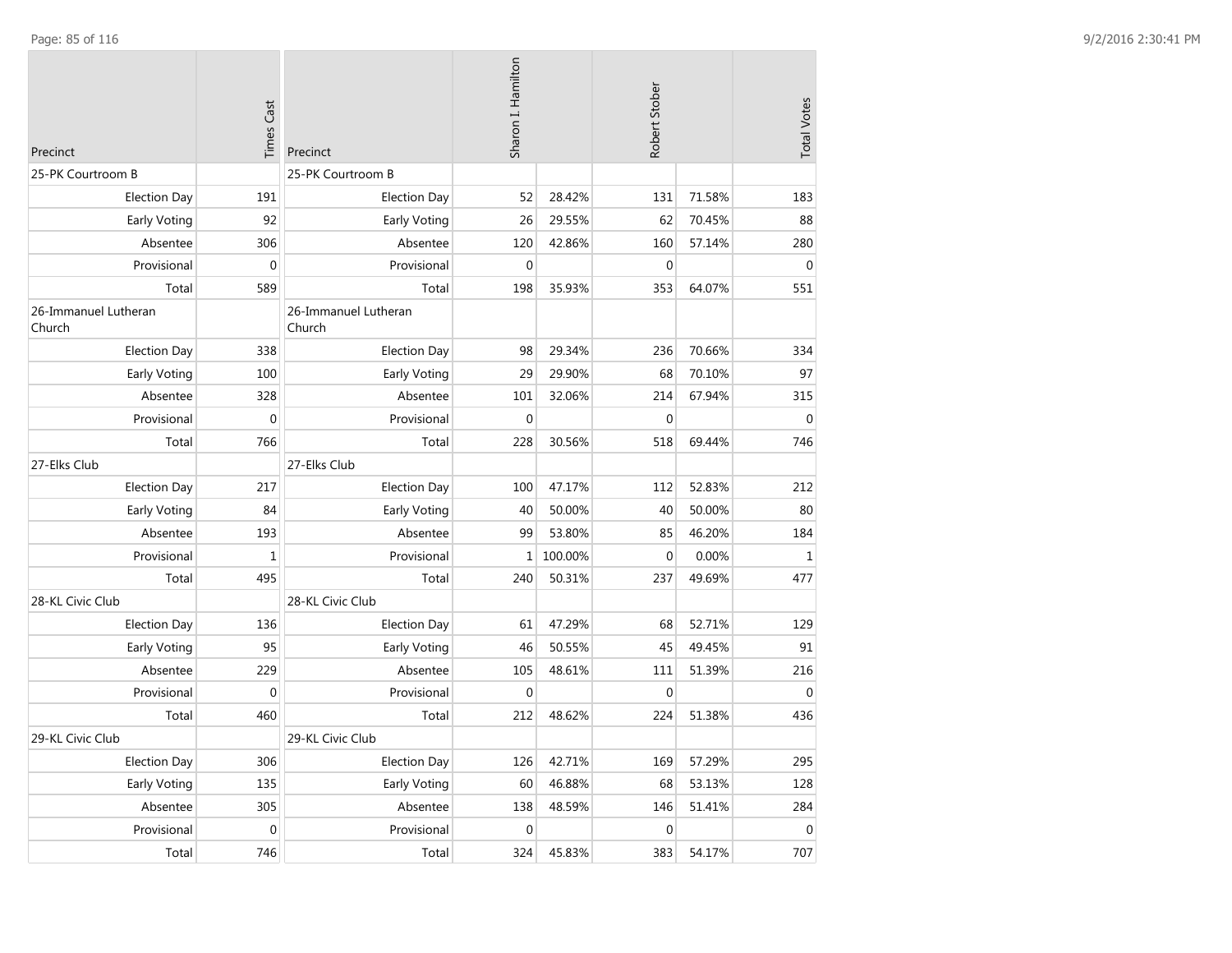| Precinct                  | <b>Times Cast</b> | Precinct                  | Sharon I. Hamilton |        | Robert Stober    | <b>Total Votes</b> |                  |
|---------------------------|-------------------|---------------------------|--------------------|--------|------------------|--------------------|------------------|
| 30-Monroe County Library  |                   | 30-Monroe County Library  |                    |        |                  |                    |                  |
| <b>Election Day</b>       | 123               | <b>Election Day</b>       | 59                 | 52.68% | 53               | 47.32%             | 112              |
| Early Voting              | 69                | Early Voting              | 35                 | 53.03% | 31               | 46.97%             | 66               |
| Absentee                  | 158               | Absentee                  | 80                 | 54.42% | 67               | 45.58%             | 147              |
| Provisional               | 0                 | Provisional               | $\mathbf 0$        |        | $\mathbf 0$      |                    | $\mathbf{0}$     |
| Total                     | 350               | Total                     | 174                | 53.54% | 151              | 46.46%             | 325              |
| 31-Monroe County Library  |                   | 31-Monroe County Library  |                    |        |                  |                    |                  |
| <b>Election Day</b>       | 148               | <b>Election Day</b>       | 68                 | 47.89% | 74               | 52.11%             | 142              |
| Early Voting              | 84                | Early Voting              | 49                 | 60.49% | 32               | 39.51%             | 81               |
| Absentee                  | 179               | Absentee                  | 85                 | 50.30% | 84               | 49.70%             | 169              |
| Provisional               | 0                 | Provisional               | $\mathbf 0$        |        | $\mathbf 0$      |                    | $\Omega$         |
| Total                     | 411               | Total                     | 202                | 51.53% | 190              | 48.47%             | 392              |
| 32-KL Baptist Church      |                   | 32-KL Baptist Church      |                    |        |                  |                    |                  |
| <b>Election Day</b>       | 198               | <b>Election Day</b>       | 89                 | 47.85% | 97               | 52.15%             | 186              |
| Early Voting              | 136               | Early Voting              | 70                 | 52.24% | 64               | 47.76%             | 134              |
| Absentee                  | 240               | Absentee                  | 131                | 58.48% | 93               | 41.52%             | 224              |
| Provisional               | 0                 | Provisional               | $\mathbf{0}$       |        | $\mathbf 0$      |                    | $\mathbf 0$      |
| Total                     | 574               | Total                     | 290                | 53.31% | 254              | 46.69%             | 544              |
| 33-Academy at Ocean Reef  |                   | 33-Academy at Ocean Reef  |                    |        |                  |                    |                  |
| <b>Election Day</b>       | 65                | <b>Election Day</b>       | 31                 | 49.21% | 32               | 50.79%             | 63               |
| <b>Early Voting</b>       | 17                | Early Voting              | 8                  | 47.06% | 9                | 52.94%             | 17               |
| Absentee                  | 333               | Absentee                  | 190                | 63.55% | 109              | 36.45%             | 299              |
| Provisional               | $\mathbf 0$       | Provisional               | $\mathbf{0}$       |        | $\mathbf 0$      |                    | $\overline{0}$   |
| Total                     | 415               | Total                     | 229                | 60.42% | 150              | 39.58%             | 379              |
| Monroe County, FL - Total | 16,665            | Monroe County, FL - Total | 8,775              | 57.43% | 6,504            | 42.57%             | 15,279           |
| <b>Cumulative</b>         |                   | <b>Cumulative</b>         |                    |        |                  |                    |                  |
| Cumulative                |                   | Cumulative                |                    |        |                  |                    |                  |
| <b>Election Day</b>       | 0                 | <b>Election Day</b>       | $\boldsymbol{0}$   |        | $\mathbf 0$      |                    | 0                |
| Early Voting              | $\boldsymbol{0}$  | Early Voting              | $\boldsymbol{0}$   |        | $\mathbf 0$      |                    | $\mathbf 0$      |
| Absentee                  | $\mathbf 0$       | Absentee                  | $\boldsymbol{0}$   |        | $\mathbf 0$      |                    | $\mathbf 0$      |
| Provisional               | $\boldsymbol{0}$  | Provisional               | $\mathbf 0$        |        | $\boldsymbol{0}$ |                    | 0                |
| Total                     | $\boldsymbol{0}$  | Total                     | $\boldsymbol{0}$   |        | $\boldsymbol{0}$ |                    | $\boldsymbol{0}$ |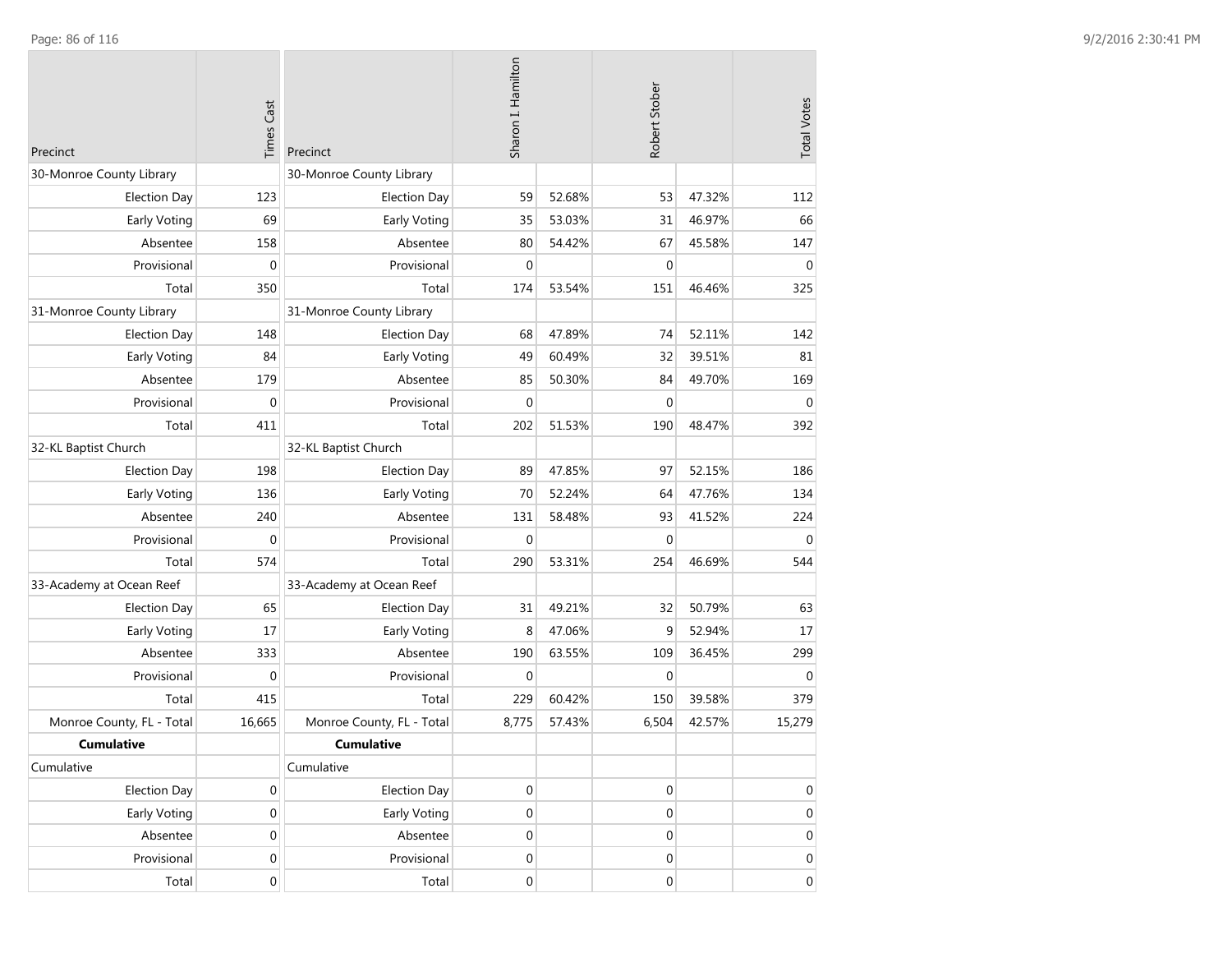| Precinct             | ast<br>辷 | Precinct             | ᇬ     |        | Stol<br>Rob |        | 39<br>ē<br>Īο |
|----------------------|----------|----------------------|-------|--------|-------------|--------|---------------|
| Cumulative - Total   |          | Cumulative - Total   |       |        |             |        |               |
| Jurisdiction - Total | 16,665   | Jurisdiction - Total | 8,775 | 57.43% | 6,504       | 42.57% | 15,279        |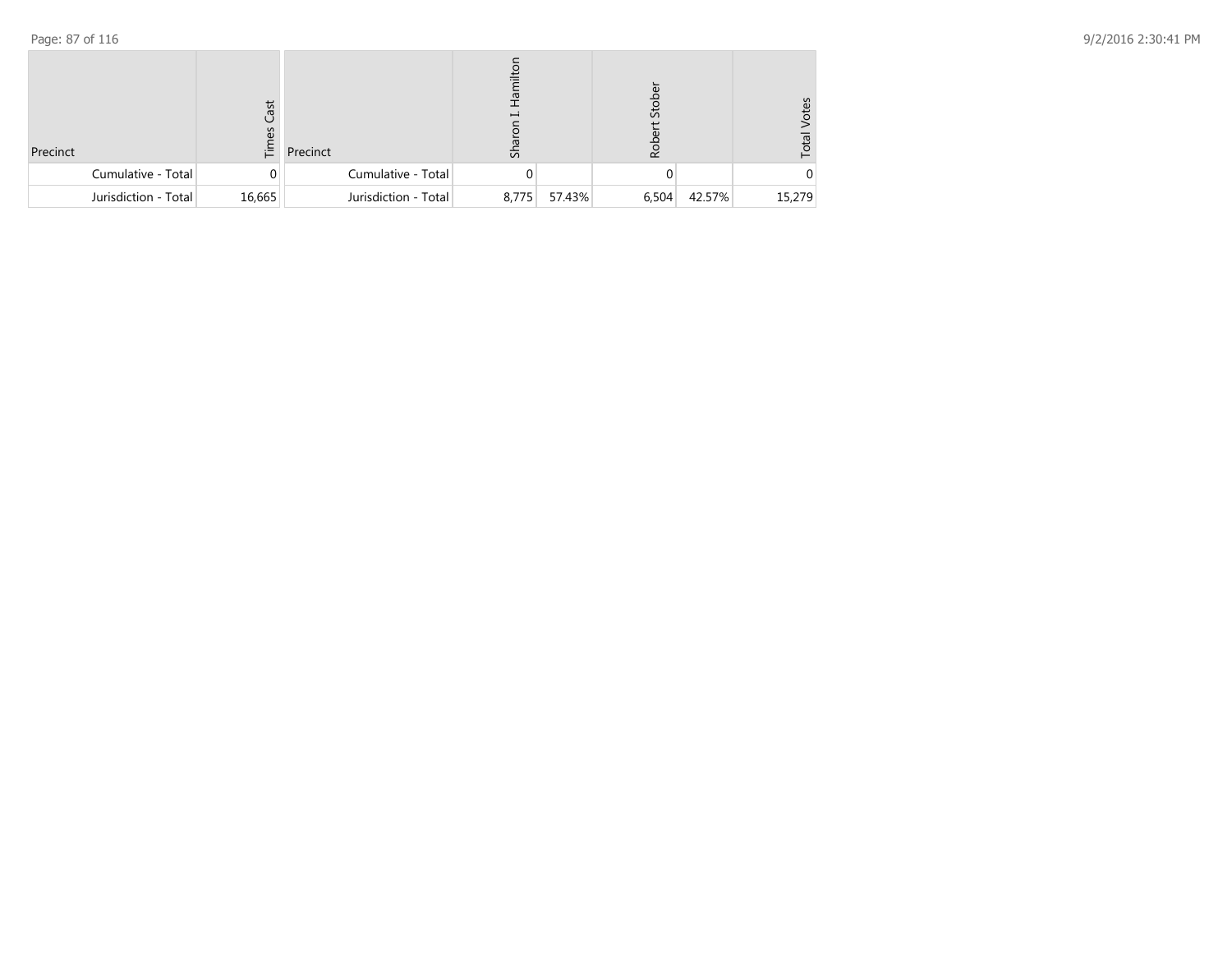# **SCHOOL BOARD MEMBER, DIST. 3 (Vote for 1)**

| <b>Times Cast</b><br>Precinct |                  | Precinct                 | Mindy Conn   |         | Ed "Captain Ed"<br>Davidson | <b>Total Votes</b> |              |
|-------------------------------|------------------|--------------------------|--------------|---------|-----------------------------|--------------------|--------------|
| <b>Jurisdiction</b>           |                  | <b>Jurisdiction</b>      |              |         |                             |                    |              |
| <b>Monroe County, FL</b>      |                  | <b>Monroe County, FL</b> |              |         |                             |                    |              |
| 1-Jaycee Clubhouse            |                  | 1-Jaycee Clubhouse       |              |         |                             |                    |              |
| <b>Election Day</b>           | 181              | <b>Election Day</b>      | 124          | 74.70%  | 42                          | 25.30%             | 166          |
| Early Voting                  | 65               | Early Voting             | 51           | 82.26%  | 11                          | 17.74%             | 62           |
| Absentee                      | 214              | Absentee                 | 162          | 79.02%  | 43                          | 20.98%             | 205          |
| Provisional                   | $\mathbf{0}$     | Provisional              | $\Omega$     |         | $\mathbf 0$                 |                    | $\mathbf 0$  |
| Total                         | 460              | Total                    | 337          | 77.83%  | 96                          | 22.17%             | 433          |
| 2-KW High School              |                  | 2-KW High School         |              |         |                             |                    |              |
| <b>Election Day</b>           | 179              | <b>Election Day</b>      | 134          | 77.46%  | 39                          | 22.54%             | 173          |
| Early Voting                  | 93               | Early Voting             | 63           | 71.59%  | 25                          | 28.41%             | 88           |
| Absentee                      | 333              | Absentee                 | 211          | 65.94%  | 109                         | 34.06%             | 320          |
| Provisional                   | $\boldsymbol{0}$ | Provisional              | $\mathbf 0$  |         | $\mathbf 0$                 |                    | $\mathbf 0$  |
| Total                         | 605              | Total                    | 408          | 70.22%  | 173                         | 29.78%             | 581          |
| 3-KW High School              |                  | 3-KW High School         |              |         |                             |                    |              |
| <b>Election Day</b>           | 196              | <b>Election Day</b>      | 138          | 74.59%  | 47                          | 25.41%             | 185          |
| Early Voting                  | 88               | Early Voting             | 68           | 80.00%  | 17                          | 20.00%             | 85           |
| Absentee                      | 279              | Absentee                 | 168          | 67.74%  | 80                          | 32.26%             | 248          |
| Provisional                   | $\mathbf{1}$     | Provisional              | $\mathbf{1}$ | 100.00% | 0                           | 0.00%              | $1\,$        |
| Total                         | 564              | Total                    | 375          | 72.25%  | 144                         | 27.75%             | 519          |
| 4-MLK Pool                    |                  | 4-MLK Pool               |              |         |                             |                    |              |
| <b>Election Day</b>           | 153              | <b>Election Day</b>      | 100          | 74.07%  | 35                          | 25.93%             | 135          |
| Early Voting                  | 61               | Early Voting             | 34           | 61.82%  | 21                          | 38.18%             | 55           |
| Absentee                      | 125              | Absentee                 | 85           | 73.28%  | 31                          | 26.72%             | 116          |
| Provisional                   | $\mathbf 0$      | Provisional              | $\mathbf 0$  |         | $\mathbf{0}$                |                    | $\mathbf{0}$ |
| Total                         | 339              | Total                    | 219          | 71.57%  | 87                          | 28.43%             | 306          |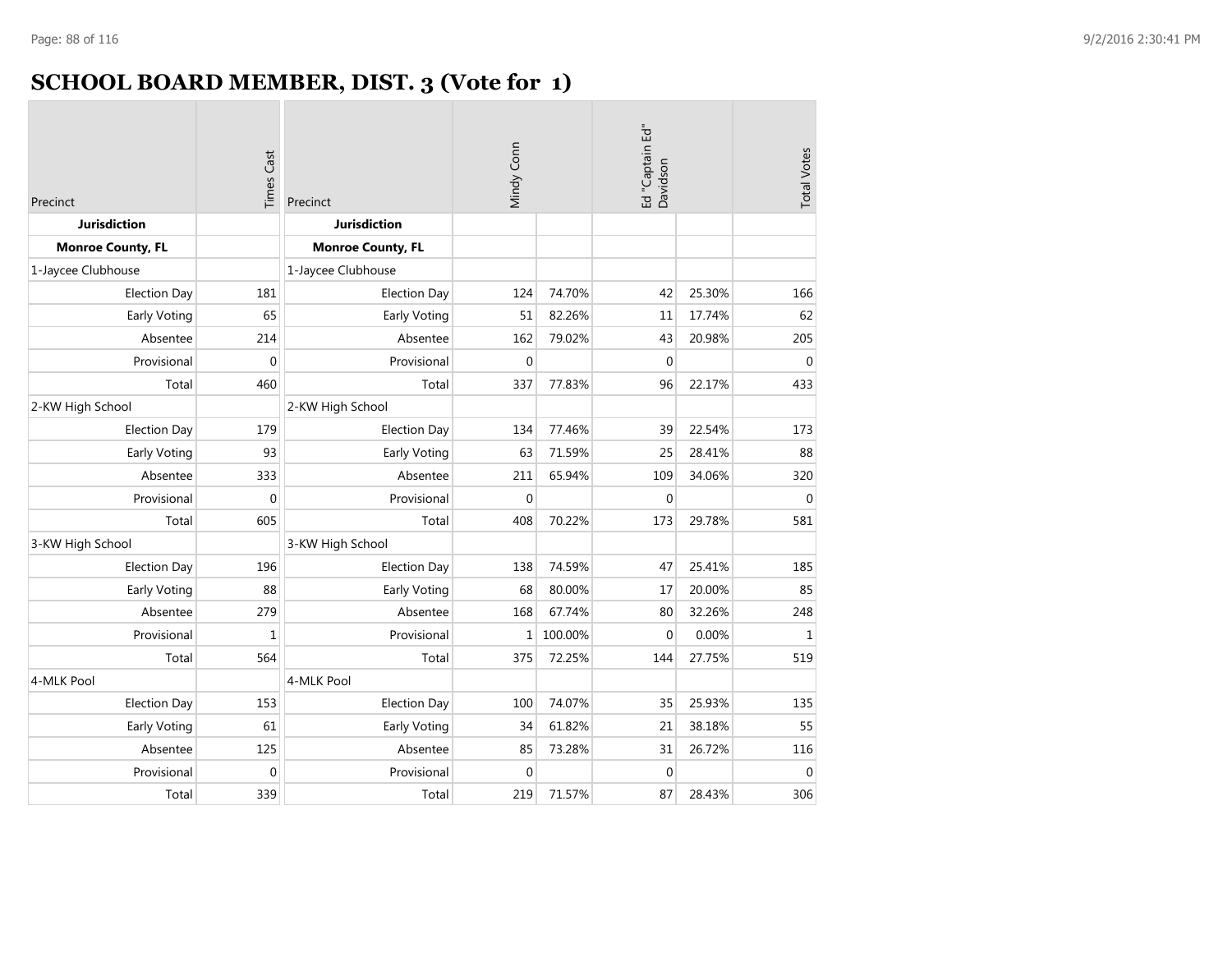| Precinct                  | <b>Times Cast</b> | Precinct                  | Mindy Conn   |         | Ed "Captain Ed"<br>Davidson |        | <b>Total Votes</b> |
|---------------------------|-------------------|---------------------------|--------------|---------|-----------------------------|--------|--------------------|
| 5-Old City Hall           |                   | 5-Old City Hall           |              |         |                             |        |                    |
| <b>Election Day</b>       | 182               | <b>Election Day</b>       | 121          | 69.94%  | 52                          | 30.06% | 173                |
| Early Voting              | 129               | Early Voting              | 77           | 64.17%  | 43                          | 35.83% | 120                |
| Absentee                  | 516               | Absentee                  | 267          | 58.04%  | 193                         | 41.96% | 460                |
| Provisional               | $\mathbf 0$       | Provisional               | $\mathbf{0}$ |         | $\boldsymbol{0}$            |        | $\mathbf{0}$       |
| Total                     | 827               | Total                     | 465          | 61.75%  | 288                         | 38.25% | 753                |
| 6-Gato Building           |                   | 6-Gato Building           |              |         |                             |        |                    |
| <b>Election Day</b>       | 224               | <b>Election Day</b>       | 137          | 65.87%  | 71                          | 34.13% | 208                |
| Early Voting              | 111               | Early Voting              | 79           | 74.53%  | 27                          | 25.47% | 106                |
| Absentee                  | 209               | Absentee                  | 147          | 75.77%  | 47                          | 24.23% | 194                |
| Provisional               | $\mathbf{1}$      | Provisional               | $\mathbf{1}$ | 100.00% | $\boldsymbol{0}$            | 0.00%  | $\mathbf{1}$       |
| Total                     | 545               | Total                     | 364          | 71.51%  | 145                         | 28.49% | 509                |
| 7-Moose Club              |                   | 7-Moose Club              |              |         |                             |        |                    |
| <b>Election Day</b>       | 152               | <b>Election Day</b>       | 84           | 58.33%  | 60                          | 41.67% | 144                |
| Early Voting              | 63                | Early Voting              | 39           | 61.90%  | 24                          | 38.10% | 63                 |
| Absentee                  | 133               | Absentee                  | 73           | 60.83%  | 47                          | 39.17% | 120                |
| Provisional               | $\mathbf{0}$      | Provisional               | $\Omega$     |         | $\mathbf 0$                 |        | $\Omega$           |
| Total                     | 348               | Total                     | 196          | 59.94%  | 131                         | 40.06% | 327                |
| 8-Glad Tidings Tabernacle |                   | 8-Glad Tidings Tabernacle |              |         |                             |        |                    |
| <b>Election Day</b>       | 296               | <b>Election Day</b>       | 211          | 75.90%  | 67                          | 24.10% | 278                |
| Early Voting              | 68                | Early Voting              | 38           | 58.46%  | 27                          | 41.54% | 65                 |
| Absentee                  | 269               | Absentee                  | 175          | 68.90%  | 79                          | 31.10% | 254                |
| Provisional               | $\mathbf{0}$      | Provisional               | $\mathbf{0}$ |         | $\mathbf 0$                 |        | $\Omega$           |
| Total                     | 633               | Total                     | 424          | 71.02%  | 173                         | 28.98% | 597                |
| 9-Sr Citizen Plaza        |                   | 9-Sr Citizen Plaza        |              |         |                             |        |                    |
| <b>Election Day</b>       | 273               | <b>Election Day</b>       | 162          | 65.85%  | 84                          | 34.15% | 246                |
| Early Voting              | 83                | Early Voting              | 48           | 62.34%  | 29                          | 37.66% | 77                 |
| Absentee                  | 283               | Absentee                  | 194          | 73.76%  | 69                          | 26.24% | 263                |
| Provisional               | $\mathbf 0$       | Provisional               | $\mathbf{0}$ |         | $\boldsymbol{0}$            |        | $\mathbf 0$        |
| Total                     | 639               | Total                     | 404          | 68.94%  | 182                         | 31.06% | 586                |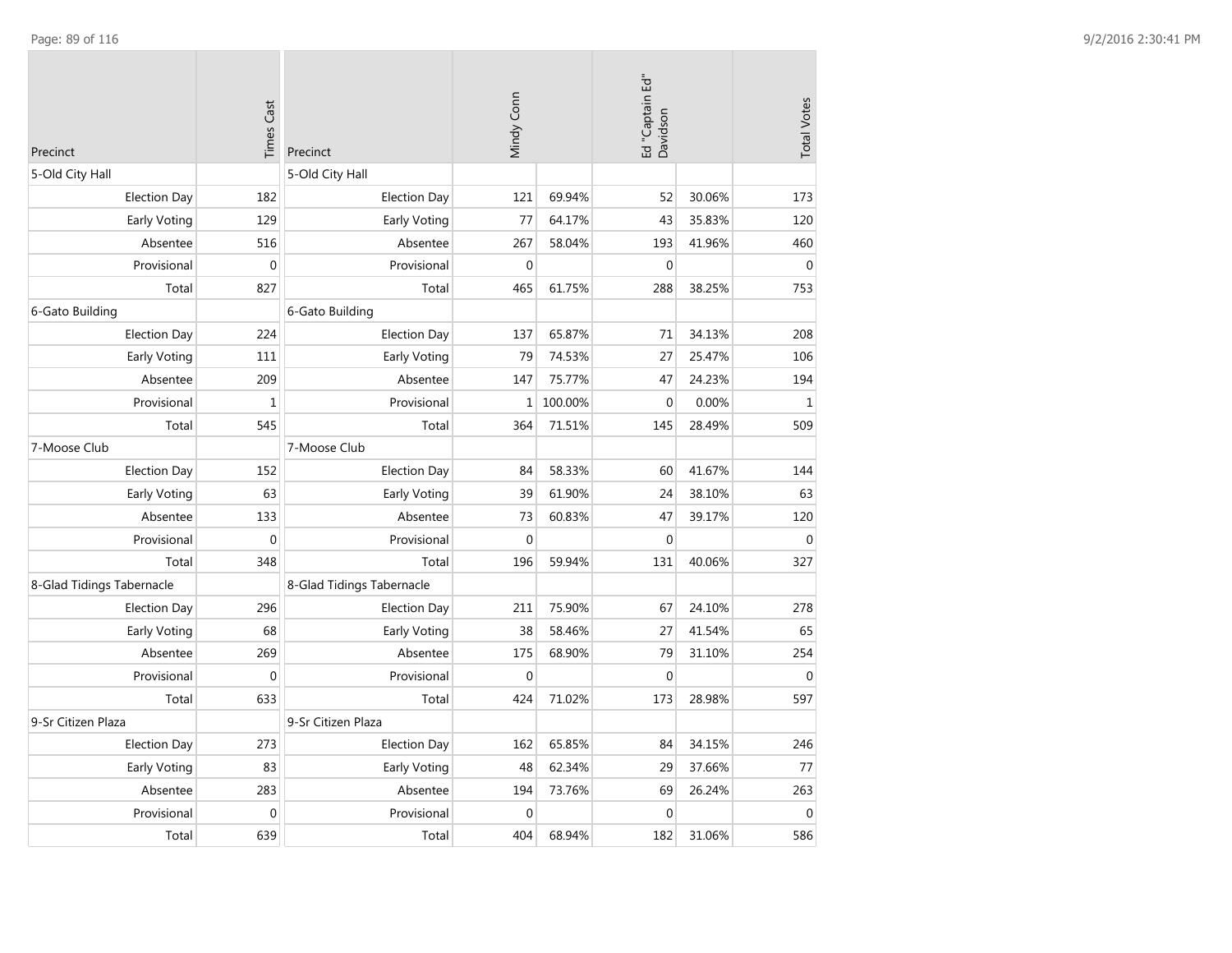| Precinct                     | <b>Times Cast</b> | Precinct                     | Mindy Conn  |        | Ed "Captain Ed"<br>Davidson |        | <b>Total Votes</b> |
|------------------------------|-------------------|------------------------------|-------------|--------|-----------------------------|--------|--------------------|
| 10-Sr Citizens Plaza         |                   | 10-Sr Citizens Plaza         |             |        |                             |        |                    |
| <b>Election Day</b>          | 230               | <b>Election Day</b>          | 155         | 72.43% | 59                          | 27.57% | 214                |
| Early Voting                 | 81                | Early Voting                 | 52          | 68.42% | 24                          | 31.58% | 76                 |
| Absentee                     | 235               | Absentee                     | 171         | 75.33% | 56                          | 24.67% | 227                |
| Provisional                  | $\mathbf{0}$      | Provisional                  | $\mathbf 0$ |        | $\mathbf 0$                 |        | $\mathbf{0}$       |
| Total                        | 546               | Total                        | 378         | 73.11% | 139                         | 26.89% | 517                |
| 11-Stock Island Fire Station |                   | 11-Stock Island Fire Station |             |        |                             |        |                    |
| <b>Election Day</b>          | 265               | <b>Election Day</b>          | 174         | 67.97% | 82                          | 32.03% | 256                |
| Early Voting                 | 62                | Early Voting                 | 47          | 81.03% | 11                          | 18.97% | 58                 |
| Absentee                     | 358               | Absentee                     | 252         | 74.34% | 87                          | 25.66% | 339                |
| Provisional                  | $\mathbf 0$       | Provisional                  | $\mathbf 0$ |        | $\boldsymbol{0}$            |        | $\mathbf{0}$       |
| Total                        | 685               | Total                        | 473         | 72.43% | 180                         | 27.57% | 653                |
| 12-BC Fire Station           |                   | 12-BC Fire Station           |             |        |                             |        |                    |
| <b>Election Day</b>          | 183               | <b>Election Day</b>          | 108         | 61.71% | 67                          | 38.29% | 175                |
| Early Voting                 | 65                | Early Voting                 | 44          | 70.97% | 18                          | 29.03% | 62                 |
| Absentee                     | 243               | Absentee                     | 150         | 64.38% | 83                          | 35.62% | 233                |
| Provisional                  | $\mathbf 0$       | Provisional                  | $\Omega$    |        | $\mathbf{0}$                |        | $\mathbf{0}$       |
| Total                        | 491               | Total                        | 302         | 64.26% | 168                         | 35.74% | 470                |
| 13-Sugarloaf Baptist Ch      |                   | 13-Sugarloaf Baptist Ch      |             |        |                             |        |                    |
| <b>Election Day</b>          | 221               | <b>Election Day</b>          | 142         | 65.14% | 76                          | 34.86% | 218                |
| Early Voting                 | 47                | Early Voting                 | 39          | 82.98% | 8                           | 17.02% | 47                 |
| Absentee                     | 244               | Absentee                     | 153         | 65.38% | 81                          | 34.62% | 234                |
| Provisional                  | $\mathbf 0$       | Provisional                  | $\Omega$    |        | $\mathbf 0$                 |        | $\Omega$           |
| Total                        | 512               | Total                        | 334         | 66.93% | 165                         | 33.07% | 499                |
| 14-Sugarloaf Baptist Ch      |                   | 14-Sugarloaf Baptist Ch      |             |        |                             |        |                    |
| <b>Election Day</b>          | 136               | <b>Election Day</b>          | 81          | 62.79% | 48                          | 37.21% | 129                |
| Early Voting                 | 61                | Early Voting                 | 20          | 33.90% | 39                          | 66.10% | 59                 |
| Absentee                     | 244               | Absentee                     | 113         | 49.34% | 116                         | 50.66% | 229                |
| Provisional                  | $\mathbf{0}$      | Provisional                  | $\mathbf 0$ |        | $\mathbf 0$                 |        | $\mathbf{0}$       |
| Total                        | 441               | Total                        | 214         | 51.32% | 203                         | 48.68% | 417                |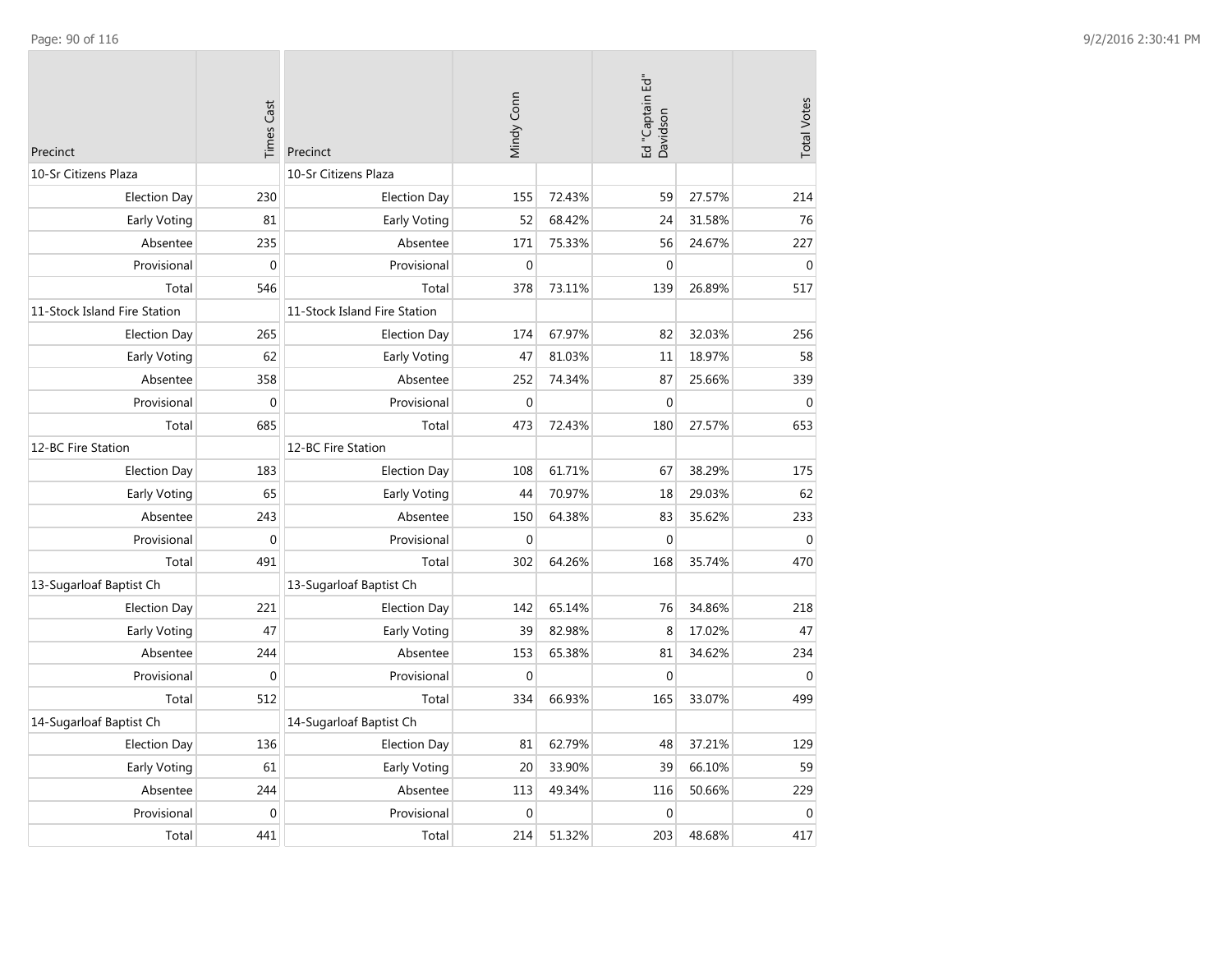| Precinct                            | <b>Times Cast</b> | Precinct                            | Mindy Conn       |         | Ed "Captain Ed"<br>Davidson |        | <b>Total Votes</b> |
|-------------------------------------|-------------------|-------------------------------------|------------------|---------|-----------------------------|--------|--------------------|
| 15-Boy Scouts of America            |                   | 15-Boy Scouts of America            |                  |         |                             |        |                    |
| <b>Election Day</b>                 | 146               | <b>Election Day</b>                 | 79               | 55.24%  | 64                          | 44.76% | 143                |
| Early Voting                        | 110               | Early Voting                        | 60               | 56.60%  | 46                          | 43.40% | 106                |
| Absentee                            | 372               | Absentee                            | 182              | 51.41%  | 172                         | 48.59% | 354                |
| Provisional                         | $\mathbf 1$       | Provisional                         | 1                | 100.00% | $\mathbf{0}$                | 0.00%  | $\mathbf{1}$       |
| Total                               | 629               | Total                               | 322              | 53.31%  | 282                         | 46.69% | 604                |
| 16-BPK First Baptist Church         |                   | 16-BPK First Baptist Church         |                  |         |                             |        |                    |
| <b>Election Day</b>                 | 175               | <b>Election Day</b>                 | 100              | 58.48%  | 71                          | 41.52% | 171                |
| Early Voting                        | 101               | Early Voting                        | 53               | 54.64%  | 44                          | 45.36% | 97                 |
| Absentee                            | 215               | Absentee                            | 102              | 51.52%  | 96                          | 48.48% | 198                |
| Provisional                         | 0                 | Provisional                         | $\mathbf 0$      |         | $\mathbf 0$                 |        | $\mathbf 0$        |
| Total                               | 491               | Total                               | 255              | 54.72%  | 211                         | 45.28% | 466                |
| 17-BPK Comm Park                    |                   | 17-BPK Comm Park                    |                  |         |                             |        |                    |
| <b>Election Day</b>                 | 126               | <b>Election Day</b>                 | 50               | 40.65%  | 73                          | 59.35% | 123                |
| Early Voting                        | 94                | Early Voting                        | 46               | 51.69%  | 43                          | 48.31% | 89                 |
| Absentee                            | 154               | Absentee                            | 60               | 41.10%  | 86                          | 58.90% | 146                |
| Provisional                         | 0                 | Provisional                         | $\mathbf{0}$     |         | 0                           |        | $\mathbf 0$        |
| Total                               | 374               | Total                               | 156              | 43.58%  | 202                         | 56.42% | 358                |
| 18-American Legion<br>Marathon      |                   | 18-American Legion<br>Marathon      |                  |         |                             |        |                    |
| <b>Election Day</b>                 | 130               | <b>Election Day</b>                 | 50               | 43.10%  | 66                          | 56.90% | 116                |
| Early Voting                        | 46                | Early Voting                        | 20               | 47.62%  | 22                          | 52.38% | 42                 |
| Absentee                            | 87                | Absentee                            | 28               | 38.89%  | 44                          | 61.11% | 72                 |
| Provisional                         | 0                 | Provisional                         | $\mathbf 0$      |         | 0                           |        | $\mathbf{0}$       |
| Total                               | 263               | Total                               | 98               | 42.61%  | 132                         | 57.39% | 230                |
| 19-Marathon First Baptist<br>Church |                   | 19-Marathon First Baptist<br>Church |                  |         |                             |        |                    |
| <b>Election Day</b>                 | 184               | <b>Election Day</b>                 | 101              | 60.48%  | 66                          | 39.52% | 167                |
| Early Voting                        | 86                | Early Voting                        | 41               | 50.00%  | 41                          | 50.00% | 82                 |
| Absentee                            | 314               | Absentee                            | 128              | 43.10%  | 169                         | 56.90% | 297                |
| Provisional                         | $\boldsymbol{0}$  | Provisional                         | $\boldsymbol{0}$ |         | $\pmb{0}$                   |        | $\,0\,$            |
| Total                               | 584               | Total                               | 270              | 49.45%  | 276                         | 50.55% | 546                |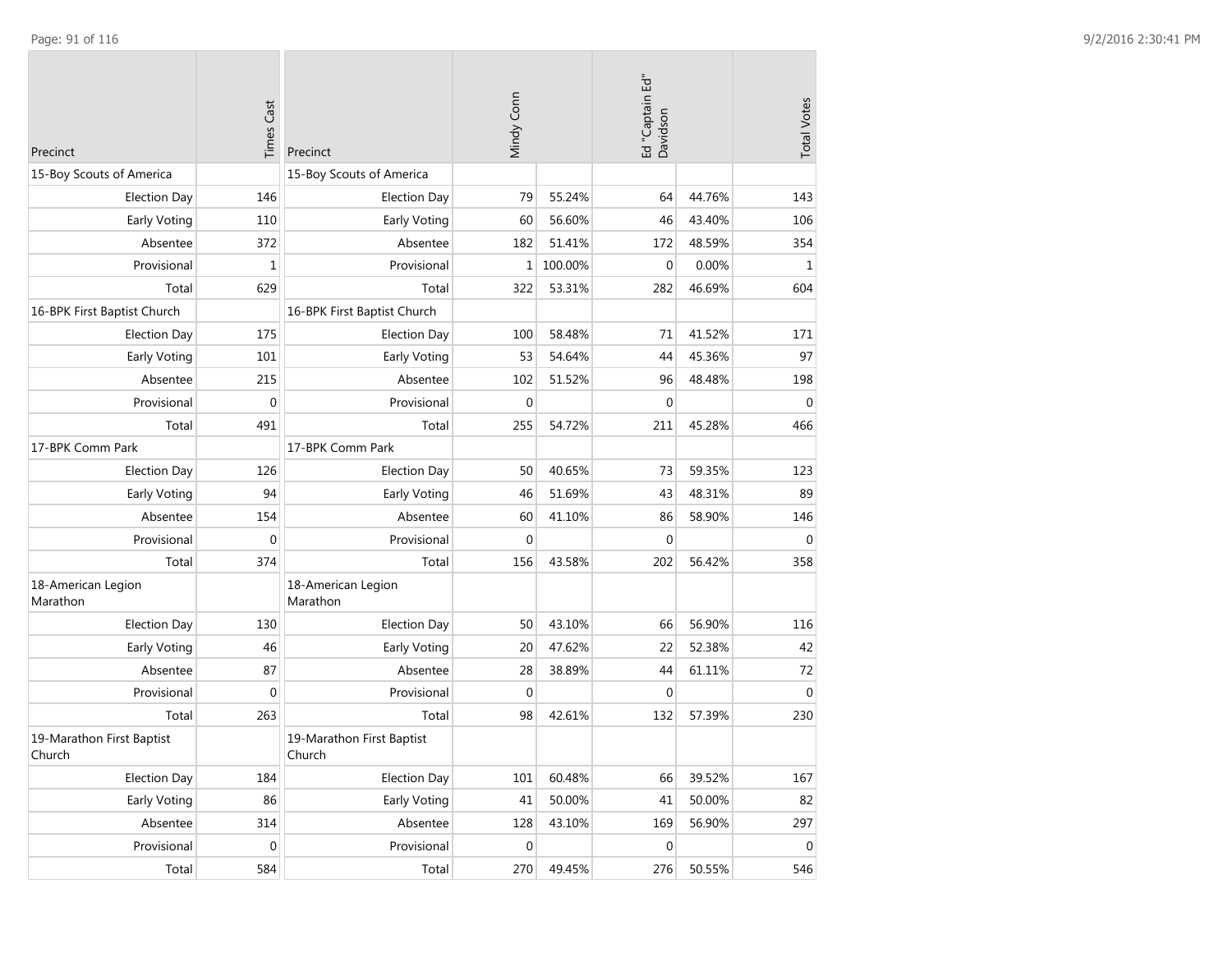| <b>Times Cast</b><br>Precinct       |                  | Precinct                            | Mindy Conn  |        | Ed "Captain Ed"<br>Davidson | <b>Total Votes</b> |              |
|-------------------------------------|------------------|-------------------------------------|-------------|--------|-----------------------------|--------------------|--------------|
| 20-Presbyterian Kirk of the<br>Keys |                  | 20-Presbyterian Kirk of the<br>Keys |             |        |                             |                    |              |
| <b>Election Day</b>                 | 195              | <b>Election Day</b>                 | 85          | 44.50% | 106                         | 55.50%             | 191          |
| Early Voting                        | 67               | Early Voting                        | 28          | 45.16% | 34                          | 54.84%             | 62           |
| Absentee                            | 145              | Absentee                            | 55          | 39.57% | 84                          | 60.43%             | 139          |
| Provisional                         | $\mathbf{0}$     | Provisional                         | $\mathbf 0$ |        | $\mathbf 0$                 |                    | $\mathbf{0}$ |
| Total                               | 407              | Total                               | 168         | 42.86% | 224                         | 57.14%             | 392          |
| 21-Marathon Moose Lodge             |                  | 21-Marathon Moose Lodge             |             |        |                             |                    |              |
| <b>Election Day</b>                 | 118              | <b>Election Day</b>                 | 56          | 50.00% | 56                          | 50.00%             | 112          |
| <b>Early Voting</b>                 | 43               | Early Voting                        | 15          | 35.71% | 27                          | 64.29%             | 42           |
| Absentee                            | 145              | Absentee                            | 48          | 36.64% | 83                          | 63.36%             | 131          |
| Provisional                         | $\mathbf{0}$     | Provisional                         | $\mathbf 0$ |        | $\mathbf 0$                 |                    | $\mathbf{0}$ |
| Total                               | 306              | Total                               | 119         | 41.75% | 166                         | 58.25%             | 285          |
| 22-KCB City Hall                    |                  | 22-KCB City Hall                    |             |        |                             |                    |              |
| <b>Election Day</b>                 | 91               | <b>Election Day</b>                 | 42          | 49.41% | 43                          | 50.59%             | 85           |
| Early Voting                        | 23               | Early Voting                        | 10          | 43.48% | 13                          | 56.52%             | 23           |
| Absentee                            | 122              | Absentee                            | 52          | 44.07% | 66                          | 55.93%             | 118          |
| Provisional                         | $\boldsymbol{0}$ | Provisional                         | $\mathbf 0$ |        | $\boldsymbol{0}$            |                    | $\mathbf{0}$ |
| Total                               | 236              | Total                               | 104         | 46.02% | 122                         | 53.98%             | 226          |
| 23-Marathon Moose Lodge             |                  | 23-Marathon Moose Lodge             |             |        |                             |                    |              |
| <b>Election Day</b>                 | 118              | <b>Election Day</b>                 | 57          | 50.44% | 56                          | 49.56%             | 113          |
| Early Voting                        | 60               | Early Voting                        | 23          | 41.82% | 32                          | 58.18%             | 55           |
| Absentee                            | 210              | Absentee                            | 88          | 44.90% | 108                         | 55.10%             | 196          |
| Provisional                         | $\boldsymbol{0}$ | Provisional                         | $\mathbf 0$ |        | $\mathbf 0$                 |                    | $\mathbf{0}$ |
| Total                               | 388              | Total                               | 168         | 46.15% | 196                         | 53.85%             | 364          |
| 24-Islamorada Library               |                  | 24-Islamorada Library               |             |        |                             |                    |              |
| <b>Election Day</b>                 | 165              | <b>Election Day</b>                 | 78          | 49.06% | 81                          | 50.94%             | 159          |
| Early Voting                        | 119              | Early Voting                        | 66          | 58.93% | 46                          | 41.07%             | 112          |
| Absentee                            | 262              | Absentee                            | 95          | 39.58% | 145                         | 60.42%             | 240          |
| Provisional                         | $\mathbf 0$      | Provisional                         | $\mathbf 0$ |        | $\mathbf 0$                 |                    | $\mathbf 0$  |
| Total                               | 546              | Total                               | 239         | 46.77% | 272                         | 53.23%             | 511          |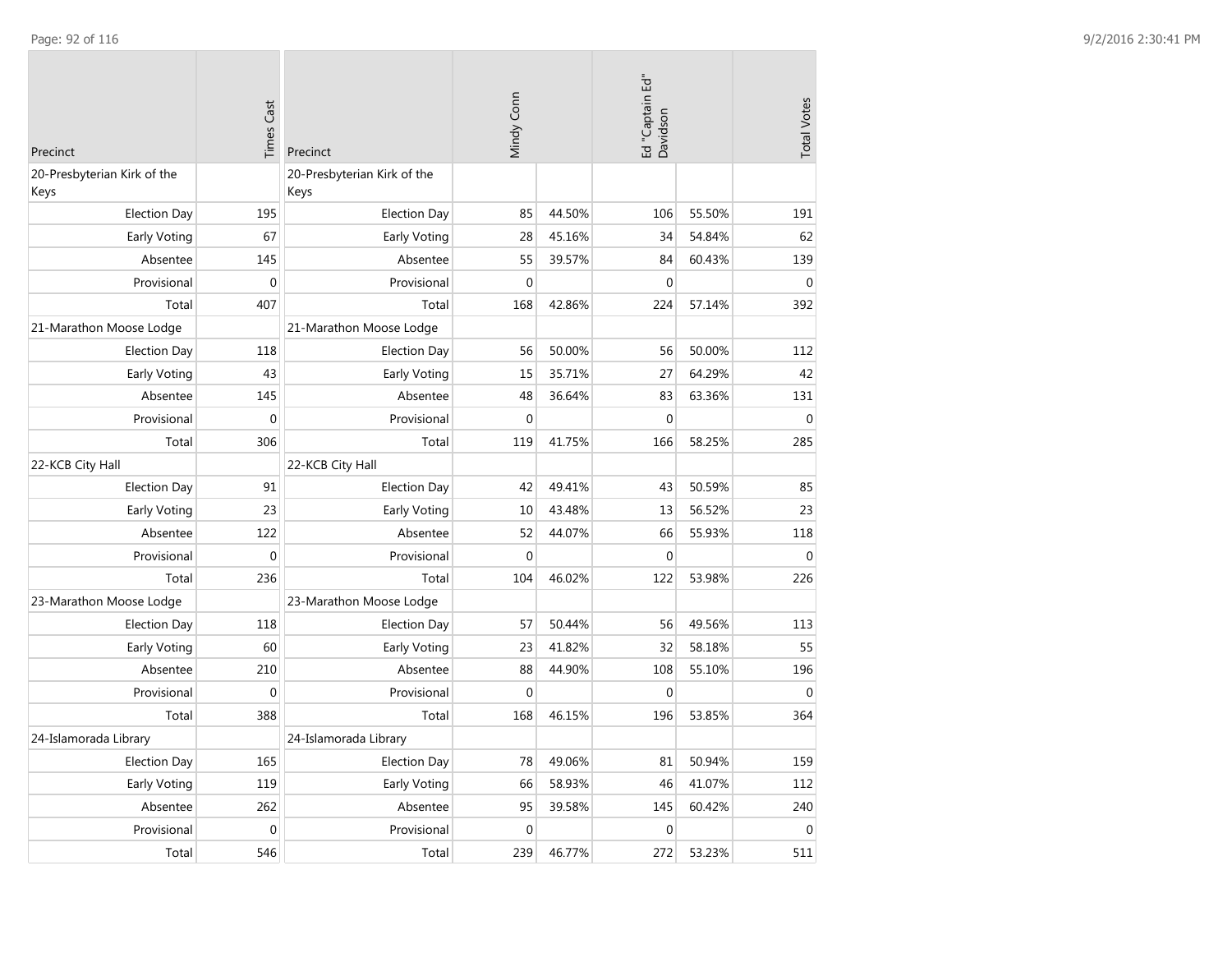| Precinct                       | <b>Times Cast</b> | Precinct                       | Mindy Conn  |         | Ed "Captain Ed"<br>Davidson |        | <b>Total Votes</b> |
|--------------------------------|-------------------|--------------------------------|-------------|---------|-----------------------------|--------|--------------------|
| 25-PK Courtroom B              |                   | 25-PK Courtroom B              |             |         |                             |        |                    |
| <b>Election Day</b>            | 191               | <b>Election Day</b>            | 80          | 45.71%  | 95                          | 54.29% | 175                |
| Early Voting                   | 92                | Early Voting                   | 52          | 59.09%  | 36                          | 40.91% | 88                 |
| Absentee                       | 306               | Absentee                       | 133         | 46.50%  | 153                         | 53.50% | 286                |
| Provisional                    | $\mathbf 0$       | Provisional                    | $\mathbf 0$ |         | $\mathbf 0$                 |        | $\mathbf{0}$       |
| Total                          | 589               | Total                          | 265         | 48.27%  | 284                         | 51.73% | 549                |
| 26-Immanuel Lutheran<br>Church |                   | 26-Immanuel Lutheran<br>Church |             |         |                             |        |                    |
| <b>Election Day</b>            | 338               | <b>Election Day</b>            | 173         | 54.40%  | 145                         | 45.60% | 318                |
| Early Voting                   | 100               | Early Voting                   | 61          | 63.54%  | 35                          | 36.46% | 96                 |
| Absentee                       | 328               | Absentee                       | 150         | 48.54%  | 159                         | 51.46% | 309                |
| Provisional                    | $\boldsymbol{0}$  | Provisional                    | $\mathbf 0$ |         | $\boldsymbol{0}$            |        | $\Omega$           |
| Total                          | 766               | Total                          | 384         | 53.11%  | 339                         | 46.89% | 723                |
| 27-Elks Club                   |                   | 27-Elks Club                   |             |         |                             |        |                    |
| <b>Election Day</b>            | 217               | <b>Election Day</b>            | 94          | 46.08%  | 110                         | 53.92% | 204                |
| Early Voting                   | 84                | Early Voting                   | 38          | 46.34%  | 44                          | 53.66% | 82                 |
| Absentee                       | 193               | Absentee                       | 91          | 52.00%  | 84                          | 48.00% | 175                |
| Provisional                    | $\mathbf{1}$      | Provisional                    | $\mathbf 1$ | 100.00% | $\mathbf 0$                 | 0.00%  | $\mathbf{1}$       |
| Total                          | 495               | Total                          | 224         | 48.48%  | 238                         | 51.52% | 462                |
| 28-KL Civic Club               |                   | 28-KL Civic Club               |             |         |                             |        |                    |
| <b>Election Day</b>            | 136               | <b>Election Day</b>            | 62          | 48.44%  | 66                          | 51.56% | 128                |
| Early Voting                   | 95                | <b>Early Voting</b>            | 42          | 46.67%  | 48                          | 53.33% | 90                 |
| Absentee                       | 229               | Absentee                       | 111         | 52.36%  | 101                         | 47.64% | 212                |
| Provisional                    | $\mathbf 0$       | Provisional                    | $\mathbf 0$ |         | $\mathbf{0}$                |        | $\mathbf{0}$       |
| Total                          | 460               | Total                          | 215         | 50.00%  | 215                         | 50.00% | 430                |
| 29-KL Civic Club               |                   | 29-KL Civic Club               |             |         |                             |        |                    |
| <b>Election Day</b>            | 306               | <b>Election Day</b>            | 148         | 51.03%  | 142                         | 48.97% | 290                |
| Early Voting                   | 135               | Early Voting                   | 62          | 50.41%  | 61                          | 49.59% | 123                |
| Absentee                       | 305               | Absentee                       | 127         | 44.41%  | 159                         | 55.59% | 286                |
| Provisional                    | $\mathbf 0$       | Provisional                    | $\mathbf 0$ |         | $\mathbf 0$                 |        | $\mathbf 0$        |
| Total                          | 746               | Total                          | 337         | 48.21%  | 362                         | 51.79% | 699                |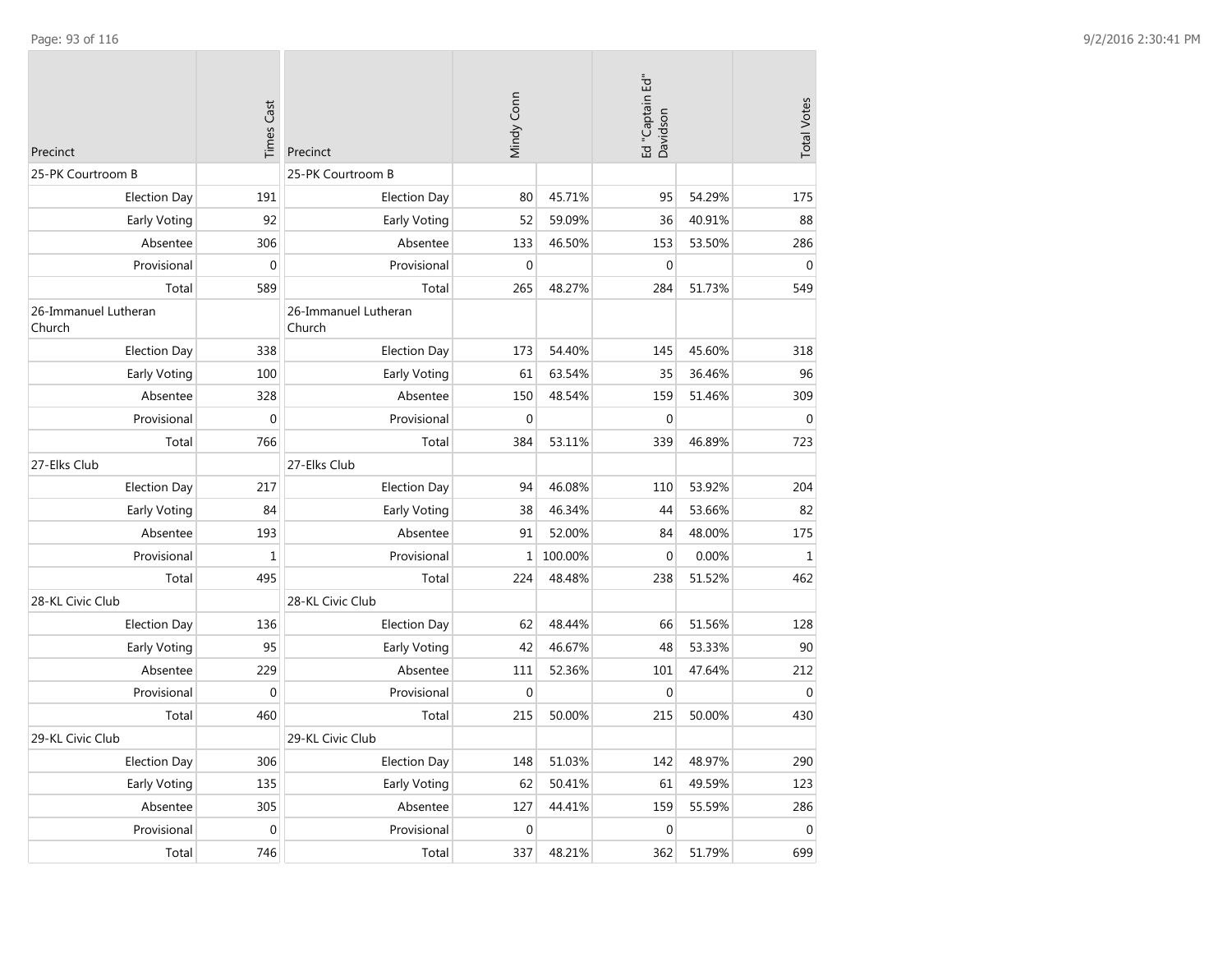| Precinct                  | <b>Times Cast</b> | Precinct                  | Mindy Conn       |        | Ed "Captain Ed"<br>Davidson |        | <b>Total Votes</b> |
|---------------------------|-------------------|---------------------------|------------------|--------|-----------------------------|--------|--------------------|
| 30-Monroe County Library  |                   | 30-Monroe County Library  |                  |        |                             |        |                    |
| <b>Election Day</b>       | 123               | <b>Election Day</b>       | 72               | 65.45% | 38                          | 34.55% | 110                |
| Early Voting              | 69                | Early Voting              | 42               | 65.63% | 22                          | 34.38% | 64                 |
| Absentee                  | 158               | Absentee                  | 75               | 51.02% | 72                          | 48.98% | 147                |
| Provisional               | $\mathbf 0$       | Provisional               | $\mathbf 0$      |        | $\mathbf 0$                 |        | $\mathbf 0$        |
| Total                     | 350               | Total                     | 189              | 58.88% | 132                         | 41.12% | 321                |
| 31-Monroe County Library  |                   | 31-Monroe County Library  |                  |        |                             |        |                    |
| <b>Election Day</b>       | 148               | <b>Election Day</b>       | 81               | 58.70% | 57                          | 41.30% | 138                |
| Early Voting              | 84                | Early Voting              | 37               | 46.25% | 43                          | 53.75% | 80                 |
| Absentee                  | 179               | Absentee                  | 95               | 54.91% | 78                          | 45.09% | 173                |
| Provisional               | $\mathbf{0}$      | Provisional               | $\mathbf{0}$     |        | $\mathbf 0$                 |        | $\mathbf 0$        |
| Total                     | 411               | Total                     | 213              | 54.48% | 178                         | 45.52% | 391                |
| 32-KL Baptist Church      |                   | 32-KL Baptist Church      |                  |        |                             |        |                    |
| <b>Election Day</b>       | 198               | <b>Election Day</b>       | 94               | 49.74% | 95                          | 50.26% | 189                |
| Early Voting              | 136               | Early Voting              | 69               | 53.49% | 60                          | 46.51% | 129                |
| Absentee                  | 240               | Absentee                  | 106              | 47.53% | 117                         | 52.47% | 223                |
| Provisional               | $\mathbf 0$       | Provisional               | $\mathbf{0}$     |        | $\mathbf 0$                 |        | $\overline{0}$     |
| Total                     | 574               | Total                     | 269              | 49.72% | 272                         | 50.28% | 541                |
| 33-Academy at Ocean Reef  |                   | 33-Academy at Ocean Reef  |                  |        |                             |        |                    |
| <b>Election Day</b>       | 65                | <b>Election Day</b>       | 35               | 53.85% | 30                          | 46.15% | 65                 |
| <b>Early Voting</b>       | 17                | Early Voting              | 9                | 64.29% | 5                           | 35.71% | 14                 |
| Absentee                  | 333               | Absentee                  | 282              | 88.13% | 38                          | 11.88% | 320                |
| Provisional               | $\mathbf 0$       | Provisional               | $\mathbf 0$      |        | $\mathbf 0$                 |        | $\mathbf 0$        |
| Total                     | 415               | Total                     | 326              | 81.70% | 73                          | 18.30% | 399                |
| Monroe County, FL - Total | 16,665            | Monroe County, FL - Total | 9,214            | 58.82% | 6,450                       | 41.18% | 15,664             |
| <b>Cumulative</b>         |                   | <b>Cumulative</b>         |                  |        |                             |        |                    |
| Cumulative                |                   | Cumulative                |                  |        |                             |        |                    |
| <b>Election Day</b>       | $\boldsymbol{0}$  | <b>Election Day</b>       | $\boldsymbol{0}$ |        | $\mathbf 0$                 |        | 0                  |
| Early Voting              | $\boldsymbol{0}$  | Early Voting              | $\boldsymbol{0}$ |        | $\boldsymbol{0}$            |        | $\boldsymbol{0}$   |
| Absentee                  | $\boldsymbol{0}$  | Absentee                  | $\boldsymbol{0}$ |        | $\boldsymbol{0}$            |        | $\boldsymbol{0}$   |
| Provisional               | $\boldsymbol{0}$  | Provisional               | $\boldsymbol{0}$ |        | $\boldsymbol{0}$            |        | 0                  |
| Total                     | $\boldsymbol{0}$  | Total                     | 0                |        | $\boldsymbol{0}$            |        | $\overline{0}$     |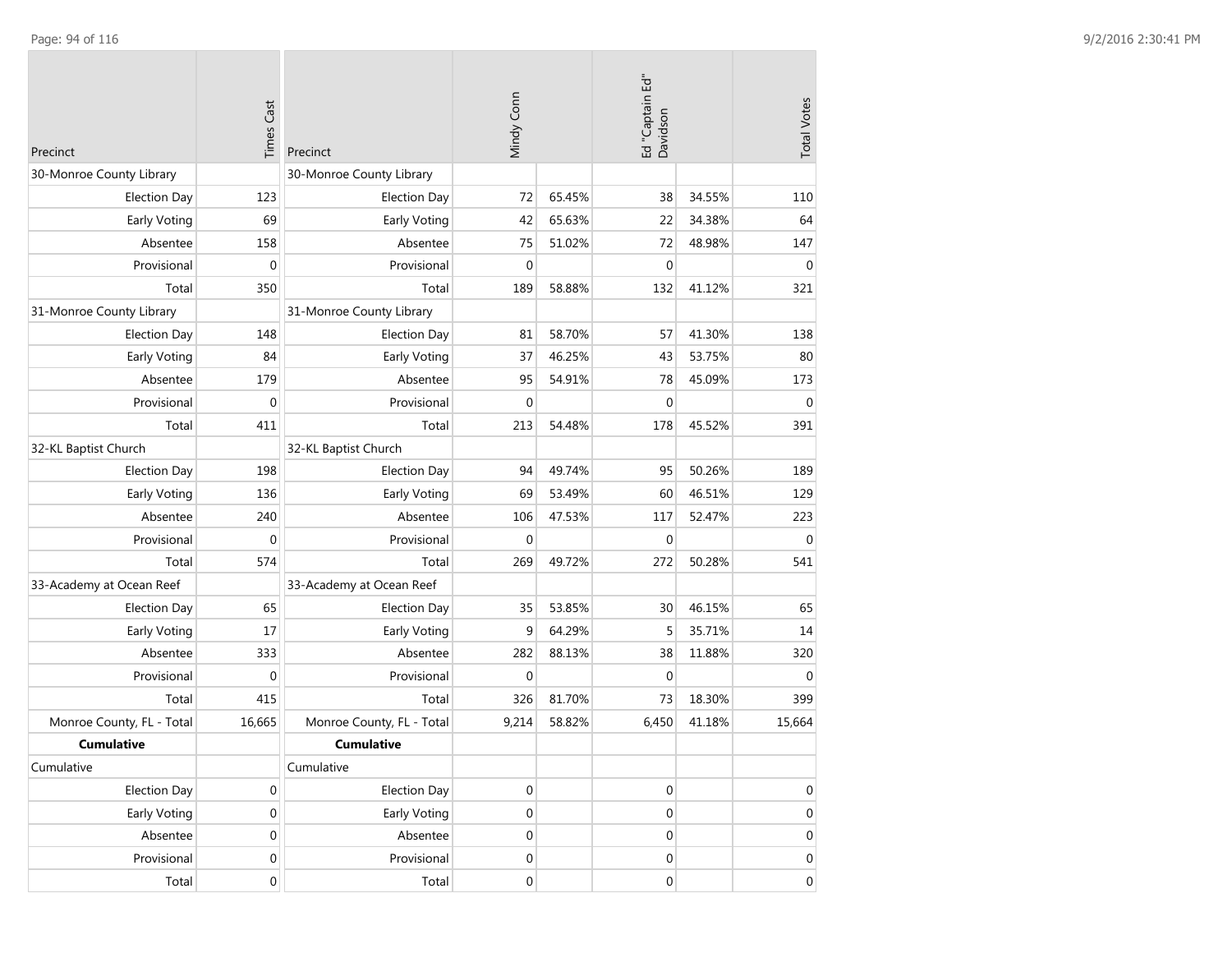| Precinct             | Cast<br>ဂ္ပ<br>這 | Precinct             | ನ     |        | 헙<br>aptail<br>$\overline{5}$<br>으<br>ڀ<br>品 品 |        | ğ<br>ĭō |
|----------------------|------------------|----------------------|-------|--------|------------------------------------------------|--------|---------|
| Cumulative - Total   | 0                | Cumulative - Total   |       |        |                                                |        |         |
| Jurisdiction - Total | 16,665           | Jurisdiction - Total | 9,214 | 58.82% | 6,450                                          | 41.18% | 15,664  |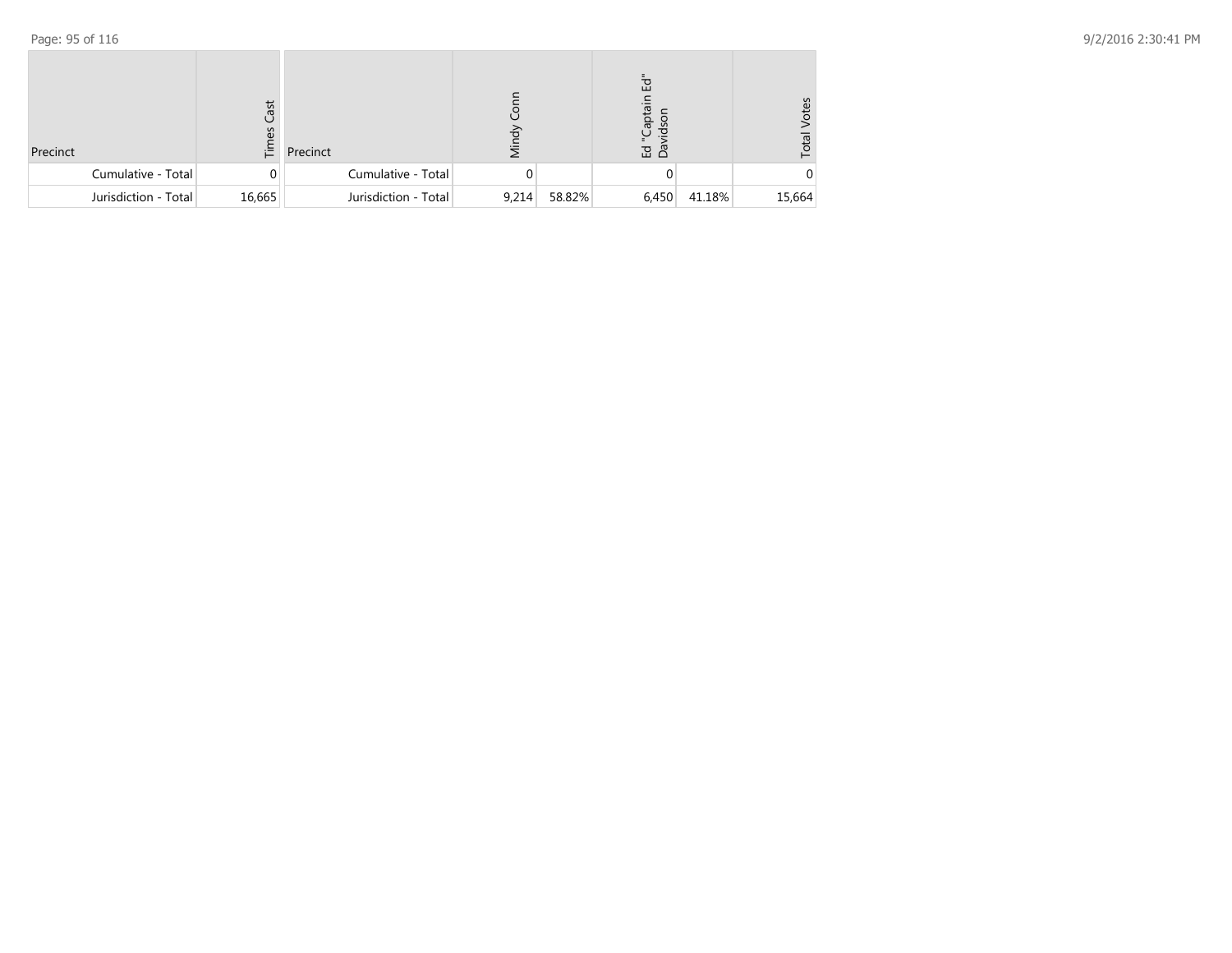# **CITY OF KEY WEST MAYOR (Vote for 1)**

| Precinct                 | <b>Times Cast</b> | Precinct                 | Randy Becker     |         | Craig Cates  |        | Ed "Krane" Karsch |        | <b>Total Votes</b> |
|--------------------------|-------------------|--------------------------|------------------|---------|--------------|--------|-------------------|--------|--------------------|
| <b>Jurisdiction</b>      |                   | <b>Jurisdiction</b>      |                  |         |              |        |                   |        |                    |
| <b>Monroe County, FL</b> |                   | <b>Monroe County, FL</b> |                  |         |              |        |                   |        |                    |
| 1-Jaycee Clubhouse       |                   | 1-Jaycee Clubhouse       |                  |         |              |        |                   |        |                    |
| <b>Election Day</b>      | 181               | <b>Election Day</b>      | 44               | 25.14%  | 115          | 65.71% | 16                | 9.14%  | 175                |
| Early Voting             | 65                | Early Voting             | 21               | 33.33%  | 38           | 60.32% | $\overline{4}$    | 6.35%  | 63                 |
| Absentee                 | 214               | Absentee                 | 53               | 26.11%  | 137          | 67.49% | 13                | 6.40%  | 203                |
| Provisional              | $\Omega$          | Provisional              | $\mathbf{0}$     |         | $\mathbf{0}$ |        | $\mathbf{0}$      |        | $\mathbf 0$        |
| Total                    | 460               | Total                    | 118              | 26.76%  | 290          | 65.76% | 33                | 7.48%  | 441                |
| 2-KW High School         |                   | 2-KW High School         |                  |         |              |        |                   |        |                    |
| Election Day             | 179               | <b>Election Day</b>      | 50               | 28.74%  | 111          | 63.79% | 13                | 7.47%  | 174                |
| Early Voting             | 93                | Early Voting             | 30               | 33.33%  | 55           | 61.11% | 5                 | 5.56%  | 90                 |
| Absentee                 | 333               | Absentee                 | 78               | 24.30%  | 227          | 70.72% | 16                | 4.98%  | 321                |
| Provisional              | $\overline{0}$    | Provisional              | $\boldsymbol{0}$ |         | $\mathbf 0$  |        | $\Omega$          |        | $\mathbf{0}$       |
| Total                    | 605               | Total                    | 158              | 27.01%  | 393          | 67.18% | 34                | 5.81%  | 585                |
| 3-KW High School         |                   | 3-KW High School         |                  |         |              |        |                   |        |                    |
| <b>Election Day</b>      | 196               | <b>Election Day</b>      | 70               | 36.84%  | 106          | 55.79% | 14                | 7.37%  | 190                |
| Early Voting             | 88                | Early Voting             | 19               | 21.84%  | 61           | 70.11% | 7                 | 8.05%  | 87                 |
| Absentee                 | 279               | Absentee                 | 84               | 30.88%  | 170          | 62.50% | 18                | 6.62%  | 272                |
| Provisional              | $\mathbf{1}$      | Provisional              | $\mathbf{1}$     | 100.00% | $\mathbf{0}$ | 0.00%  | $\mathbf 0$       | 0.00%  | $\mathbf 1$        |
| Total                    | 564               | Total                    | 174              | 31.64%  | 337          | 61.27% | 39                | 7.09%  | 550                |
| 4-MLK Pool               |                   | 4-MLK Pool               |                  |         |              |        |                   |        |                    |
| <b>Election Day</b>      | 153               | <b>Election Day</b>      | 61               | 41.22%  | 82           | 55.41% | 5                 | 3.38%  | 148                |
| Early Voting             | 61                | Early Voting             | 23               | 37.70%  | 30           | 49.18% | 8                 | 13.11% | 61                 |
| Absentee                 | 125               | Absentee                 | 41               | 33.33%  | 77           | 62.60% | 5                 | 4.07%  | 123                |
| Provisional              | $\overline{0}$    | Provisional              | $\mathbf 0$      |         | $\mathbf 0$  |        | $\Omega$          |        | $\mathbf{0}$       |
| Total                    | 339               | Total                    | 125              | 37.65%  | 189          | 56.93% | 18                | 5.42%  | 332                |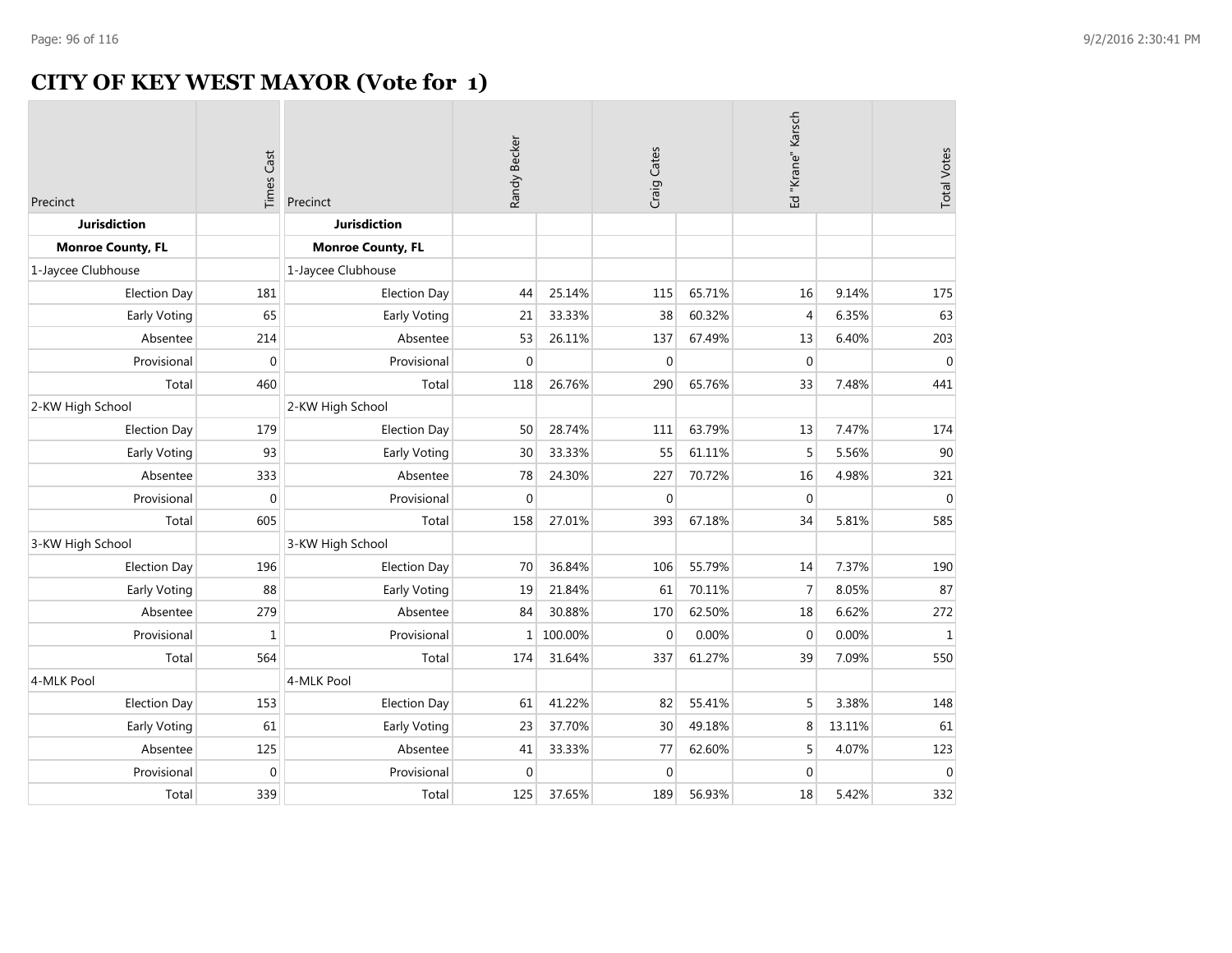| Precinct                  | <b>Times Cast</b> | Precinct                  | Randy Becker |        | Craig Cates    |           | Ed "Krane" Karsch |        | <b>Total Votes</b> |
|---------------------------|-------------------|---------------------------|--------------|--------|----------------|-----------|-------------------|--------|--------------------|
| 5-Old City Hall           |                   | 5-Old City Hall           |              |        |                |           |                   |        |                    |
| <b>Election Day</b>       | 174               | <b>Election Day</b>       | 60           | 35.93% | 97             | 58.08%    | 10                | 5.99%  | 167                |
| Early Voting              | 127               | Early Voting              | 44           | 35.48% | 69             | 55.65%    | 11                | 8.87%  | 124                |
| Absentee                  | 332               | Absentee                  | 81           | 25.00% | 198            | 61.11%    | 45                | 13.89% | 324                |
| Provisional               | $\mathbf 0$       | Provisional               | $\mathbf 0$  |        | $\mathbf{0}$   |           | $\boldsymbol{0}$  |        | $\mathbf 0$        |
| Total                     | 633               | Total                     | 185          | 30.08% | 364            | 59.19%    | 66                | 10.73% | 615                |
| 6-Gato Building           |                   | 6-Gato Building           |              |        |                |           |                   |        |                    |
| <b>Election Day</b>       | 224               | <b>Election Day</b>       | 70           | 31.82% | 129            | 58.64%    | 21                | 9.55%  | 220                |
| Early Voting              | 111               | Early Voting              | 48           | 44.04% | 50             | 45.87%    | 11                | 10.09% | 109                |
| Absentee                  | 209               | Absentee                  | 75           | 37.13% | 112            | 55.45%    | 15                | 7.43%  | 202                |
| Provisional               | $\mathbf 1$       | Provisional               | $\mathbf 0$  | 0.00%  |                | 1 100.00% | $\boldsymbol{0}$  | 0.00%  | $\mathbf 1$        |
| Total                     | 545               | Total                     | 193          | 36.28% | 292            | 54.89%    | 47                | 8.83%  | 532                |
| 7-Moose Club              |                   | 7-Moose Club              |              |        |                |           |                   |        |                    |
| <b>Election Day</b>       | 152               | <b>Election Day</b>       | 51           | 34.46% | 82             | 55.41%    | 15                | 10.14% | 148                |
| Early Voting              | 63                | Early Voting              | 22           | 35.48% | 36             | 58.06%    | $\overline{4}$    | 6.45%  | 62                 |
| Absentee                  | 133               | Absentee                  | 32           | 25.20% | 89             | 70.08%    | 6                 | 4.72%  | 127                |
| Provisional               | $\mathbf{0}$      | Provisional               | $\mathbf 0$  |        | $\Omega$       |           | $\mathbf 0$       |        | $\Omega$           |
| Total                     | 348               | Total                     | 105          | 31.16% | 207            | 61.42%    | 25                | 7.42%  | 337                |
| 8-Glad Tidings Tabernacle |                   | 8-Glad Tidings Tabernacle |              |        |                |           |                   |        |                    |
| <b>Election Day</b>       | 296               | <b>Election Day</b>       | 93           | 31.96% | 183            | 62.89%    | 15                | 5.15%  | 291                |
| Early Voting              | 68                | Early Voting              | 25           | 37.88% | 36             | 54.55%    | 5                 | 7.58%  | 66                 |
| Absentee                  | 269               | Absentee                  | 71           | 27.20% | 173            | 66.28%    | 17                | 6.51%  | 261                |
| Provisional               | $\mathbf{0}$      | Provisional               | $\mathbf{0}$ |        | $\overline{0}$ |           | $\boldsymbol{0}$  |        | $\mathbf 0$        |
| Total                     | 633               | Total                     | 189          | 30.58% | 392            | 63.43%    | 37                | 5.99%  | 618                |
| 9-Sr Citizen Plaza        |                   | 9-Sr Citizen Plaza        |              |        |                |           |                   |        |                    |
| <b>Election Day</b>       | 273               | <b>Election Day</b>       | 78           | 29.55% | 173            | 65.53%    | 13                | 4.92%  | 264                |
| Early Voting              | 83                | Early Voting              | 26           | 31.71% | 52             | 63.41%    | 4                 | 4.88%  | 82                 |
| Absentee                  | 283               | Absentee                  | 78           | 28.36% | 180            | 65.45%    | 17                | 6.18%  | 275                |
| Provisional               | $\mathbf 0$       | Provisional               | $\mathbf 0$  |        | $\overline{0}$ |           | $\mathbf 0$       |        | $\boldsymbol{0}$   |
| Total                     | 639               | Total                     | 182          | 29.31% | 405            | 65.22%    | 34                | 5.48%  | 621                |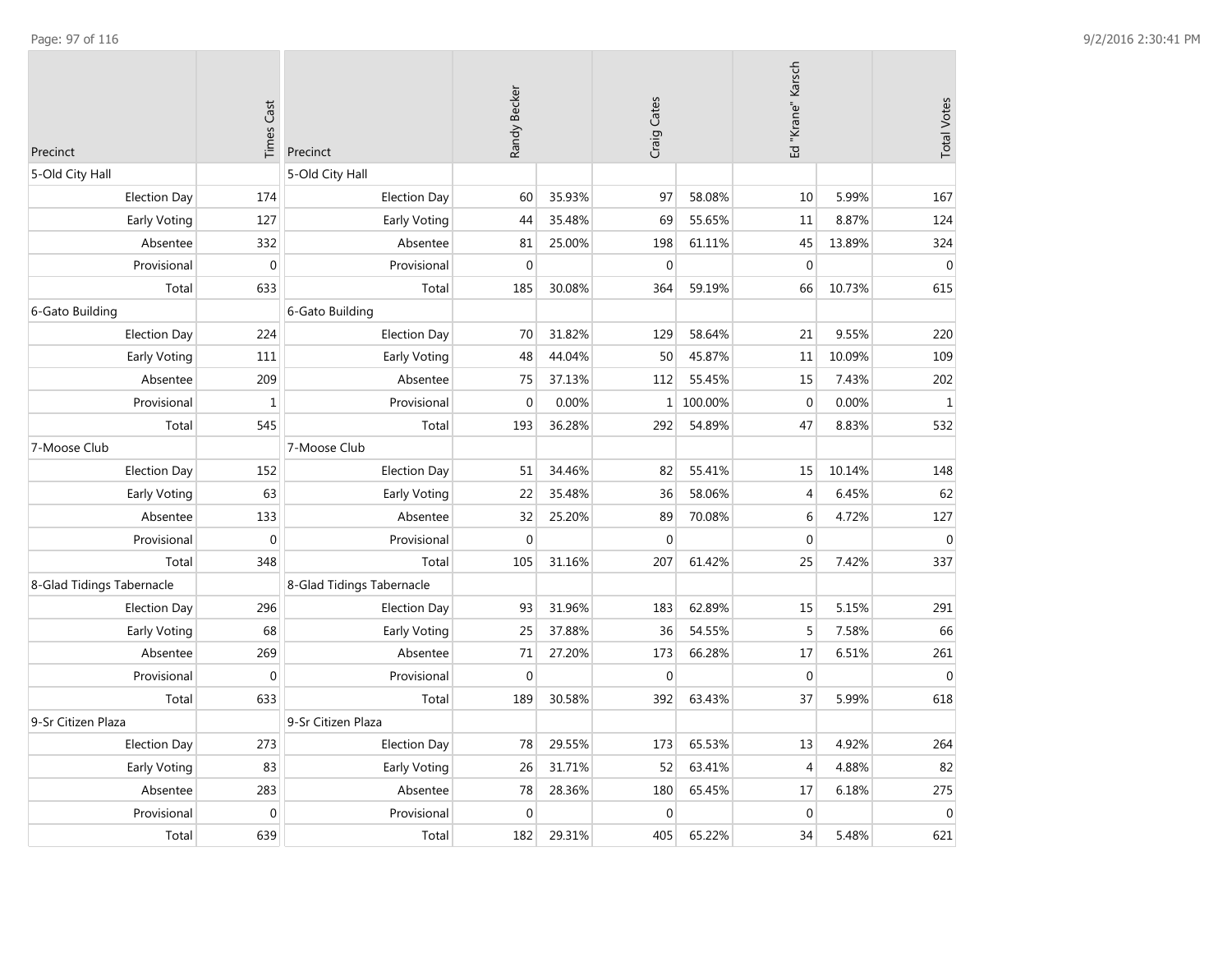| Precinct                  | Cast<br>Times | Precinct                  | Randy Becker |        | Craig Cates |        | Karsch<br>Ed "Krane" |       | <b>Total Votes</b> |
|---------------------------|---------------|---------------------------|--------------|--------|-------------|--------|----------------------|-------|--------------------|
| 10-Sr Citizens Plaza      |               | 10-Sr Citizens Plaza      |              |        |             |        |                      |       |                    |
| <b>Election Day</b>       | 230           | <b>Election Day</b>       | 69           | 30.94% | 143         | 64.13% | 11                   | 4.93% | 223                |
| Early Voting              | 81            | Early Voting              | 27           | 33.75% | 52          | 65.00% | 1                    | 1.25% | 80                 |
| Absentee                  | 235           | Absentee                  | 47           | 20.52% | 166         | 72.49% | 16                   | 6.99% | 229                |
| Provisional               | $\Omega$      | Provisional               | 0            |        | $\Omega$    |        | $\Omega$             |       | $\mathbf{0}$       |
| Total                     | 546           | Total                     | 143          | 26.88% | 361         | 67.86% | 28                   | 5.26% | 532                |
| Monroe County, FL - Total | 5,312         | Monroe County, FL - Total | 1,572        | 30.45% | 3,230       | 62.56% | 361                  | 6.99% | 5,163              |
| <b>Cumulative</b>         |               | <b>Cumulative</b>         |              |        |             |        |                      |       |                    |
| Cumulative                |               | Cumulative                |              |        |             |        |                      |       |                    |
| Election Day              | 0             | <b>Election Day</b>       | 0            |        | $\mathbf 0$ |        | 0                    |       | 0                  |
| Early Voting              | $\Omega$      | Early Voting              | 0            |        | $\Omega$    |        | 0                    |       | $\Omega$           |
| Absentee                  | $\Omega$      | Absentee                  | 0            |        | $\Omega$    |        | 0                    |       | $\Omega$           |
| Provisional               | $\Omega$      | Provisional               | 0            |        | $\Omega$    |        | $\Omega$             |       | $\mathbf{0}$       |
| Total                     | $\Omega$      | Total                     | 0            |        | $\Omega$    |        | $\Omega$             |       | $\mathbf 0$        |
| Cumulative - Total        | $\mathbf{0}$  | Cumulative - Total        | 0            |        | $\Omega$    |        | 0                    |       | $\mathbf 0$        |
| Jurisdiction - Total      | 5,312         | Jurisdiction - Total      | 1,572        | 30.45% | 3,230       | 62.56% | 361                  | 6.99% | 5,163              |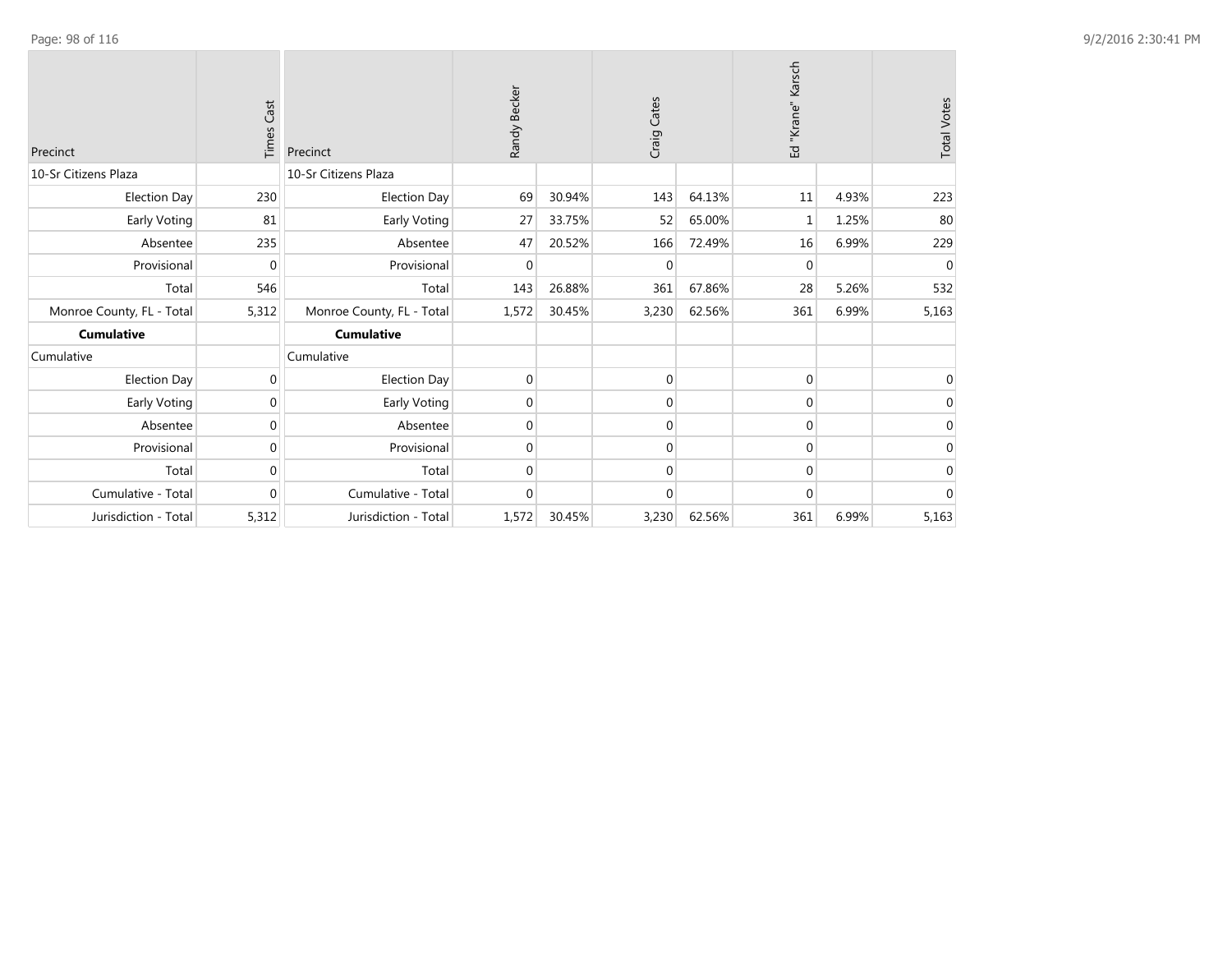### **CITY COMMISSIONER, DIST. VI (Vote for 1) [DISABLED]**

| Precinct                  | Times Cast | Precinct                  | Nathan Remus<br>Brock |  | Clayton L. Lopez |  | <b>Total Votes</b> |
|---------------------------|------------|---------------------------|-----------------------|--|------------------|--|--------------------|
| Jurisdiction              |            | <b>Jurisdiction</b>       |                       |  |                  |  |                    |
| <b>Monroe County, FL</b>  |            | <b>Monroe County, FL</b>  |                       |  |                  |  |                    |
| 3-KW High School          |            | 3-KW High School          |                       |  |                  |  |                    |
| <b>Election Day</b>       | $\bf{0}$   | <b>Election Day</b>       | $\boldsymbol{0}$      |  | $\boldsymbol{0}$ |  | $\mathbf 0$        |
| Early Voting              | 0          | Early Voting              | 0                     |  | $\mathbf 0$      |  | $\pmb{0}$          |
| Absentee                  | 0          | Absentee                  | $\boldsymbol{0}$      |  | $\mathbf 0$      |  | $\boldsymbol{0}$   |
| Provisional               | 0          | Provisional               | $\boldsymbol{0}$      |  | $\boldsymbol{0}$ |  | $\boldsymbol{0}$   |
| Total                     | 0          | Total                     | $\mathbf 0$           |  | $\mathbf{0}$     |  | 0                  |
| 4-MLK Pool                |            | 4-MLK Pool                |                       |  |                  |  |                    |
| <b>Election Day</b>       | 0          | <b>Election Day</b>       | $\boldsymbol{0}$      |  | $\boldsymbol{0}$ |  | $\pmb{0}$          |
| Early Voting              | 0          | Early Voting              | $\boldsymbol{0}$      |  | $\mathbf 0$      |  | $\boldsymbol{0}$   |
| Absentee                  | 0          | Absentee                  | $\boldsymbol{0}$      |  | $\boldsymbol{0}$ |  | $\boldsymbol{0}$   |
| Provisional               | 0          | Provisional               | 0                     |  | $\mathbf 0$      |  | $\mathbf 0$        |
| Total                     | 0          | Total                     | $\mathbf 0$           |  | $\mathbf{0}$     |  | $\mathbf 0$        |
| 5-Old City Hall           |            | 5-Old City Hall           |                       |  |                  |  |                    |
| <b>Election Day</b>       | 0          | <b>Election Day</b>       | $\boldsymbol{0}$      |  | $\boldsymbol{0}$ |  | $\boldsymbol{0}$   |
| Early Voting              | 0          | <b>Early Voting</b>       | $\boldsymbol{0}$      |  | $\mathbf 0$      |  | $\mathbf 0$        |
| Absentee                  | 0          | Absentee                  | $\boldsymbol{0}$      |  | $\mathbf 0$      |  | $\boldsymbol{0}$   |
| Provisional               | 0          | Provisional               | $\boldsymbol{0}$      |  | $\mathbf 0$      |  | $\mathbf 0$        |
| Total                     | 0          | Total                     | $\boldsymbol{0}$      |  | $\mathbf 0$      |  | $\boldsymbol{0}$   |
| 6-Gato Building           |            | 6-Gato Building           |                       |  |                  |  |                    |
| <b>Election Day</b>       | 0          | <b>Election Day</b>       | 0                     |  | $\mathbf 0$      |  | $\boldsymbol{0}$   |
| Early Voting              | 0          | Early Voting              | $\boldsymbol{0}$      |  | $\mathbf 0$      |  | $\boldsymbol{0}$   |
| Absentee                  | 0          | Absentee                  | $\boldsymbol{0}$      |  | $\mathbf 0$      |  | $\boldsymbol{0}$   |
| Provisional               | 0          | Provisional               | $\boldsymbol{0}$      |  | $\mathbf 0$      |  | $\boldsymbol{0}$   |
| Total                     | 0          | Total                     | $\boldsymbol{0}$      |  | $\boldsymbol{0}$ |  | $\boldsymbol{0}$   |
| Monroe County, FL - Total | 0          | Monroe County, FL - Total | $\boldsymbol{0}$      |  | $\boldsymbol{0}$ |  | $\mathbf 0$        |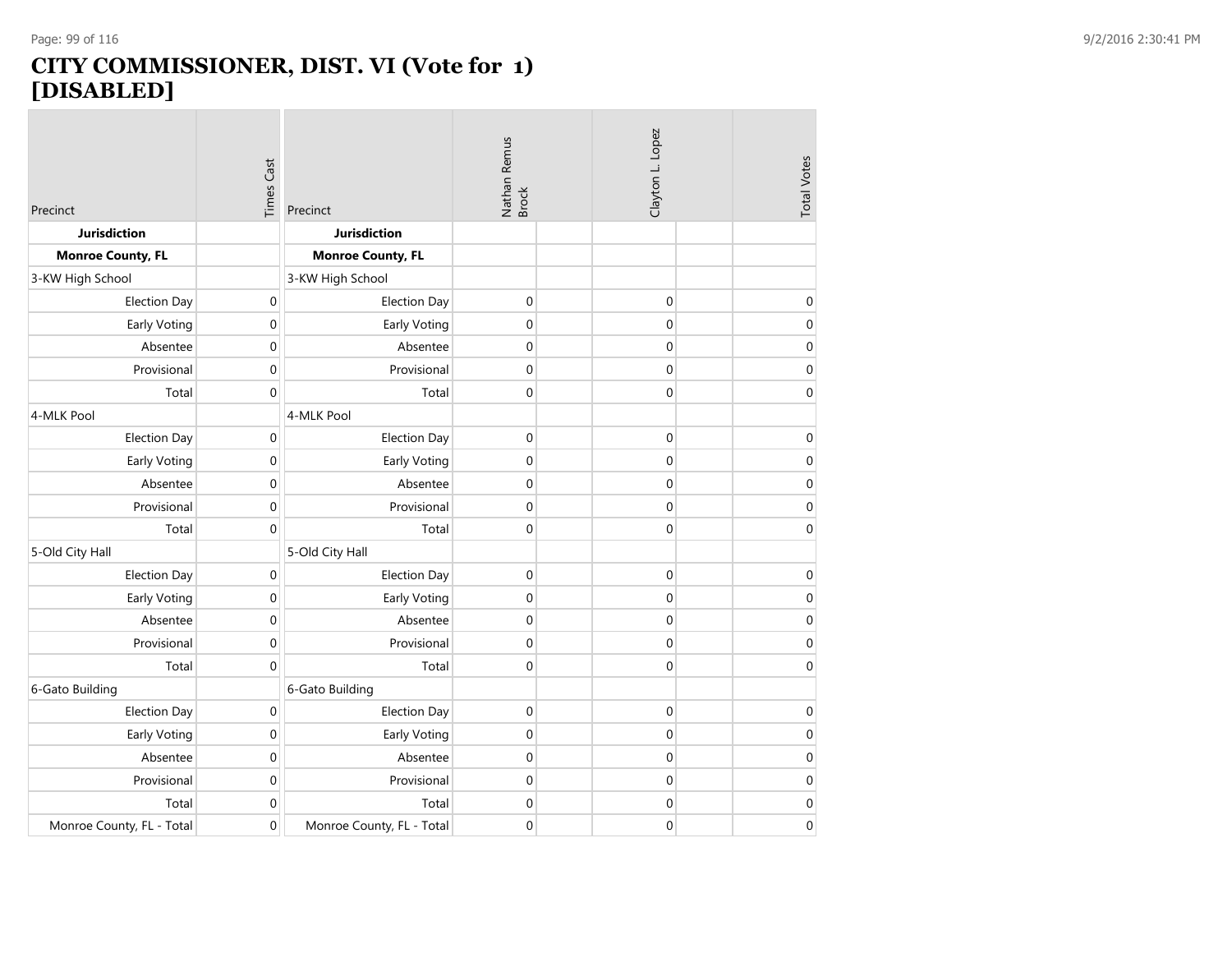| Precinct             | Cast<br>Times | Precinct             | Remus<br>Nathan<br>Brock | Lopez<br>Clayton | <b>Total Votes</b> |
|----------------------|---------------|----------------------|--------------------------|------------------|--------------------|
| <b>Cumulative</b>    |               | <b>Cumulative</b>    |                          |                  |                    |
| Cumulative           |               | Cumulative           |                          |                  |                    |
| Election Day         | $\mathbf 0$   | <b>Election Day</b>  | $\mathbf 0$              | $\mathbf{0}$     | 0                  |
| Early Voting         | $\Omega$      | Early Voting         | 0                        | 0                | 0                  |
| Absentee             | $\Omega$      | Absentee             | 0                        | $\Omega$         | 0                  |
| Provisional          | $\Omega$      | Provisional          | 0                        | $\Omega$         | 0                  |
| Total                | $\Omega$      | Total                | 0                        | $\Omega$         | 0                  |
| Cumulative - Total   | $\Omega$      | Cumulative - Total   | 0                        | $\Omega$         | 0                  |
| Jurisdiction - Total | $\mathbf{0}$  | Jurisdiction - Total | 0                        | 0                | 0                  |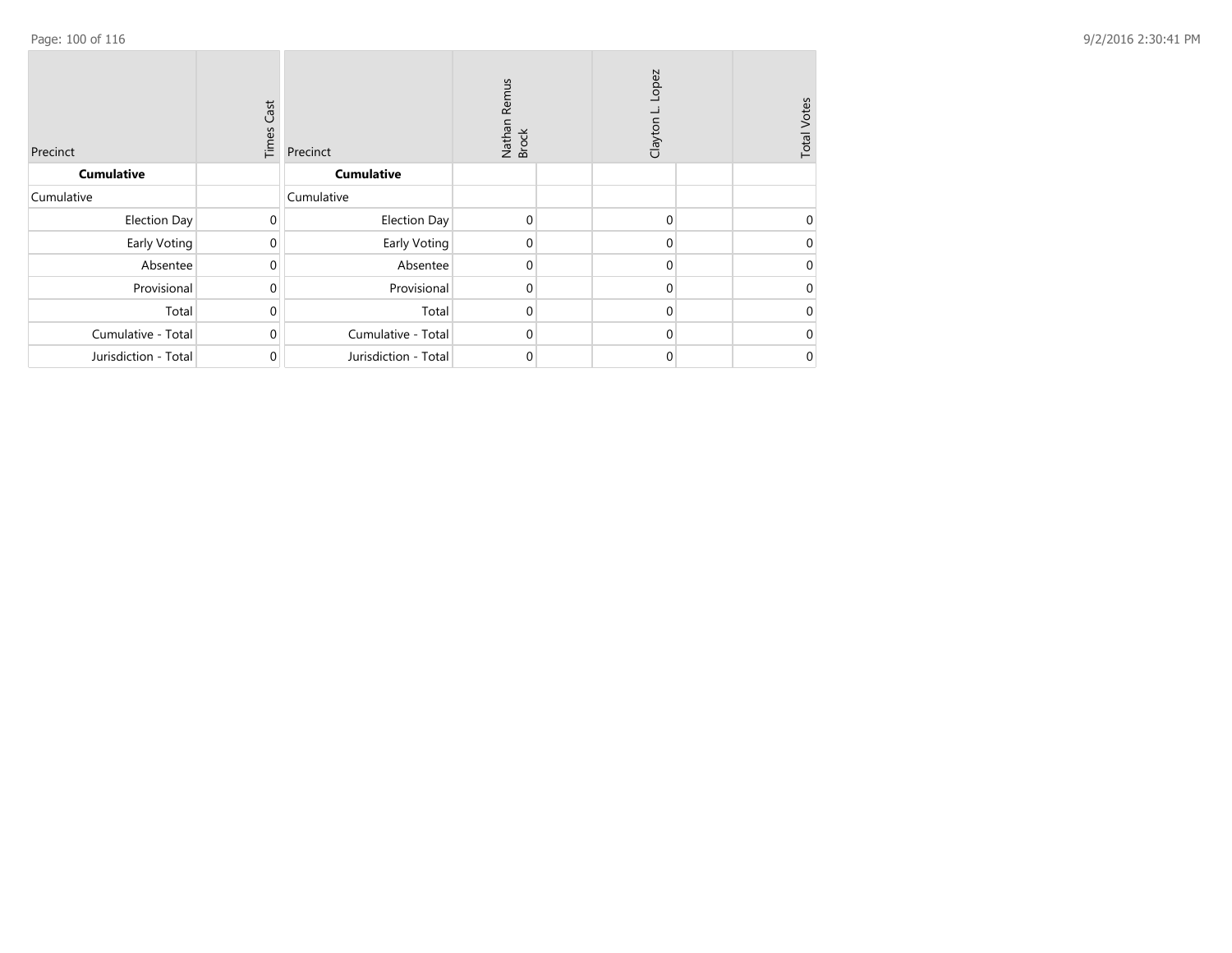# **UTILITY BOARD MEMBER, GROUP 2 (Vote for 1)**

| Precinct                 | <b>Times Cast</b> | Precinct                 | Peter H. Batty |        | Tom Milone   |         | <b>Total Votes</b> |
|--------------------------|-------------------|--------------------------|----------------|--------|--------------|---------|--------------------|
| <b>Jurisdiction</b>      |                   | <b>Jurisdiction</b>      |                |        |              |         |                    |
| <b>Monroe County, FL</b> |                   | <b>Monroe County, FL</b> |                |        |              |         |                    |
| 1-Jaycee Clubhouse       |                   | 1-Jaycee Clubhouse       |                |        |              |         |                    |
| <b>Election Day</b>      | 181               | <b>Election Day</b>      | 114            | 67.86% | 54           | 32.14%  | 168                |
| Early Voting             | 65                | Early Voting             | 48             | 81.36% | 11           | 18.64%  | 59                 |
| Absentee                 | 214               | Absentee                 | 135            | 67.16% | 66           | 32.84%  | 201                |
| Provisional              | $\mathbf 0$       | Provisional              | $\mathbf 0$    |        | $\mathbf{0}$ |         | $\mathbf{0}$       |
| Total                    | 460               | Total                    | 297            | 69.39% | 131          | 30.61%  | 428                |
| 2-KW High School         |                   | 2-KW High School         |                |        |              |         |                    |
| <b>Election Day</b>      | 179               | <b>Election Day</b>      | 118            | 71.52% | 47           | 28.48%  | 165                |
| Early Voting             | 93                | <b>Early Voting</b>      | 58             | 65.17% | 31           | 34.83%  | 89                 |
| Absentee                 | 333               | Absentee                 | 206            | 63.98% | 116          | 36.02%  | 322                |
| Provisional              | $\boldsymbol{0}$  | Provisional              | $\mathbf 0$    |        | $\mathbf 0$  |         | $\mathbf 0$        |
| Total                    | 605               | Total                    | 382            | 66.32% | 194          | 33.68%  | 576                |
| 3-KW High School         |                   | 3-KW High School         |                |        |              |         |                    |
| <b>Election Day</b>      | 196               | <b>Election Day</b>      | 111            | 58.73% | 78           | 41.27%  | 189                |
| <b>Early Voting</b>      | 88                | Early Voting             | 49             | 59.04% | 34           | 40.96%  | 83                 |
| Absentee                 | 279               | Absentee                 | 135            | 52.33% | 123          | 47.67%  | 258                |
| Provisional              | $\mathbf{1}$      | Provisional              | $\mathbf 0$    | 0.00%  | 1            | 100.00% | $\mathbf 1$        |
| Total                    | 564               | Total                    | 295            | 55.56% | 236          | 44.44%  | 531                |
| 4-MLK Pool               |                   | 4-MLK Pool               |                |        |              |         |                    |
| <b>Election Day</b>      | 153               | <b>Election Day</b>      | 72             | 55.81% | 57           | 44.19%  | 129                |
| Early Voting             | 61                | Early Voting             | 27             | 45.00% | 33           | 55.00%  | 60                 |
| Absentee                 | 125               | Absentee                 | 62             | 52.99% | 55           | 47.01%  | 117                |
| Provisional              | $\mathbf 0$       | Provisional              | $\mathbf 0$    |        | $\mathbf 0$  |         | $\mathbf 0$        |
| Total                    | 339               | Total                    | 161            | 52.61% | 145          | 47.39%  | 306                |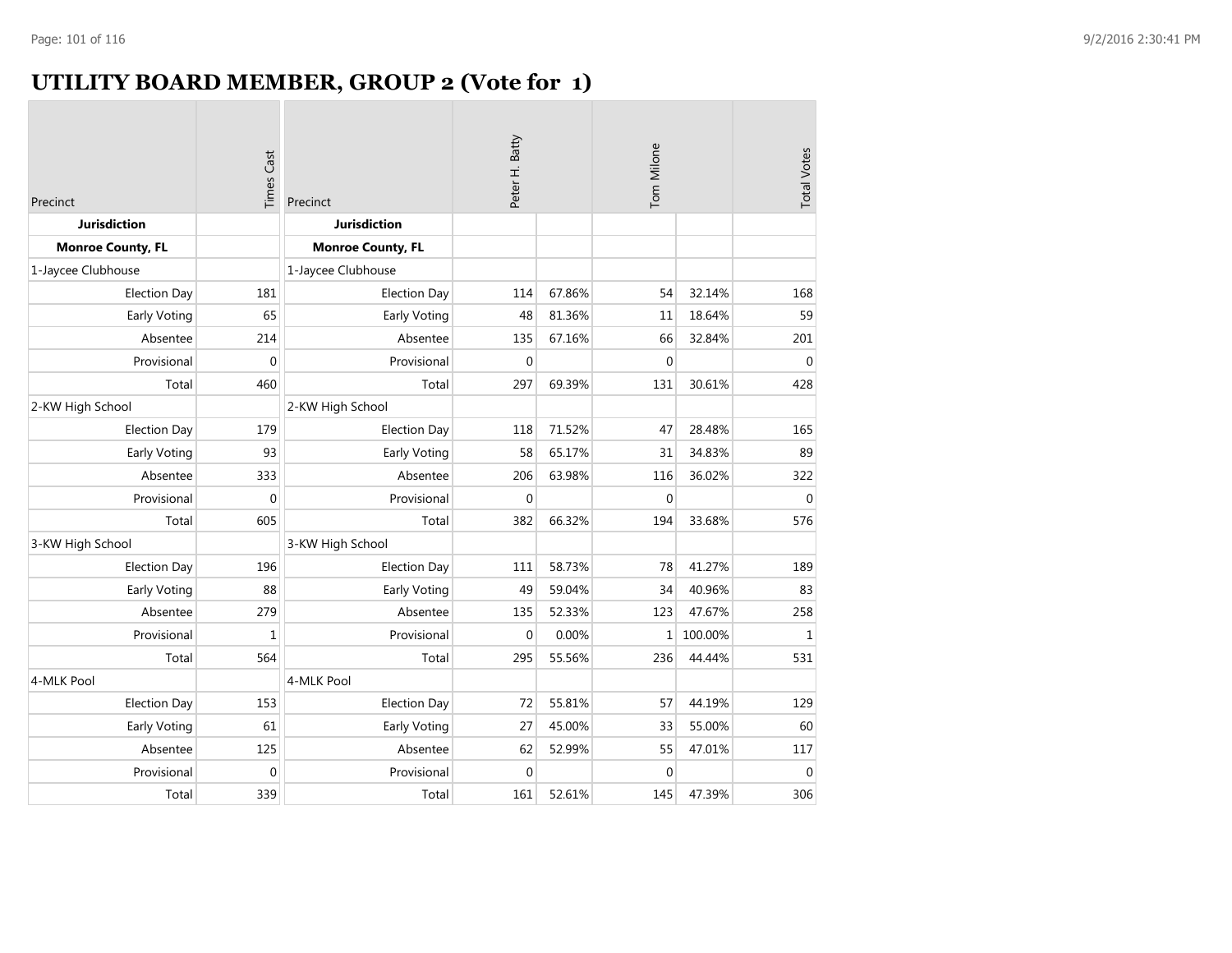| Precinct                  | <b>Times Cast</b> | Precinct                  | Peter H. Batty |        | Tom Milone       |         | <b>Total Votes</b> |
|---------------------------|-------------------|---------------------------|----------------|--------|------------------|---------|--------------------|
| 5-Old City Hall           |                   | 5-Old City Hall           |                |        |                  |         |                    |
| <b>Election Day</b>       | 174               | <b>Election Day</b>       | 85             | 52.80% | 76               | 47.20%  | 161                |
| Early Voting              | 127               | Early Voting              | 58             | 49.15% | 60               | 50.85%  | 118                |
| Absentee                  | 332               | Absentee                  | 154            | 50.49% | 151              | 49.51%  | 305                |
| Provisional               | $\boldsymbol{0}$  | Provisional               | $\mathbf 0$    |        | $\mathbf 0$      |         | $\boldsymbol{0}$   |
| Total                     | 633               | Total                     | 297            | 50.86% | 287              | 49.14%  | 584                |
| 6-Gato Building           |                   | 6-Gato Building           |                |        |                  |         |                    |
| <b>Election Day</b>       | 224               | <b>Election Day</b>       | 118            | 58.13% | 85               | 41.87%  | 203                |
| Early Voting              | 111               | Early Voting              | 46             | 43.40% | 60               | 56.60%  | 106                |
| Absentee                  | 209               | Absentee                  | 110            | 58.20% | 79               | 41.80%  | 189                |
| Provisional               | $\mathbf 1$       | Provisional               | $\mathbf 0$    | 0.00%  | $1\vert$         | 100.00% | $\mathbf 1$        |
| Total                     | 545               | Total                     | 274            | 54.91% | 225              | 45.09%  | 499                |
| 7-Moose Club              |                   | 7-Moose Club              |                |        |                  |         |                    |
| <b>Election Day</b>       | 152               | <b>Election Day</b>       | 81             | 57.04% | 61               | 42.96%  | 142                |
| <b>Early Voting</b>       | 63                | Early Voting              | 36             | 59.02% | 25               | 40.98%  | 61                 |
| Absentee                  | 133               | Absentee                  | 67             | 54.03% | 57               | 45.97%  | 124                |
| Provisional               | $\mathbf 0$       | Provisional               | $\mathbf 0$    |        | $\Omega$         |         | $\Omega$           |
| Total                     | 348               | Total                     | 184            | 56.27% | 143              | 43.73%  | 327                |
| 8-Glad Tidings Tabernacle |                   | 8-Glad Tidings Tabernacle |                |        |                  |         |                    |
| <b>Election Day</b>       | 296               | <b>Election Day</b>       | 174            | 63.27% | 101              | 36.73%  | 275                |
| Early Voting              | 68                | Early Voting              | 33             | 52.38% | 30               | 47.62%  | 63                 |
| Absentee                  | 269               | Absentee                  | 165            | 64.71% | 90               | 35.29%  | 255                |
| Provisional               | $\mathbf{0}$      | Provisional               | $\mathbf 0$    |        | $\mathbf 0$      |         | $\mathbf 0$        |
| Total                     | 633               | Total                     | 372            | 62.73% | 221              | 37.27%  | 593                |
| 9-Sr Citizen Plaza        |                   | 9-Sr Citizen Plaza        |                |        |                  |         |                    |
| <b>Election Day</b>       | 273               | <b>Election Day</b>       | 154            | 62.60% | 92               | 37.40%  | 246                |
| Early Voting              | 83                | Early Voting              | 48             | 60.76% | 31               | 39.24%  | 79                 |
| Absentee                  | 283               | Absentee                  | 190            | 71.43% | 76               | 28.57%  | 266                |
| Provisional               | $\mathbf 0$       | Provisional               | $\mathbf 0$    |        | $\boldsymbol{0}$ |         | $\boldsymbol{0}$   |
| Total                     | 639               | Total                     | 392            | 66.33% | 199              | 33.67%  | 591                |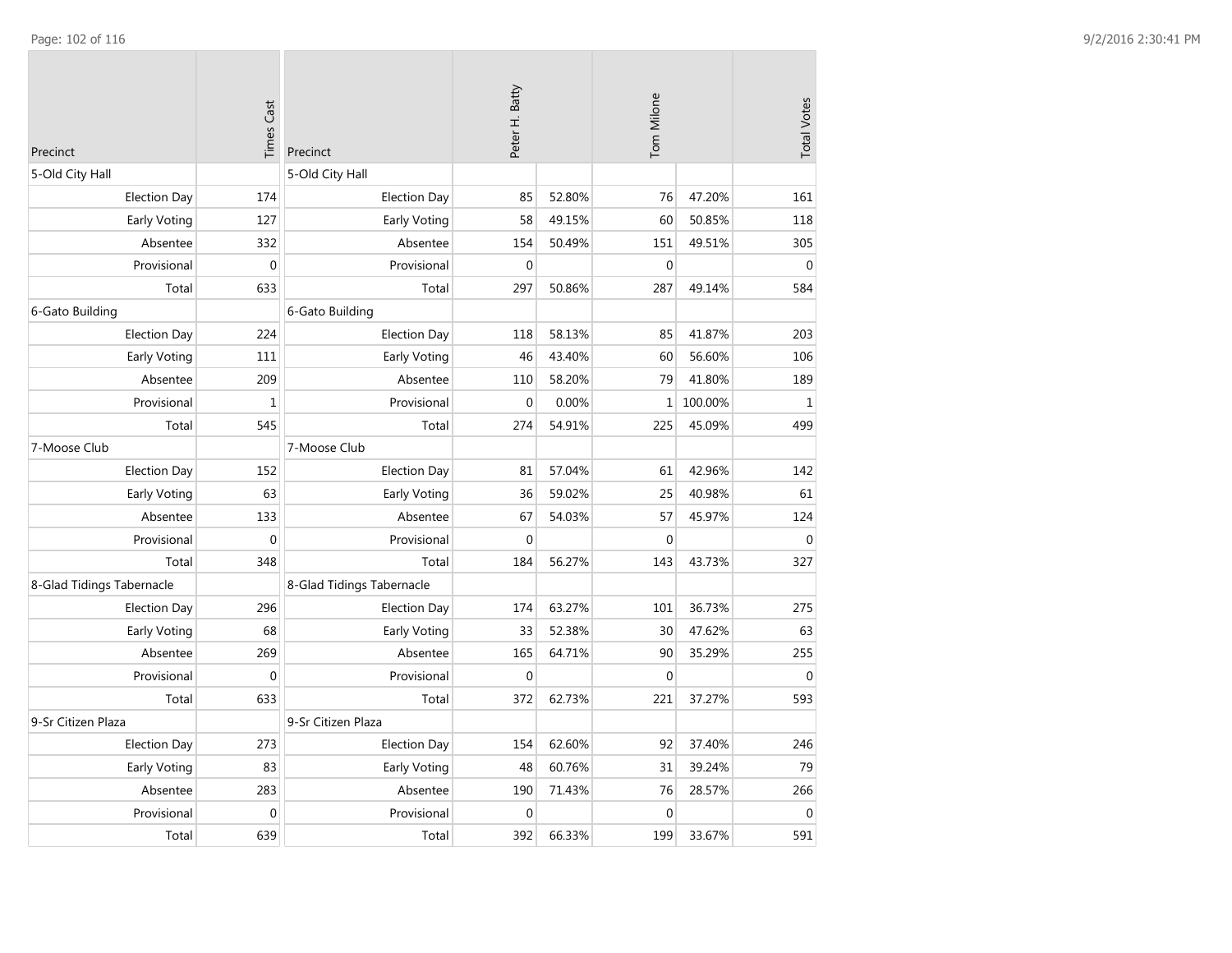| Precinct                  | Cast<br>Times | Precinct                  | Peter H. Batty |        | Tom Milone  |        | <b>Total Votes</b> |
|---------------------------|---------------|---------------------------|----------------|--------|-------------|--------|--------------------|
| 10-Sr Citizens Plaza      |               | 10-Sr Citizens Plaza      |                |        |             |        |                    |
| <b>Election Day</b>       | 230           | <b>Election Day</b>       | 129            | 64.18% | 72          | 35.82% | 201                |
| Early Voting              | 81            | Early Voting              | 40             | 53.33% | 35          | 46.67% | 75                 |
| Absentee                  | 235           | Absentee                  | 138            | 61.61% | 86          | 38.39% | 224                |
| Provisional               | $\mathbf{0}$  | Provisional               | $\mathbf 0$    |        | $\mathbf 0$ |        | $\mathbf 0$        |
| Total                     | 546           | Total                     | 307            | 61.40% | 193         | 38.60% | 500                |
| Monroe County, FL - Total | 5,312         | Monroe County, FL - Total | 2,961          | 60.00% | 1,974       | 40.00% | 4,935              |
| <b>Cumulative</b>         |               | <b>Cumulative</b>         |                |        |             |        |                    |
| Cumulative                |               | Cumulative                |                |        |             |        |                    |
| <b>Election Day</b>       | 0             | <b>Election Day</b>       | 0              |        | $\mathbf 0$ |        | 0                  |
| Early Voting              | 0             | Early Voting              | 0              |        | 0           |        | 0                  |
| Absentee                  | $\mathbf{0}$  | Absentee                  | 0              |        | 0           |        | $\mathbf 0$        |
| Provisional               | $\mathbf 0$   | Provisional               | $\mathbf{0}$   |        | 0           |        | $\mathbf 0$        |
| Total                     | $\mathbf 0$   | Total                     | $\mathbf{0}$   |        | $\mathbf 0$ |        | $\mathbf 0$        |
| Cumulative - Total        | $\mathbf{0}$  | Cumulative - Total        | $\mathbf{0}$   |        | $\mathbf 0$ |        | $\mathbf{0}$       |
| Jurisdiction - Total      | 5,312         | Jurisdiction - Total      | 2,961          | 60.00% | 1,974       | 40.00% | 4,935              |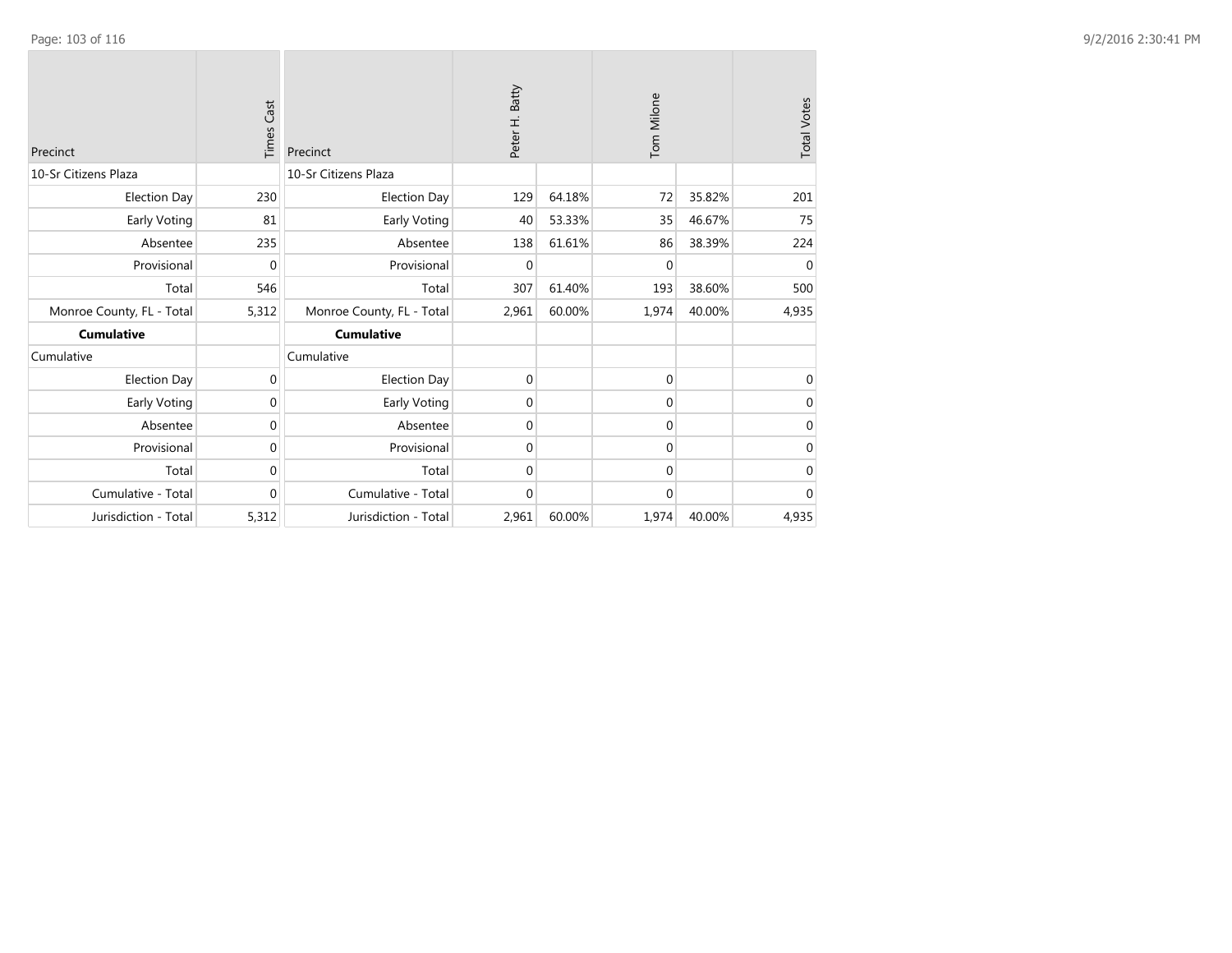# **UTILITY BOARD MEMBER, GROUP 3 (Vote for 1)**

| Precinct                 | <b>Times Cast</b> | Precinct                 | Tim Root     |        | Carol Schreck |         | Vidal          |        | <b>Total Votes</b> |
|--------------------------|-------------------|--------------------------|--------------|--------|---------------|---------|----------------|--------|--------------------|
| <b>Jurisdiction</b>      |                   | <b>Jurisdiction</b>      |              |        |               |         |                |        |                    |
| <b>Monroe County, FL</b> |                   | <b>Monroe County, FL</b> |              |        |               |         |                |        |                    |
| 1-Jaycee Clubhouse       |                   | 1-Jaycee Clubhouse       |              |        |               |         |                |        |                    |
| <b>Election Day</b>      | 181               | <b>Election Day</b>      | 91           | 53.85% | 53            | 31.36%  | 25             | 14.79% | 169                |
| Early Voting             | 65                | Early Voting             | 31           | 50.00% | 22            | 35.48%  | 9              | 14.52% | 62                 |
| Absentee                 | 214               | Absentee                 | 85           | 41.26% | 51            | 24.76%  | 70             | 33.98% | 206                |
| Provisional              | $\Omega$          | Provisional              | $\mathbf{0}$ |        | $\Omega$      |         | $\Omega$       |        | $\overline{0}$     |
| Total                    | 460               | Total                    | 207          | 47.37% | 126           | 28.83%  | 104            | 23.80% | 437                |
| 2-KW High School         |                   | 2-KW High School         |              |        |               |         |                |        |                    |
| <b>Election Day</b>      | 179               | <b>Election Day</b>      | 79           | 46.75% | 69            | 40.83%  | 21             | 12.43% | 169                |
| Early Voting             | 93                | Early Voting             | 45           | 51.14% | 26            | 29.55%  | 17             | 19.32% | 88                 |
| Absentee                 | 333               | Absentee                 | 144          | 44.86% | 114           | 35.51%  | 63             | 19.63% | 321                |
| Provisional              | $\mathbf{0}$      | Provisional              | 0            |        | $\mathbf 0$   |         | $\overline{0}$ |        | $\mathbf 0$        |
| Total                    | 605               | Total                    | 268          | 46.37% | 209           | 36.16%  | 101            | 17.47% | 578                |
| 3-KW High School         |                   | 3-KW High School         |              |        |               |         |                |        |                    |
| Election Day             | 196               | <b>Election Day</b>      | 80           | 42.33% | 72            | 38.10%  | 37             | 19.58% | 189                |
| Early Voting             | 88                | Early Voting             | 32           | 37.21% | 41            | 47.67%  | 13             | 15.12% | 86                 |
| Absentee                 | 279               | Absentee                 | 102          | 40.00% | 119           | 46.67%  | 34             | 13.33% | 255                |
| Provisional              | $\mathbf{1}$      | Provisional              | $\mathbf 0$  | 0.00%  | $\mathbf 1$   | 100.00% | $\mathbf{0}$   | 0.00%  | $1\,$              |
| Total                    | 564               | Total                    | 214          | 40.30% | 233           | 43.88%  | 84             | 15.82% | 531                |
| 4-MLK Pool               |                   | 4-MLK Pool               |              |        |               |         |                |        |                    |
| <b>Election Day</b>      | 153               | <b>Election Day</b>      | 55           | 39.29% | 40            | 28.57%  | 45             | 32.14% | 140                |
| Early Voting             | 61                | Early Voting             | 21           | 36.21% | 25            | 43.10%  | 12             | 20.69% | 58                 |
| Absentee                 | 125               | Absentee                 | 32           | 27.35% | 45            | 38.46%  | 40             | 34.19% | 117                |
| Provisional              | $\overline{0}$    | Provisional              | $\mathbf 0$  |        | $\mathbf 0$   |         | $\Omega$       |        | $\mathbf{0}$       |
| Total                    | 339               | Total                    | 108          | 34.29% | 110           | 34.92%  | 97             | 30.79% | 315                |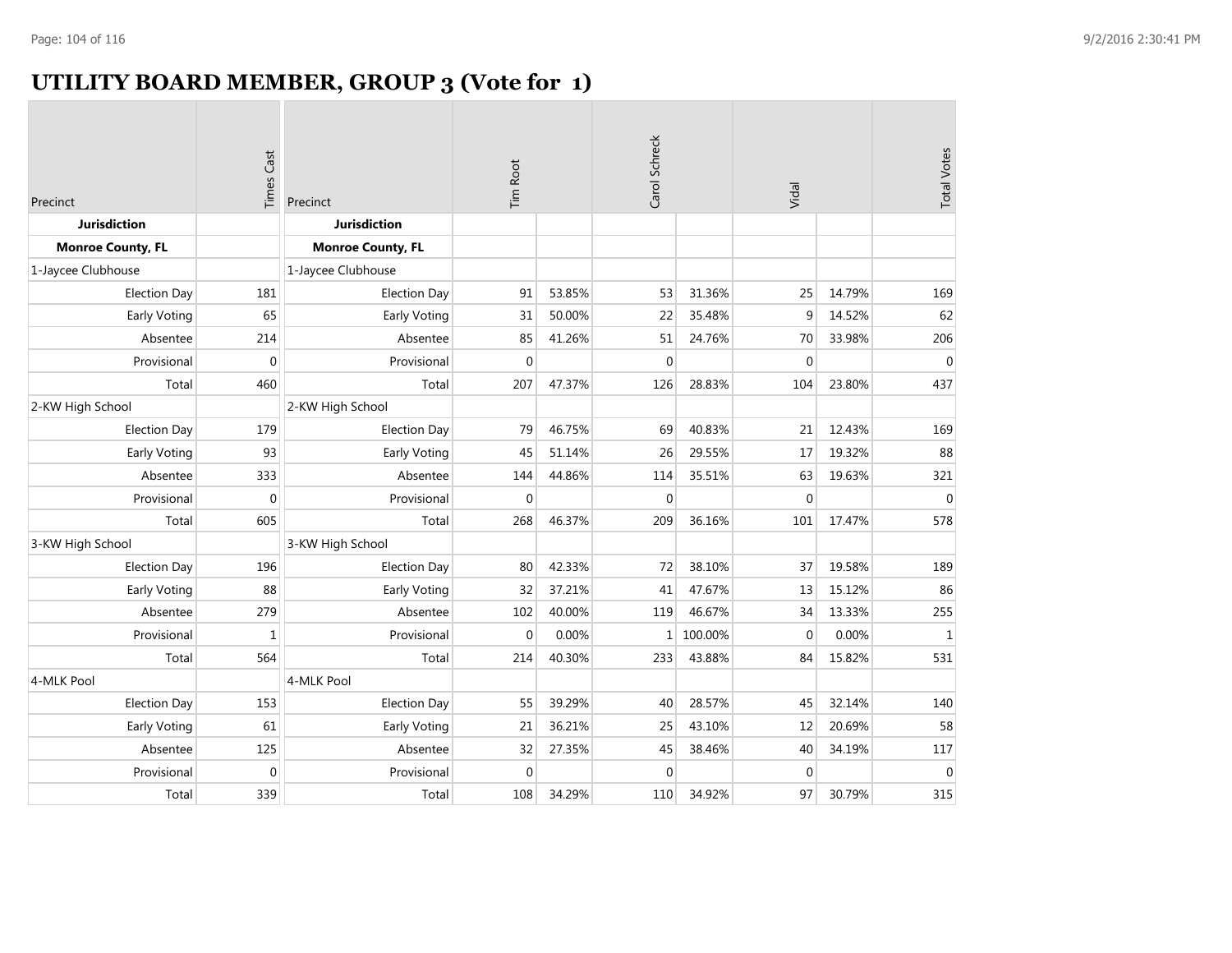| Precinct                  | <b>Times Cast</b> | Precinct                  | <b>Tim Root</b>  | Carol Schreck |              |        | Vidal            |        | <b>Total Votes</b> |
|---------------------------|-------------------|---------------------------|------------------|---------------|--------------|--------|------------------|--------|--------------------|
| 5-Old City Hall           |                   | 5-Old City Hall           |                  |               |              |        |                  |        |                    |
| <b>Election Day</b>       | 174               | <b>Election Day</b>       | 72               | 42.60%        | 73           | 43.20% | 24               | 14.20% | 169                |
| Early Voting              | 127               | Early Voting              | 52               | 43.70%        | 49           | 41.18% | 18               | 15.13% | 119                |
| Absentee                  | 332               | Absentee                  | 113              | 37.17%        | 132          | 43.42% | 59               | 19.41% | 304                |
| Provisional               | $\mathbf 0$       | Provisional               | $\mathbf 0$      |               | $\mathbf{0}$ |        | $\mathbf{0}$     |        | $\mathbf 0$        |
| Total                     | 633               | Total                     | 237              | 40.03%        | 254          | 42.91% | 101              | 17.06% | 592                |
| 6-Gato Building           |                   | 6-Gato Building           |                  |               |              |        |                  |        |                    |
| <b>Election Day</b>       | 224               | <b>Election Day</b>       | 97               | 45.75%        | 69           | 32.55% | 46               | 21.70% | 212                |
| Early Voting              | 111               | Early Voting              | 43               | 40.95%        | 45           | 42.86% | 17               | 16.19% | 105                |
| Absentee                  | 209               | Absentee                  | 72               | 37.11%        | 86           | 44.33% | 36               | 18.56% | 194                |
| Provisional               | $\mathbf 1$       | Provisional               | $\mathbf{1}$     | 100.00%       | $\mathbf{0}$ | 0.00%  | $\mathbf{0}$     | 0.00%  | $\mathbf 1$        |
| Total                     | 545               | Total                     | 213              | 41.60%        | 200          | 39.06% | 99               | 19.34% | 512                |
| 7-Moose Club              |                   | 7-Moose Club              |                  |               |              |        |                  |        |                    |
| <b>Election Day</b>       | 152               | <b>Election Day</b>       | 58               | 39.46%        | 66           | 44.90% | 23               | 15.65% | 147                |
| Early Voting              | 63                | Early Voting              | 23               | 37.10%        | 32           | 51.61% | $\overline{7}$   | 11.29% | 62                 |
| Absentee                  | 133               | Absentee                  | 53               | 43.80%        | 53           | 43.80% | 15               | 12.40% | 121                |
| Provisional               | $\mathbf 0$       | Provisional               | $\mathbf 0$      |               | $\mathbf{0}$ |        | $\mathbf 0$      |        | $\mathbf 0$        |
| Total                     | 348               | Total                     | 134              | 40.61%        | 151          | 45.76% | 45               | 13.64% | 330                |
| 8-Glad Tidings Tabernacle |                   | 8-Glad Tidings Tabernacle |                  |               |              |        |                  |        |                    |
| <b>Election Day</b>       | 296               | <b>Election Day</b>       | 122              | 42.36%        | 107          | 37.15% | 59               | 20.49% | 288                |
| Early Voting              | 68                | Early Voting              | 29               | 45.31%        | 21           | 32.81% | 14               | 21.88% | 64                 |
| Absentee                  | 269               | Absentee                  | 95               | 36.12%        | 86           | 32.70% | 82               | 31.18% | 263                |
| Provisional               | $\boldsymbol{0}$  | Provisional               | $\boldsymbol{0}$ |               | $\mathbf 0$  |        | $\boldsymbol{0}$ |        | $\mathbf 0$        |
| Total                     | 633               | Total                     | 246              | 40.00%        | 214          | 34.80% | 155              | 25.20% | 615                |
| 9-Sr Citizen Plaza        |                   | 9-Sr Citizen Plaza        |                  |               |              |        |                  |        |                    |
| <b>Election Day</b>       | 273               | <b>Election Day</b>       | 103              | 39.77%        | 86           | 33.20% | 70               | 27.03% | 259                |
| Early Voting              | 83                | Early Voting              | 33               | 40.24%        | 35           | 42.68% | 14               | 17.07% | 82                 |
| Absentee                  | 283               | Absentee                  | 117              | 43.01%        | 76           | 27.94% | 79               | 29.04% | 272                |
| Provisional               | $\overline{0}$    | Provisional               | $\boldsymbol{0}$ |               | $\mathbf{0}$ |        | $\mathbf{0}$     |        | $\mathbf{0}$       |
| Total                     | 639               | Total                     | 253              | 41.27%        | 197          | 32.14% | 163              | 26.59% | 613                |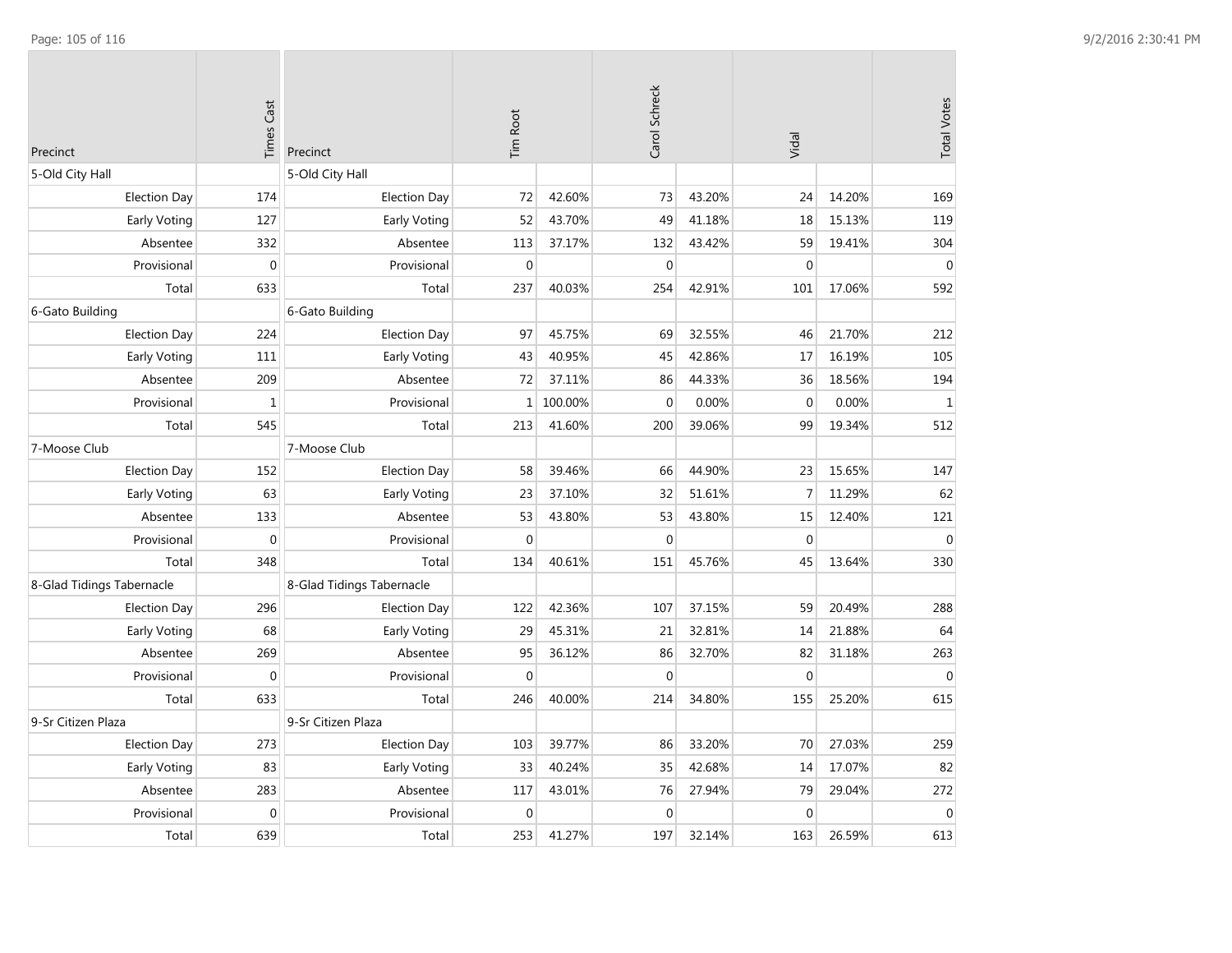| Precinct                  | Cast<br>Times | Precinct                  | Tim Root    |        | Carol Schreck |        | Vidal       |        | <b>Total Votes</b> |
|---------------------------|---------------|---------------------------|-------------|--------|---------------|--------|-------------|--------|--------------------|
| 10-Sr Citizens Plaza      |               | 10-Sr Citizens Plaza      |             |        |               |        |             |        |                    |
| Election Day              | 230           | <b>Election Day</b>       | 83          | 38.43% | 81            | 37.50% | 52          | 24.07% | 216                |
| Early Voting              | 81            | Early Voting              | 36          | 46.15% | 25            | 32.05% | 17          | 21.79% | 78                 |
| Absentee                  | 235           | Absentee                  | 82          | 36.77% | 60            | 26.91% | 81          | 36.32% | 223                |
| Provisional               | $\mathbf 0$   | Provisional               | $\mathbf 0$ |        | $\mathbf 0$   |        | $\mathbf 0$ |        | $\mathbf 0$        |
| Total                     | 546           | Total                     | 201         | 38.88% | 166           | 32.11% | 150         | 29.01% | 517                |
| Monroe County, FL - Total | 5,312         | Monroe County, FL - Total | 2,081       | 41.29% | 1,860         | 36.90% | 1,099       | 21.81% | 5,040              |
| <b>Cumulative</b>         |               | <b>Cumulative</b>         |             |        |               |        |             |        |                    |
| Cumulative                |               | Cumulative                |             |        |               |        |             |        |                    |
| Election Day              | 0             | <b>Election Day</b>       | 0           |        | $\mathbf 0$   |        | 0           |        | 0                  |
| Early Voting              | 0             | Early Voting              | $\mathbf 0$ |        | $\Omega$      |        | 0           |        | 0                  |
| Absentee                  | 0             | Absentee                  | $\mathbf 0$ |        | $\Omega$      |        | 0           |        | $\Omega$           |
| Provisional               | $\Omega$      | Provisional               | $\mathbf 0$ |        | $\Omega$      |        | $\Omega$    |        | $\Omega$           |
| Total                     | $\Omega$      | Total                     | 0           |        | $\Omega$      |        | $\Omega$    |        | 0                  |
| Cumulative - Total        | $\mathbf 0$   | Cumulative - Total        | $\mathbf 0$ |        | $\mathbf 0$   |        | 0           |        | $\mathbf{0}$       |
| Jurisdiction - Total      | 5,312         | Jurisdiction - Total      | 2,081       | 41.29% | 1,860         | 36.90% | 1,099       | 21.81% | 5,040              |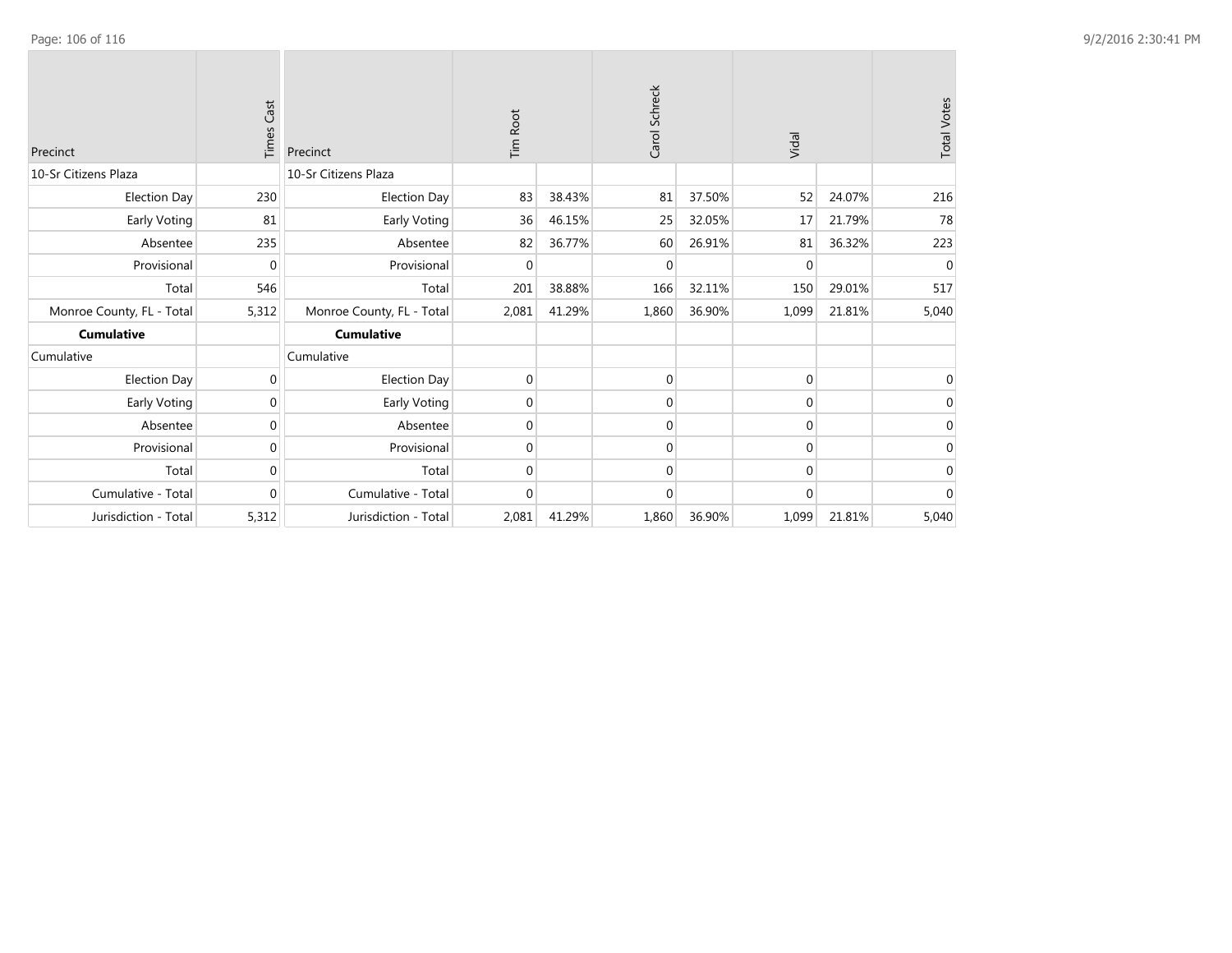## **CONSTITUTIONAL AMENDMENT 4 - SOLAR DEVICES OR RENEWABLE ENERGY (Vote for 1)**

| Precinct                 | <b>Times Cast</b> | YES<br>Precinct<br><b>Jurisdiction</b> |              | $\frac{1}{2}$ | <b>Total Votes</b> |        |              |
|--------------------------|-------------------|----------------------------------------|--------------|---------------|--------------------|--------|--------------|
| <b>Jurisdiction</b>      |                   |                                        |              |               |                    |        |              |
| <b>Monroe County, FL</b> |                   | <b>Monroe County, FL</b>               |              |               |                    |        |              |
| 1-Jaycee Clubhouse       |                   | 1-Jaycee Clubhouse                     |              |               |                    |        |              |
| <b>Election Day</b>      | 181               | <b>Election Day</b>                    | 133          | 78.70%        | 36                 | 21.30% | 169          |
| <b>Early Voting</b>      | 65                | Early Voting                           | 49           | 79.03%        | 13                 | 20.97% | 62           |
| Absentee                 | 214               | Absentee                               | 142          | 73.96%        | 50                 | 26.04% | 192          |
| Provisional              | $\mathbf 0$       | Provisional                            | $\mathbf 0$  |               | $\mathbf 0$        |        | $\mathbf 0$  |
| Total                    | 460               | Total                                  | 324          | 76.60%        | 99                 | 23.40% | 423          |
| 2-KW High School         |                   | 2-KW High School                       |              |               |                    |        |              |
| <b>Election Day</b>      | 179               | <b>Election Day</b>                    | 141          | 83.43%        | 28                 | 16.57% | 169          |
| Early Voting             | 93                | Early Voting                           | 74           | 81.32%        | 17                 | 18.68% | 91           |
| Absentee                 | 333               | Absentee                               | 252          | 80.25%        | 62                 | 19.75% | 314          |
| Provisional              | $\mathbf 0$       | Provisional                            | $\mathbf 0$  |               | $\mathbf{0}$       |        | $\mathbf{0}$ |
| Total                    | 605               | Total                                  | 467          | 81.36%        | 107                | 18.64% | 574          |
| 3-KW High School         |                   | 3-KW High School                       |              |               |                    |        |              |
| <b>Election Day</b>      | 196               | <b>Election Day</b>                    | 156          | 82.11%        | 34                 | 17.89% | 190          |
| Early Voting             | 88                | Early Voting                           | 76           | 88.37%        | 10                 | 11.63% | 86           |
| Absentee                 | 279               | Absentee                               | 213          | 79.18%        | 56                 | 20.82% | 269          |
| Provisional              | $\mathbf{1}$      | Provisional                            | $\mathbf{1}$ | 100.00%       | $\Omega$           | 0.00%  | $1\,$        |
| Total                    | 564               | Total                                  | 446          | 81.68%        | 100                | 18.32% | 546          |
| 4-MLK Pool               |                   | 4-MLK Pool                             |              |               |                    |        |              |
| <b>Election Day</b>      | 153               | <b>Election Day</b>                    | 108          | 79.41%        | 28                 | 20.59% | 136          |
| <b>Early Voting</b>      | 61                | Early Voting                           | 44           | 78.57%        | 12                 | 21.43% | 56           |
| Absentee                 | 125               | Absentee                               | 99           | 83.90%        | 19                 | 16.10% | 118          |
| Provisional              | $\mathbf 0$       | Provisional                            | $\mathbf 0$  |               | $\mathbf 0$        |        | $\mathbf 0$  |
| Total                    | 339               | Total                                  | 251          | 80.97%        | 59                 | 19.03% | 310          |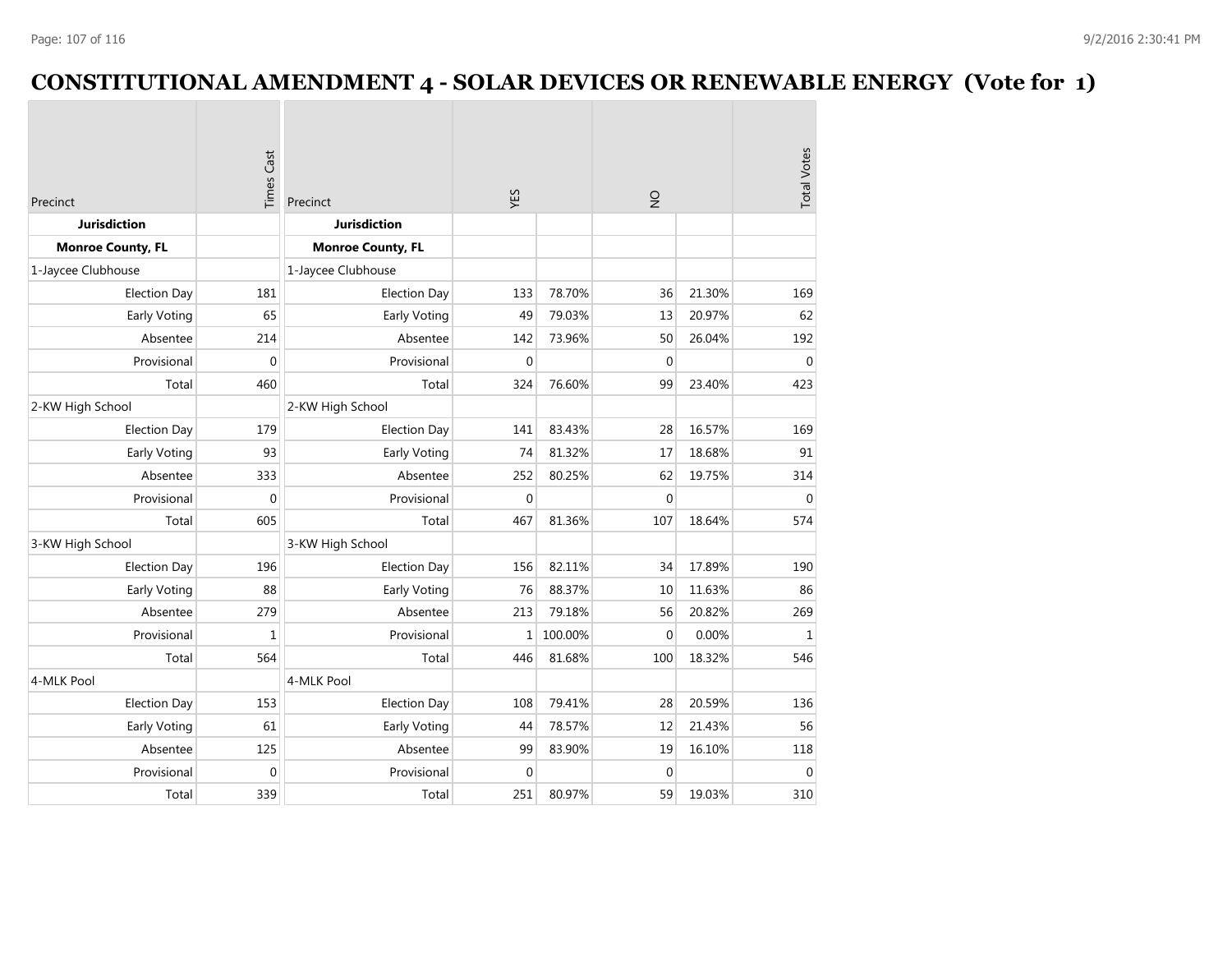| Precinct                  | <b>Times Cast</b> | Precinct                  | <b>S3A</b>   |         | $\frac{1}{2}$    |        | <b>Total Votes</b> |
|---------------------------|-------------------|---------------------------|--------------|---------|------------------|--------|--------------------|
| 5-Old City Hall           |                   | 5-Old City Hall           |              |         |                  |        |                    |
| <b>Election Day</b>       | 182               | <b>Election Day</b>       | 156          | 88.14%  | 21               | 11.86% | 177                |
| Early Voting              | 129               | Early Voting              | 106          | 84.13%  | 20               | 15.87% | 126                |
| Absentee                  | 516               | Absentee                  | 403          | 82.08%  | 88               | 17.92% | 491                |
| Provisional               | $\mathbf 0$       | Provisional               | $\mathbf{0}$ |         | $\mathbf 0$      |        | $\mathbf{0}$       |
| Total                     | 827               | Total                     | 665          | 83.75%  | 129              | 16.25% | 794                |
| 6-Gato Building           |                   | 6-Gato Building           |              |         |                  |        |                    |
| <b>Election Day</b>       | 224               | <b>Election Day</b>       | 180          | 83.33%  | 36               | 16.67% | 216                |
| Early Voting              | 111               | Early Voting              | 99           | 91.67%  | 9                | 8.33%  | 108                |
| Absentee                  | 209               | Absentee                  | 153          | 77.66%  | 44               | 22.34% | 197                |
| Provisional               | $\mathbf 1$       | Provisional               | $\mathbf{1}$ | 100.00% | $\boldsymbol{0}$ | 0.00%  | $\mathbf{1}$       |
| Total                     | 545               | Total                     | 433          | 82.95%  | 89               | 17.05% | 522                |
| 7-Moose Club              |                   | 7-Moose Club              |              |         |                  |        |                    |
| <b>Election Day</b>       | 152               | <b>Election Day</b>       | 122          | 86.52%  | 19               | 13.48% | 141                |
| <b>Early Voting</b>       | 63                | Early Voting              | 55           | 88.71%  | $\overline{7}$   | 11.29% | 62                 |
| Absentee                  | 133               | Absentee                  | 112          | 87.50%  | 16               | 12.50% | 128                |
| Provisional               | $\mathbf 0$       | Provisional               | $\mathbf{0}$ |         | $\boldsymbol{0}$ |        | $\mathbf 0$        |
| Total                     | 348               | Total                     | 289          | 87.31%  | 42               | 12.69% | 331                |
| 8-Glad Tidings Tabernacle |                   | 8-Glad Tidings Tabernacle |              |         |                  |        |                    |
| <b>Election Day</b>       | 296               | <b>Election Day</b>       | 247          | 87.90%  | 34               | 12.10% | 281                |
| Early Voting              | 68                | Early Voting              | 51           | 78.46%  | 14               | 21.54% | 65                 |
| Absentee                  | 269               | Absentee                  | 210          | 82.68%  | 44               | 17.32% | 254                |
| Provisional               | $\boldsymbol{0}$  | Provisional               | $\mathbf{0}$ |         | $\mathbf{0}$     |        | $\mathbf{0}$       |
| Total                     | 633               | Total                     | 508          | 84.67%  | 92               | 15.33% | 600                |
| 9-Sr Citizen Plaza        |                   | 9-Sr Citizen Plaza        |              |         |                  |        |                    |
| <b>Election Day</b>       | 273               | <b>Election Day</b>       | 204          | 80.63%  | 49               | 19.37% | 253                |
| Early Voting              | 83                | Early Voting              | 66           | 81.48%  | 15               | 18.52% | 81                 |
| Absentee                  | 283               | Absentee                  | 216          | 82.44%  | 46               | 17.56% | 262                |
| Provisional               | $\boldsymbol{0}$  | Provisional               | $\mathbf{0}$ |         | $\mathbf 0$      |        | $\mathbf{0}$       |
| Total                     | 639               | Total                     | 486          | 81.54%  | 110              | 18.46% | 596                |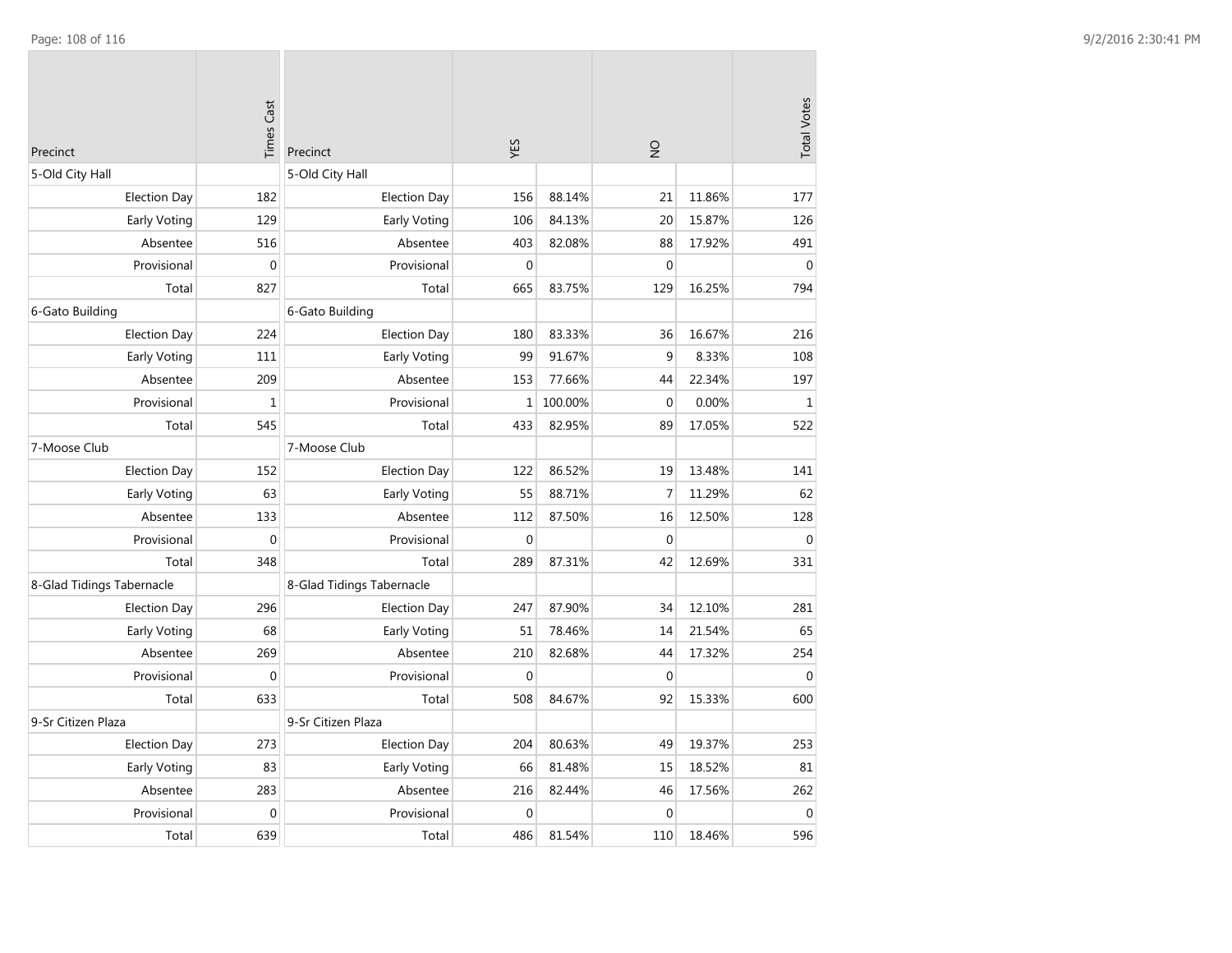| Precinct                     | <b>Times Cast</b> | Precinct                     | YES          |        | $\frac{1}{2}$    |        | <b>Total Votes</b> |
|------------------------------|-------------------|------------------------------|--------------|--------|------------------|--------|--------------------|
| 10-Sr Citizens Plaza         |                   | 10-Sr Citizens Plaza         |              |        |                  |        |                    |
| <b>Election Day</b>          | 230               | <b>Election Day</b>          | 180          | 82.19% | 39               | 17.81% | 219                |
| <b>Early Voting</b>          | 81                | Early Voting                 | 69           | 87.34% | 10               | 12.66% | 79                 |
| Absentee                     | 235               | Absentee                     | 166          | 73.45% | 60               | 26.55% | 226                |
| Provisional                  | $\boldsymbol{0}$  | Provisional                  | $\mathbf 0$  |        | $\mathbf{0}$     |        | $\mathbf{0}$       |
| Total                        | 546               | Total                        | 415          | 79.20% | 109              | 20.80% | 524                |
| 11-Stock Island Fire Station |                   | 11-Stock Island Fire Station |              |        |                  |        |                    |
| <b>Election Day</b>          | 265               | <b>Election Day</b>          | 198          | 76.45% | 61               | 23.55% | 259                |
| <b>Early Voting</b>          | 62                | Early Voting                 | 43           | 76.79% | 13               | 23.21% | 56                 |
| Absentee                     | 358               | Absentee                     | 267          | 78.07% | 75               | 21.93% | 342                |
| Provisional                  | $\boldsymbol{0}$  | Provisional                  | $\mathbf{0}$ |        | $\boldsymbol{0}$ |        | $\mathbf{0}$       |
| Total                        | 685               | Total                        | 508          | 77.32% | 149              | 22.68% | 657                |
| 12-BC Fire Station           |                   | 12-BC Fire Station           |              |        |                  |        |                    |
| <b>Election Day</b>          | 183               | <b>Election Day</b>          | 152          | 84.92% | 27               | 15.08% | 179                |
| <b>Early Voting</b>          | 65                | Early Voting                 | 51           | 82.26% | 11               | 17.74% | 62                 |
| Absentee                     | 243               | Absentee                     | 188          | 78.99% | 50               | 21.01% | 238                |
| Provisional                  | $\mathbf 0$       | Provisional                  | $\mathbf{0}$ |        | $\mathbf 0$      |        | $\mathbf 0$        |
| Total                        | 491               | Total                        | 391          | 81.63% | 88               | 18.37% | 479                |
| 13-Sugarloaf Baptist Ch      |                   | 13-Sugarloaf Baptist Ch      |              |        |                  |        |                    |
| <b>Election Day</b>          | 221               | <b>Election Day</b>          | 199          | 92.99% | 15               | 7.01%  | 214                |
| Early Voting                 | 47                | Early Voting                 | 43           | 93.48% | 3                | 6.52%  | 46                 |
| Absentee                     | 244               | Absentee                     | 197          | 82.77% | 41               | 17.23% | 238                |
| Provisional                  | $\boldsymbol{0}$  | Provisional                  | $\mathbf{0}$ |        | $\mathbf{0}$     |        | $\mathbf{0}$       |
| Total                        | 512               | Total                        | 439          | 88.15% | 59               | 11.85% | 498                |
| 14-Sugarloaf Baptist Ch      |                   | 14-Sugarloaf Baptist Ch      |              |        |                  |        |                    |
| <b>Election Day</b>          | 136               | <b>Election Day</b>          | 113          | 85.61% | 19               | 14.39% | 132                |
| Early Voting                 | 61                | Early Voting                 | 57           | 93.44% | $\overline{4}$   | 6.56%  | 61                 |
| Absentee                     | 244               | Absentee                     | 192          | 81.36% | 44               | 18.64% | 236                |
| Provisional                  | $\mathbf{0}$      | Provisional                  | $\mathbf{0}$ |        | $\mathbf{0}$     |        | $\mathbf{0}$       |
| Total                        | 441               | Total                        | 362          | 84.38% | 67               | 15.62% | 429                |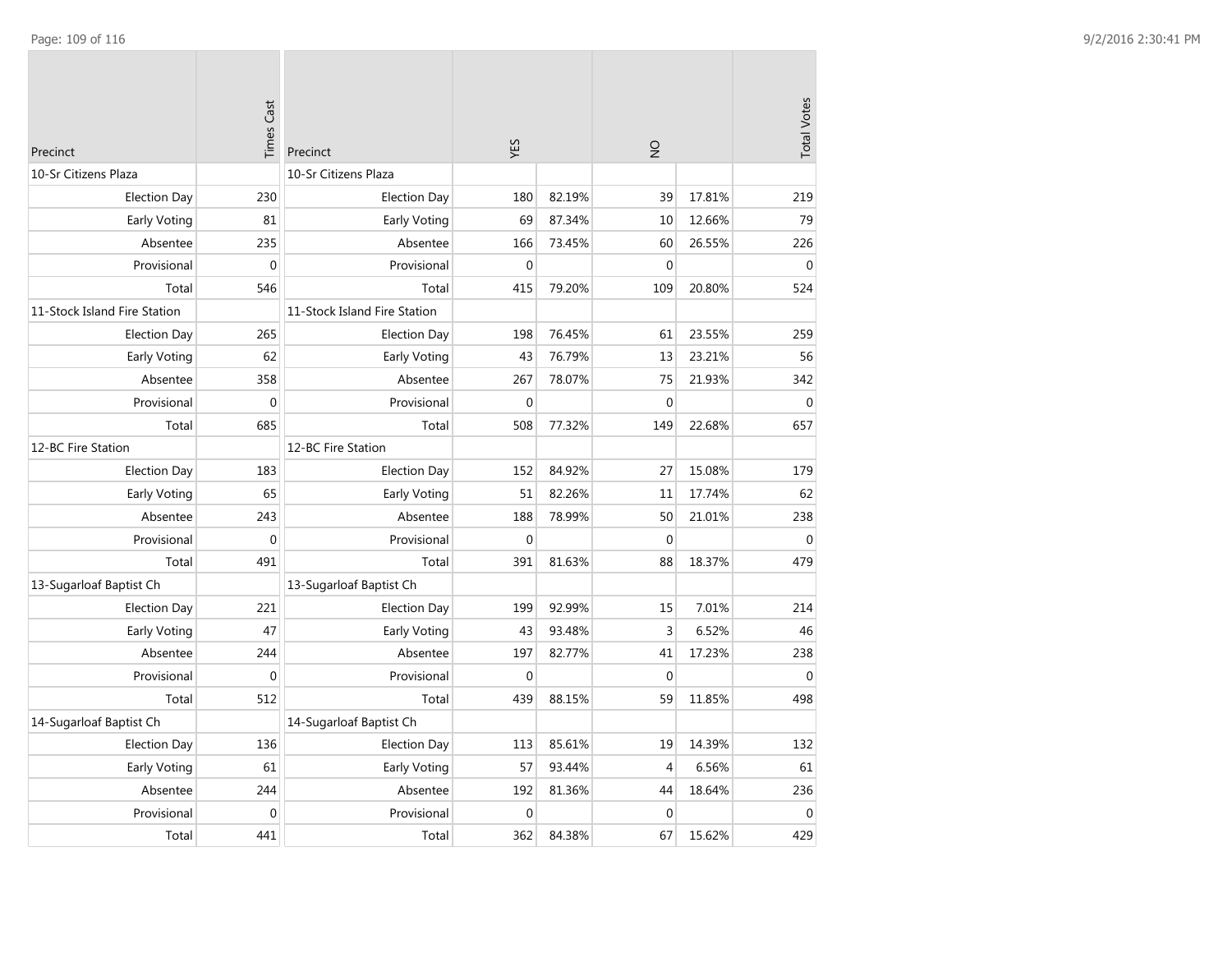| Precinct                            | <b>Times Cast</b> | Precinct                            | YES              |         | $\frac{1}{2}$ |        | <b>Total Votes</b> |
|-------------------------------------|-------------------|-------------------------------------|------------------|---------|---------------|--------|--------------------|
| 15-Boy Scouts of America            |                   | 15-Boy Scouts of America            |                  |         |               |        |                    |
| <b>Election Day</b>                 | 146               | <b>Election Day</b>                 | 108              | 75.52%  | 35            | 24.48% | 143                |
| <b>Early Voting</b>                 | 110               | Early Voting                        | 83               | 76.15%  | 26            | 23.85% | 109                |
| Absentee                            | 372               | Absentee                            | 290              | 79.67%  | 74            | 20.33% | 364                |
| Provisional                         | $\mathbf 1$       | Provisional                         | 1                | 100.00% | $\mathbf{0}$  | 0.00%  | $\mathbf{1}$       |
| Total                               | 629               | Total                               | 482              | 78.12%  | 135           | 21.88% | 617                |
| 16-BPK First Baptist Church         |                   | 16-BPK First Baptist Church         |                  |         |               |        |                    |
| <b>Election Day</b>                 | 175               | <b>Election Day</b>                 | 138              | 80.23%  | 34            | 19.77% | 172                |
| Early Voting                        | 101               | Early Voting                        | 77               | 77.78%  | 22            | 22.22% | 99                 |
| Absentee                            | 215               | Absentee                            | 169              | 80.48%  | 41            | 19.52% | 210                |
| Provisional                         | 0                 | Provisional                         | $\mathbf 0$      |         | $\mathbf 0$   |        | $\mathbf 0$        |
| Total                               | 491               | Total                               | 384              | 79.83%  | 97            | 20.17% | 481                |
| 17-BPK Comm Park                    |                   | 17-BPK Comm Park                    |                  |         |               |        |                    |
| <b>Election Day</b>                 | 126               | <b>Election Day</b>                 | 102              | 82.93%  | 21            | 17.07% | 123                |
| <b>Early Voting</b>                 | 94                | Early Voting                        | 66               | 72.53%  | 25            | 27.47% | 91                 |
| Absentee                            | 154               | Absentee                            | 119              | 81.51%  | 27            | 18.49% | 146                |
| Provisional                         | $\boldsymbol{0}$  | Provisional                         | $\mathbf{0}$     |         | $\mathbf 0$   |        | $\mathbf 0$        |
| Total                               | 374               | Total                               | 287              | 79.72%  | 73            | 20.28% | 360                |
| 18-American Legion<br>Marathon      |                   | 18-American Legion<br>Marathon      |                  |         |               |        |                    |
| <b>Election Day</b>                 | 130               | <b>Election Day</b>                 | 102              | 79.07%  | 27            | 20.93% | 129                |
| <b>Early Voting</b>                 | 46                | Early Voting                        | 33               | 73.33%  | 12            | 26.67% | 45                 |
| Absentee                            | 87                | Absentee                            | 68               | 83.95%  | 13            | 16.05% | 81                 |
| Provisional                         | 0                 | Provisional                         | $\mathbf 0$      |         | $\mathbf 0$   |        | $\mathbf{0}$       |
| Total                               | 263               | Total                               | 203              | 79.61%  | 52            | 20.39% | 255                |
| 19-Marathon First Baptist<br>Church |                   | 19-Marathon First Baptist<br>Church |                  |         |               |        |                    |
| <b>Election Day</b>                 | 184               | <b>Election Day</b>                 | 136              | 77.27%  | 40            | 22.73% | 176                |
| <b>Early Voting</b>                 | 86                | Early Voting                        | 67               | 80.72%  | 16            | 19.28% | 83                 |
| Absentee                            | 314               | Absentee                            | 242              | 77.81%  | 69            | 22.19% | 311                |
| Provisional                         | 0                 | Provisional                         | $\boldsymbol{0}$ |         | $\mathbf 0$   |        | $\mathbf 0$        |
| Total                               | 584               | Total                               | 445              | 78.07%  | 125           | 21.93% | 570                |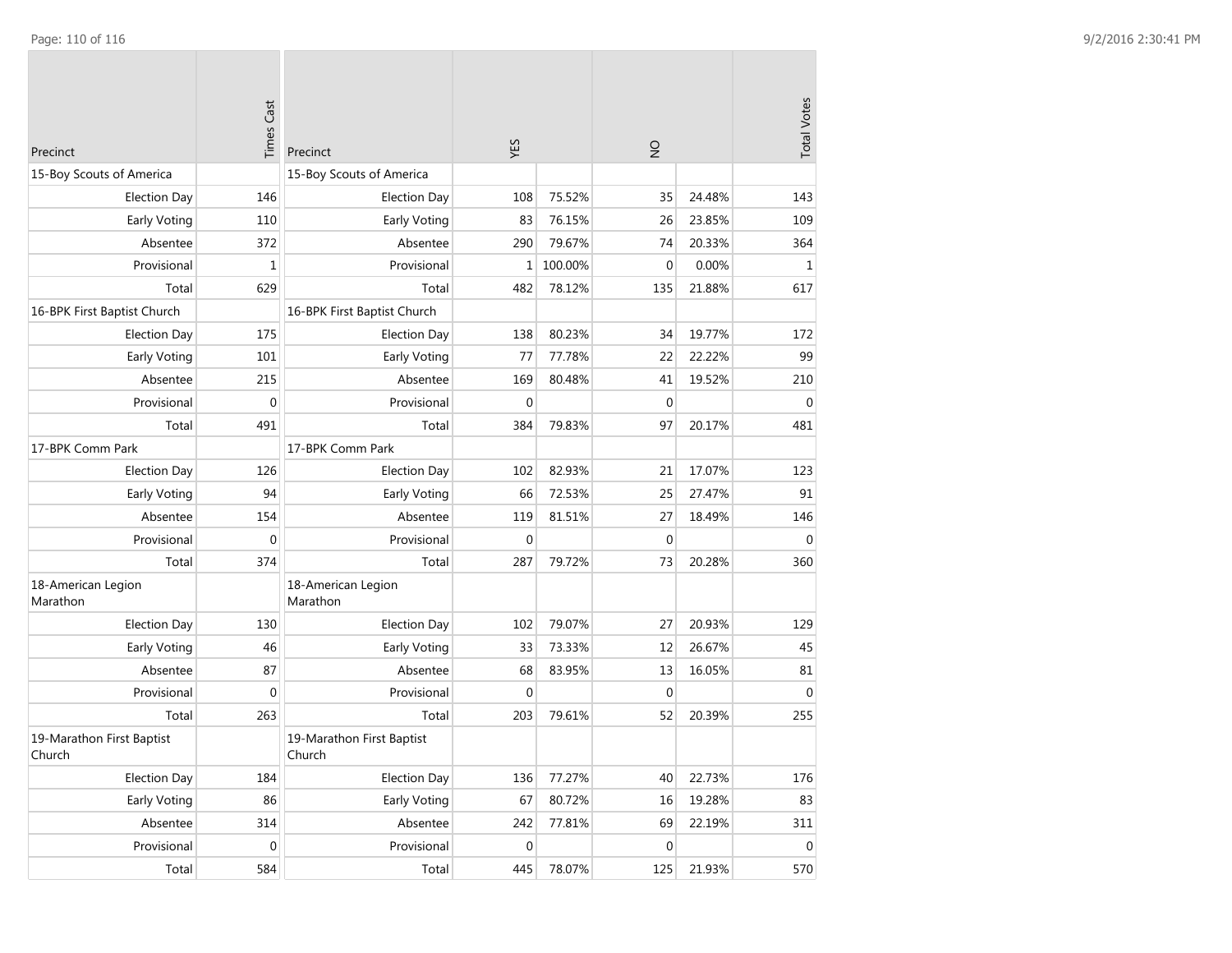| Precinct                            | <b>Times Cast</b> | Precinct                            | YES          |        | $\frac{1}{2}$    |        |                  |
|-------------------------------------|-------------------|-------------------------------------|--------------|--------|------------------|--------|------------------|
| 20-Presbyterian Kirk of the<br>Keys |                   | 20-Presbyterian Kirk of the<br>Keys |              |        |                  |        |                  |
| <b>Election Day</b>                 | 195               | <b>Election Day</b>                 | 154          | 80.63% | 37               | 19.37% | 191              |
| Early Voting                        | 67                | Early Voting                        | 57           | 87.69% | 8                | 12.31% | 65               |
| Absentee                            | 145               | Absentee                            | 113          | 79.58% | 29               | 20.42% | 142              |
| Provisional                         | $\boldsymbol{0}$  | Provisional                         | $\mathbf{0}$ |        | $\mathbf 0$      |        | $\mathbf 0$      |
| Total                               | 407               | Total                               | 324          | 81.41% | 74               | 18.59% | 398              |
| 21-Marathon Moose Lodge             |                   | 21-Marathon Moose Lodge             |              |        |                  |        |                  |
| <b>Election Day</b>                 | 118               | <b>Election Day</b>                 | 90           | 79.65% | 23               | 20.35% | 113              |
| Early Voting                        | 43                | Early Voting                        | 29           | 69.05% | 13               | 30.95% | 42               |
| Absentee                            | 145               | Absentee                            | 101          | 71.63% | 40               | 28.37% | 141              |
| Provisional                         | $\boldsymbol{0}$  | Provisional                         | $\mathbf 0$  |        | $\mathbf 0$      |        | $\boldsymbol{0}$ |
| Total                               | 306               | Total                               | 220          | 74.32% | 76               | 25.68% | 296              |
| 22-KCB City Hall                    |                   | 22-KCB City Hall                    |              |        |                  |        |                  |
| <b>Election Day</b>                 | 91                | <b>Election Day</b>                 | 63           | 72.41% | 24               | 27.59% | 87               |
| Early Voting                        | 23                | Early Voting                        | 20           | 90.91% | $\overline{2}$   | 9.09%  | 22               |
| Absentee                            | 122               | Absentee                            | 89           | 76.07% | 28               | 23.93% | 117              |
| Provisional                         | $\boldsymbol{0}$  | Provisional                         | $\mathbf{0}$ |        | $\boldsymbol{0}$ |        | $\pmb{0}$        |
| Total                               | 236               | Total                               | 172          | 76.11% | 54               | 23.89% | 226              |
| 23-Marathon Moose Lodge             |                   | 23-Marathon Moose Lodge             |              |        |                  |        |                  |
| <b>Election Day</b>                 | 118               | <b>Election Day</b>                 | 96           | 83.48% | 19               | 16.52% | 115              |
| Early Voting                        | 60                | Early Voting                        | 43           | 72.88% | 16               | 27.12% | 59               |
| Absentee                            | 210               | Absentee                            | 164          | 81.19% | 38               | 18.81% | 202              |
| Provisional                         | $\mathbf 0$       | Provisional                         | $\mathbf 0$  |        | $\boldsymbol{0}$ |        | $\mathbf 0$      |
| Total                               | 388               | Total                               | 303          | 80.59% | 73               | 19.41% | 376              |
| 24-Islamorada Library               |                   | 24-Islamorada Library               |              |        |                  |        |                  |
| <b>Election Day</b>                 | 165               | <b>Election Day</b>                 | 112          | 70.44% | 47               | 29.56% | 159              |
| Early Voting                        | 119               | Early Voting                        | 91           | 79.82% | 23               | 20.18% | 114              |
| Absentee                            | 262               | Absentee                            | 181          | 73.58% | 65               | 26.42% | 246              |
| Provisional                         | $\mathbf 0$       | Provisional                         | $\mathbf 0$  |        | $\mathbf 0$      |        | $\mathbf 0$      |
| Total                               | 546               | Total                               | 384          | 73.99% | 135              | 26.01% | 519              |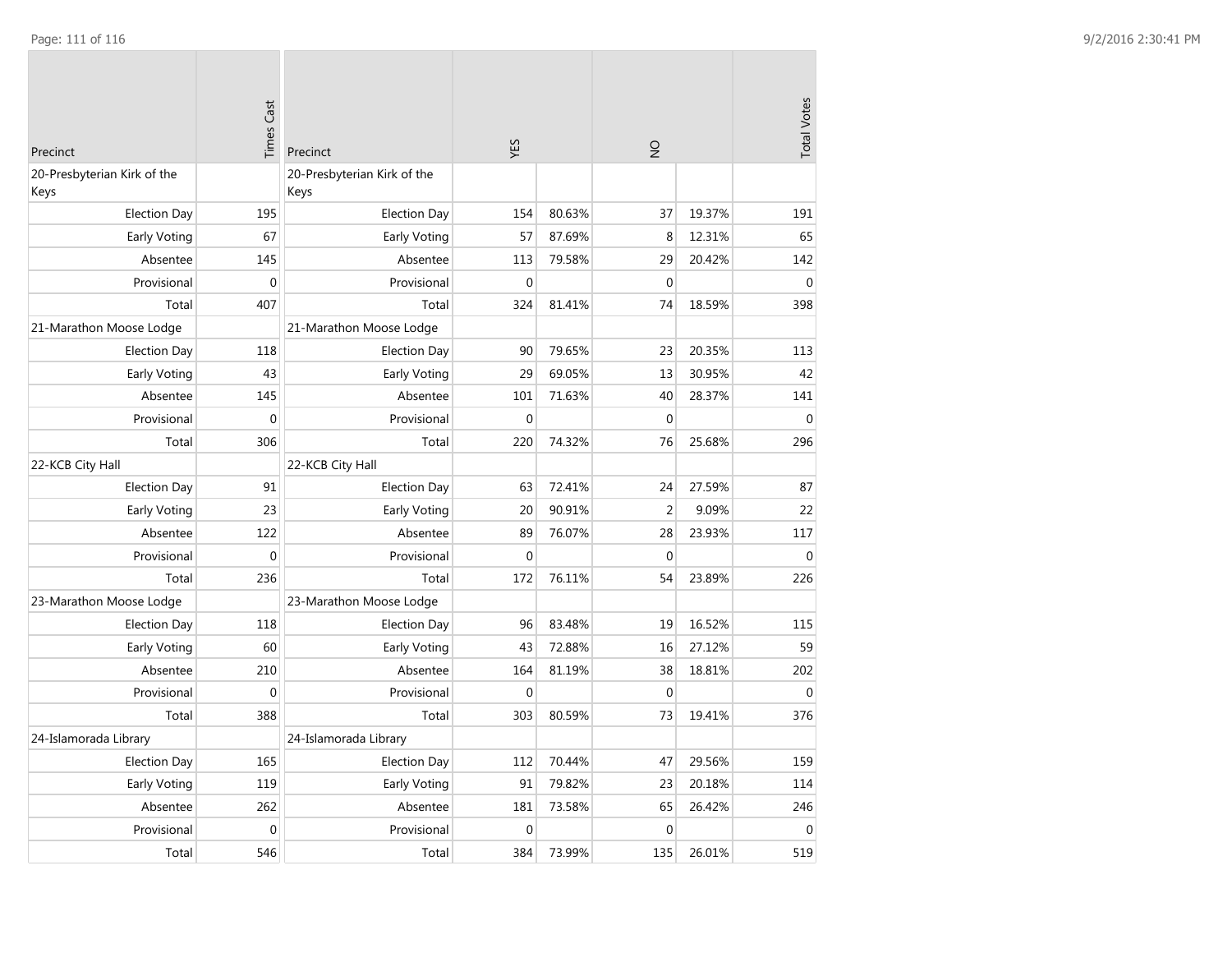| Precinct                       | <b>Times Cast</b> | Precinct                       | YES          |         | $\frac{0}{2}$    |        | <b>Total Votes</b> |
|--------------------------------|-------------------|--------------------------------|--------------|---------|------------------|--------|--------------------|
| 25-PK Courtroom B              |                   | 25-PK Courtroom B              |              |         |                  |        |                    |
| <b>Election Day</b>            | 191               | <b>Election Day</b>            | 150          | 81.52%  | 34               | 18.48% | 184                |
| <b>Early Voting</b>            | 92                | <b>Early Voting</b>            | 71           | 78.89%  | 19               | 21.11% | 90                 |
| Absentee                       | 306               | Absentee                       | 242          | 82.59%  | 51               | 17.41% | 293                |
| Provisional                    | $\boldsymbol{0}$  | Provisional                    | $\mathbf 0$  |         | $\mathbf 0$      |        | $\mathbf{0}$       |
| Total                          | 589               | Total                          | 463          | 81.66%  | 104              | 18.34% | 567                |
| 26-Immanuel Lutheran<br>Church |                   | 26-Immanuel Lutheran<br>Church |              |         |                  |        |                    |
| <b>Election Day</b>            | 338               | <b>Election Day</b>            | 259          | 79.20%  | 68               | 20.80% | 327                |
| Early Voting                   | 100               | Early Voting                   | 64           | 68.82%  | 29               | 31.18% | 93                 |
| Absentee                       | 328               | Absentee                       | 240          | 78.95%  | 64               | 21.05% | 304                |
| Provisional                    | $\mathbf 0$       | Provisional                    | $\mathbf{0}$ |         | $\boldsymbol{0}$ |        | $\overline{0}$     |
| Total                          | 766               | Total                          | 563          | 77.76%  | 161              | 22.24% | 724                |
| 27-Elks Club                   |                   | 27-Elks Club                   |              |         |                  |        |                    |
| <b>Election Day</b>            | 217               | <b>Election Day</b>            | 175          | 83.73%  | 34               | 16.27% | 209                |
| Early Voting                   | 84                | Early Voting                   | 69           | 85.19%  | 12               | 14.81% | 81                 |
| Absentee                       | 193               | Absentee                       | 145          | 78.80%  | 39               | 21.20% | 184                |
| Provisional                    | $\mathbf 1$       | Provisional                    | $\mathbf 1$  | 100.00% | $\mathbf 0$      | 0.00%  | $\mathbf{1}$       |
| Total                          | 495               | Total                          | 390          | 82.11%  | 85               | 17.89% | 475                |
| 28-KL Civic Club               |                   | 28-KL Civic Club               |              |         |                  |        |                    |
| <b>Election Day</b>            | 136               | Election Day                   | 106          | 82.17%  | 23               | 17.83% | 129                |
| Early Voting                   | 95                | Early Voting                   | 73           | 78.49%  | 20               | 21.51% | 93                 |
| Absentee                       | 229               | Absentee                       | 178          | 80.54%  | 43               | 19.46% | 221                |
| Provisional                    | $\mathbf 0$       | Provisional                    | $\mathbf 0$  |         | $\mathbf 0$      |        | $\Omega$           |
| Total                          | 460               | Total                          | 357          | 80.59%  | 86               | 19.41% | 443                |
| 29-KL Civic Club               |                   | 29-KL Civic Club               |              |         |                  |        |                    |
| <b>Election Day</b>            | 306               | <b>Election Day</b>            | 230          | 77.44%  | 67               | 22.56% | 297                |
| Early Voting                   | 135               | Early Voting                   | 105          | 79.55%  | 27               | 20.45% | 132                |
| Absentee                       | 305               | Absentee                       | 228          | 78.89%  | 61               | 21.11% | 289                |
| Provisional                    | $\boldsymbol{0}$  | Provisional                    | $\mathbf 0$  |         | $\boldsymbol{0}$ |        | $\mathbf{0}$       |
| Total                          | 746               | Total                          | 563          | 78.41%  | 155              | 21.59% | 718                |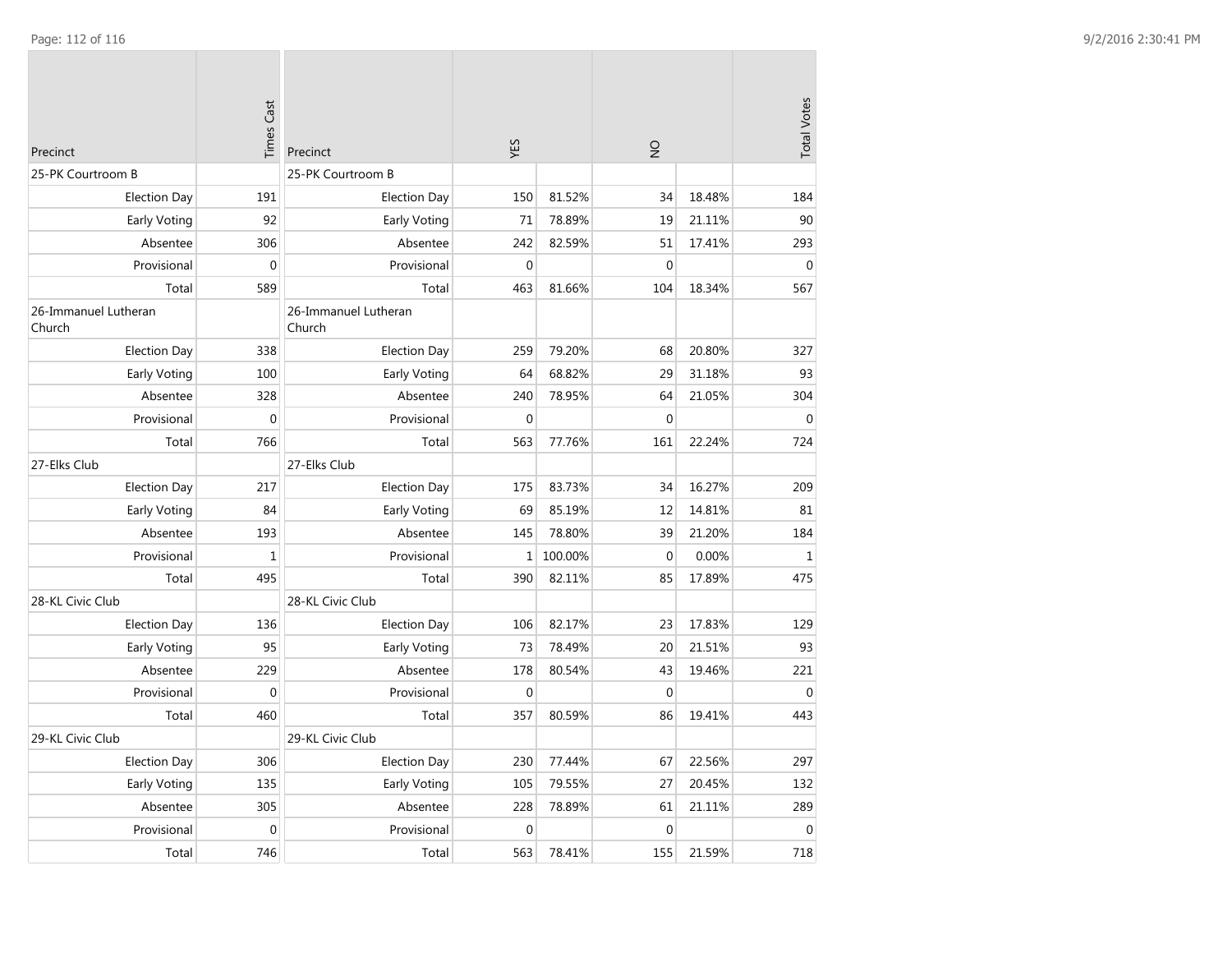| Precinct                  | <b>Times Cast</b> | Precinct                  | YES              |        | $\frac{1}{2}$    |        | <b>Total Votes</b> |
|---------------------------|-------------------|---------------------------|------------------|--------|------------------|--------|--------------------|
| 30-Monroe County Library  |                   | 30-Monroe County Library  |                  |        |                  |        |                    |
| <b>Election Day</b>       | 123               | <b>Election Day</b>       | 96               | 83.48% | 19               | 16.52% | 115                |
| Early Voting              | 69                | Early Voting              | 53               | 79.10% | 14               | 20.90% | 67                 |
| Absentee                  | 158               | Absentee                  | 118              | 77.63% | 34               | 22.37% | 152                |
| Provisional               | $\boldsymbol{0}$  | Provisional               | $\mathbf 0$      |        | $\mathbf 0$      |        | $\mathbf 0$        |
| Total                     | 350               | Total                     | 267              | 79.94% | 67               | 20.06% | 334                |
| 31-Monroe County Library  |                   | 31-Monroe County Library  |                  |        |                  |        |                    |
| <b>Election Day</b>       | 148               | <b>Election Day</b>       | 129              | 88.97% | 16               | 11.03% | 145                |
| Early Voting              | 84                | Early Voting              | 69               | 85.19% | 12               | 14.81% | 81                 |
| Absentee                  | 179               | Absentee                  | 145              | 83.33% | 29               | 16.67% | 174                |
| Provisional               | 0                 | Provisional               | $\mathbf{0}$     |        | $\mathbf 0$      |        | $\mathbf 0$        |
| Total                     | 411               | Total                     | 343              | 85.75% | 57               | 14.25% | 400                |
| 32-KL Baptist Church      |                   | 32-KL Baptist Church      |                  |        |                  |        |                    |
| <b>Election Day</b>       | 198               | <b>Election Day</b>       | 162              | 83.51% | 32               | 16.49% | 194                |
| Early Voting              | 136               | Early Voting              | 102              | 77.27% | 30               | 22.73% | 132                |
| Absentee                  | 240               | Absentee                  | 179              | 77.49% | 52               | 22.51% | 231                |
| Provisional               | $\boldsymbol{0}$  | Provisional               | $\mathbf 0$      |        | $\mathbf 0$      |        | $\mathbf 0$        |
| Total                     | 574               | Total                     | 443              | 79.53% | 114              | 20.47% | 557                |
| 33-Academy at Ocean Reef  |                   | 33-Academy at Ocean Reef  |                  |        |                  |        |                    |
| <b>Election Day</b>       | 65                | <b>Election Day</b>       | 59               | 92.19% | 5                | 7.81%  | 64                 |
| Early Voting              | 17                | Early Voting              | 15               | 88.24% | $\overline{2}$   | 11.76% | 17                 |
| Absentee                  | 333               | Absentee                  | 292              | 89.57% | 34               | 10.43% | 326                |
| Provisional               | $\mathbf 0$       | Provisional               | $\mathbf{0}$     |        | $\mathbf 0$      |        | $\mathbf 0$        |
| Total                     | 415               | Total                     | 366              | 89.93% | 41               | 10.07% | 407                |
| Monroe County, FL - Total | 16,665            | Monroe County, FL - Total | 12,943           | 80.86% | 3,063            | 19.14% | 16,006             |
| <b>Cumulative</b>         |                   | <b>Cumulative</b>         |                  |        |                  |        |                    |
| Cumulative                |                   | Cumulative                |                  |        |                  |        |                    |
| <b>Election Day</b>       | 0                 | <b>Election Day</b>       | $\boldsymbol{0}$ |        | $\boldsymbol{0}$ |        | 0                  |
| Early Voting              | $\boldsymbol{0}$  | Early Voting              | $\boldsymbol{0}$ |        | $\boldsymbol{0}$ |        | $\boldsymbol{0}$   |
| Absentee                  | $\boldsymbol{0}$  | Absentee                  | $\boldsymbol{0}$ |        | $\boldsymbol{0}$ |        | $\boldsymbol{0}$   |
| Provisional               | $\boldsymbol{0}$  | Provisional               | $\boldsymbol{0}$ |        | $\boldsymbol{0}$ |        | 0                  |
| Total                     | $\boldsymbol{0}$  | Total                     | $\boldsymbol{0}$ |        | $\boldsymbol{0}$ |        | $\overline{0}$     |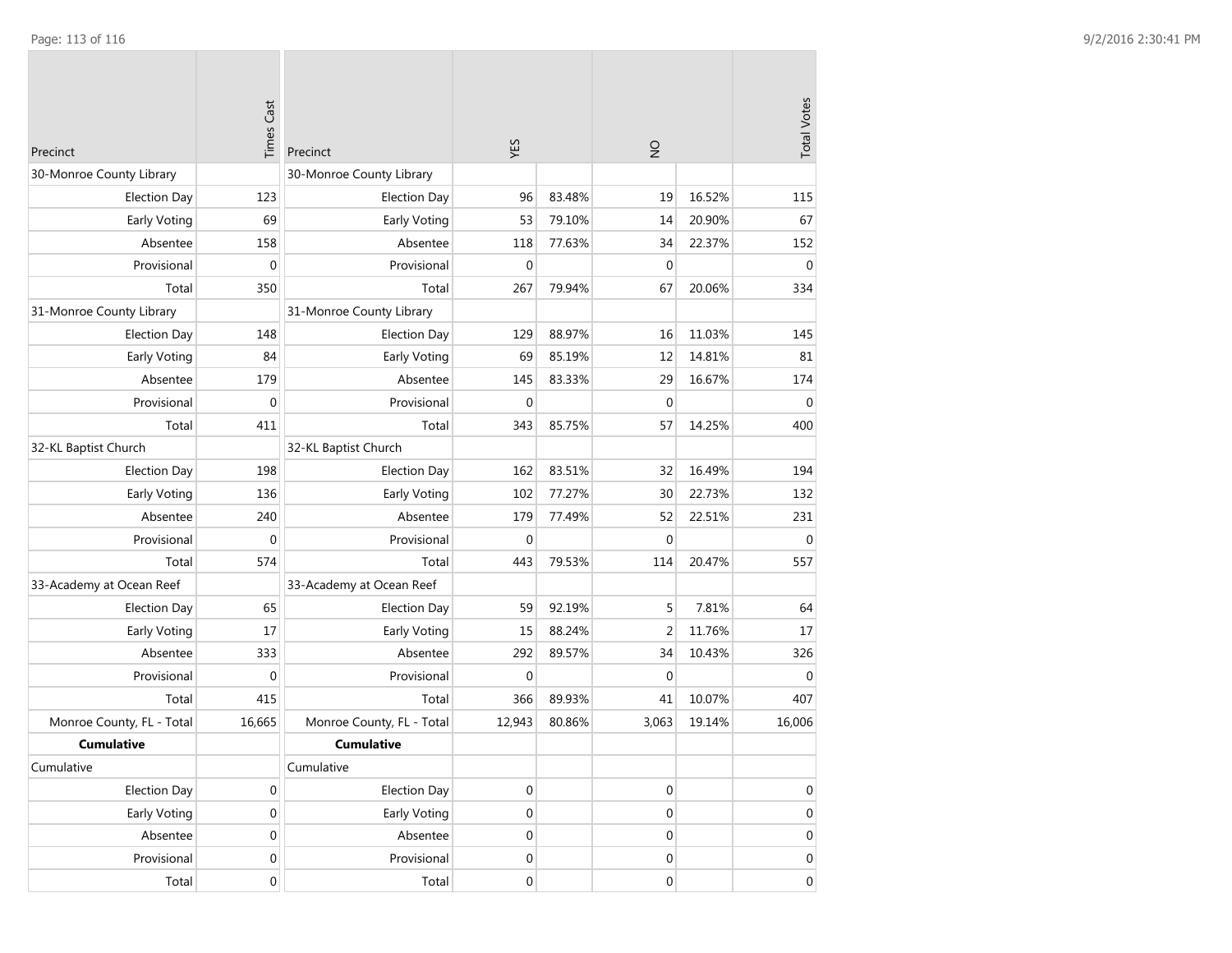| Precinct |                      | Cast<br>$\sum_{i=1}^{n}$ | Precinct             | ΥES    |        | $\frac{1}{2}$ |        | /otes<br>Total |
|----------|----------------------|--------------------------|----------------------|--------|--------|---------------|--------|----------------|
|          | Cumulative - Total   | 0                        | Cumulative - Total   |        |        | 0             |        |                |
|          | Jurisdiction - Total | 16,665                   | Jurisdiction - Total | 12,943 | 80.86% | 3,063         | 19.14% | 16,006         |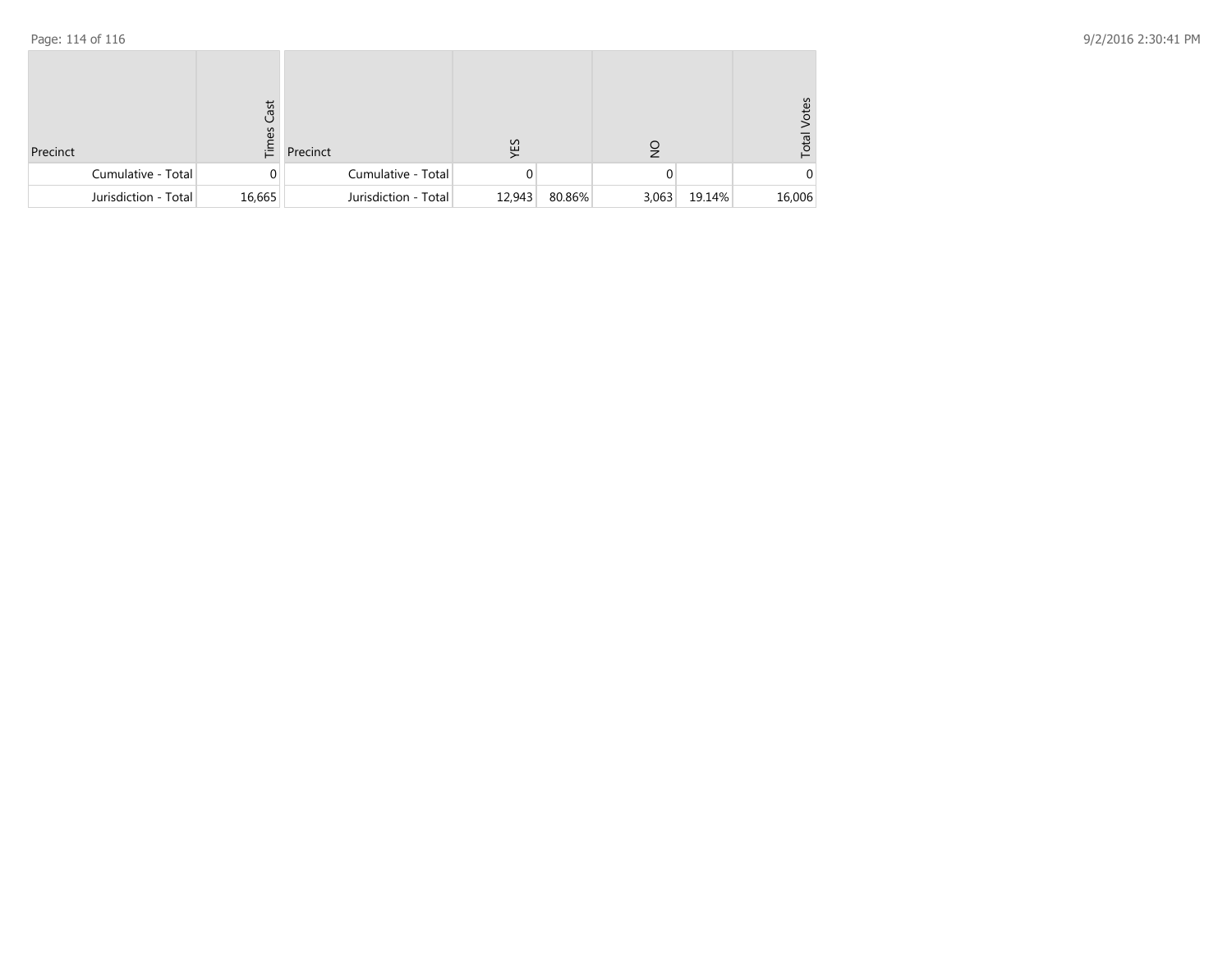## **MARA NON-BINDING REFERENDUM- COMM POOL (Vote for 1)**

| Precinct                            | <b>Times Cast</b> | Precinct                            | YES              |        | $\frac{1}{2}$ |        | <b>Total Votes</b> |
|-------------------------------------|-------------------|-------------------------------------|------------------|--------|---------------|--------|--------------------|
| <b>Jurisdiction</b>                 |                   | <b>Jurisdiction</b>                 |                  |        |               |        |                    |
| <b>Monroe County, FL</b>            |                   | <b>Monroe County, FL</b>            |                  |        |               |        |                    |
| 18-American Legion<br>Marathon      |                   | 18-American Legion<br>Marathon      |                  |        |               |        |                    |
| <b>Election Day</b>                 | 129               | <b>Election Day</b>                 | 74               | 57.36% | 55            | 42.64% | 129                |
| <b>Early Voting</b>                 | 46                | <b>Early Voting</b>                 | 20               | 43.48% | 26            | 56.52% | 46                 |
| Absentee                            | 87                | Absentee                            | 45               | 51.72% | 42            | 48.28% | 87                 |
| Provisional                         | $\overline{0}$    | Provisional                         | $\mathbf 0$      |        | $\mathbf 0$   |        | $\boldsymbol{0}$   |
| Total                               | 262               | Total                               | 139              | 53.05% | 123           | 46.95% | 262                |
| 19-Marathon First Baptist<br>Church |                   | 19-Marathon First Baptist<br>Church |                  |        |               |        |                    |
| <b>Election Day</b>                 | 184               | <b>Election Day</b>                 | 92               | 51.11% | 88            | 48.89% | 180                |
| Early Voting                        | 86                | <b>Early Voting</b>                 | 44               | 51.76% | 41            | 48.24% | 85                 |
| Absentee                            | 314               | Absentee                            | 132              | 42.17% | 181           | 57.83% | 313                |
| Provisional                         | $\mathbf 0$       | Provisional                         | $\boldsymbol{0}$ |        | $\mathbf 0$   |        | $\mathbf{0}$       |
| Total                               | 584               | Total                               | 268              | 46.37% | 310           | 53.63% | 578                |
| 20-Presbyterian Kirk of the<br>Keys |                   | 20-Presbyterian Kirk of the<br>Keys |                  |        |               |        |                    |
| <b>Election Day</b>                 | 195               | <b>Election Day</b>                 | 111              | 56.92% | 84            | 43.08% | 195                |
| <b>Early Voting</b>                 | 67                | Early Voting                        | 32               | 47.76% | 35            | 52.24% | 67                 |
| Absentee                            | 145               | Absentee                            | 61               | 42.36% | 83            | 57.64% | 144                |
| Provisional                         | $\overline{0}$    | Provisional                         | $\mathbf 0$      |        | $\mathbf{0}$  |        | $\mathbf{0}$       |
| Total                               | 407               | Total                               | 204              | 50.25% | 202           | 49.75% | 406                |
| 21-Marathon Moose Lodge             |                   | 21-Marathon Moose Lodge             |                  |        |               |        |                    |
| <b>Election Day</b>                 | 118               | <b>Election Day</b>                 | 68               | 57.63% | 50            | 42.37% | 118                |
| Early Voting                        | 43                | Early Voting                        | 17               | 41.46% | 24            | 58.54% | 41                 |
| Absentee                            | 145               | Absentee                            | 66               | 45.83% | 78            | 54.17% | 144                |
| Provisional                         | $\mathbf{0}$      | Provisional                         | $\mathbf 0$      |        | $\mathbf 0$   |        | $\mathbf 0$        |
| Total                               | 306               | Total                               | 151              | 49.83% | 152           | 50.17% | 303                |